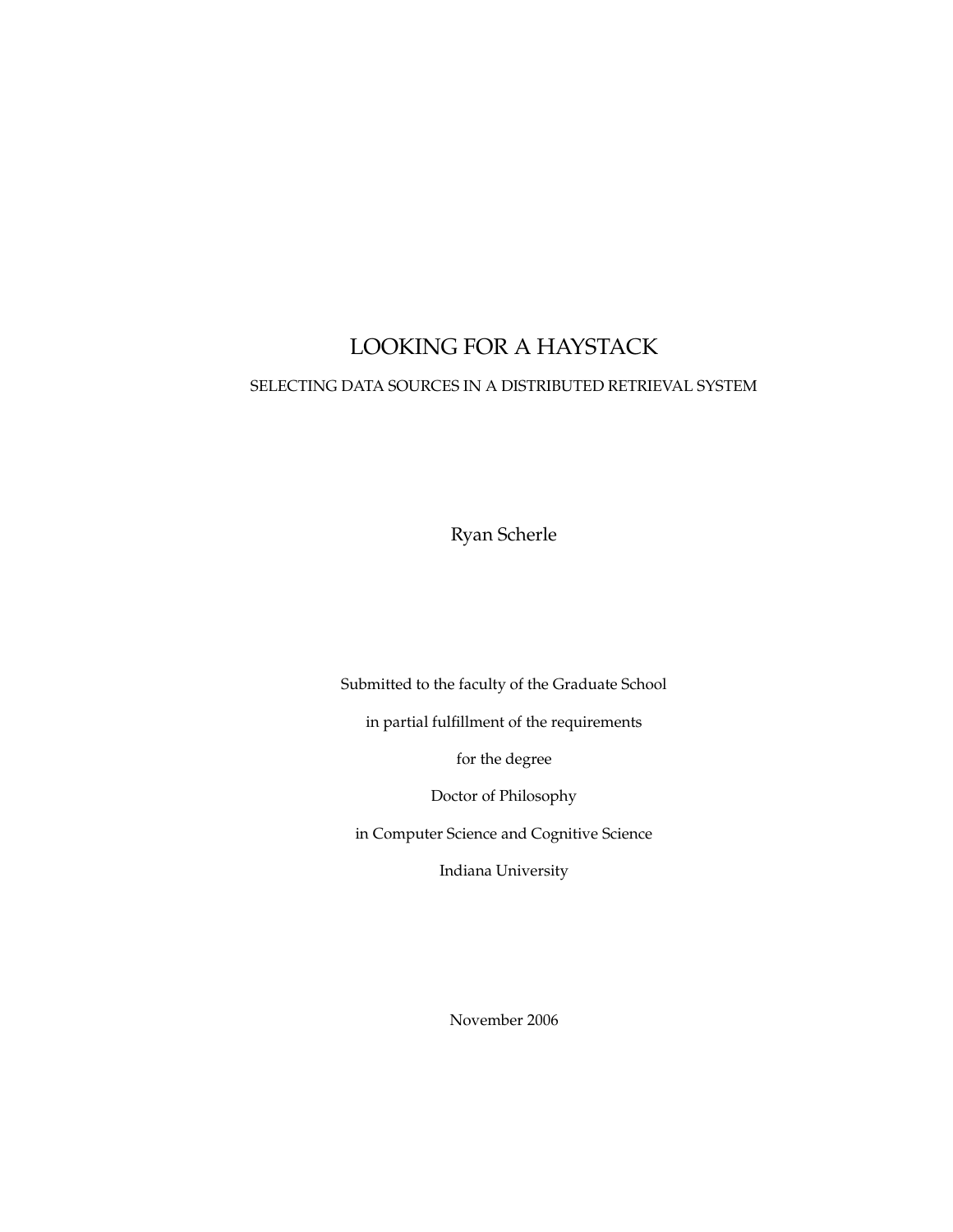Accepted by the Graduate Faculty, Indiana University, in partial fulfillment of the requirements of the degree of Doctor of Philosophy.

Doctoral Committee

David B. Leake, Ph.D. (Principal Advisor, Computer Science)

Michael Gasser, Ph.D. (Principal Advisor, Cognitive Science)

Gregory J. E. Rawlins, Ph.D.

October 5, 2006 Javed Mostafa, Ph.D.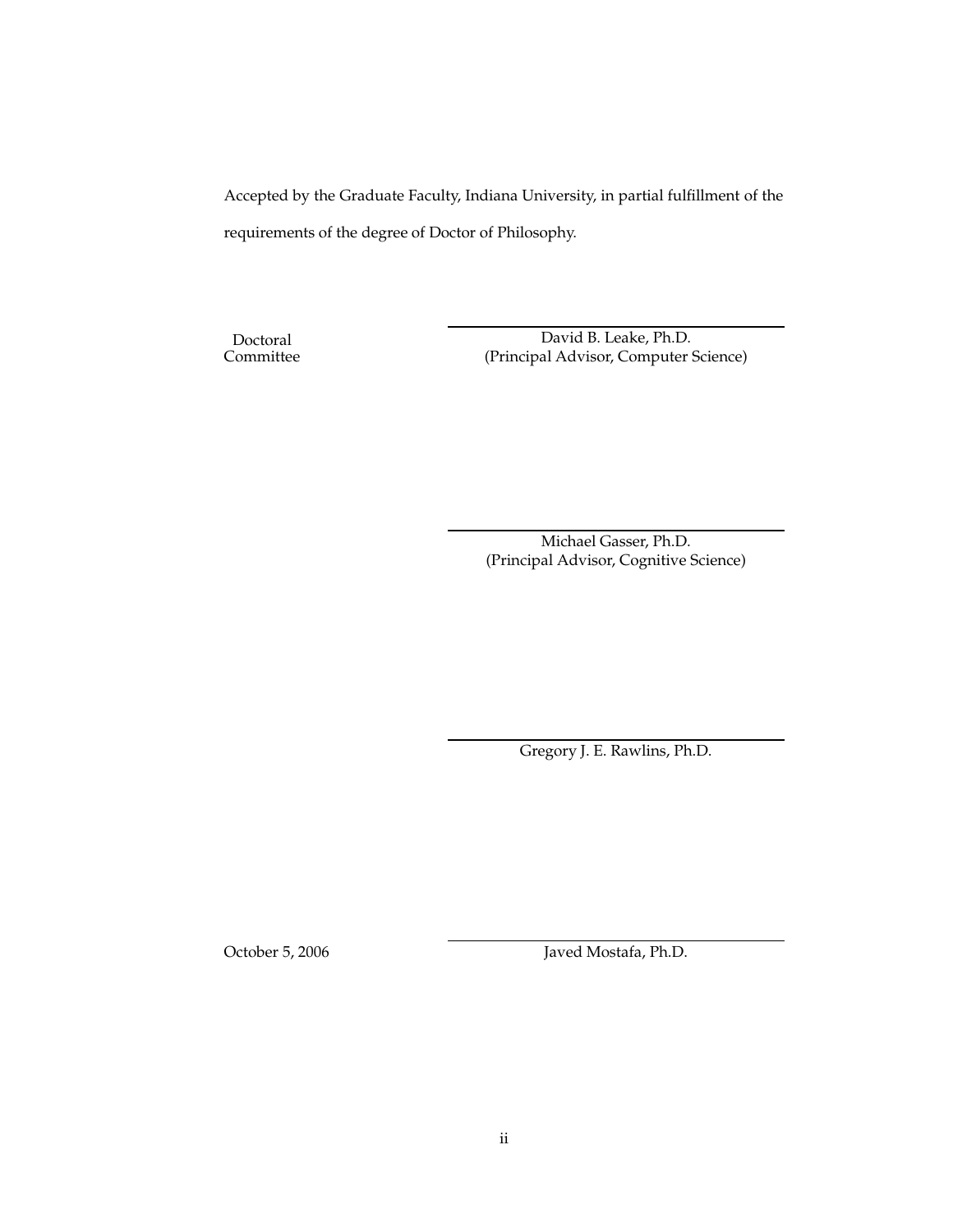Copyright © 2006

Ryan Scherle

ALL RIGHTS RESERVED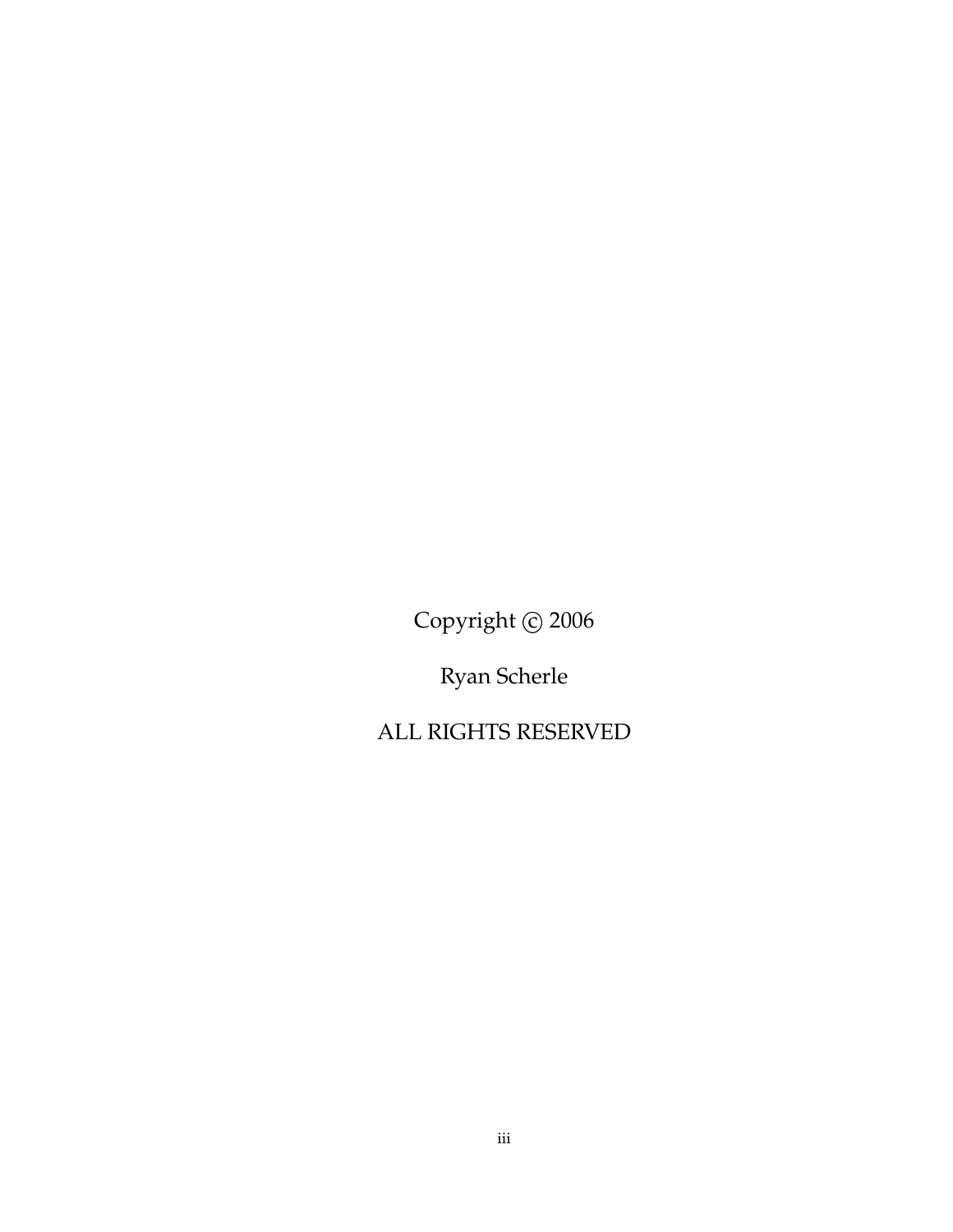## **Acknowledgements**

When I was growing up, many of my friends owned the Atari 2600, an early home video game system. I wanted one, too. But my parents thought I should "learn something" instead of just playing games, so they bought me a TRS-80 Color Computer instead. That single purchase changed the course of my life, and I have never been far from a computer since. My parents have always provided this sort of gentle guidance, pointing me in useful directions while supporting the decisions I made, even when the decisions took me in a different direction than they had originally intended. For this, I will always be grateful.

While attending high school, I came across James Gleick's book *Chaos: Making a New Science*. This was my first exposure to the world of scientific research. Del Steinhart and Richard Abell, two of my science teachers, indulged me as I spent an inordinate amount of time reconstructing the experiments described in this book.

In college, my interest in computers remained, but I also had a keen interest in electrical engineering. Fortunately, Frank Young convinced me to major in computer science, which allowed me to work on much more interesting problems. Cary Laxer and Claude Anderson provided a wealth of knowledge, advice, and friendship. David Mutchler was instrumental in my decision to pursue research, and provided critical advice along the way.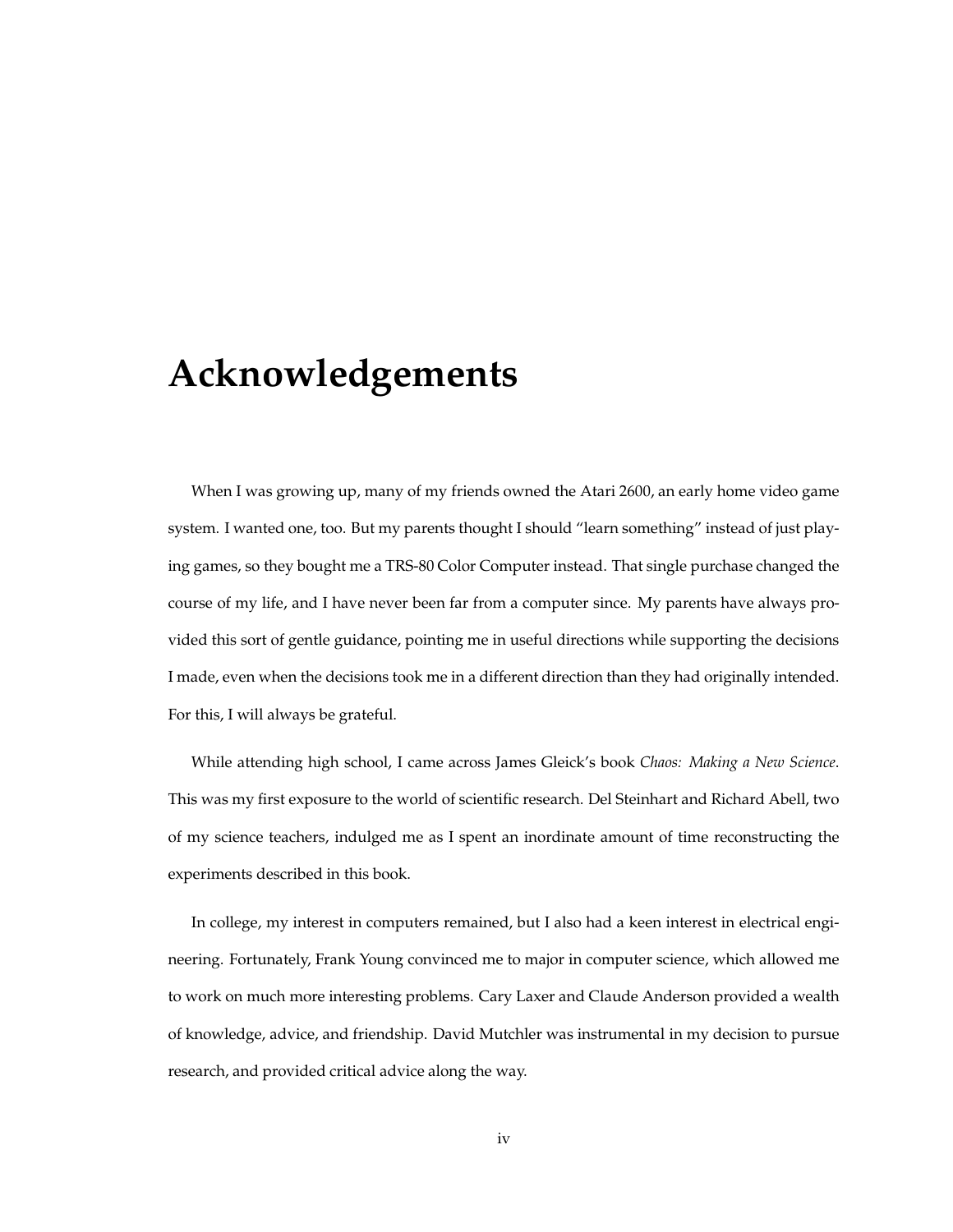My primary advisor, David B. Leake, is amazing. He has an uncanny ability to provide a critical idea or reference just when it is needed. His wordsmithing abilities are incredible. All of my writings, including this dissertation, are greatly improved due to his involvement. He also displayed an immense amount of patience while the dissertation process took much longer than expected. The rest of my dissertation committee, Michael Gasser, Gregory J. E. Rawlins, and Javed Mostafa, also provided critical insights along the way.

Members of the Indiana University Cranium lab provided camaraderie and stimulating conversation. These include: Douglas Eck, Andrew Kinley, Adam Leary, Kyle Wagner, David C. Wilson, Ana Maguitman, Thomas Reichherzer, and Jocelyn Bauer. Travis Bauer deserves to be singled out. In addition to being a source of stimulating ideas, Travis was an outstanding model of time management, proving that it is possible to balance a growing family and a serious research career.

Josh Goldberg was instrumental in determining the best way to vary databases with respect to a particular topic, which opened the door to the bulk of the experiments in this dissertation.

I would like to thank Northwestern University and the Intelligent Information Laboratory for providing a place to work and intellectual support during my brief sojourn in Chicago. Many thanks go to Kris Hammond, Jay Budzik, Shannon Bradshaw, Dave Franklin, and Josh Flachsbart.

The support staff of the Indiana University Computer Science department is wonderful. I'm certain that each of them helped me at some time during the process, but Rob Henderson, Laura Reed, and Sherry Kay deserve special thanks.

I worked in the Indiana University Digital Library Program during much of the dissertation process. Switching between my dissertation research and my work in this department each day was like stepping into a parallel universe. Libraries contain different types of data than Web pages, and this data often adds a new level of complexity to the search process. Working in this environment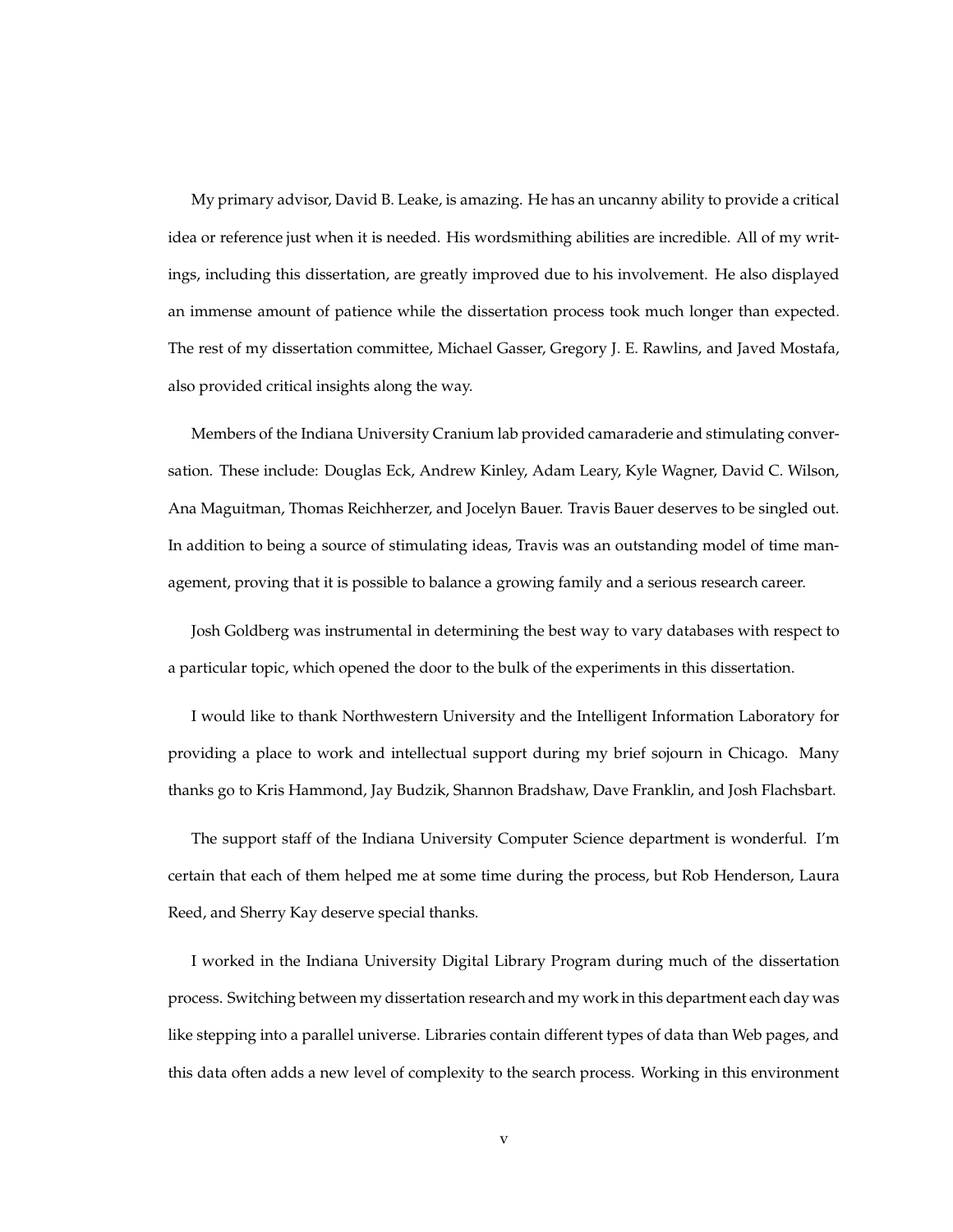gave me a wonderful new perspective on the process of search. I am deeply indebted to all of the people there, including: Jon W. Dunn, Mark Notess, Jim Halliday, Donald Byrd, Jenn Riley, John Walsh, Tamara Lopez, David Jiao, Randall Floyd, and Michelle Dalmau.

Finally, eternal gratefulness goes to my wife, Amanda, and my children, Kedric, Graham, and Adrian. They waited patiently through hundreds of hours of writing, always greeting me with happy smiles when I returned to the real world. They have been the driving force that kept me going through the darkest times, and this dissertation would not exist without their support.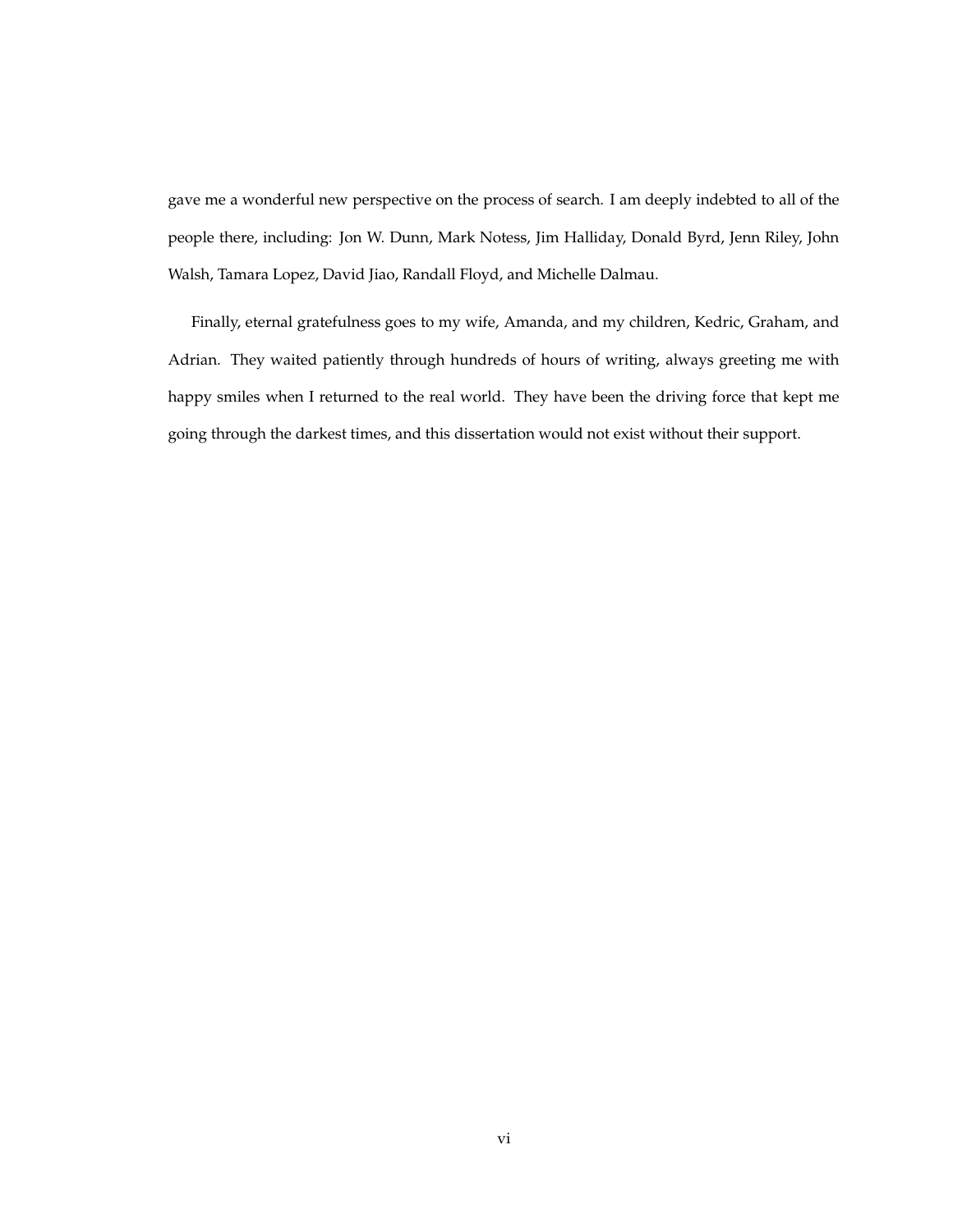## **Abstract**

The Internet contains billions of documents and thousands of systems for searching over these documents. Searching for a useful document can be as difficult as the proverbial search for a needle in a haystack. Each search engine provides access to a different collection of documents. Collections may be large or small, focused or comprehensive. Focused collections may be centered on any possible topic, and comprehensive collections typically have particular topical areas with higher concentrations of documents. Some of these collections overlap, but many documents are available from only a single collection. To find the most needles, one must first select the best haystacks.

This dissertation develops a framework for automatic selection of search engines. In this framework, the collection underlying each search engine is examined to determine how properties such as central topic, size, and degree of focus affect retrieval performance. When measured with appropriate techniques, these properties may be used to predict performance. A new distributed retrieval algorithm that takes advantage of this knowledge is presented and compared to existing retrieval algorithms.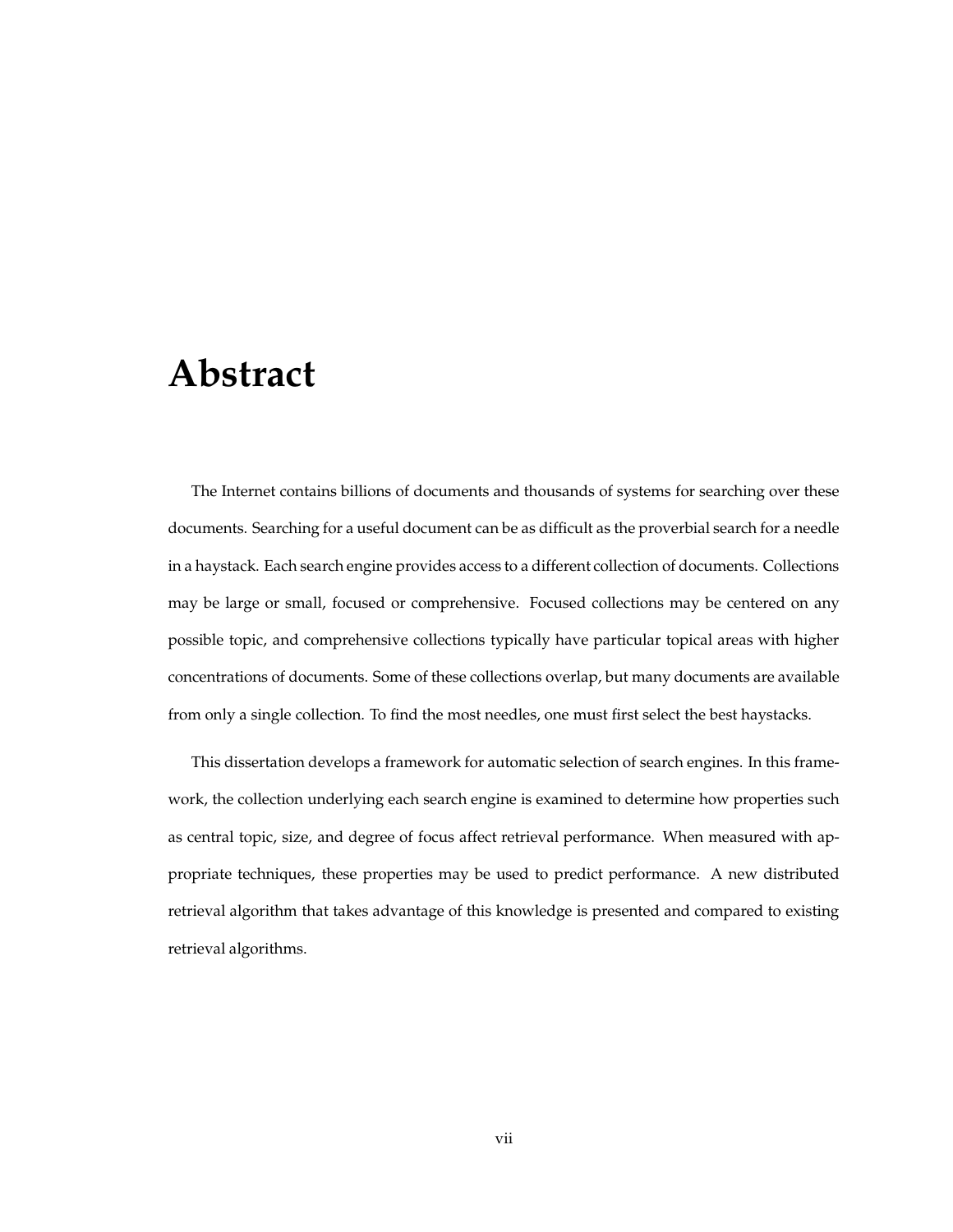## **Contents**

|                | <b>Acknowledgements</b><br>iv |                              |                |  |
|----------------|-------------------------------|------------------------------|----------------|--|
|                | Abstract<br>vii               |                              |                |  |
| 1 Introduction |                               |                              | $\mathbf{1}$   |  |
|                | 1.1                           |                              | $\overline{2}$ |  |
|                | $1.2\,$                       |                              | 7              |  |
|                | 1.3                           |                              | - 8            |  |
|                | 1.4                           |                              | 9              |  |
| $\overline{2}$ |                               | <b>Information Retrieval</b> | 10             |  |
|                | 2.1                           |                              | 11             |  |
|                |                               |                              |                |  |
|                | 2.2                           |                              | 14             |  |
|                | 2.3                           |                              |                |  |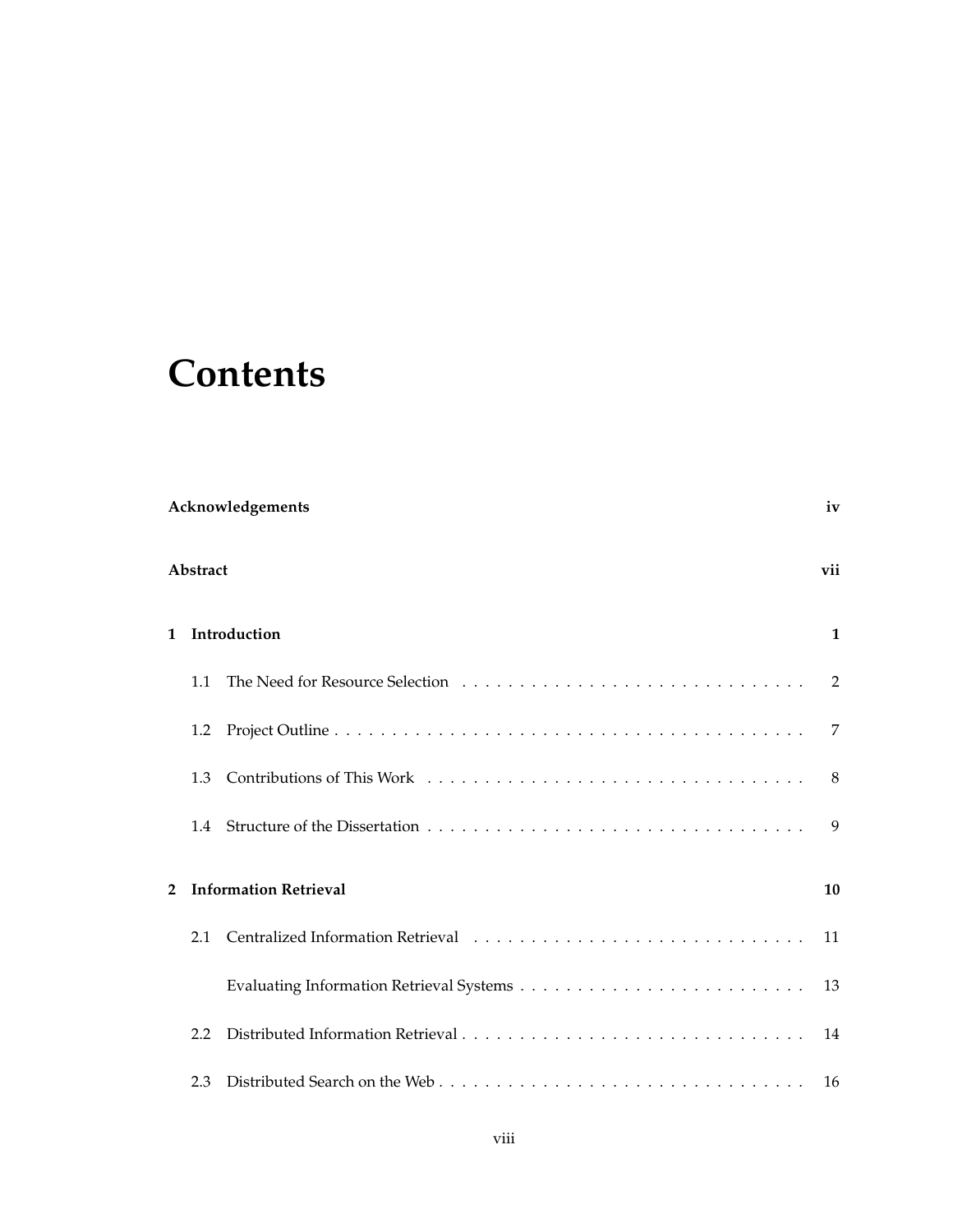|   |     |                                                         | 17 |
|---|-----|---------------------------------------------------------|----|
|   | 2.4 |                                                         | 19 |
|   | 2.5 |                                                         | 20 |
|   | 2.6 |                                                         | 22 |
| 3 |     | <b>Choosing Collections Using Topic Similarity</b>      | 25 |
|   | 3.1 |                                                         | 27 |
|   | 3.2 |                                                         | 28 |
|   |     |                                                         | 28 |
|   |     |                                                         | 30 |
|   |     |                                                         | 33 |
|   | 3.3 |                                                         | 34 |
|   |     |                                                         | 35 |
|   |     | Comparing the Topical Collection to the Full Collection | 37 |
|   | 3.4 |                                                         | 40 |
|   |     |                                                         | 41 |
|   |     |                                                         | 41 |
|   | 3.5 |                                                         | 42 |
|   |     |                                                         | 45 |
|   |     |                                                         | 46 |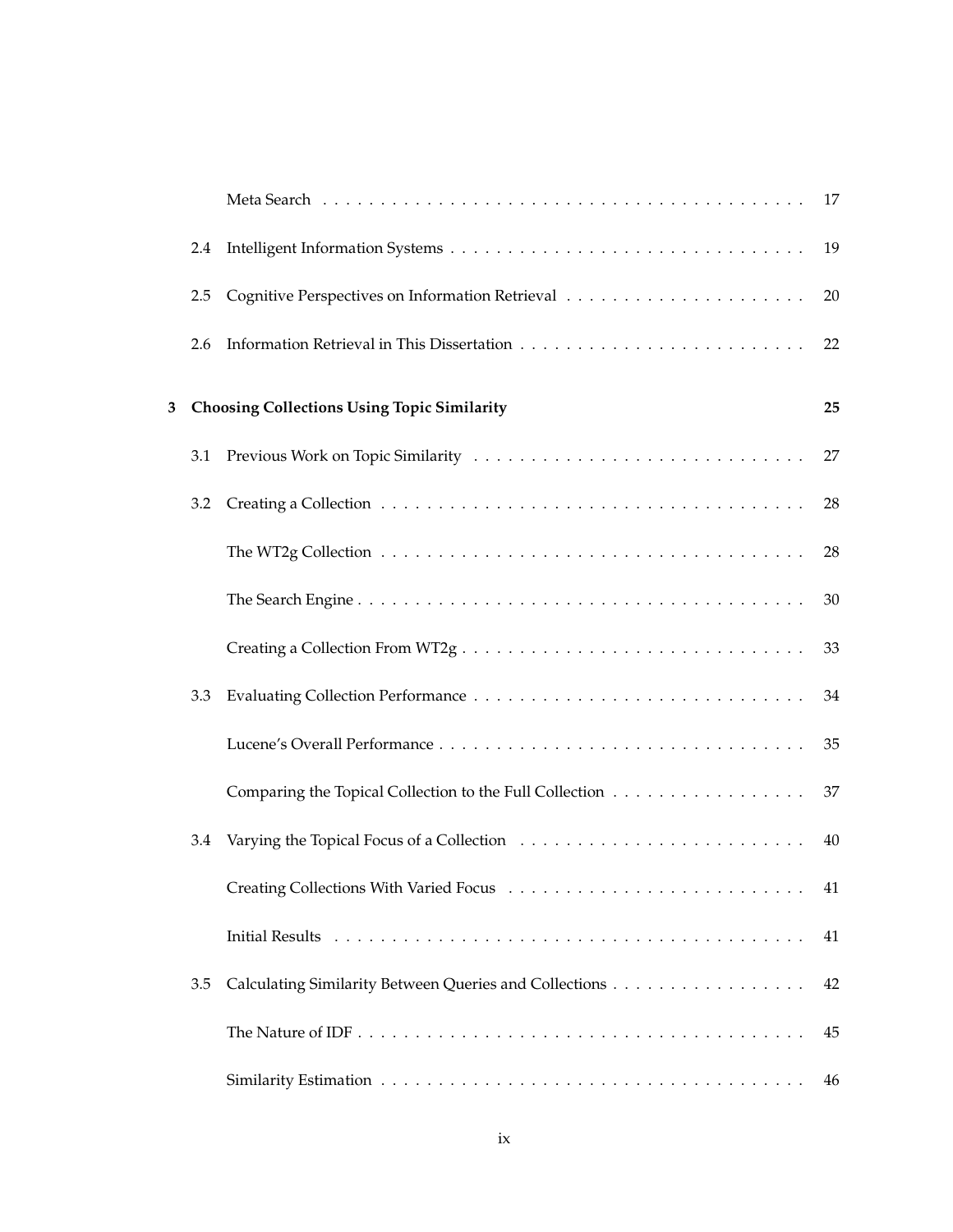|   | 3.6 |                                 |    |
|---|-----|---------------------------------|----|
|   | 3.7 |                                 | 51 |
|   |     |                                 | 52 |
|   |     |                                 | 54 |
|   | 3.8 |                                 | 57 |
| 4 |     | The Effects of Collection Size  | 60 |
|   | 4.1 |                                 | 61 |
|   | 4.2 |                                 | 61 |
|   | 4.3 |                                 | 63 |
|   | 4.4 |                                 | 67 |
|   | 4.5 |                                 | 69 |
| 5 |     | The Effects of Collection Focus | 75 |
|   | 5.1 |                                 | 76 |
|   | 5.2 |                                 | 78 |
|   |     |                                 | 78 |
|   |     |                                 | 82 |
|   | 5.3 |                                 | 84 |
|   | 5.4 |                                 | 85 |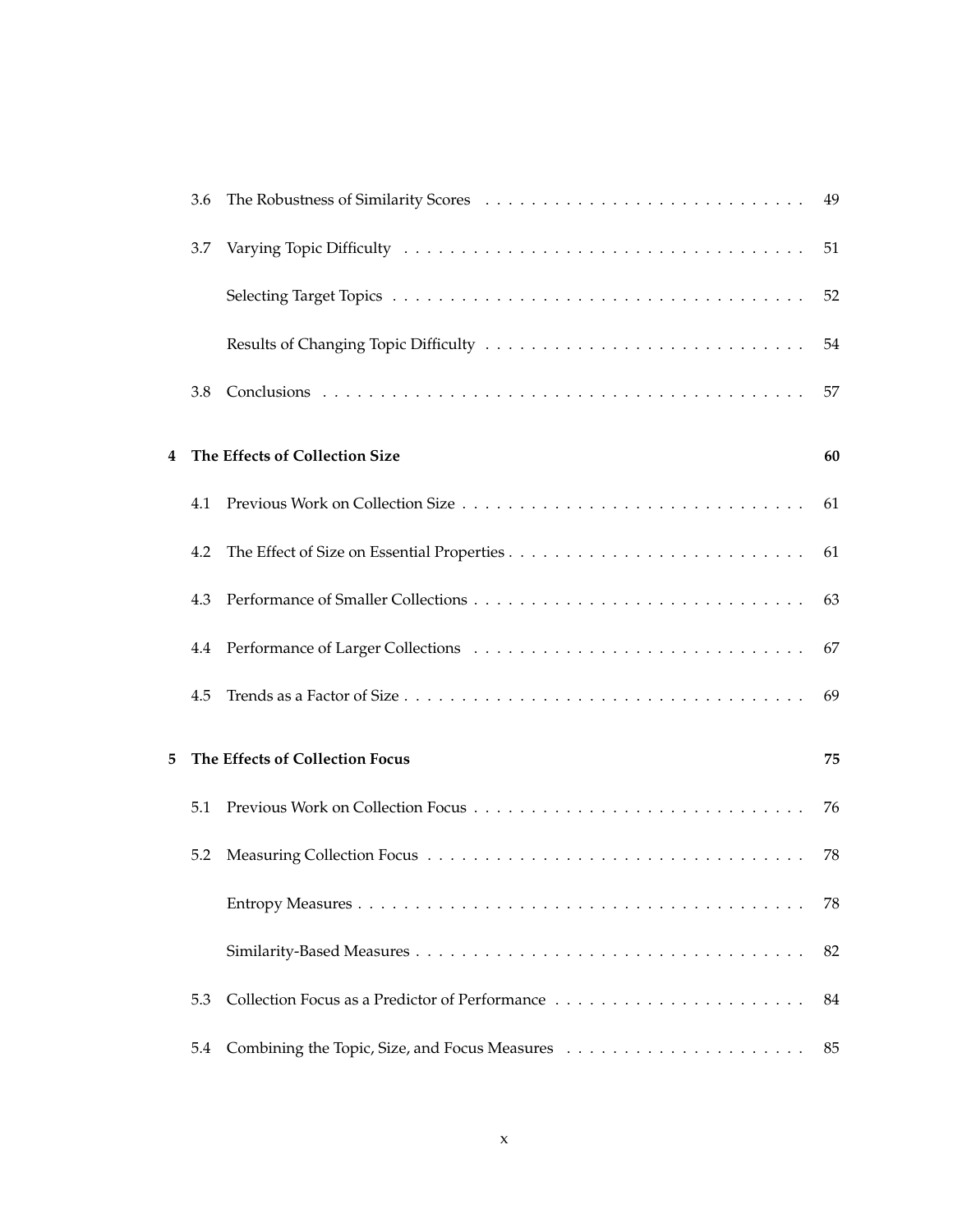| 6 |     | <b>Improving Topic Match With Context</b>                                              | 88  |
|---|-----|----------------------------------------------------------------------------------------|-----|
|   | 6.1 |                                                                                        | 90  |
|   | 6.2 | Varying the Amount of Information Available in a Query $\dots \dots \dots \dots \dots$ | 93  |
|   | 6.3 |                                                                                        | 96  |
|   |     |                                                                                        | 96  |
|   |     |                                                                                        | 99  |
|   | 6.4 |                                                                                        | 102 |
| 7 |     | <b>Putting It All Together</b>                                                         | 104 |
|   | 7.1 |                                                                                        |     |
|   | 7.2 |                                                                                        |     |
|   |     |                                                                                        |     |
|   |     |                                                                                        |     |
|   |     |                                                                                        |     |
|   | 7.3 |                                                                                        |     |
|   | 7.4 |                                                                                        |     |
|   |     |                                                                                        |     |
|   |     |                                                                                        |     |
| 8 |     | <b>Conclusions and Future Work</b>                                                     | 119 |
|   | 8.1 |                                                                                        |     |
|   | 8.2 |                                                                                        |     |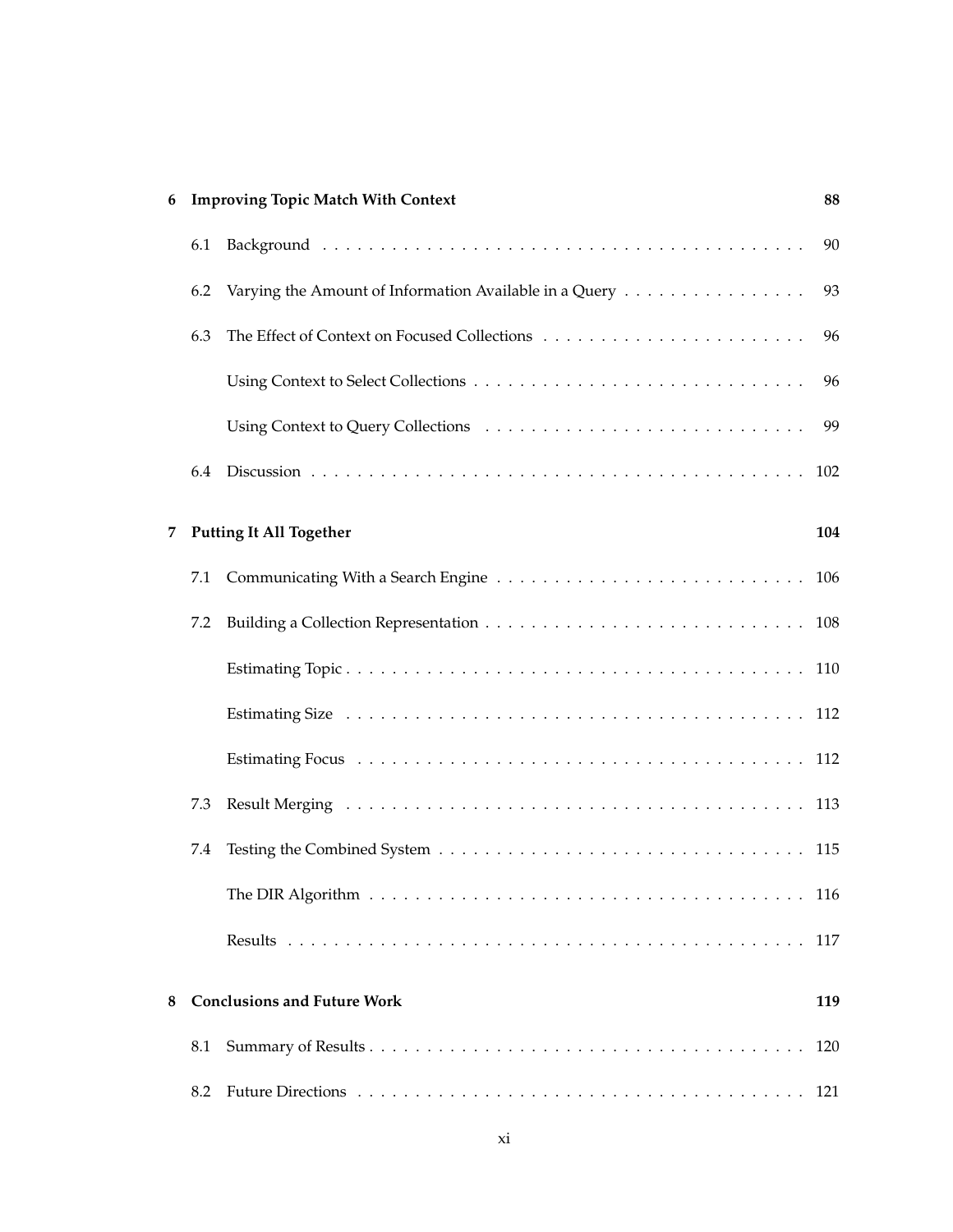| A Appendix: Topics and Queries                | 125 |
|-----------------------------------------------|-----|
| B Appendix: Results of Topic and Size Testing | 129 |
| C Appendix: Results of Focus Testing          | 139 |
| D Appendix: Results of Context Testing        | 144 |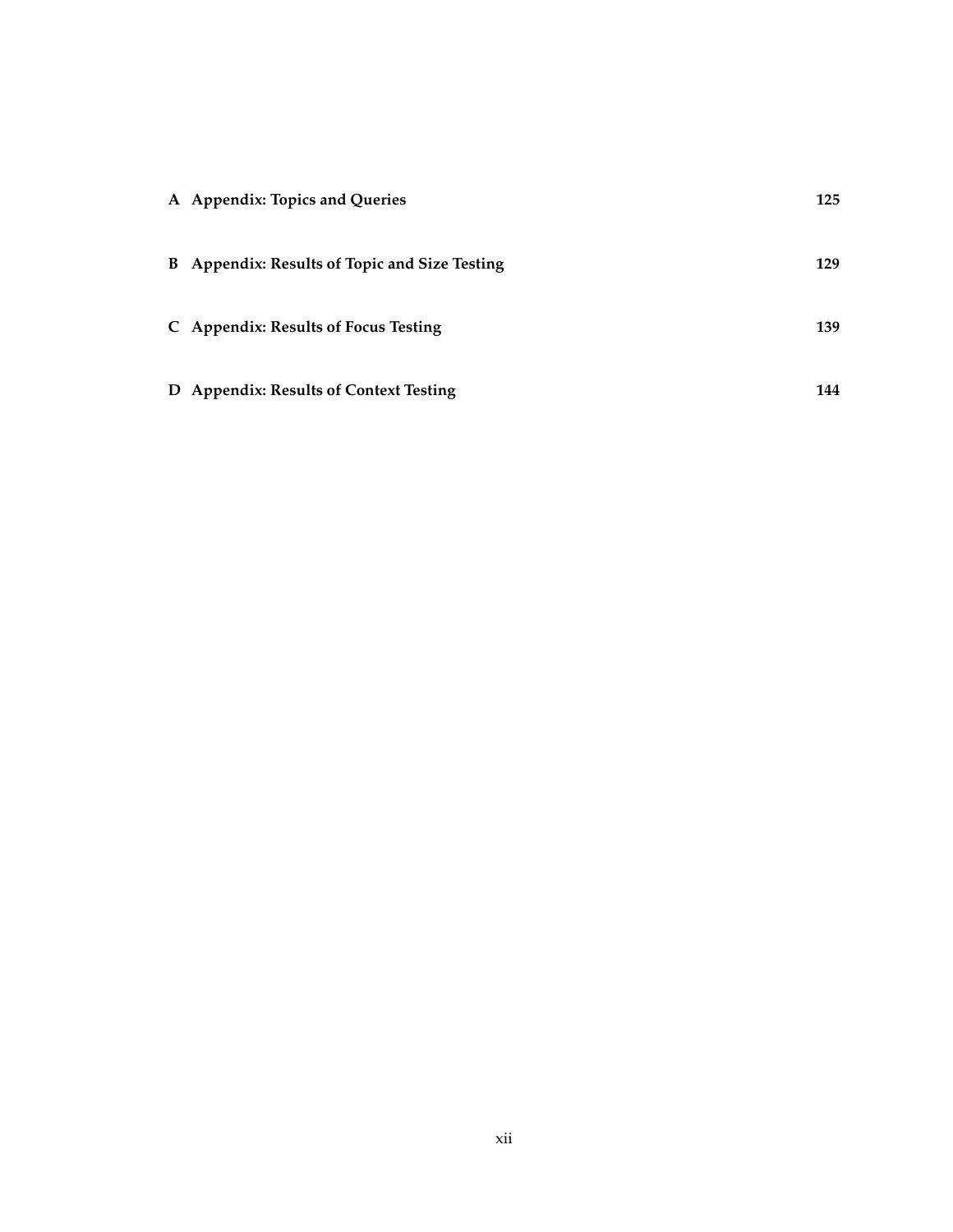# **List of Tables**

|     | 3.3 Summary of P@20 values for the topical and centralized collections. 58 |  |
|-----|----------------------------------------------------------------------------|--|
|     | 4.1 Similarity and performance scores for the large t437 collections. 69   |  |
|     |                                                                            |  |
| 5.2 |                                                                            |  |
|     | 5.3 Results of multiple linear regression on candidate features. 86        |  |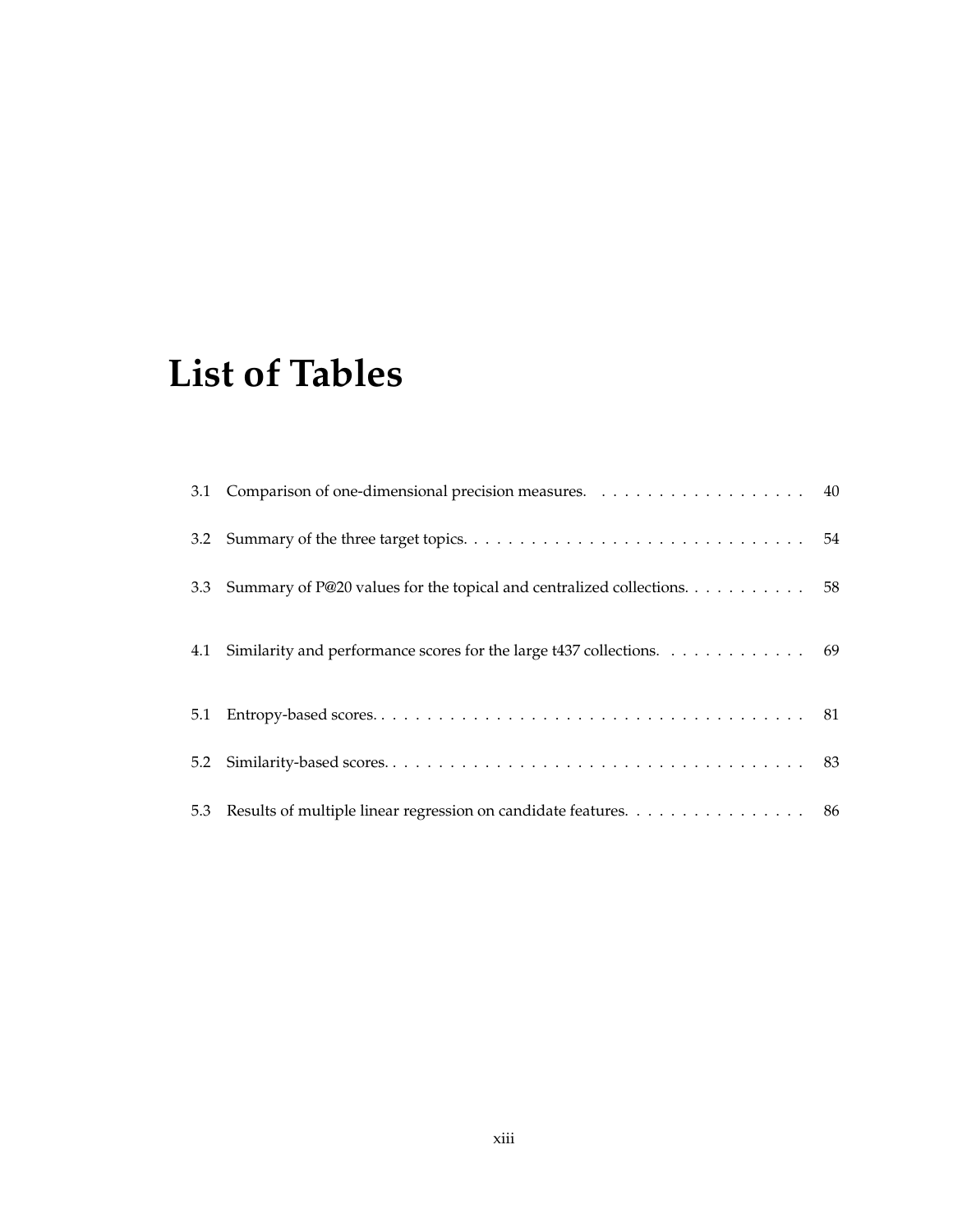# **List of Figures**

|     |                                                                                                   | 30     |
|-----|---------------------------------------------------------------------------------------------------|--------|
| 3.2 |                                                                                                   | $30\,$ |
| 3.3 | Lucene's average performance on the TREC-8 Web topics.                                            | 36     |
| 3.4 | A comparison of precision-recall curves using a search engine based on topic 401                  |        |
|     | and a search engine based on the full WT2g set. $\dots \dots \dots \dots \dots \dots \dots \dots$ | 38     |
| 3.5 | A comparison of P@ curves using a search engine based on topic 401 and a search                   |        |
|     |                                                                                                   |        |
| 3.6 | Comparison of P@20 and Average Precision scores for the collections based on topic                |        |
|     |                                                                                                   | 42     |
| 3.7 |                                                                                                   | 48     |
| 3.8 | Comparison of the similarity scores to measured collection performance.                           | 49     |
| 3.9 |                                                                                                   | 50     |
|     | 3.10 Lucene's precision-recall curve for each of the test topics using the centralized col-       |        |
|     |                                                                                                   | 53     |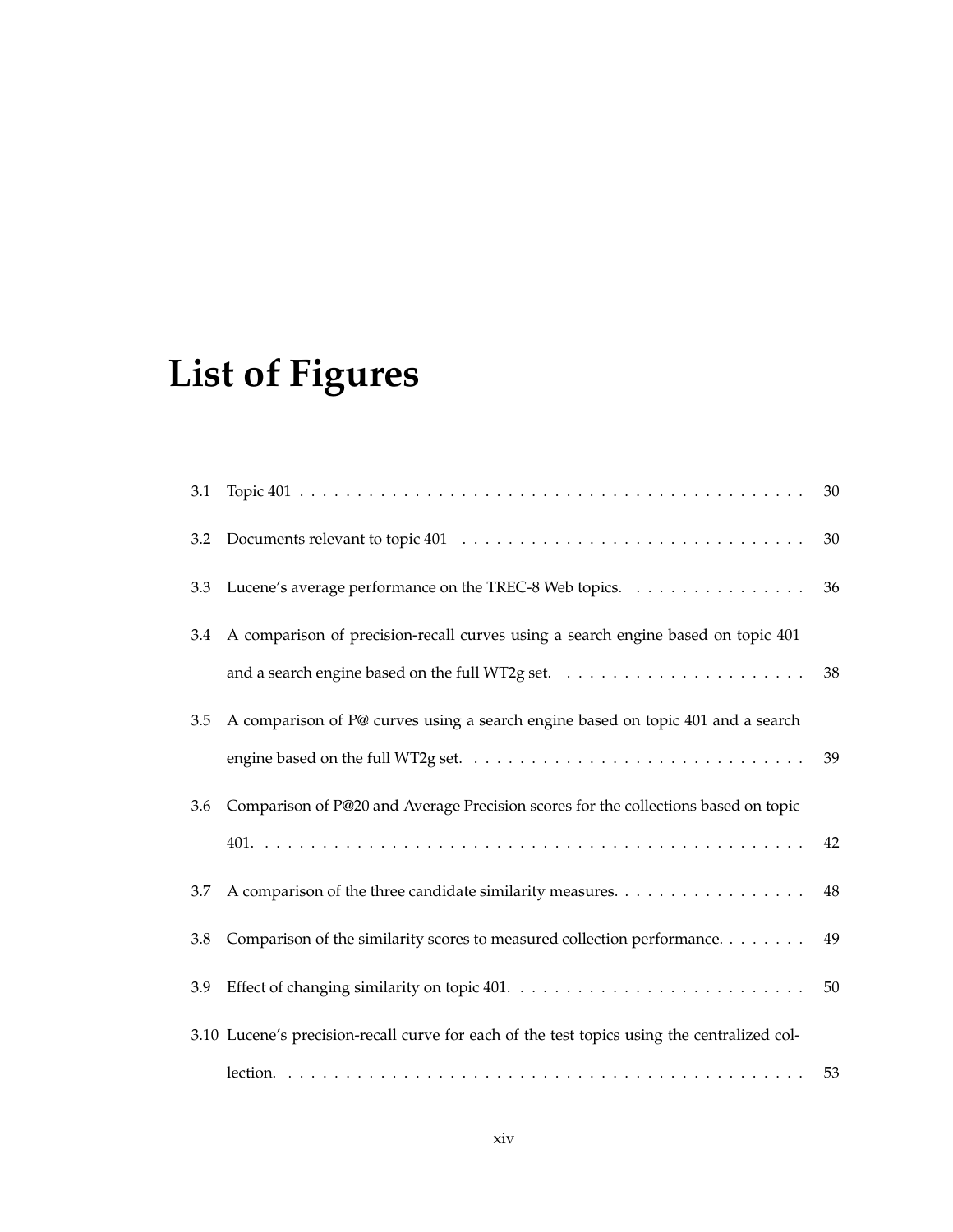|         | 3.11 Lucene's "P@" performance on the test topics using the centralized collection. | 53     |
|---------|-------------------------------------------------------------------------------------|--------|
|         |                                                                                     | 55     |
|         |                                                                                     | 55     |
|         |                                                                                     | 56     |
| 4.1     | Performance of small databases on the medium-difficulty topic. 64                   |        |
| 4.2     |                                                                                     | 65     |
| 4.3     |                                                                                     | - 66   |
| $4.4\,$ | Performance of small databases on the three test topics.                            | 66     |
| 4.5     |                                                                                     | 68     |
| 4.6     | Summary of database performance on the medium-difficulty topic.                     | 70     |
| 4.7     |                                                                                     | $71\,$ |
| 4.8     | Summary of database performance on the difficult topic.                             | 71     |
| 4.9     | Summary of the effects of changing size on database performance.                    | 72     |
|         | 4.10 Number of relevant documents in collections based on topic 401.                | 73     |
| 5.1     |                                                                                     | 84     |
| 5.2     | The relationship between collection focus and collection performance.               | 85     |
| 5.3     | The relationship between focus and performance for the small collections.           | 86     |
| 5.4     | The relationship between focus and performance for the typical-sized collections.   | 86     |
| 5.5     | The relationship between focus and performance for the large collections.           | 87     |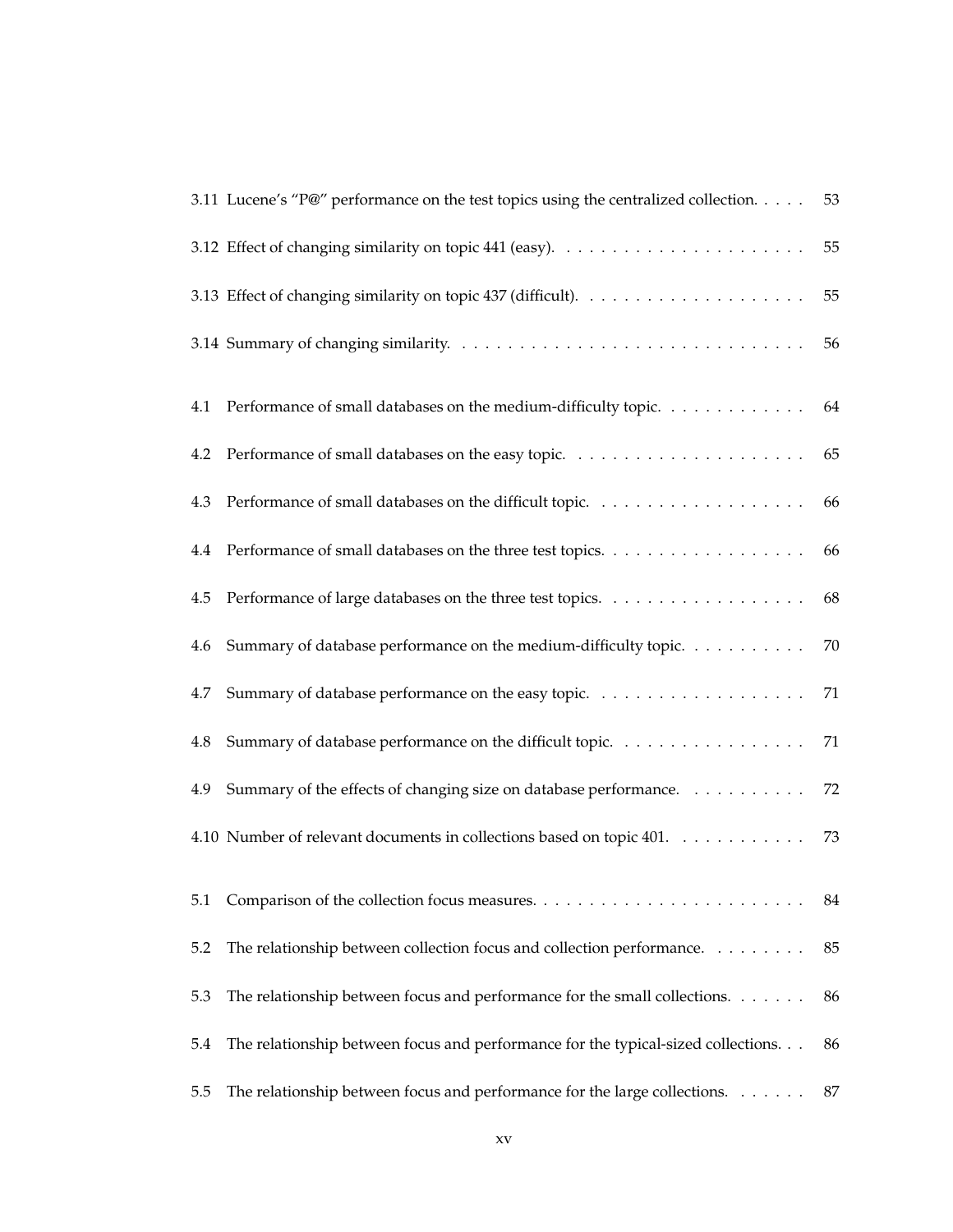| 6.1 | The effect of varying query context over the full set of Web Track topics. 94                   |    |
|-----|-------------------------------------------------------------------------------------------------|----|
| 6.2 |                                                                                                 | 95 |
| 6.3 | The effect of varying context on similarity, for the medium-difficulty topic                    | 97 |
| 6.4 | The effect of varying context on similarity, for the easy topic.                                | 98 |
| 6.5 | The effect of varying context on similarity, for the difficult topic. 99                        |    |
| 6.6 | The effect of varying context on query performance, for the medium-difficulty topic. 100        |    |
| 6.7 | The effect of varying context on query performance, for the easy topic. 101                     |    |
| 6.8 | The effect of varying context on query performance, for the difficult topic. 101                |    |
|     |                                                                                                 |    |
|     |                                                                                                 |    |
| 7.2 |                                                                                                 |    |
| 7.3 |                                                                                                 |    |
|     | 7.4 Comparison of the source selector vs. the centralized collections over all 50 topics. . 118 |    |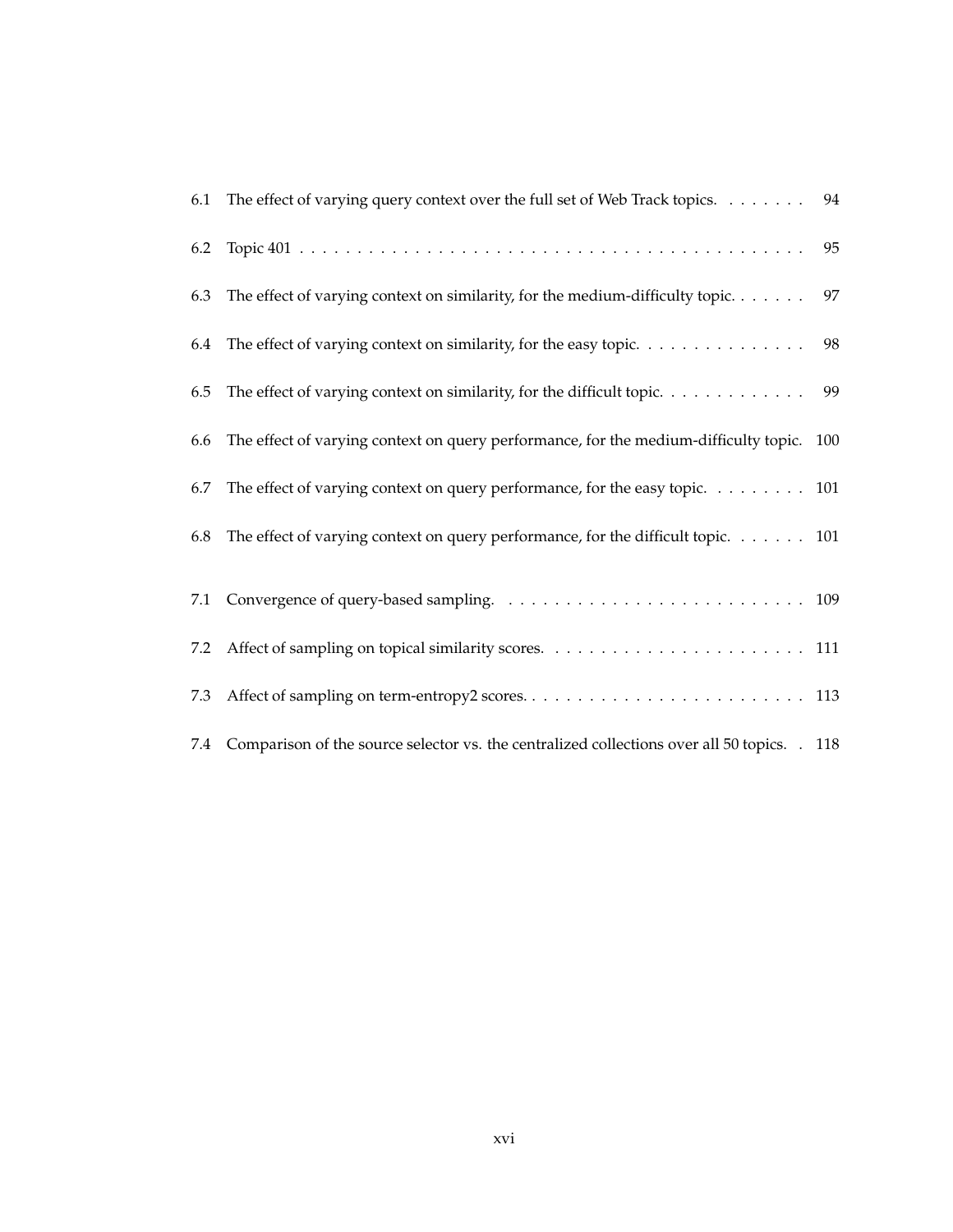### **Introduction**

"Only librarians like to search; everyone else likes to find." – Roy Tennant

The Internet contains billions of documents and thousands of systems for searching over these documents. Searching for a given document can be as difficult as the proverbial search for a needle in a haystack. Each search system provides access to a different collection of documents. Collections may be large or small, focused or comprehensive. Focused collections may be centered on any possible topic, and comprehensive collections typically have particular topical areas with higher concentrations of documents. Some of these collections overlap, but many documents are available from only a single collection. Thus, to find the most (and best) needles, one must first select the best haystacks. The process of retrieving documents from many search engines is called distributed information retrieval. Fortunately, the problem of distributed retrieval has some features that make it easier to solve than a search through actual stacks of hay. Unlike haystacks, search engines provide some indication of their contents. In many cases, the search engine's home page describes the type of content. In other cases, the content may be determined by performing some test queries and browsing the results.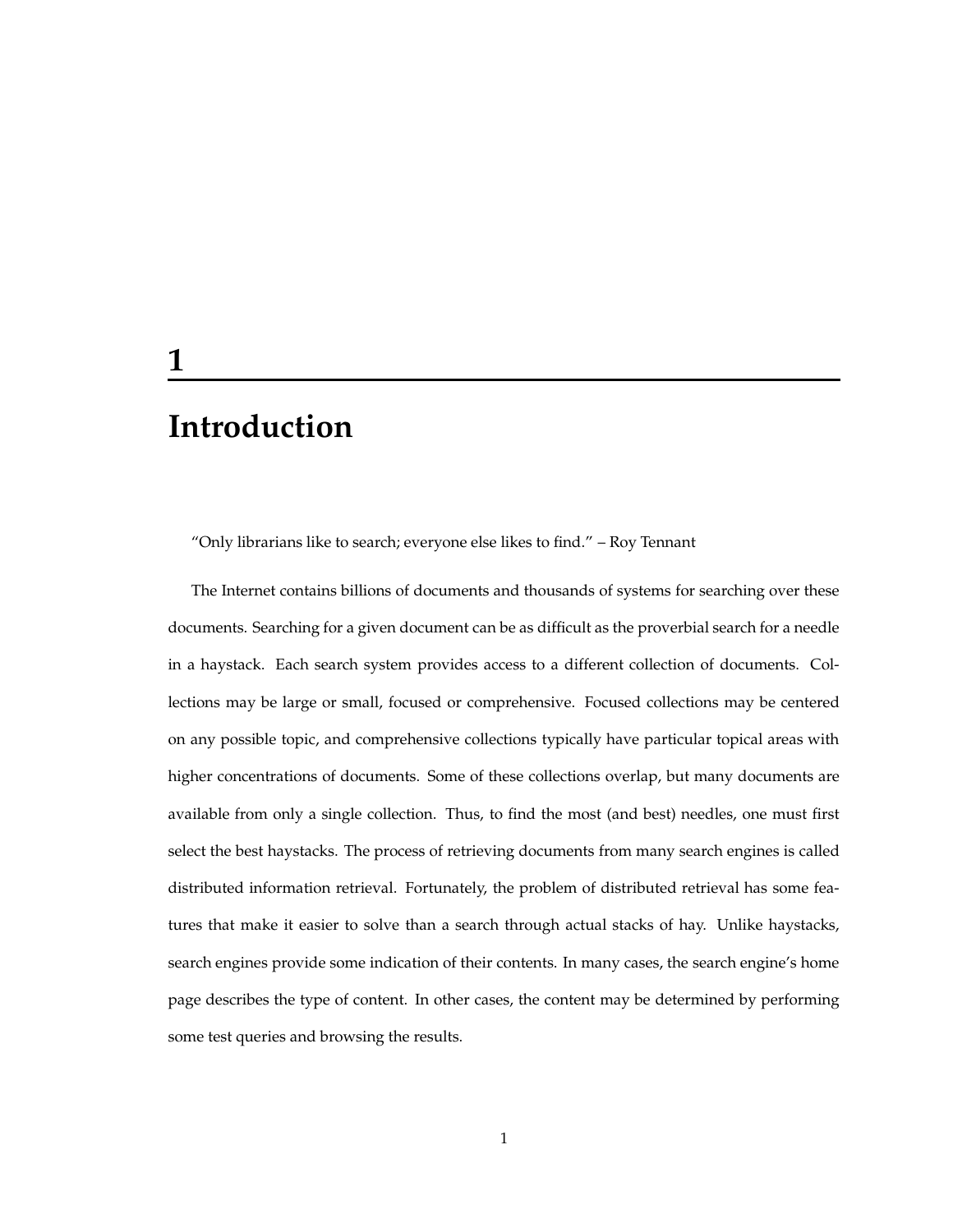The primary question we will consider is: Given an information need and a set of search engines, is it possible to predict which search engines will return the best sets of documents? To answer this question, we will focus on two more specific questions: Under what circumstances will topic-specific search engines outperform general-purpose search engines, and what information is necessary to determine whether those conditions have been met?

#### **1.1 The Need for Resource Selection**

Another way to look at the search problem is to compare it with the way a search is performed in a library. If a patron in a library has a problem, he can ask a librarian for help. The librarian may point the patron to various catalogs, books, Web sites, or other reference literature. Based on discussions with the patron, the librarian can adjust the search to include other types of material, keep searching after the patron has left, and notify the patron if a particularly relevant resource becomes available. In the patron's home, using the Web alone, this kind of detailed interaction is not possible. The user must determine his own information need, state it in appropriate language, select all information resources he will use, query them individually, store results of searches, and keep track of the performance of searches. When most people search for information on the Web, their first reaction is to send a query to their favorite general-purpose search engine. They do not analyze whether a more specific search engine might be appropriate.

Typical queries on the Web are short, often one or two words (Lesk 1997; Nichols 1997). These short queries are often ambiguous, resulting in poor results from general-purpose search engines. For example, consider the owner of a moving company interested in buying heavy-duty dollies to move furniture. As a first query, he may simply search for "dolly." In response to this query,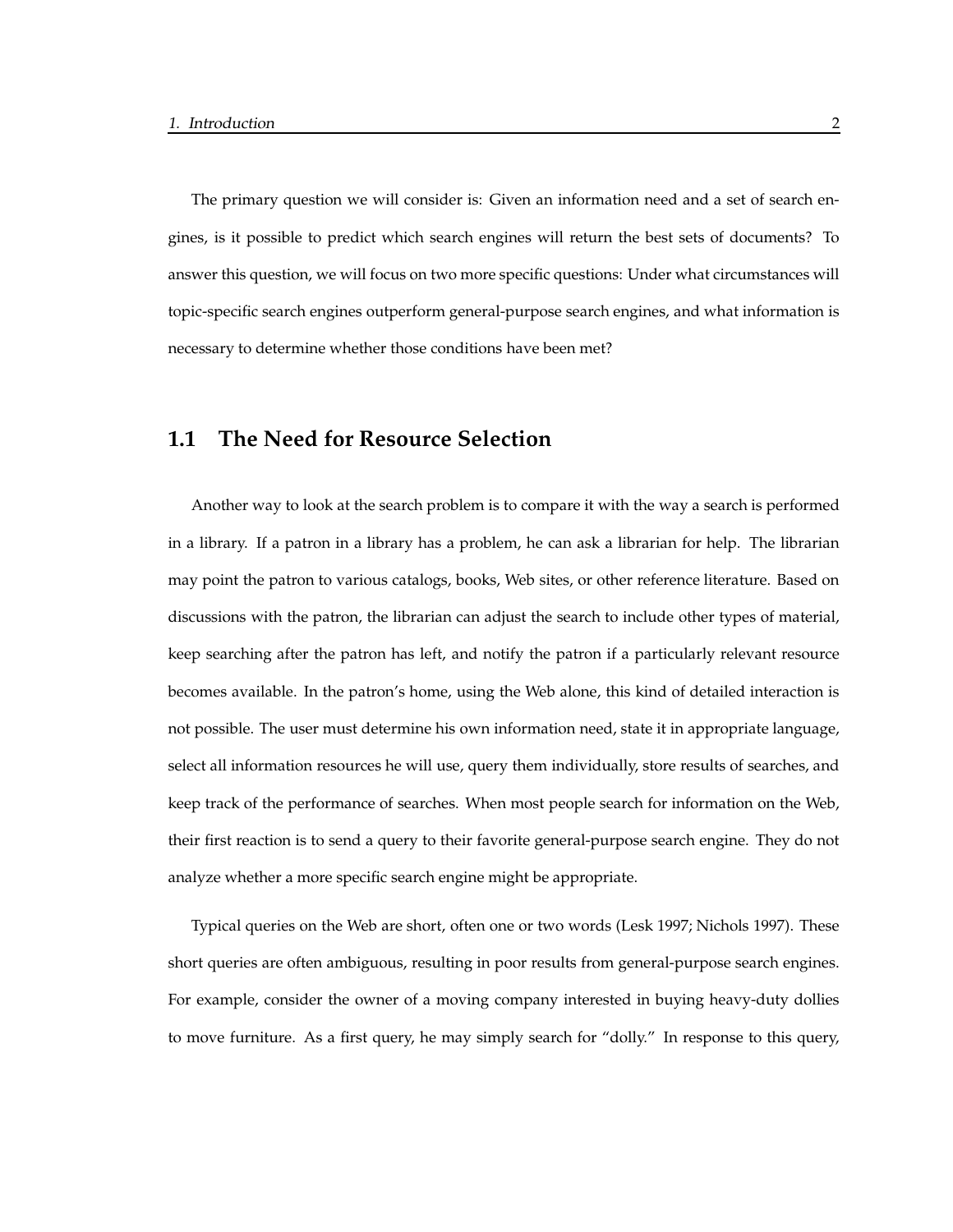the first page of a recent search on the popular search engine  $Google<sup>1</sup>$  provided pages for singer Dolly Parton, the musical "Hello Dolly," "Dolly" the cloned sheep, and links to various pages about children's dolls.

A common approach to this problem is to add information to the query, making the topic of the query more specific and enabling general search engines to gather better information. Some search engines support this process by enabling users to add terms to narrow subsequent queries. Other approaches allow users to select word senses for ambiguous terms (Cheng & Wilensky 1997), automatically add context-based terms to queries (Budzik & Hammond 2000), or exploit user profiles to anticipate user preferences (Billsus & Pazzani 1999; Chen & Sycara 1998). Unfortunately, even with this extra information for disambiguation, the usefulness of results from general-purpose information sources may be limited by their need to perform well over a broad set of topics. If the topic being searched is not popular, or has a name sufficiently similar to a popular topic, it will be difficult to find. In Google, for example, a page that matches a user's needs perfectly may be buried in the result listing simply because there are not enough other pages pointing to it. For queries including "dolly", for example, Google is biased towards results related to Dolly Parton, because of the popularity of Dolly Parton pages. If a system can determine that the context of a query is moving furniture, it can instead direct the query to the search engine at Handtrucks.com<sup>2</sup>, which provides access to numerous types of moving dollies.

Searches that depend on time-sensitive information can also benefit from automatic search engine selection. A sports fan wanting to know the outcome of a baseball game may simply provide a query containing the names of two teams, perhaps "red sox yankees". When sent to a generalpurpose search engine, this query produces pages describing the virtues of the two teams, pages detailing the history of their rivalry, and pages that provide general baseball information. But

<sup>1</sup>http://www.google.com

<sup>2</sup>http://www.handtrucks.com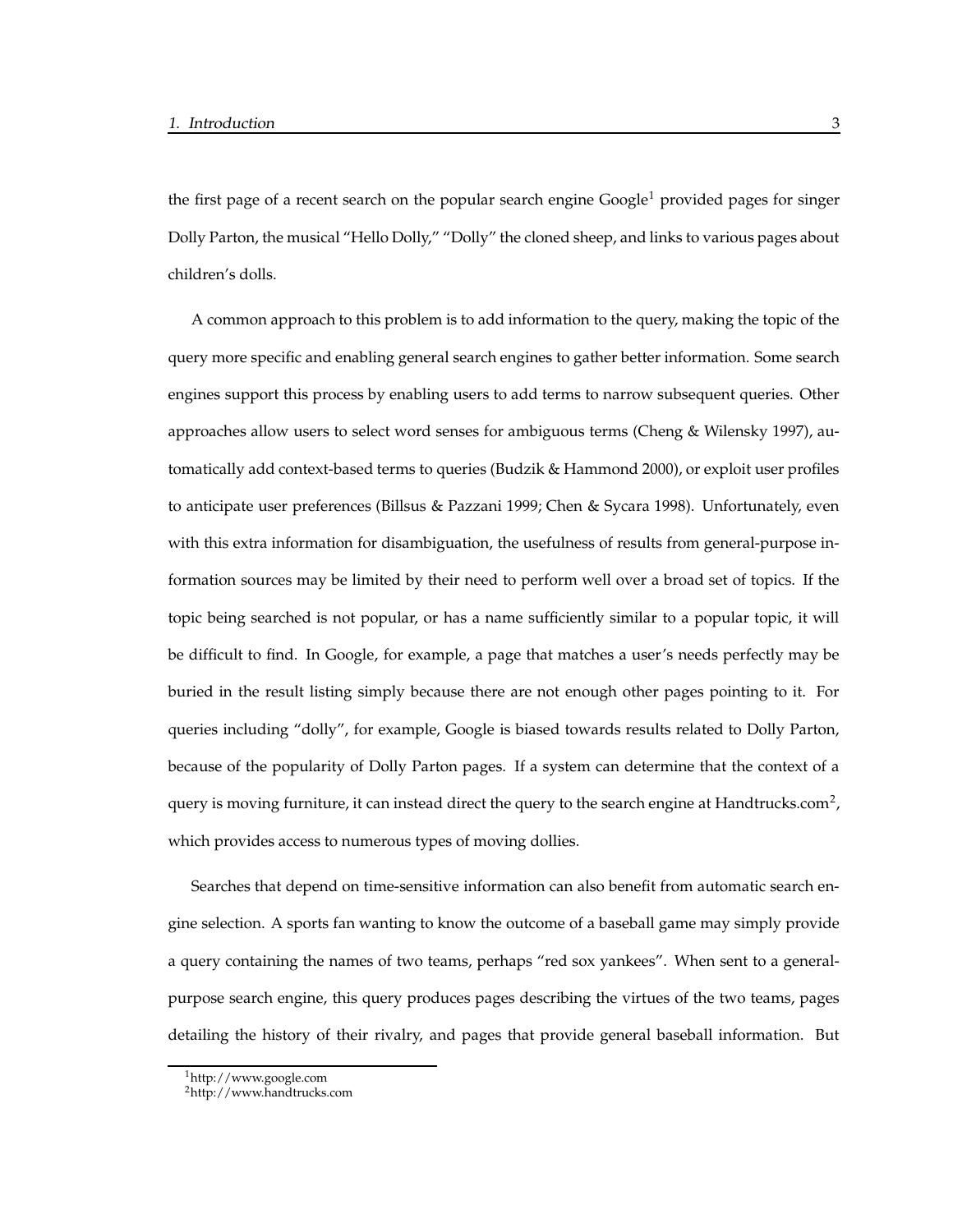general-purpose search engines have difficulty returning the score of a recent game. For that task, it would be more appropriate to route the query to a sports-oriented search engine<sup>3</sup> or a search engine that is frequently updated with current news stories<sup>4</sup>.

The most obvious deficiency of large, centralized, general-purpose search engines is the fact that no one engine can contain all of the data in the world. Even though current search engines can crawl a sizable fraction of the Web, there is still data that is inaccessible. Many of the best documents are available from the "hidden Web". Bergman (2000) estimated that the size of the hidden Web was 500 times larger than the "surface Web" accessible by centralized search systems. Data on the hidden Web can be inaccessible for a variety of reasons, including:

- 1. The owner of the data wants to mediate access through their site, and uses the "robot exclusion protocol" (i.e., a robots.txt file) to declare that some documents should not be indexed. Most large centralized search engines follow the "robot exclusion protocol", and refrain from following links to content when the authors of the content have declared that it should not be indexed. For example, Ipeirotis and Gravano (2002) show that Google does not index documents in the database at the CANCERLIT<sup>5</sup> site. Users searching for detailed medical information regarding cancer would get much better results by using the CANCERLIT site's internal search engine than a more general-purpose engine like Google.
- 2. The owner of the data wants only paying customers to access the data. Access to the data may be restricted by a username and password, or by a set of allowed IP addresses. Even though a centralized search engine could pay for access to this type of data, it would be counterproductive to include the data in the centralized index, because most users of the search engine would not be allowed to access the data. This type of restriction has often

<sup>3</sup>e.g., http://www.espn.com

<sup>4</sup>e.g., http://news.google.com

<sup>5</sup>http://www.cancer.gov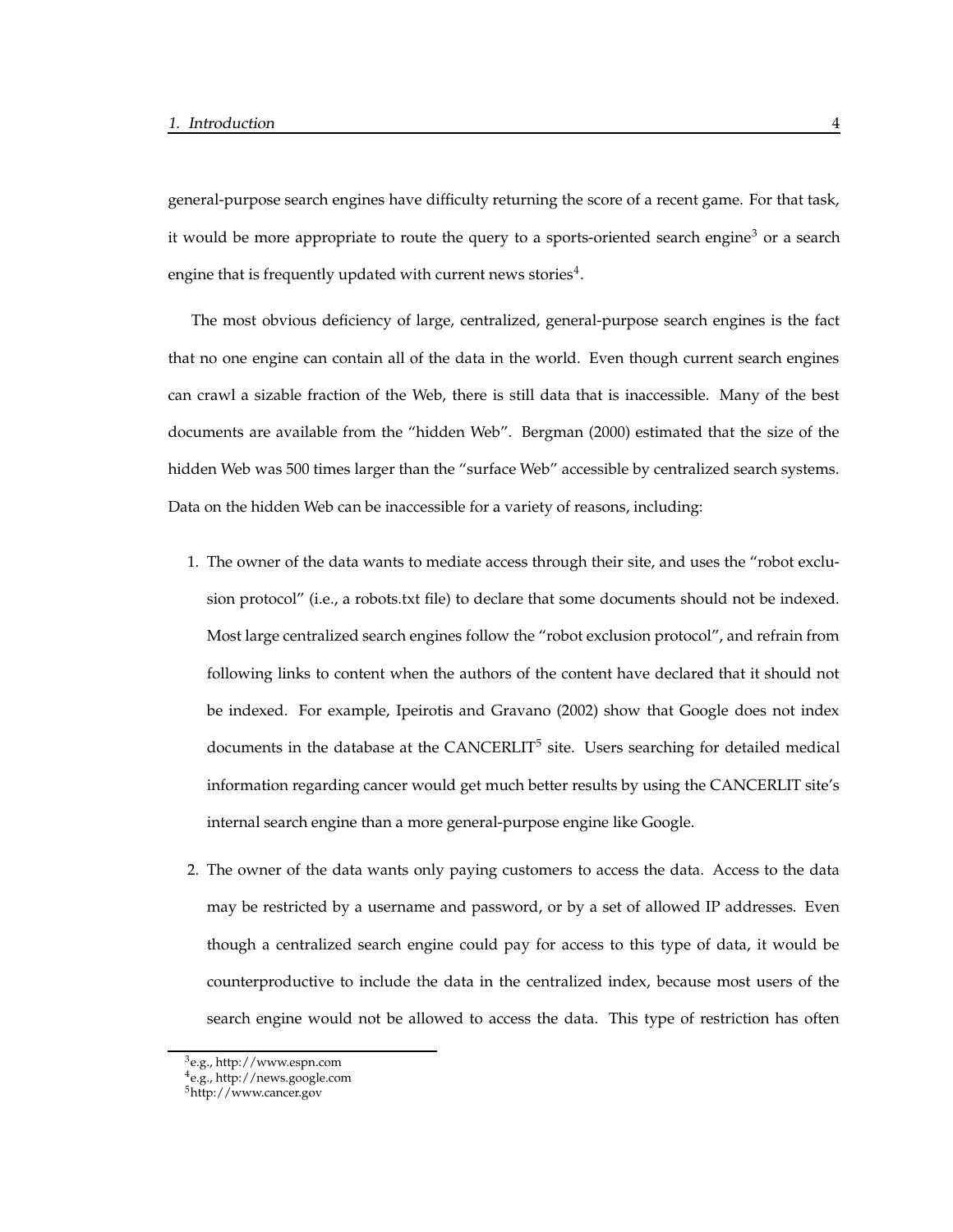been used for electronic journal articles and newspaper archives, but recently many of these organizations have begun making article summaries available for free.

- 3. The data is dynamically generated or based on a database, and cannot be crawled easily. Results of searches in library catalogs or real estate sites are examples of this.
- 4. The data is publicly available, but changes so frequently that the copy in a search engine is always outdated. This often happens for sites that report the news.

When content is not hidden, and is accessible via a centralized search system, it may still be difficult to retrieve. Even when a user has overcome the problems of off-topic results described above, the resultant documents may be at the wrong level of specificity. For many users, the documents returned by centralized search systems are at the appropriate level, but for novice users the broad summary documents returned by an encyclopedia-like site may be more appropriate. For users who are experts in a particular topic, highly-detailed journal articles may be more useful.

There are thousands of specialized search engines on the Web, each indexing a carefully-crafted set of documents relevant to a particular topic or audience. Many of these are listed in the weekly Internet Scout Report<sup>6</sup>. Unfortunately, the availability of specialized sources is not a panacea: to use them, the user must know which sources are available and where to locate them. Instead, users tend to focus entirely on general-purpose search engines, ignoring content that is available from more specific sites. Graham and Metaxas (2003), when researching the trust students have in Internet-based information, noted that

If the survey question did not mention a particular Web site, almost all students immediately turned to a search engine. Many remained faithful to one search engine throughout the survey, even if it did not immediately provide the answer sought.

<sup>6</sup>http://scout.wisc.edu/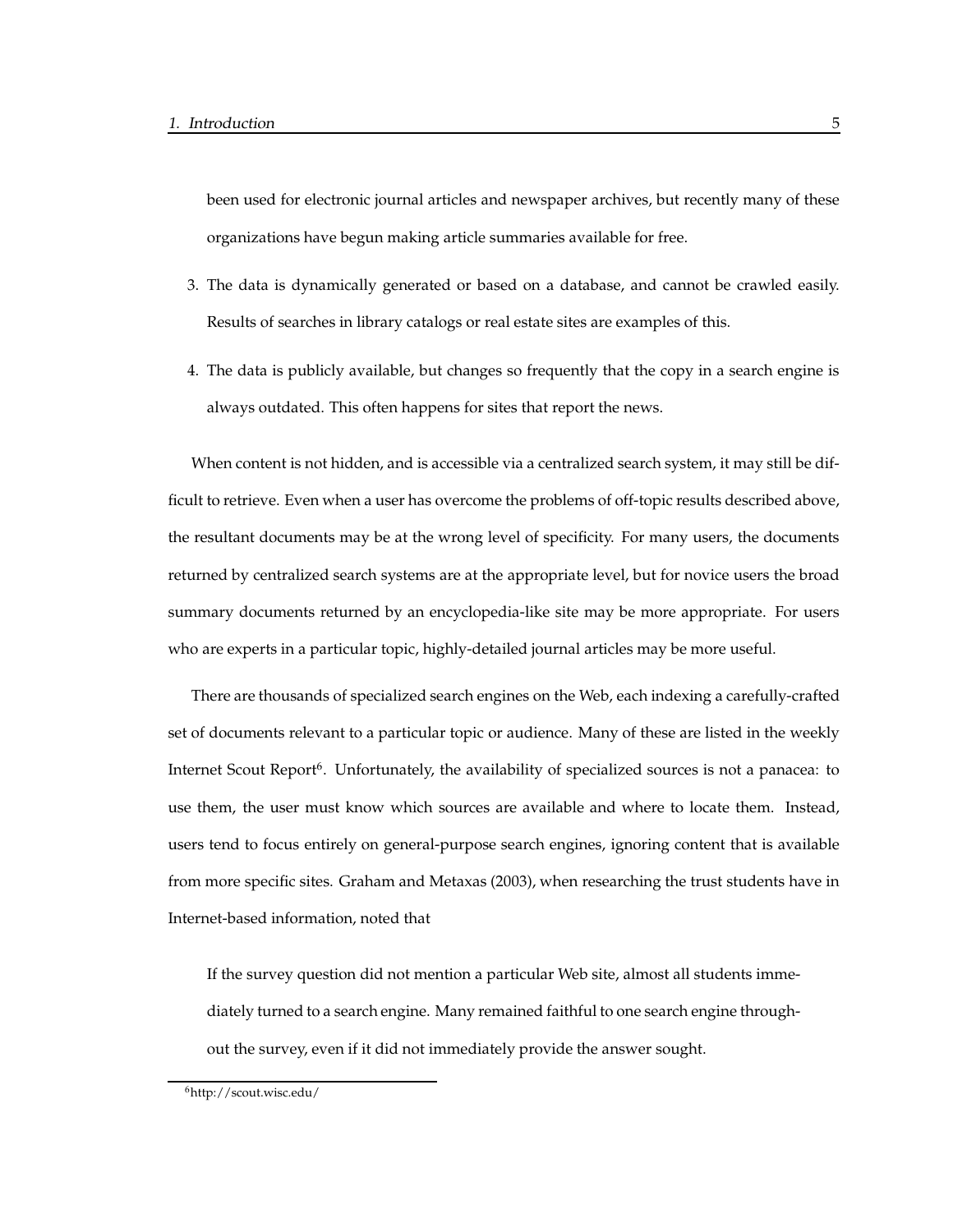Similar results were found in a study of the mental models of novice Web searchers (Brandt & Uden 2003). It is unreasonable to expect a human searcher to remember the existence, contents, and addresses of thousands of topically-focused search systems. Human memories are not well suited to this type of information. Information retrieval systems, on the other hand, were designed to track information on thousands of documents. It is relatively simple to transform basic information retrieval algorithms to work at the level of collections rather than with individual documents. Information retrieval systems therefore are a form of "intelligence augmentation" (Engelbart 1962), extending the capabilities of the human mind,

If an automatic system can select the most appropriate set of search engines, the focus provided by these topically-focused search engines may provide a better set of result documents than using a single large, general-purpose search engine. Given sufficient bandwidth, it would be possible to skip the selection process, retrieve documents from all available search engines, and then filter the results according to user needs. However, that approach would destroy the benefits of the pre-focused document sets. It would require sophisticated filtering to substitute for the careful pre-selection already done in the creation of specialized search engines. Taken to an extreme, this filtering approach would simply provide another general-purpose search engine.

Automatically selecting sources requires considerable knowledge, and has been identified as an important problem in information retrieval (Baeza-Yates & Ribeiro-Neto 1999; Tenenbaum 2005). Even within a library, it can be difficult to find the correct sources. Libraries have a growing problem with managing multiple information providers. Library patrons should not need to remember which provider has which type of information (and which subscriptions each library holds). The library would like to integrate all of these providers into a single access point. The recent Open Archives Initiative (Lagoze & Van de Sompel 2001) is an attempt to make search possible across disparate collections, but uptake of the OAI standard is slow (Lagoze *et al.* 2006).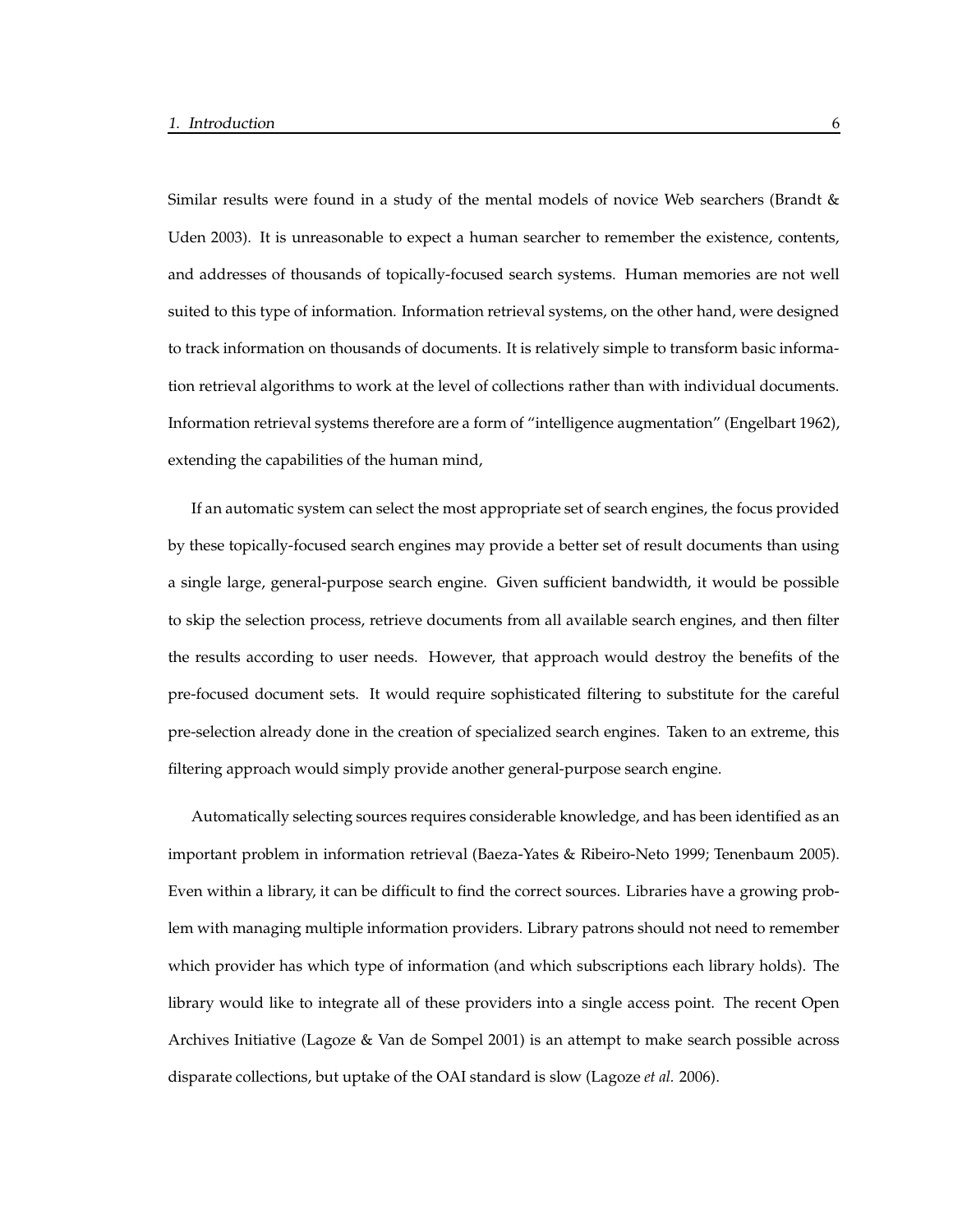#### **1.2 Project Outline**

In a centralized retrieval system, the search engine simply tries to do the best it can with whatever query is presented. In a distributed system, however, a query can be analyzed to determine how well a source will be able to answer it. There are many factors that can affect whether a search system will be able to provide adequate results for a particular information need. The general approach taken throughout the dissertation is to create collections that vary on the property in question, determine methods for measuring the property, and then measure how variations in the property affect retrieval performance. Properties to be analyzed include:

- **Topic match between the query and collection:** Intuitively, a query should do well with a source that focuses on the query topic.
- **Absolute topic of the query:** Some topics are "easy", either because they deal with widelyavailable information, or because they deal with highly specific, unambiguous terms.
- **Size of collection:** In the early days of Web search, general-purpose search engines were constantly competing for the title of "largest collection". Increasing collection size allows for coverage of more topics, but at the possible expense of accuracy. Topically focused collections will typically be a small fraction of the size of general-purpose collections.
- **Collection focus:** Sources that are highly focused on a particular topic should be able to perform well for queries closely associated with that topic. Queries that are slightly off-topic may perform better with a source that is less focused, even if the topic does not match as closely.

Many of these factors are related. For example, large collections tend to have less focus. Collections that are highly focused may perform better for "difficult" topics, but be useless for "easy"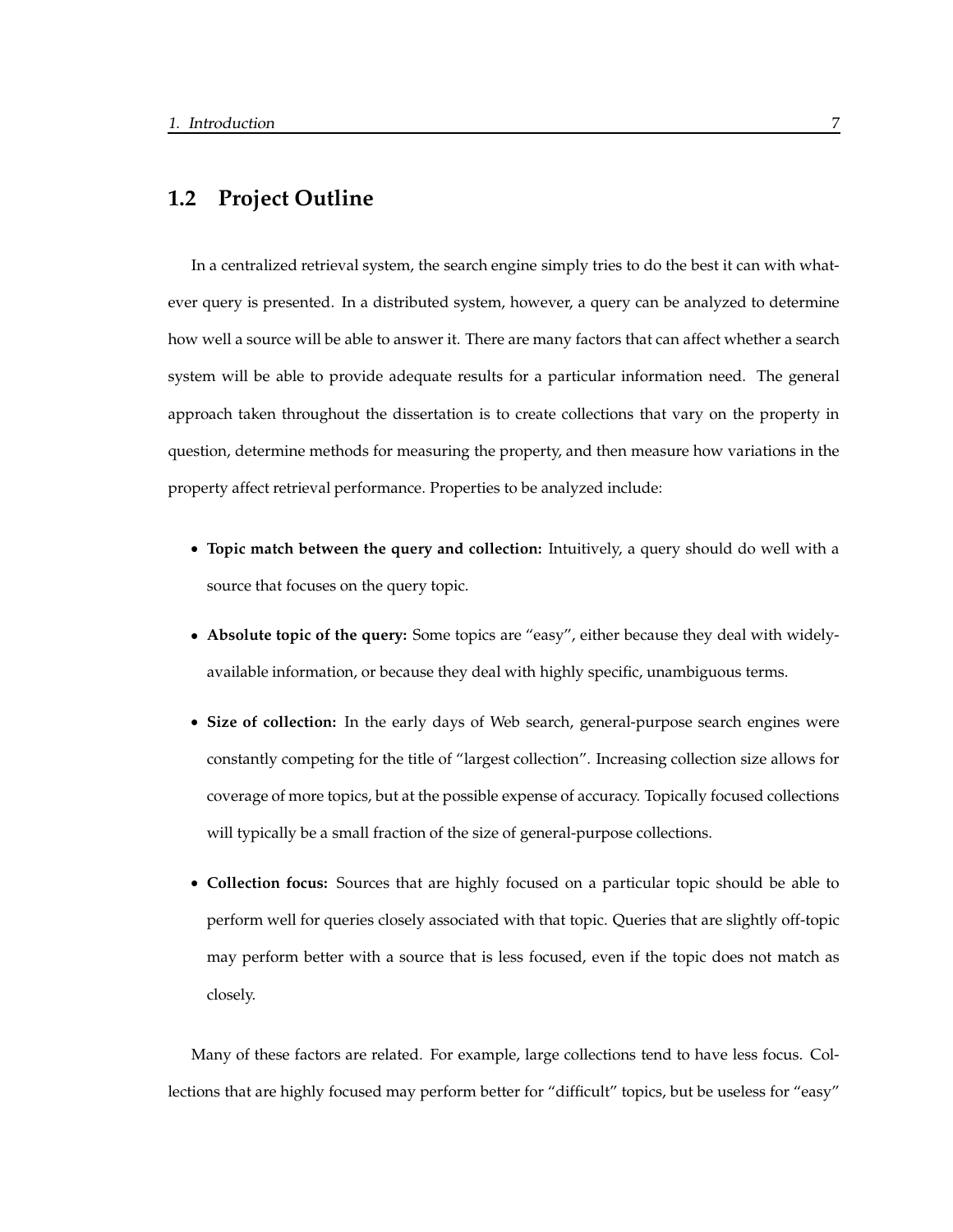topics. These factors will be examined individually, as well as in combinations.

#### **1.3 Contributions of This Work**

This research makes four main contributions. First, it demonstrates that distributed information retrieval can work with realistic collections composed of actual Web pages, rather than the more artificial collections used in the past.

Second, this work develops a methodology for evaluating how changes in a collection affect retrieval performance. Methods for generating collections that vary systematically on each property in question are examined. Measures that best reflect retrieval performance in a Web-based system are selected. Methods for interpreting the results are discussed.

Third, this research establishes how the basic properties of collections affect retrieval performance. When a collection is small and topically focused, high performance will be obtained only if there is a high degree of similarity between the central focus of the collection and the user's need. As collections become larger and/or less focused, there is a greater chance that they will perform well. If a search engine is known to be very large or contain a wide array of documents, there is little point in measuring its "central" topic. However, when a collection is smaller or more focused, the collection's central topic is much more important than the collection's size or the amount of focus in the collection.

Fourth, this work examines the effect of contextual information on retrieval from both centralized and distributed collections. Adding a small amount of contextual information to the query can aid retrieval of documents from any collection, but contextual information is unlikely to aid in the selection of collections in a distributed system.

To illustrate these contributions in a practical setting, an algorithm for a complete distributed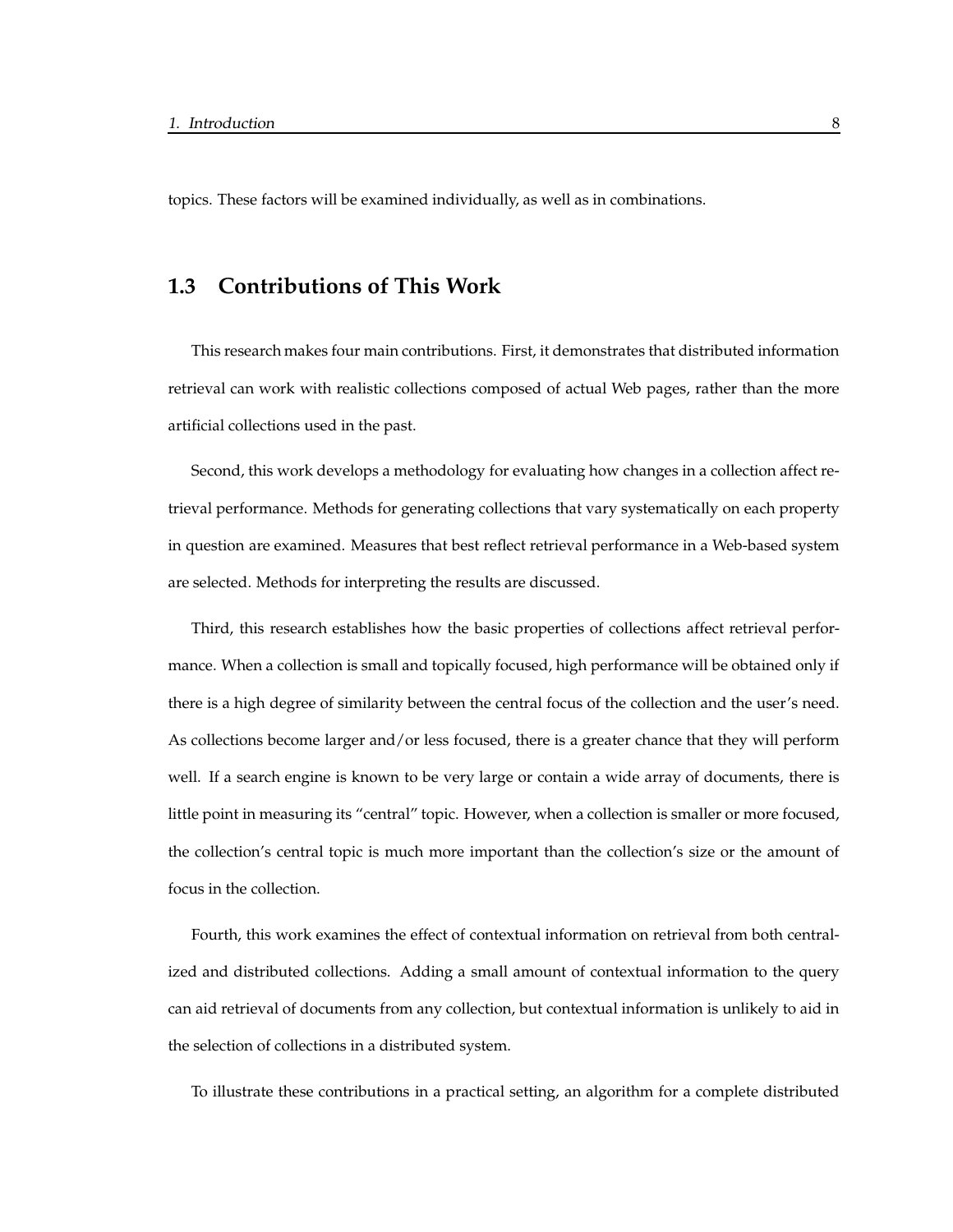retrieval system is presented, combining existing techniques with the insights gained from this work. In this algorithm, search engines are automatically sampled to obtain a representative set of documents. The sampled documents are analyzed to estimate the essential properties of the full collection. When a new query comes into the system, it is compared with each search engine's representation. The query is forwarded to all search engines that are predicted to return good result sets, and results from all engines are merged before display to the user.

#### **1.4 Structure of the Dissertation**

Chapter 2 describes the information retrieval process in more detail, for both centralized and distributed systems. Then Chapter 3 looks at how the central topic of a collection affects query performance. Chapters 4 and 5 examine how the size and focus of a collection affect query performance. In Chapter 6, the effects of automatic query expansion query are examined. Chapter 7 describes how the results of the preceding chapters can be used to build a distributed search system and examines how well such a system will perform. Chapter 8 summarizes the results of this work and provides a roadmap for future work.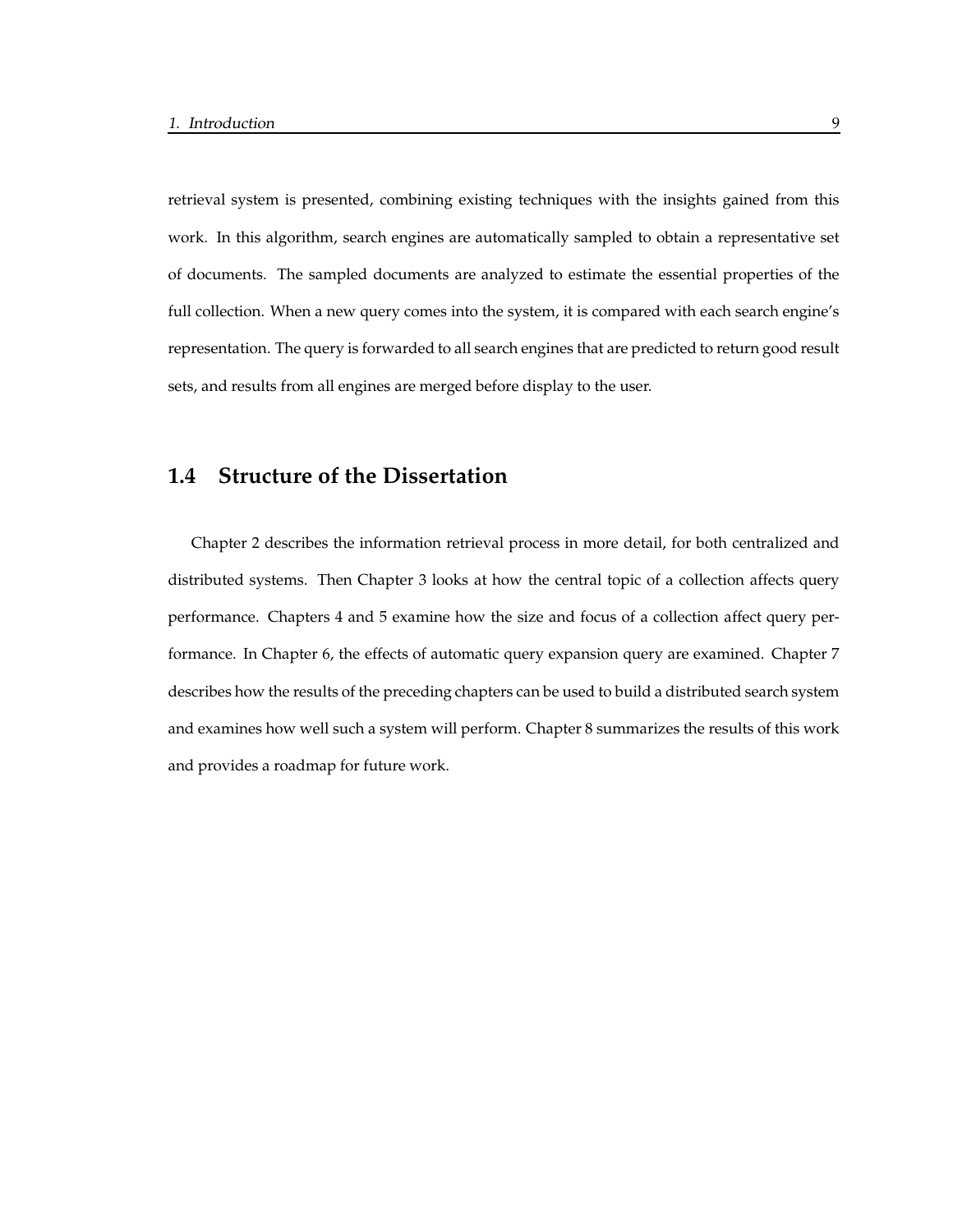## **Information Retrieval**

Information retrieval is the process of taking a user's query and returning a set of documents that are expected to be relevant to the query. Before we get into a detailed description of information retrieval, though, it is useful to establish a common set of definitions for the terms that will be used throughout this dissertation.

Depending on the community one comes from, the terminology for the type of work presented in this dissertation may differ. "Distributed information retrieval" in the information retrieval community may be called "federated search" in the digital library community, although the problems being described are nearly identical. I will use the term "distributed information retrieval" to better separate it from the "centralized information retrieval" common in most search engines on the Web. I will also maintain the following definitions:

**Document:** A single Web page, referenced by a URL

**Collection:** A set of documents

**Database:** A set of documents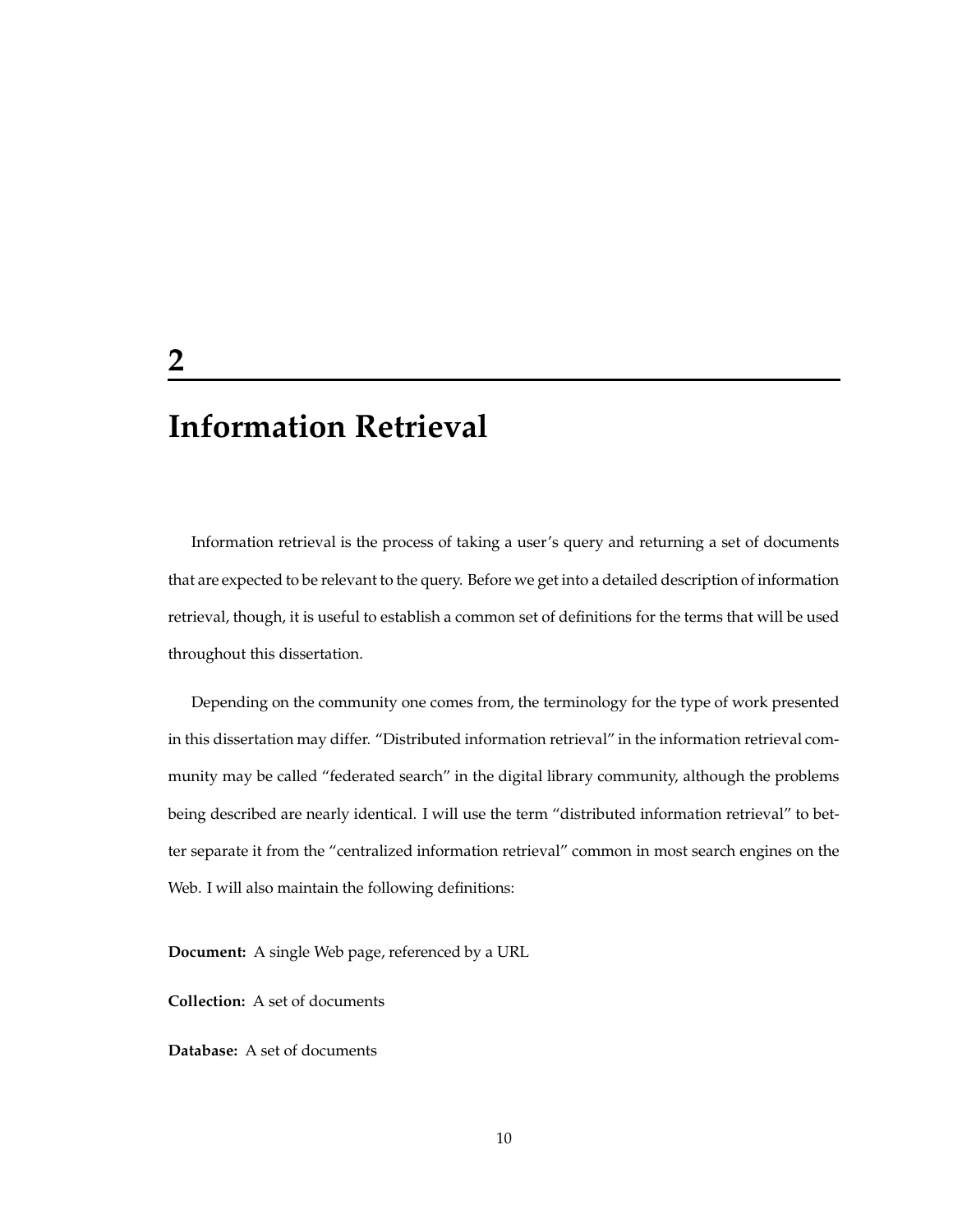**Query:** A statement of information need as expressed by a user or automated searching system, represented as a set of keywords

**Search algorithm:** A process for ranking documents in a collection with respect to a query

**Search engine:** The combination of a particular collection and search algorithm

Within distributed information retrieval, the problem of selecting an appropriate search engine for a query has been given many names. "'Database selection" and "collection selection" have been used commonly.

These terms are useful for describing systems in which all individual engines use the same search algorithm, but on the Web, there are a wide variety of search algorithms in place. Since all access to topic-specific collections must be through their search systems, the database and search algorithm must be treated as an inseparable unit, and thus I will use the term "search engine selection" to mean not only the collection, but also the search algorithm and Web interface that give access to the collection. Within this dissertation, the search algorithm will be held constant, so we can focus on the effects of different collections. Therefore, the terms "collection" and "search engine" may be used interchangeably for convenience.

#### **2.1 Centralized Information Retrieval**

In a centralized information retrieval, a set of documents is processed to create an index. Processing steps typically include parsing each document to break it into a set of terms, performing a calculation to assign weights to the terms, and storing the terms in an index that can be efficiently searched. The details of weighting terms and retrieving documents from the index depend on the search model being used. The boolean and probabilistic search models have been used heavily, but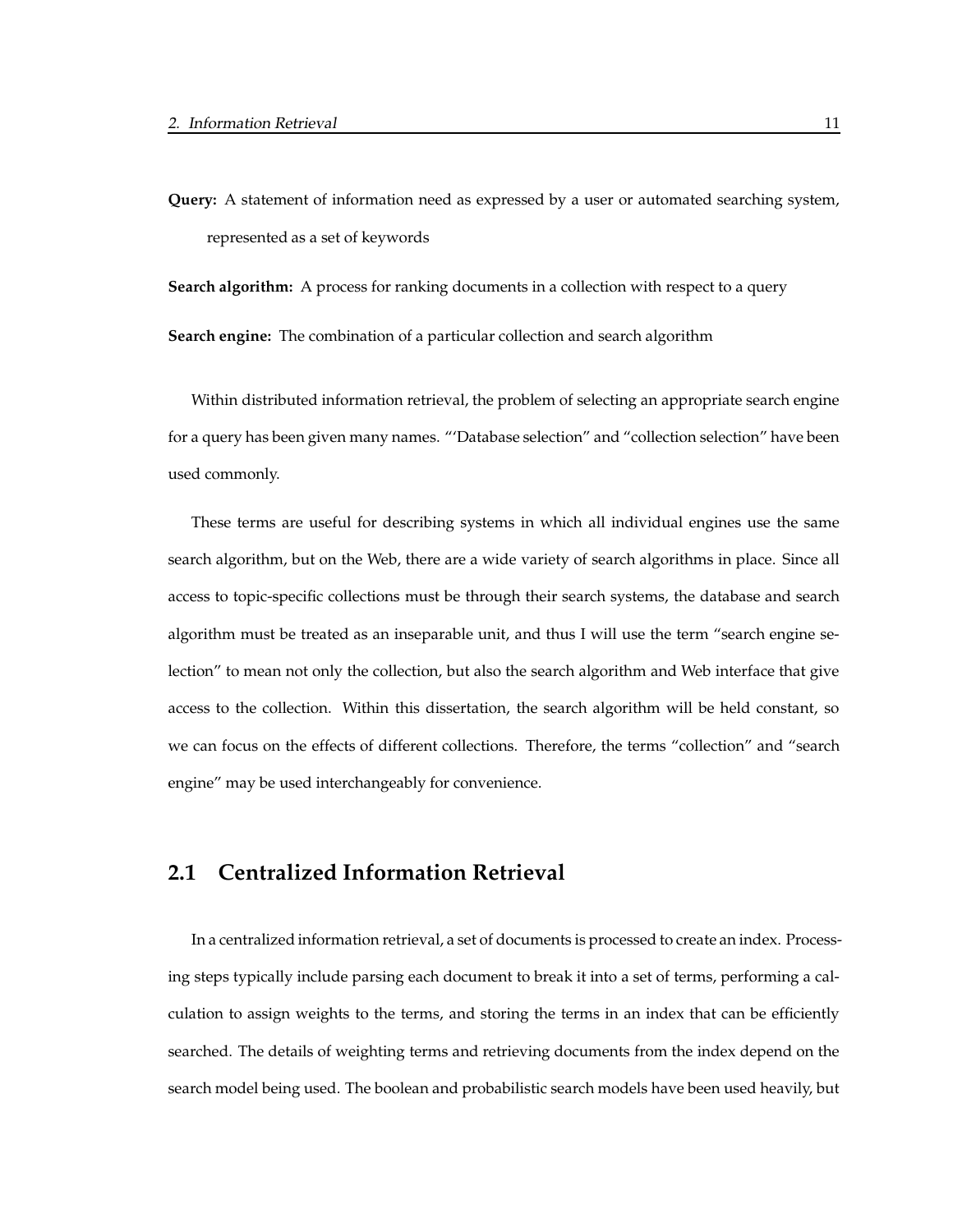by far the most popular is the vector space model created by Salton (1975). As described by a recent information retrieval textbook (Baeza-Yates & Ribeiro-Neto 1999):

A large variety of alternative ranking methods have been compared to the vector model but the consensus seems to be that, in general, the vector model is either superior or almost as good as the known alternatives. Furthermore, it is simple and fast.

Many search engines use a processing engine based on simple vector space techniques, with only minor configuration changes to meet local needs. Typical modifications to the basic retrieval process include:

- **Stopword removal:** Words that are common in English (or common within a particular domain) but typically contain no informational value are excluded, reducing the chances of documents falsely matching based on these words alone. Examples of common stopwords are "a", "the", "begin", and "whether".
- **Term stemming:** Word suffixes are removed so that different version of the same word (e.g., "author" and "authored") are treated as the same term.
- **Phrase detection:** The documents may be parsed to identify noun phrases and proper names. These phrases may be treated as single terms during retrieval to boost precision.

Two more substantial modifications to the vector space retrieval process have been used in limited settings. Latent Semantic Indexing (Berry, Dumais, & Letsche 1995) is a process of analyzing a document set to identify clusters of co-occurring terms, so documents may be retrieved even if they use language that differs slightly than the language used in the query. The major drawback of Latent Semantic Indexing is that it cannot handle incremental updates. When a new document is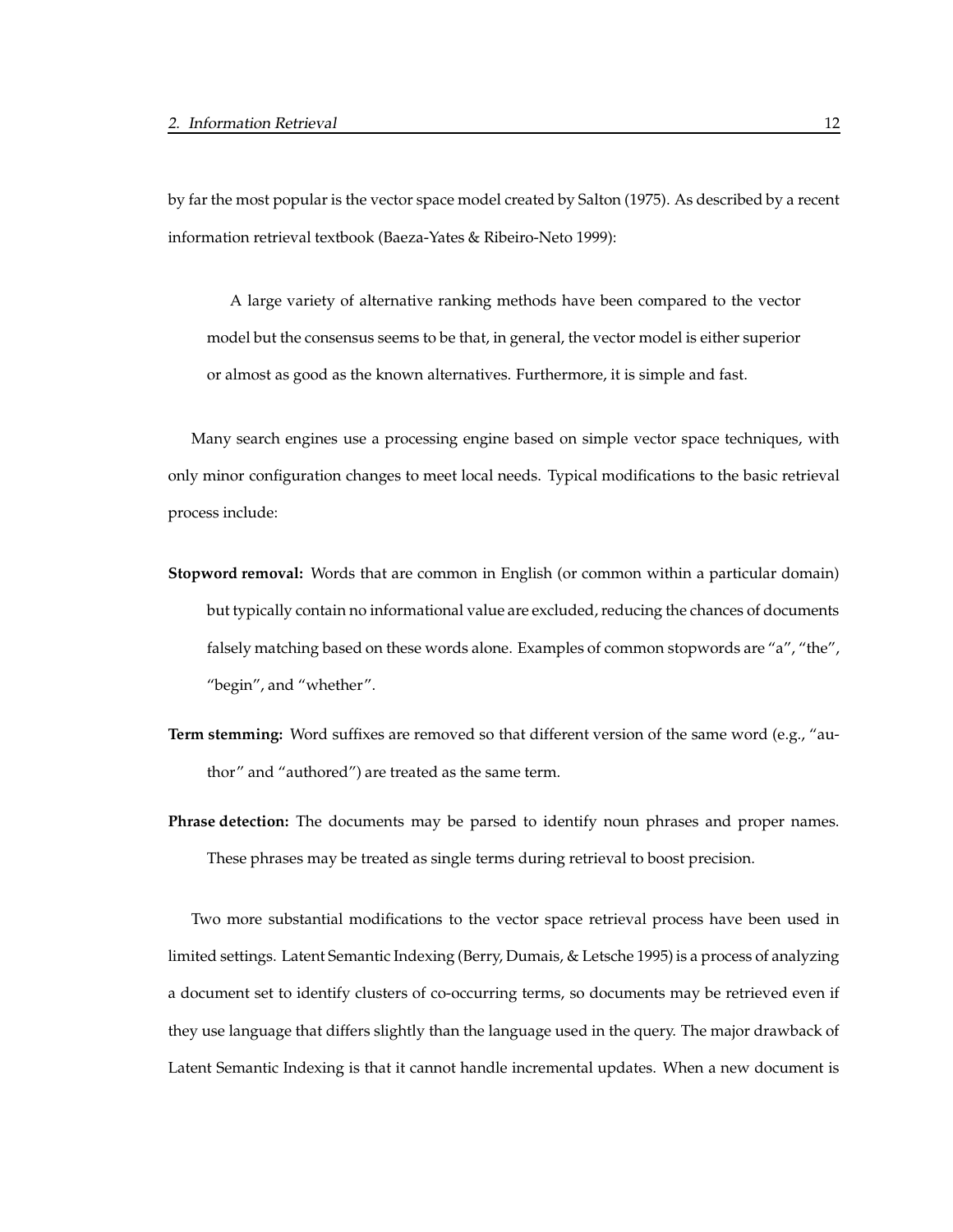added to the collection, scores for all terms in the collection must be recomputed, which is a timeconsuming process. For this reason, Latent Semantic Indexing is only used in a few applications where the document set changes very infrequently.

The second substantial modification to vector space retrieval is using link analysis to adjust the weights of documents. The popular search engine Google made a name for itself by leveraging the highly-connected nature of documents on the Web. Google's PageRank algorithm (Brin & Page 1998) takes advantage of the fact that documents on the Web cluster into "hubs" and "authorities" (Kleinberg 1999) that provide an indication of a page's popularity. In this dissertation, we will not be working with link analysis, because the collections held by small, topically focused search engines do not have enough interconnection for this type of analysis.

#### **Evaluating Information Retrieval Systems**

Each year, a Text REtrieval Conference (TREC) is held, allowing teams from various institutions to compare their retrieval systems on a common set of documents and information needs (Harman 1992). Evaluation in TREC conferences proceeds as follows: A collection of documents is given to the participating teams, and at some later point in time, a set of "topics", or statements of information needs. (These topics will be described in more detail in Chapter 3.) Each team uses their search engine to retrieve a set of result documents for each topic. All result documents for the topic are pooled, and a panel of human judges evaluates the relevance of each document with respect to the information need expressed in the topic. The resulting relevance scores are then used to determine how well each search engine performed. Many evaluation measures have been used over the years, but the most popular are:

**Precision:** the percentage of retrieved documents that are relevant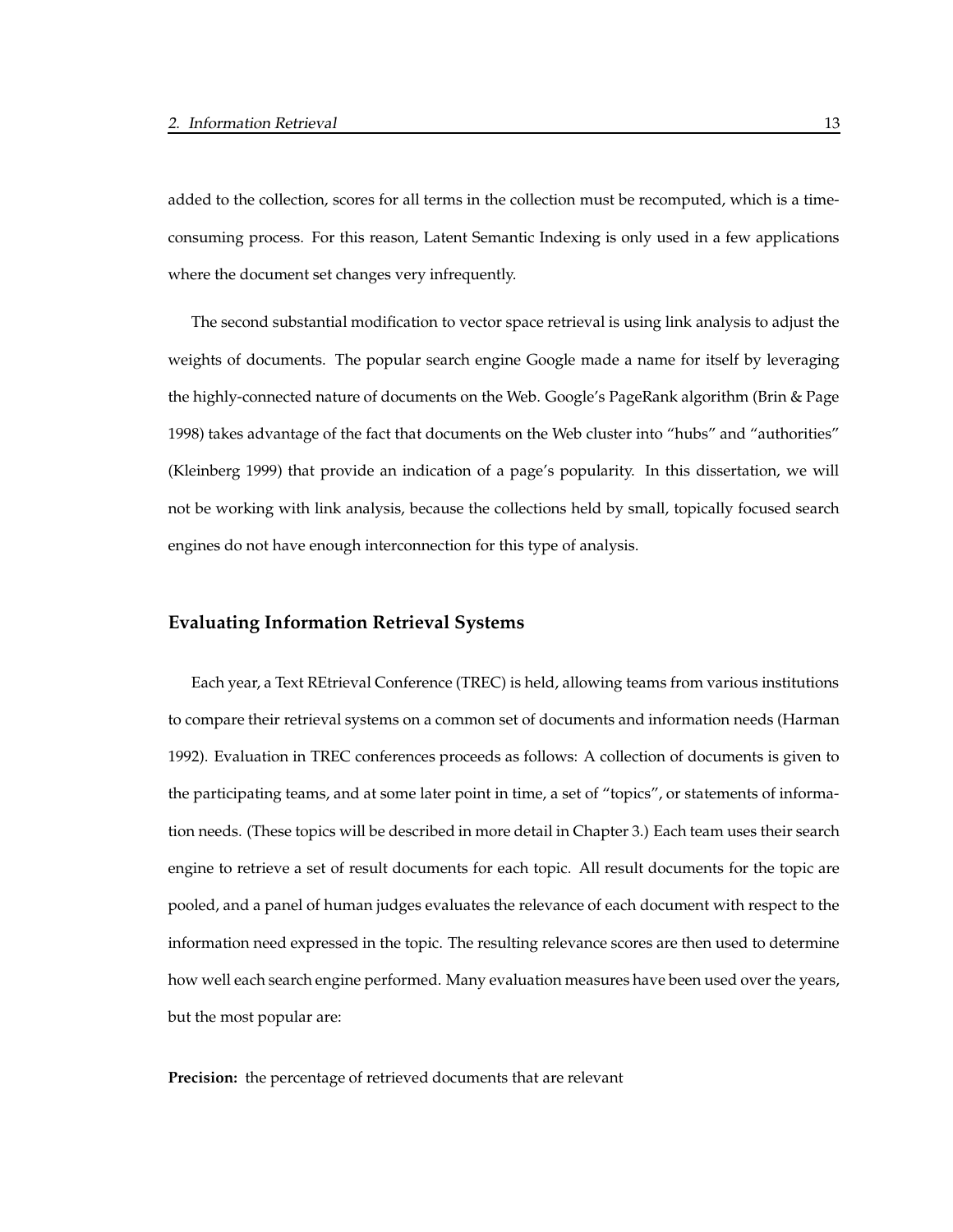**Recall:** the percentage of relevant documents that are retrieved

**P@N:** examining only the first N documents retrieved, the percentage that are relevant.

Precision and recall can often be traded for each other. A search engine that is restricted to returning only a few documents will typically exhibit high precision and low recall, while a search engine that simply returns its entire collection in response to any query will exhibit high recall and low precision.

In the early years, TREC conferences focused on document sets that came from a single source (like a newswire service). These document sets often had idiosyncratic language structures, and did not reflect the diversity of documents available on the Web. As the prominence of the Web grew, the types of competitions falling under the TREC umbrella were expanded. The first TREC competition to feature a document set based on actual Web pages was TREC-8, in 1999 (Hawking *et al.* 1999).

#### **2.2 Distributed Information Retrieval**

Distributed information retrieval (DIR) uses multiple centralized retrieval systems, and employs a process for choosing which centralized systems are queried for any particular information need. The first distributed information systems grew out of work in distributed databases (Marcus 1983; Arens *et al.* 1993; Levy, Rajaraman, & Ordille 1996).

The typical steps followed by a DIR system include:

- 1. Locate search engines.
- 2. Determine a method for communicating with each search engine.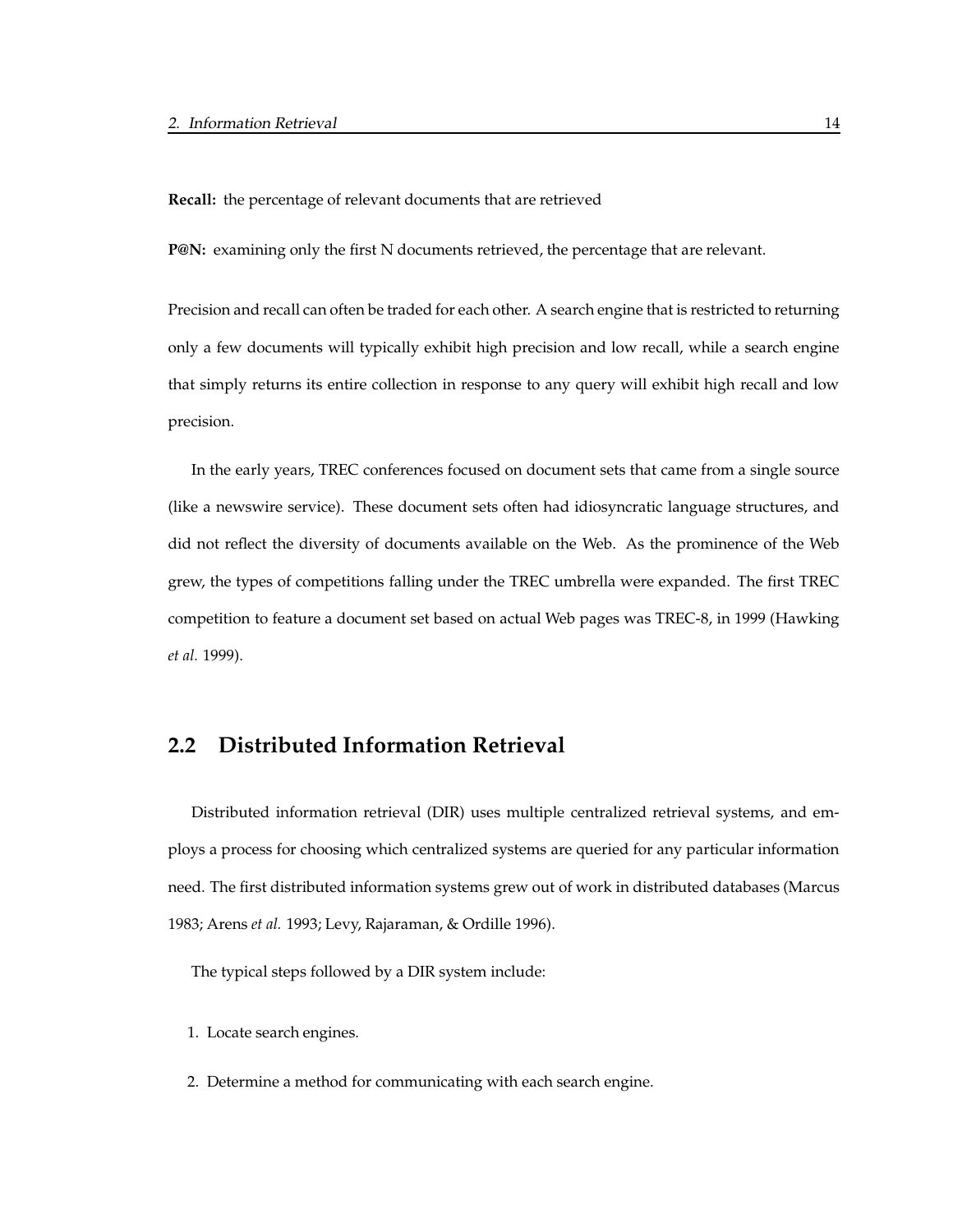- 3. Form a representation of each search engine to store in the selection system.
- 4. When a query is received, apply a selection algorithm to the set of collection representatives, and forward the query to the collections that are expected to return the best results.
- 5. Apply a merging algorithm to combine results from the selected collections, and present the results to the user.

Early work on DIR systems (Gravano & García-Molina 1995; Xu & Callan 1998) focused on the question of whether collections could be searched more efficiently if they were stored in multiple (local) search indexes, rather than one large index. These systems worked primarily with collections generated based on the organization that created the documents. In some sense, this is a useful distinction, but it ignores the fact that some organizations (like news agencies) will produce documents with no discernable topical focus. This leads many of the collections under consideration to be less focused than actual collections in the wild (where even within an organization, there may be several search systems for documents pertaining to different topics). Another difference between these early experiments and actual Web collections is that no overlap was allowed between the experimental collections. The distributed collections were a strict partitioning of the centralized collection.

Using this type of configuration, Callan *et al.* (1995) found that DIR produces the same results as centralized IR when half of the distributed collections are searched. That is, when an appropriate selection algorithm is used, and collections comprising half of the documents of the centralized system are searched, overall retrieval results are similar to retrieval from a centralized collection containing all of the documents. Voorhees *et al.* (1995) found that when the number of documents to be used from each collection is guided by relevance judgments on a set of training queries, DIR is only 10 percent worse than CIR. However, this approach is expensive, as it requires the results of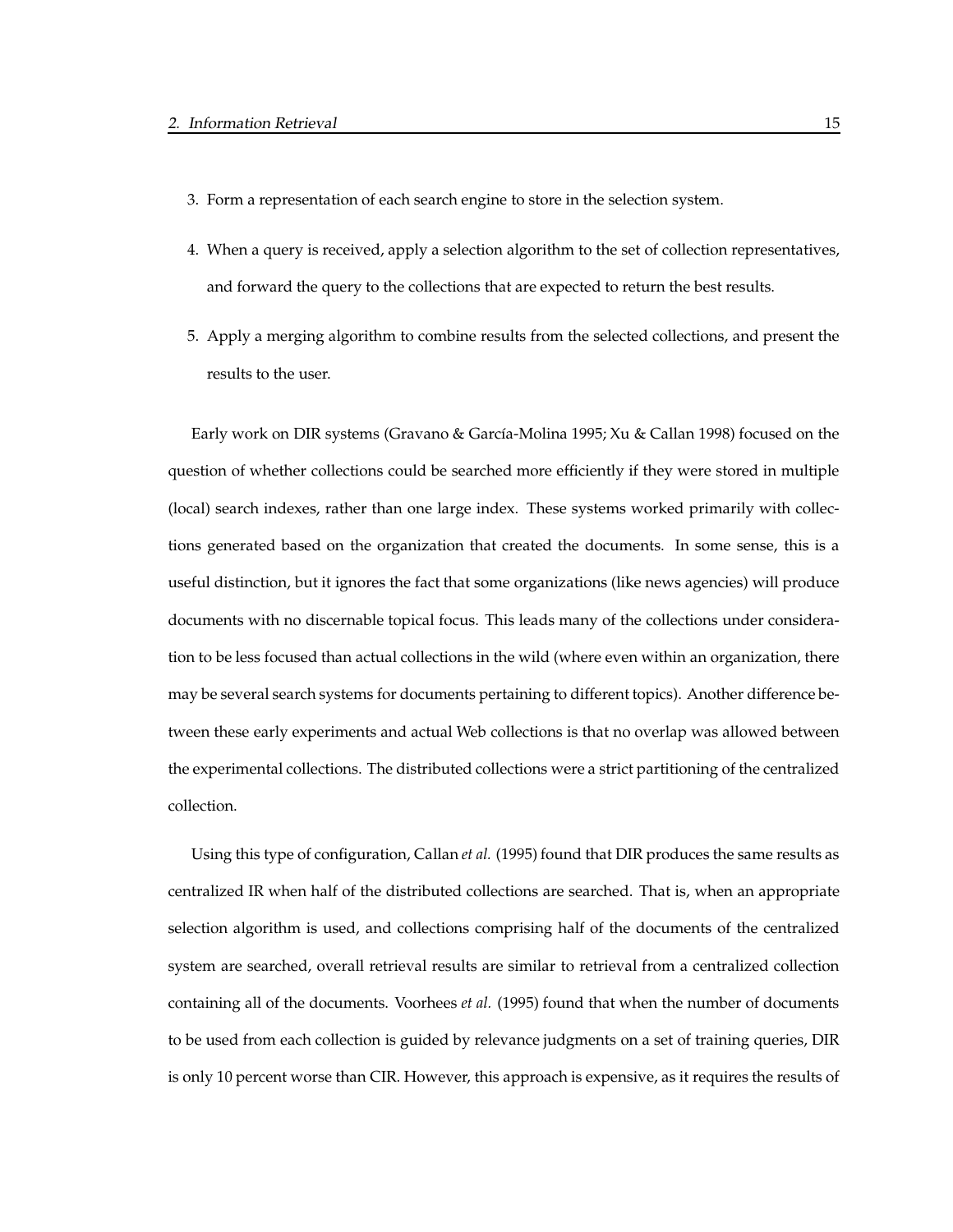training queries to be manually judged for each search engine.

Distributed retrieval techniques have been used in other types of information retrieval with some success, including peer-to-peer retrieval systems (Lu & Callan 2005; Akavipat *et al.* 2006), text classification systems (Fu, Ke, & Mostafa 2005), and case-based reasoning systems (Leake & Sooriamurthi 2004).

#### **2.3 Distributed Search on the Web**

A number of DIR systems have been adapted for use with collections on the Web, including GlOSS (Gravano, García-Molina, & Tomasic 1994; Meng *et al.* 1999), EMIR (Kulyukin 1999), and OBIWAN (Zhu *et al.* 1999). These systems provide methods for routing queries to a collection of sources, but they depend on the sources to cooperate by providing indices or other data to a central distribution system, and require costly updating of central information as their contents change. On the Web, the assumption that search engines will want to cooperate with a centralized system has not held true. Search engines on the Web are often competing for traffic, and while providing information about their contents may help boost traffic, they are very reluctant to provide this type of information to a central authority. In fact, some search engines actively misrepresent their contents (using high-demand terms like "sex") in order to boost the amount of activity they receive. See (Callan, Connell, & Du 1999) for a good discussion. No distributed system on the Web has achieved the full cooperation of all sources it indexes. Unless the sources have an overriding economic reason to cooperate, they will not. In general, non-interference is the best that can be hoped for. Recent work in the information retrieval community has started to address the problem of representing sources without explicit cooperation. Most notably, Callan and Connell (2001) have developed methods for approximating the content of a server's collection by sending repeated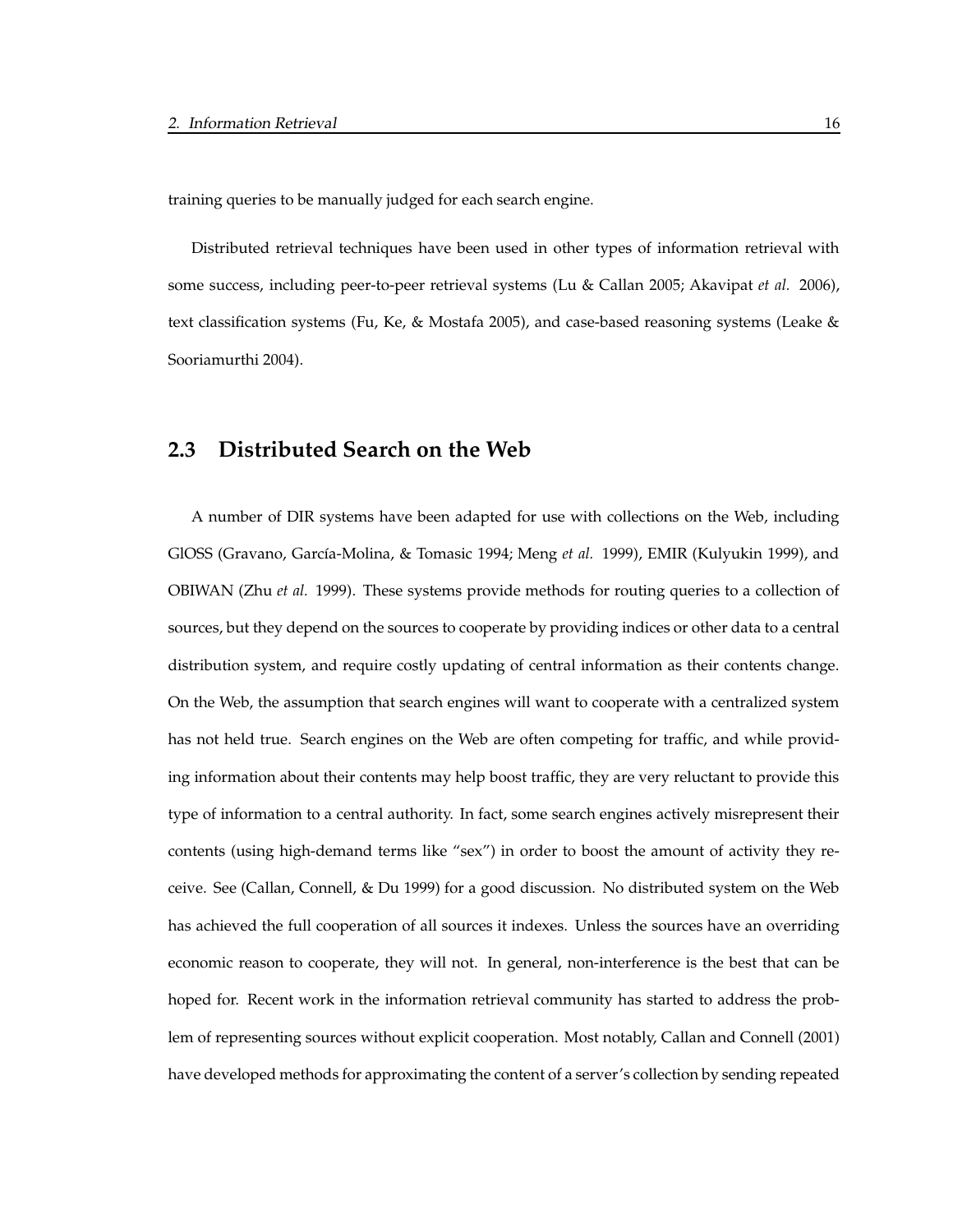small queries and analyzing the results.

When search engines have a desire to cooperate with a central authority, they must follow a standard protocol. Harvest (Bowman *et al.* 1995) and STARTS (Gravano *et al.* 1997) were early popular protocol, but most search engines that wish to make their content explicitly available for distributed retrieval are publishing records that follow the recent OAI-PMH protocol (Lagoze & Van de Sompel 2001). Any record published via this protocol may be picked up by an OAI harvester, such as the University of Michigan's OAIster<sup>1</sup> service (Hagedorn 2005). NCSTRL<sup>2</sup>, one of the oldest DIR systems (Davis 1995), has recently begun conversion of its services to use the OAI-PMH protocol.

#### **Meta Search**

DIR systems that do not assume cooperation from their sources fall under the heading "metasearch engines". This approach was first taken by the MetaCrawler (Selberg & Etzioni 1995) to access search engines without explicit cooperation by simply forwarding queries to them and collating the results. Popular metasearch engines include Dogpile $^3$ , Mamma $^4$ , and IxQuick $^5$ . There are also a growing number of topical metasearch engines that collect results from several smaller topical search engines. For example, the WindowsSecrets<sup>6</sup> search engine collects tips on using Microsoft Windows from several other sites. Metasearch systems often ignore the differences in coverage of topics by search engines they index. Bandwidth constraints limit the number of search engines that can be queried, restricting the list of available search engines to a relatively small number of general-purpose engines.

<sup>1</sup>http://oaister.umdl.umich.edu/o/oaister/

<sup>2</sup>http://www.ncstrl.org/

<sup>3</sup>http://www.dogpile.com/

<sup>4</sup>http://www.mamma.com/

<sup>5</sup>http://ixquick.com/

<sup>6</sup>http://www.windowssecrets.com/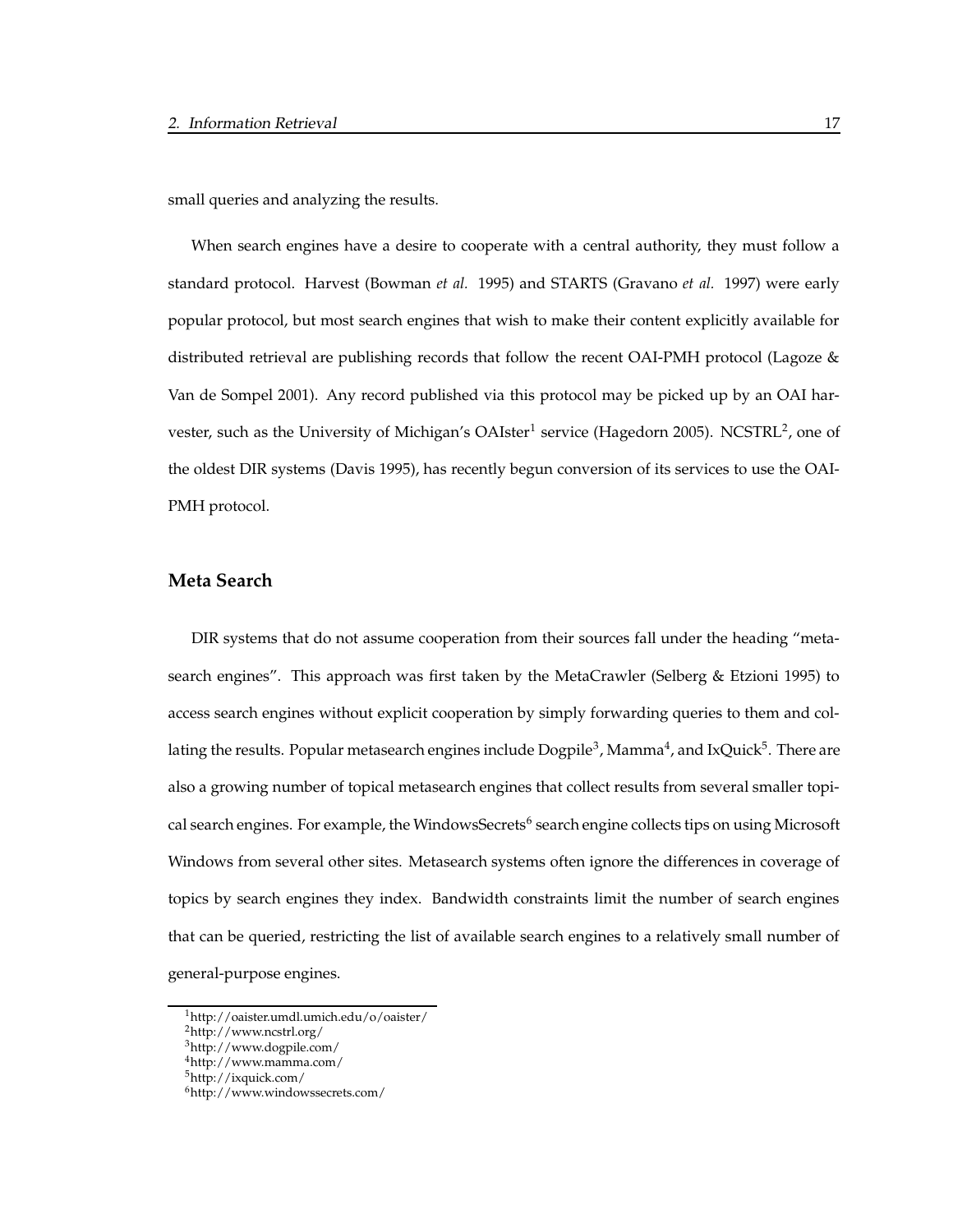Metasearch systems with more manual control have been developed. The Sherlock tool (Montbriand 1999) included with Apple's MacOS, ProFusion (Gauch, Wang, & Gomez 1996), and Inquirus2 (Glover 2001) allow users to select a topic area, and the query is automatically sent to three or four search engines covering that subject. While these systems are useful, the user cannot be expected to correctly classify every query. Many users do not have the knowledge or desire to perform this task.

Some "personal" metasearch systems can be extended by the user to search new sources. These include Apple's Sherlock, Magellan Metasearch<sup>7</sup>, and Watson<sup>8</sup> (Budzik & Hammond 2000). The creation of custom "plug-ins" allows search engines to be added to the system and configure them into searchable groups. In order to create such a plug-in, the users must be aware of a search engine's existence, and must manually code settings that allow searches to be performed. Adding too many plug-ins to a system like this can degrade performance, as additional bandwidth is used by each new search engine added to the system.

A few metasearch systems have attempted to intelligently select search engines. SavvySearch (Dreilinger & Howe 1997) addressed this problem by recording how well particular search engines handled past queries, and using vector-space retrieval to match new queries to search engines that did well with similar queries. ProFusion (Gauch, Wang, & Gomez 1996) used a category hierarchy to automatically categorize queries and select relevant search engines. Q-Pilot (Sugiura & Etzioni 2000) used a combination of home page keywords, back-link keywords, and database sampling to determine which search engines were most appropriate for each query. However, since these systems use hand-coded or computation-intensive representations, they are still restricted to using a relatively small number of search engines.

<sup>7</sup>http://sourceforge.net/projects/magellan2/

<sup>8</sup>http://www.intellext.com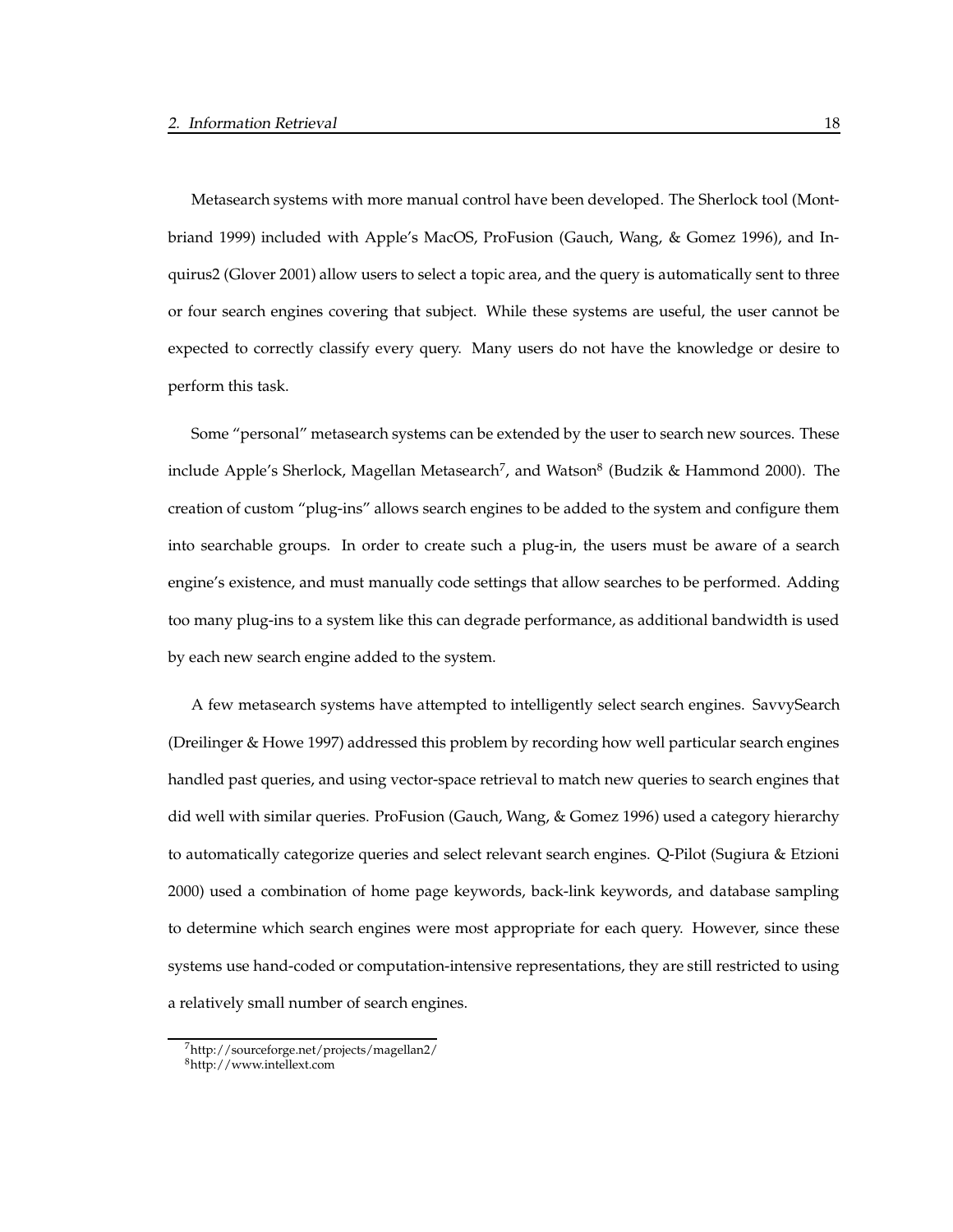Another approach to adding intelligence to metasearch systems is post-processing of results. Both Clusty<sup>9</sup> and KillerInfo<sup>10</sup> attempt to cluster search results into meaningful categories. Ask.com<sup>11</sup> takes a slightly different approach, using a pre-generated set of categories that are matched to the queries being answered.

#### **2.4 Intelligent Information Systems**

Various enhancements have been added to information retrieval systems in an effort to make them more "intelligent". Just-in-time information systems attempt to provide information as the user needs it, based on user behavior. The Remembrance Agent (Rhodes & Starner 1996) watches the information a user types in a text editor, and sends related queries to local databases including the local file system and email folders. The system has recently been adapted for use with the Web (Rhodes 2002). The Lumiere project monitors user behavior in Microsoft Office to predict user questions and provide information (Horvitz *et al.* 1998). The Watson system (Budzik & Hammond 2000) analyzes applications that are running on the user's desktop, automatically generates queries, and processes results in the background, so that information is available whenever the user decides to look at it. Code Broker (Ye & Fischer 2002) retrieves useful pieces of code as the user writes a computer program.

Tracking the interests of users has been shown to increase the effectiveness of information retrieval systems. Profile information can be used to automatically rank documents (Kaplan, Fenwick, & Chen 1993; Pazzani & Billsus 1997; Bollacker, Lawrence, & Giles 1999), or to select categories that interest the user (Mostafa *et al.* 1997; Pretschner & Gauch 1999). Calvin (Leake *et al.*

<sup>9</sup>http://clusty.com

<sup>10</sup>http://www.killerinfo.com

<sup>11</sup>http://www.ask.com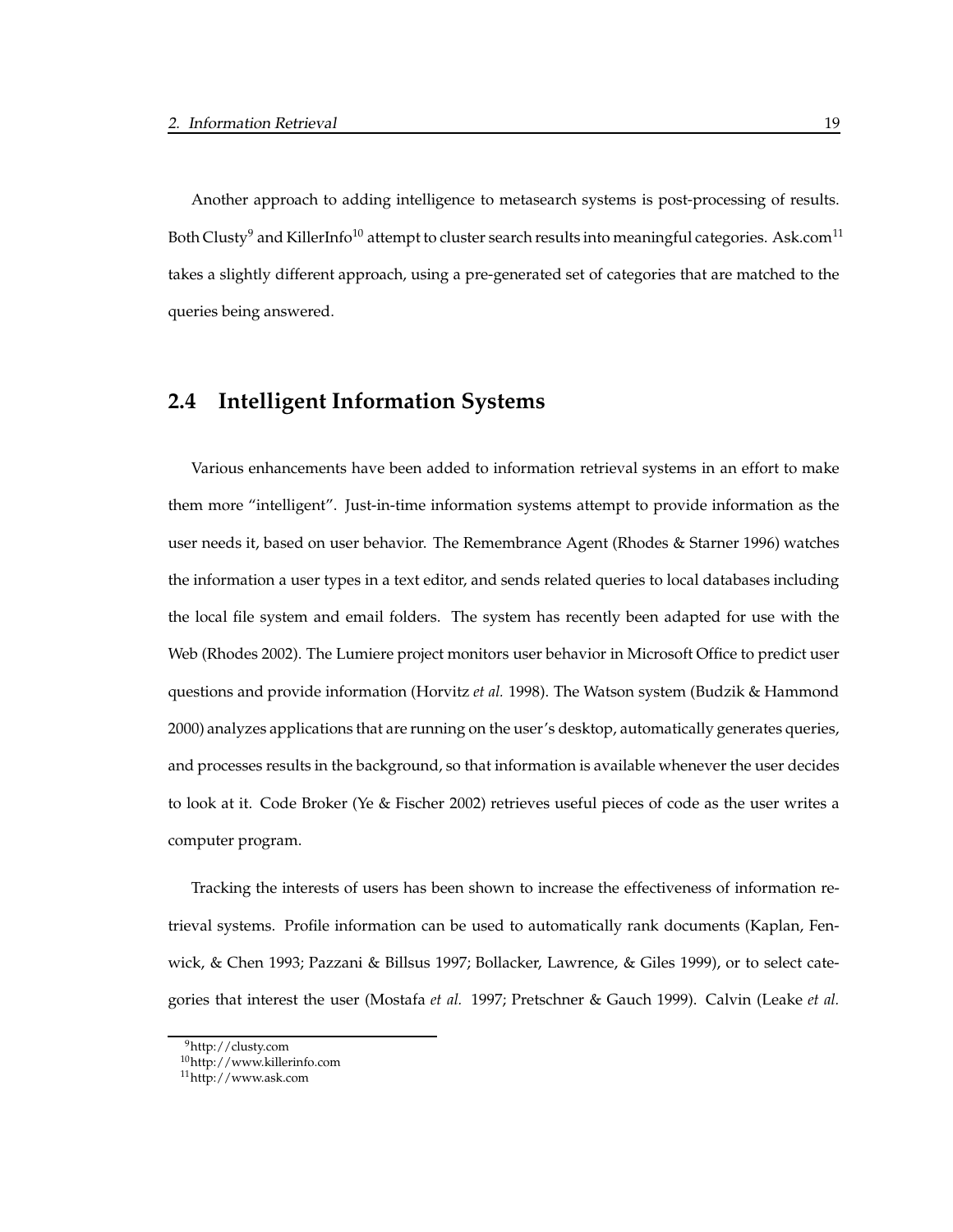2000) tracks the ways in which users access documents, so the documents can be more easily retrieved in the future.

### **2.5 Cognitive Perspectives on Information Retrieval**

Cognitive science an interdisciplinary field focusing on study of the human mind and the nature of intelligence. Often, cognitive science research confines itself to modeling the processes that occur solely within the mind. However, this approach has been questioned. Donald Norman (1988) notes that people often supplement knowledge in the mind by transferring portions of that knowledge to objects in the world. One of the simplest ways this can be accomplished is by writing a note. Information retrieval systems supplement knowledge in the mind by storing documents that are of interest to a user and making the documents easily accessible via simple keyword searches. If a user knows that the information he needs is available in a search engine, he may not make the effort to memorize this information.

Edwin Hutchins (Hutchins 1995) goes a step farther than Norman, arguing that any study of cognitive science should treat the mind as a single part of a complete system. The system may include the person, the physical environment, and any tools (physical, electronic, or mental) that the user has at his disposal. An information retrieval task should be viewed as a cooperation between the user and the information retrieval system.

The process of searching for information on the web is usually complex, with users performing many queries that increase in specificity. Users may make multiple visits to pages that result from a search, as the sites may point to each other and/or appear multiple times in the search results. Initial searches often target a relatively broad topic as the user solidifies their information need.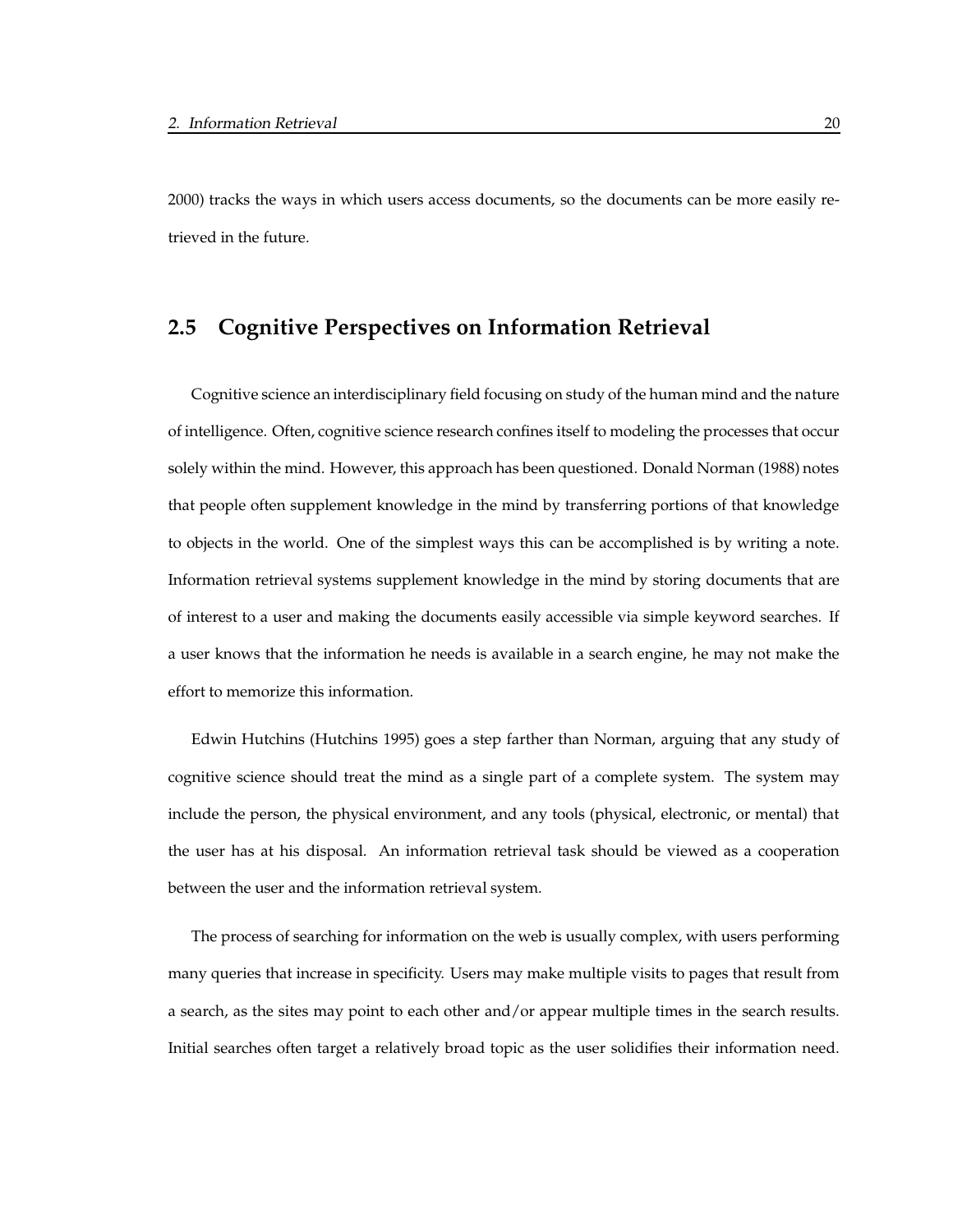More specific searches occur when the user has a good idea what they want, and they are comparing several options. Males and females have slightly different search patterns, with females taking more time to digest each page, and males skipping around a bit more (Hotchkiss 2003).

Rhodes argues that each user implicitly performs cost/benefit analysis before performing a search. Depending on the situation, the user's expected cost/benefit ratio for searching the web may be higher or lower than the expected cost/benefit ratio of other search methods, such as visiting a library. The user constantly updates their cost/benefit evaluation as the search progresses, and newly discovered information, such as the availability of a relevant book in the local library, may cause a change of strategy midway through the search process (Rhodes 2000, pp. 41–44). Rhodes describes search systems in terms of a "ramping interface", which allows the user to easily manage the cost/benefit ratio (Rhodes 2000, pp. 56–59). A ramping interface displays search results in the most unobtrusive manner possible until the user decides that they are interested in obtaining more detail. At any time, the user can progress through steps that take slightly more effort and produce more detail about the search results. For example, in a typical search system, document titles are displayed in a larger font than document summaries, allowing the user to quickly skim the results. The user can expend a small amount of extra effort by reading summary information for the items that are of interest. In cases where the title and summary appear to be relevant, the user can expend a small amount of extra effort to click on the result and review the contents of the full document. In a distributed retrieval system, a ramping interface may start by providing the names of the selected search engines and a count of the number of documents returned by each engine, allowing the user to view results from individual engines or merged results from all engines.

Distributed retrieval systems face several challenges. Queries on the Web are relatively short, averaging just over 2 words in length (Lesk 1997; Spink & Jansen 2004). DIR systems typically need large queries (30 words or more) generated by experts to accurately select sources and retrieve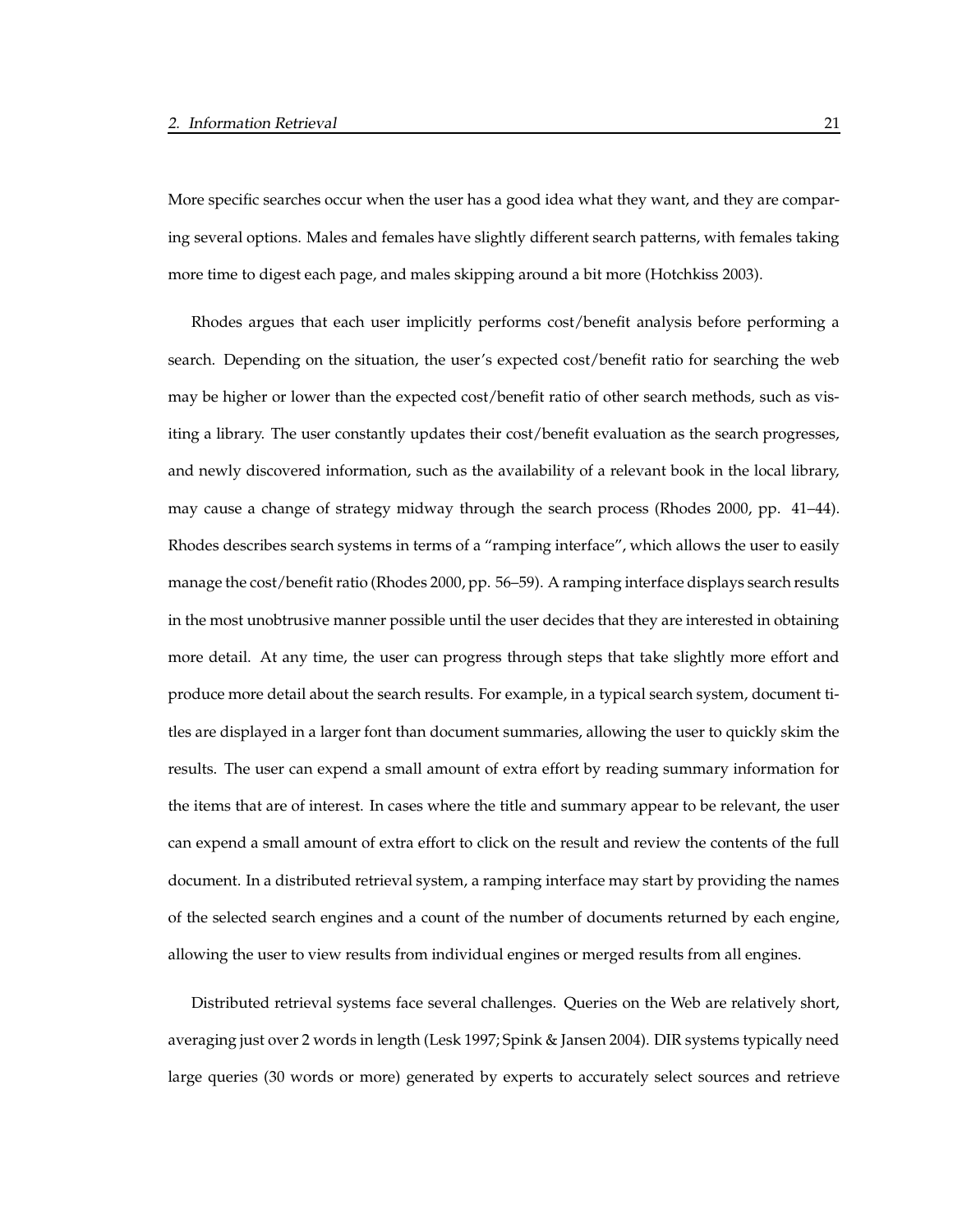relevant information. Because of the cost/benefit evaluations ratio mentioned above, users expect search engines to return results quickly, often in less than two seconds (Miller 1968). Another compounding factor is that users examine very few results from each search. More than 70 percent of the time, users only view the top 10 results from a search (Spink & Jansen 2004). Consider a typical Web search engine that returns 10 hits on each page of results. If none of the results on the first page are relevant, a user may check the second page, but if there are no relevant hits on that page, the user will often change their query or look elsewhere. This reasoning suggests that the threshold is at or above an initial precision of 0.05. Any time precision drops below this, users are likely to look elsewhere.

### **2.6 Information Retrieval in This Dissertation**

The evaluations in this dissertation will be somewhat different from previous evaluations of DIR systems. Previous evaluations (French *et al.* 1999; Xu & Croft 1999) have focused on recall metrics (proportion of total relevant documents retrieved). On the Web, where there may be millions of documents relevant to a given query, recall has little meaning. This work will focus on obtaining high precision (proportion of documents retrieved that are relevant).

Most previous experiments on DIR systems assume that the collections are a method of partitioning a centralized collection. That is, each document from the centralized collection appears in exactly one collection in the distributed system. In the real world, this is not the case. While the "hidden Web" generally contains independent, non-overlapping databases, the public Web has opportunity for much overlap between the contents of differing databases. Some topically focused search engines may have a high degree of overlap, as they are indexing the same small set of documents available on their target topic. Other focused search engines provide access to documents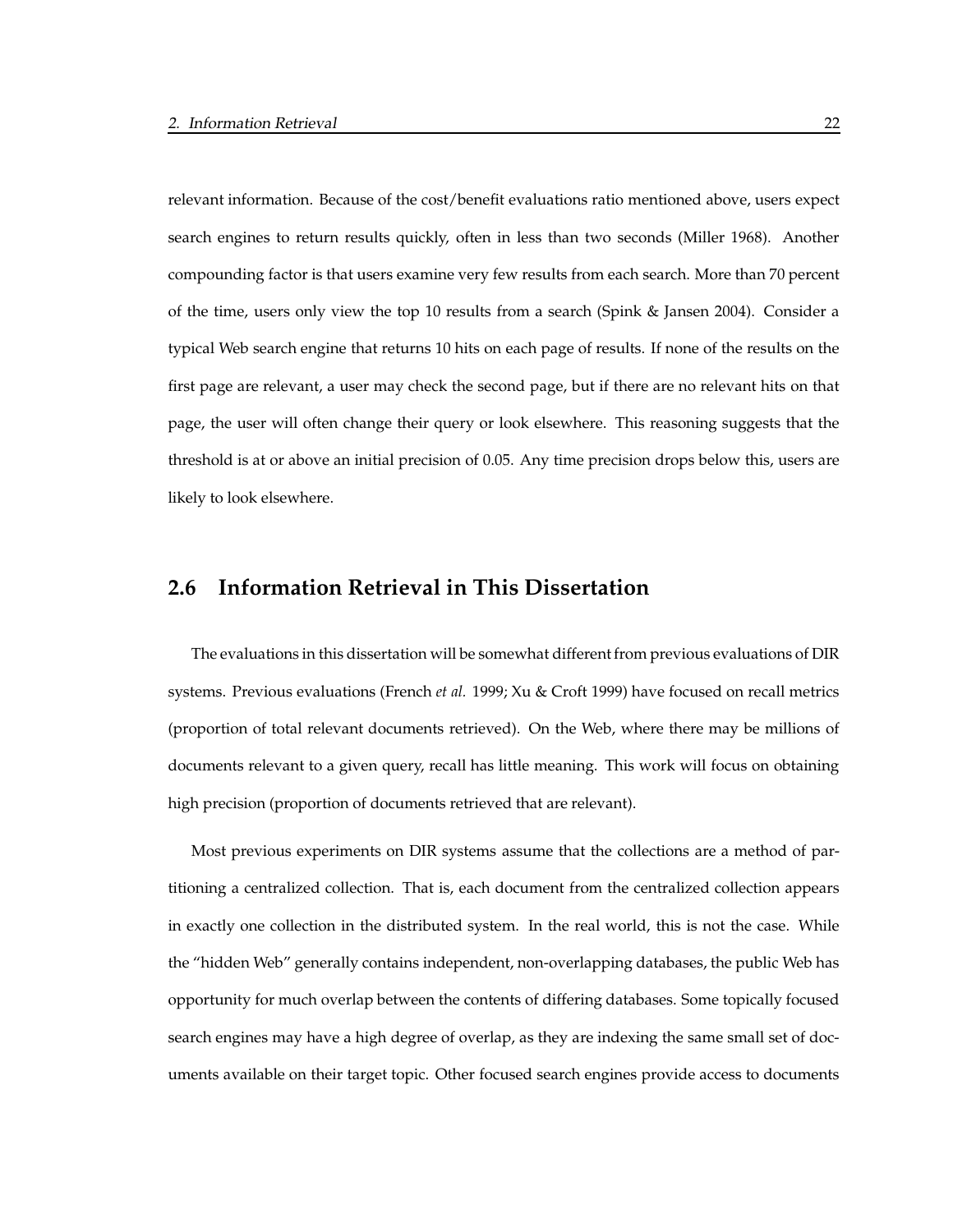internal to a particular site, none of which will be indexed by any other site on the Internet.

In this work, we will focus primarily on the act of selecting a collection, but the final system presented in Chapter 7 will combine all of these steps. To make the experiments manageable, some simplifications must be made. In a more general, fielded system, these simplifications will not always hold. However, it is assumed that they will hold often enough, or can be controlled enough, to make the experimental results applicable. The simplifications are:

- 1. **Context is always relevant:** The context and/or user profile generated by a user-tracking system may not be compatible with the query presented. For example, if a user working on financial statements suddenly remembers he was supposed to order a present for his niece, he may send a query to the system that has nothing to do with the currently available context, or his recorded preferences. For the purposes of this dissertation, it is assumed that any available context will always be relevant to the query. In a fully fielded system, this could be assured by allowing the user manual control of the system's use of context.
- 2. **All IR systems use vector-space retrieval:** There are several competing models for information retrieval systems. However, they have been shown to produce very similar results. Vector-space retrieval is the most popular model for Internet search engines, so it is reasonable to use this as a starting point.
- 3. **Bag-of-words is an adequate representation:** The basic representation being used for this project is a set of weighted keywords. This type of representation is traditional for information retrieval systems, and has been shown to provide adequate results in both single-source and distributed systems. It is assumed that adding more complex, knowledge-intensive representations would only improve effectiveness. In fact, the possibility of performing more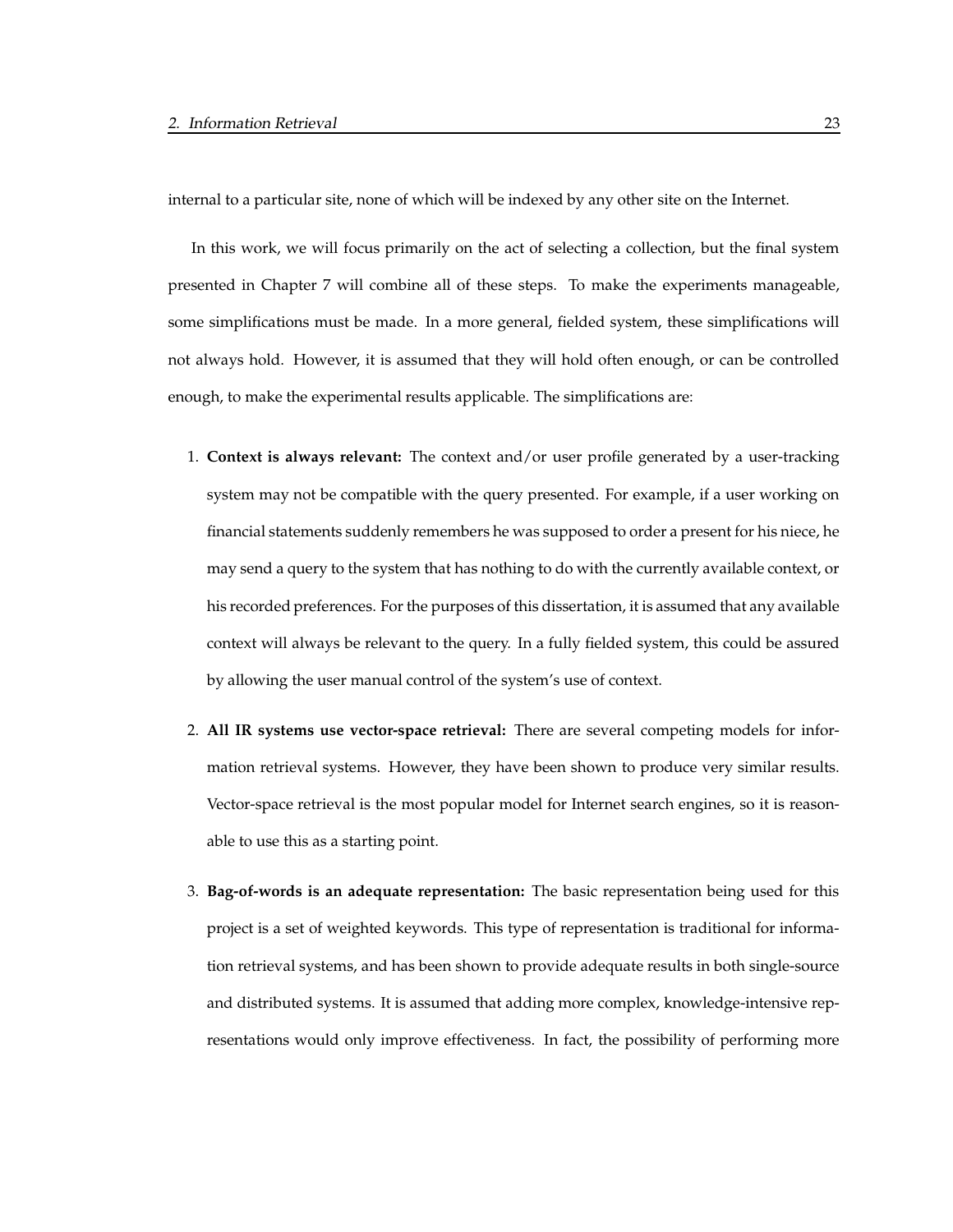intense calculations on small sets of documents is one of the advantages of distributed retrieval. The weighted keyword representation will be used for all documents, contexts, and queries.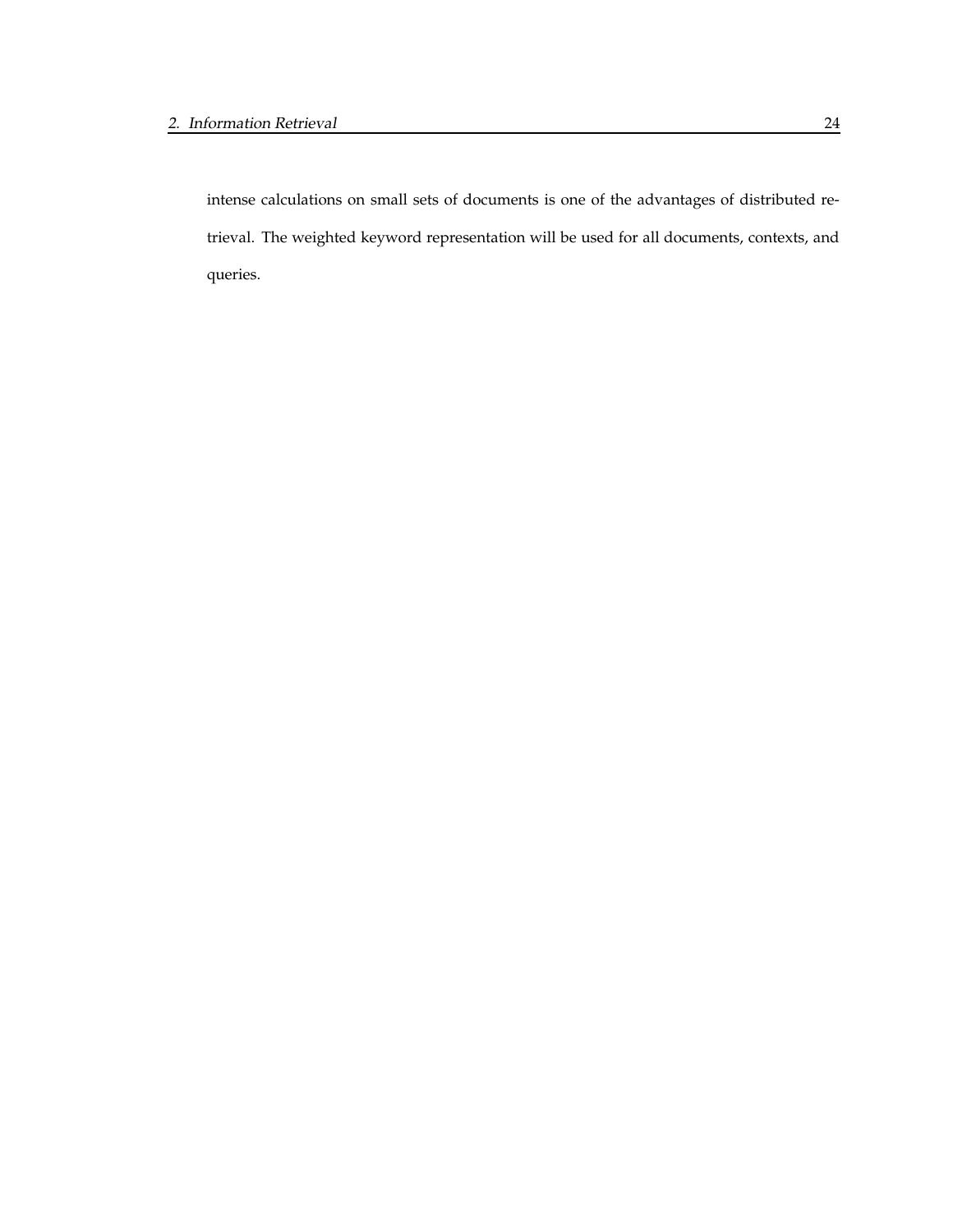# **Choosing Collections Using Topic Similarity**

An obvious way to choose search engines is by finding the engine whose collection most closely matches the topic of the current query. For example, if the user's query contains many terms related to sports, it seems reasonable to direct the query to a sports-oriented search engine, rather than a general-purpose search engine.

In general, distributed information retrieval (DIR) systems assume that an "on topic" collection will perform better than an "off topic" collection. That is, a collection containing many documents similar to the query will produce better results than a collection containing few documents similar to the query (for example, see Callan, Lu, & Croft 1995 or Gravano & García-Molina 1995). While this assumption sounds reasonable, it does not necessarily hold true.

The algorithms used by information retrieval systems have been designed for the express purpose of identifying relevant documents from a collection containing a wide variety of documents. It is possible that collections with a narrower focus will not improve the capabilities of a searching system. If we are searching for a document on batting averages, will it be easier to pick this document out of a collection of baseball documents, or a collection with broader focus, such as a collection of sports documents? As long as a collection has a few documents similar to the query,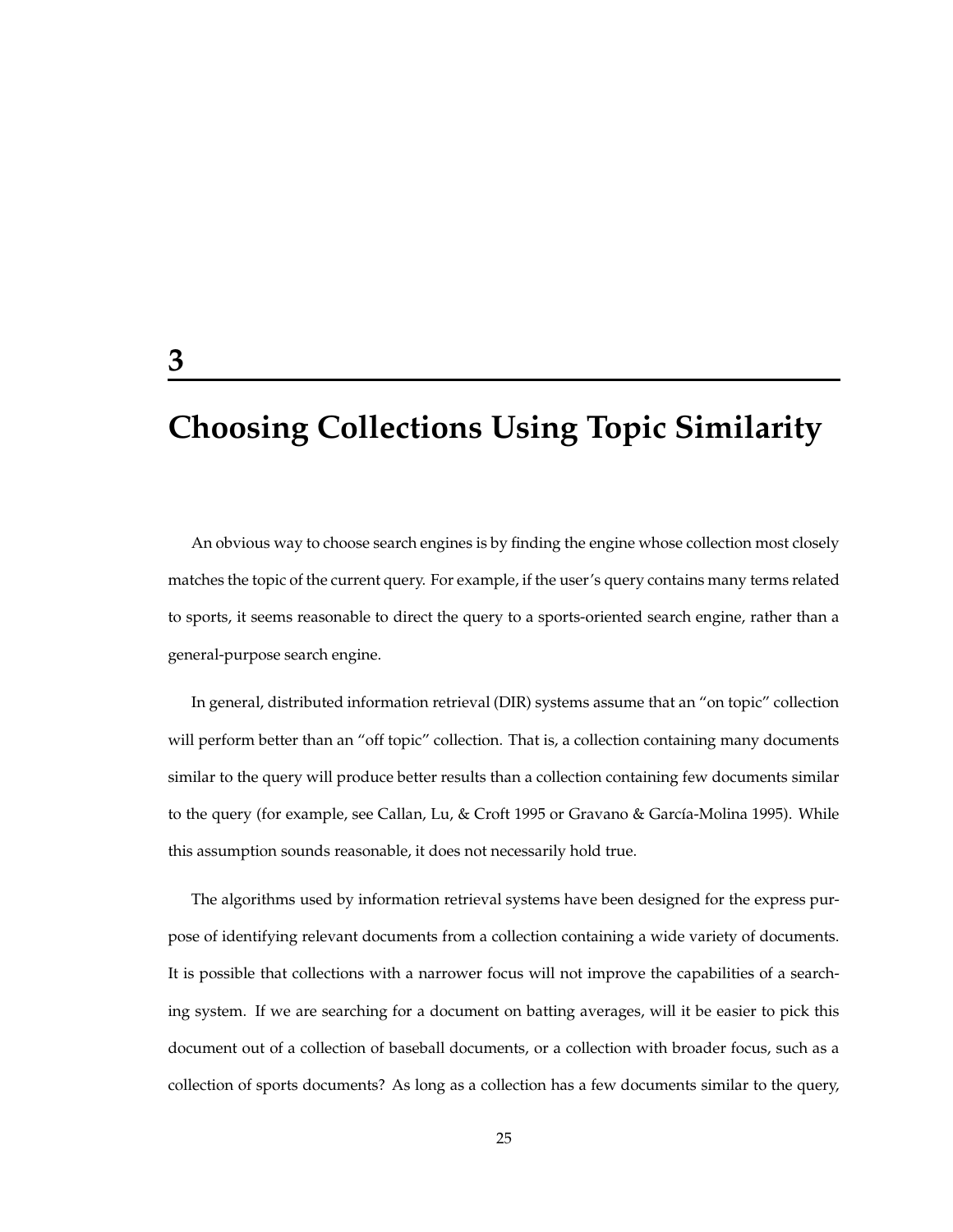these documents could potentially be retrieved by the search engine, and be useful to the searcher.

Even if topically-focused collections can perform better than a non-focused collections, there may still be a problem with the accuracy of the system for selecting target collections. Sometimes documents (or collections) that appear to match the user's topic will turn out to be irrelevant. If the selection system cannot accurately choose focused collections that contain relevant documents, retrieval from a broader collection may produce better results. In this chapter, we will investigate several questions:

- 1. Will a search engine with a topically-focused collection perform better than a collection of documents covering a wide range of topics?
- 2. Will a search engine perform better with a collection that contains many documents similar to the query, or is it better for the collection to be focused on a different topic?
- 3. Can an automatic system select topically-focused collections with enough accuracy to provide better overall results than a centralized collection?

In order to answer these questions, we will generate collections that are focused on particular topics. The performance of search engines based on these collections will be compared to the performance of a search engine based on a more general-purpose collection. The topically-focused collections will be varied in their similarity to a given query, allowing us to study how their retrieval performance changes at different similarity levels. Document collections "in the wild" will not always be perfect matches (or even as-good-as-possible matches) to the query, so we will need to determine whether there are levels of similarity that accurately predict the answers to the questions above.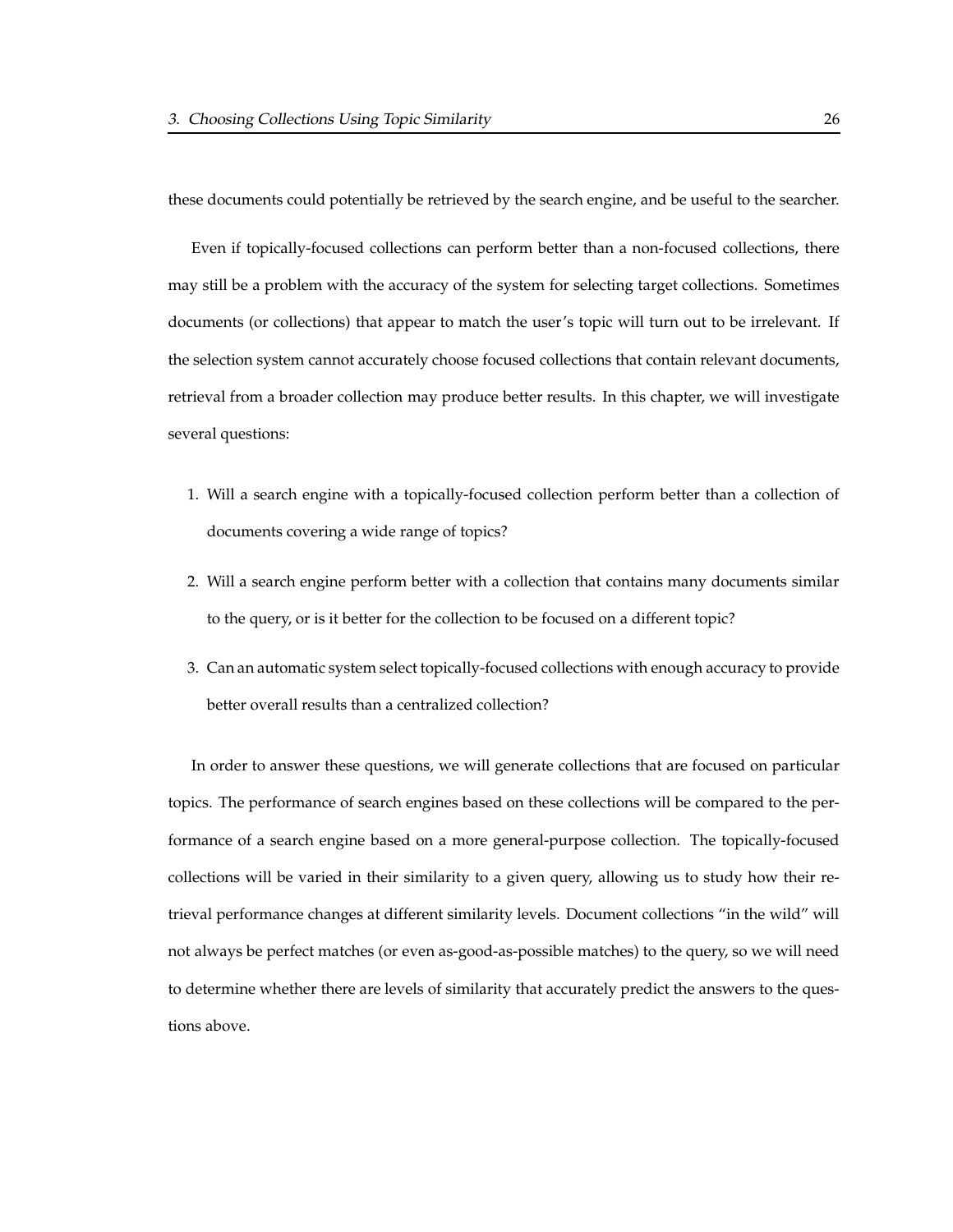# **3.1 Previous Work on Topic Similarity**

The typical approach taken by distributed information retrieval systems is to generate a summary of the topical content of a database, and use this summary as a surrogate for the actual database contents when calculating similarity between the query and the database. This approach allows similarity between a query and a collection to be computed in much the same manner as similarity between a query and a document in a centralized IR system.

While the technique of choosing collections that are topically similar to the query has been used in many distributed retrieval systems (Gravano, Garc´ıa-Molina, & Tomasic 1994; Gravano *et al.* 1997; Callan, Lu, & Croft 1995), there has been little formal tests of the theory behind topic matching. Most previous work consists of ad hoc tests that revealed interesting trends. A group of researchers led by David Hawking analyzed several methods for topic-based selection (Hawking & Thistlewaite 1999). Many of these methods outperformed a simple random selection of collections. The topic-based methods sometimes outperformed retrieval from a centralized collection, but not always. Later, these results were augmented with further indications that centralized retrieval was generally more effective than distributed retrieval using topic-based selection (Craswell, Bailey, & Hawking 2000). In a limited test (Voorhees, Gupta, & Johnson-Laird 1995), it was determined that centralized retrieval is better than distributed retrieval. While these tests are useful steps towards answering the questions posed above, they were primarily focused on selecting the best among several competing selection algorithms, rather than on determining the conditions that make topic match useful.

Ipeirotis and Gravano (2002) performed one of the only DIR experiments on actual search engines in the wild, using an algorithm for automatically categorizing the central topic of a search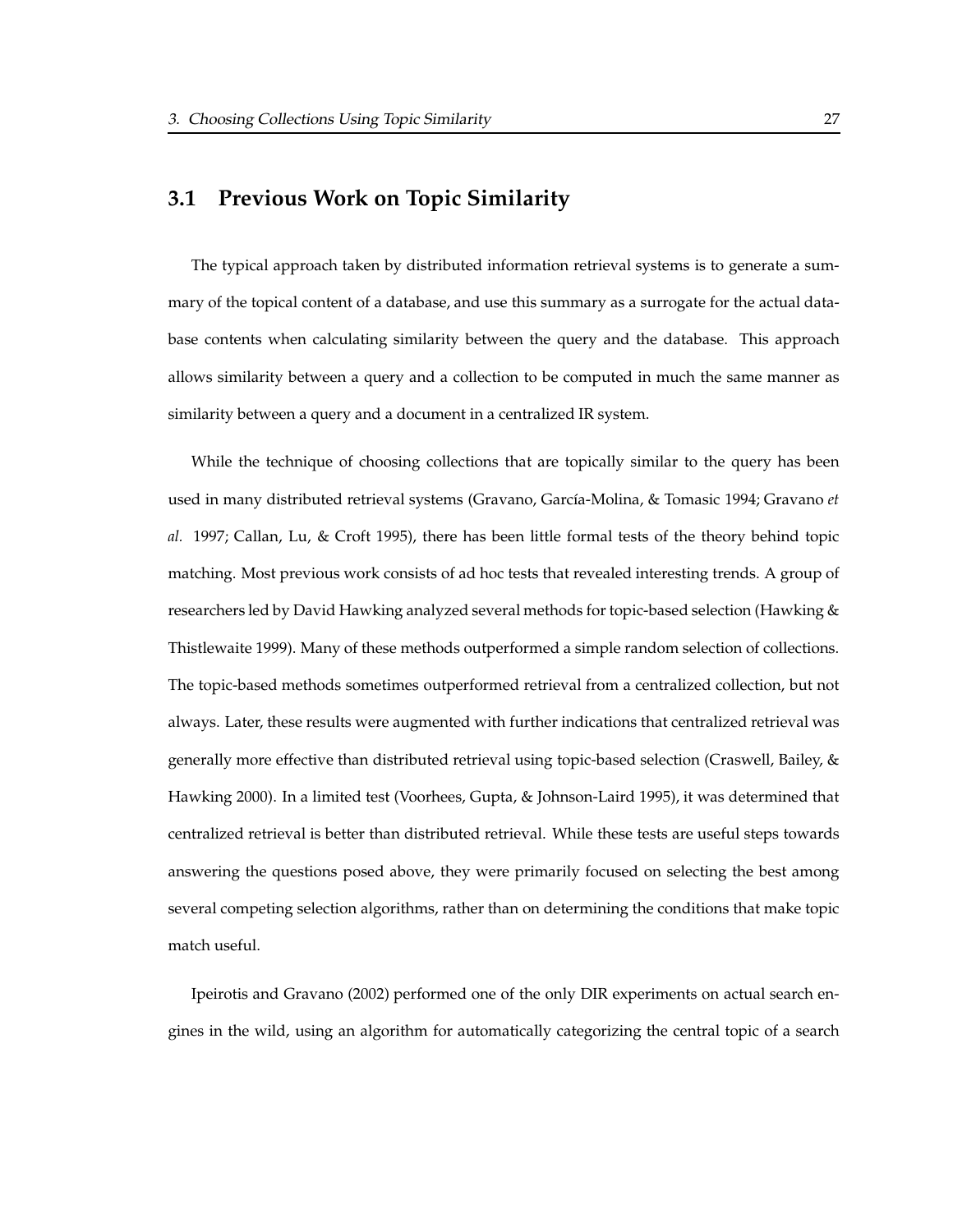engine. Their experiments resulted in very low performance scores. In part this was due to the difficulty of distributed search, but another major factor was the minimal overlap between the topics represented in the search engines they used and the topics of the target queries. This indicates the need to have a large selection of search engines covering a wide variety of topics for a distributed searching system to work well.

Most previous DIR work has focused on artificially generated collections, often consisting of non-overlapping partitions of an existing collection. In the experiments that follow, we will start with artificial collections, but generate them in a way that is similar to the way actual Web collections are generated.

### **3.2 Creating a Collection**

To test the usefulness of matching collections on topic similarity, we need to start with a collection, and determine how its performance can be evaluated. Rather than randomly selecting a collection from the Web, we will use a more controlled document set as a basis for building collections. This standard collection of Web pages, called WT2g, has many advantages for experimental use.

### **The WT2g Collection**

WT2g is a 2-gigabyte sample of Web pages created for testing information retrieval systems. It was originally created for use with the TREC information retrieval conferences (Hawking *et al.* 1999), and is now available from the Australian research organization CSIRO<sup>1</sup>. It is composed of

<sup>1</sup>http://www.ted.cmis.csiro.au/TRECWeb/access to data.html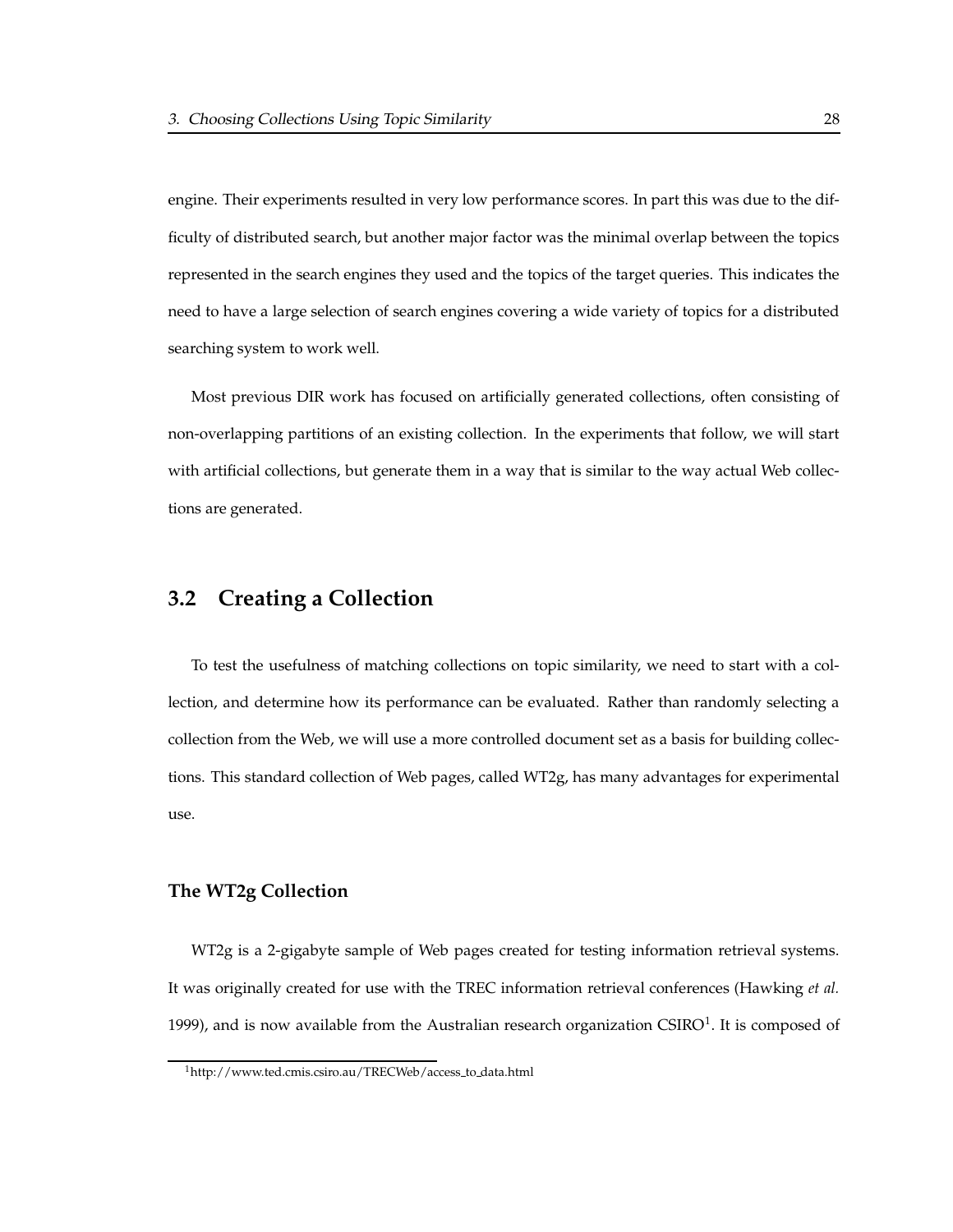247,491 documents that were originally published across 956 Web servers. This collection is more representative of the Web than collections often used to evaluate information retrieval systems (like the widely-used TIPSTER corpus). While there are larger, more comprehensive collections available (such as the 10-gigabyte WT10g collection and the 100-gigabyte VLC2 collection), the reasonable size of WT2g allows for more flexible experimentation.

The WT2g collection was used for retrieval competition at the eighth Text REtrieval Conference (TREC-8). As a result of this use, documents in the collection have been evaluated by human judges regarding their relevance to 50 TREC topics. The TREC topics are statements of "information needs" that a user may bring to a search system. Each topic contains a description of the information need at three levels of specificity. First is a title, which contains a 2-3 word summary of the topic. This is the sort of information a user might type into a typical search engine. The description section of the topic contains 1-2 sentences with a bit more detail, such as a user might bring to a reference desk in a library. Finally, there is a narrative description, which discusses in greater detail the types of documents that would be considered relevant and non-relevant to the topic. Figure 3.1 shows topic 401, which is the first topic for which relevance scores are available with respect to WT2g documents. The topic's ID number is 401 due to the fact that topics used in TREC conferences are given sequential numbers, and new topics are created for use at every conference.

Relevance scores for TREC topics are binary, so a document cannot be considered "partially" relevant. The human judges are instructed to count a document as relevant if it meets the criteria set out in the narrative portion of the topic. The number of documents in the WT2g collection that are considered relevant to a given topic ranges from 6 to 148, with an average of 45.6. Topic 401 falls very near the average, having 45 relevant documents in the collection. Figure 3.2 contains the titles of some documents the human judges considered relevant to topic 401.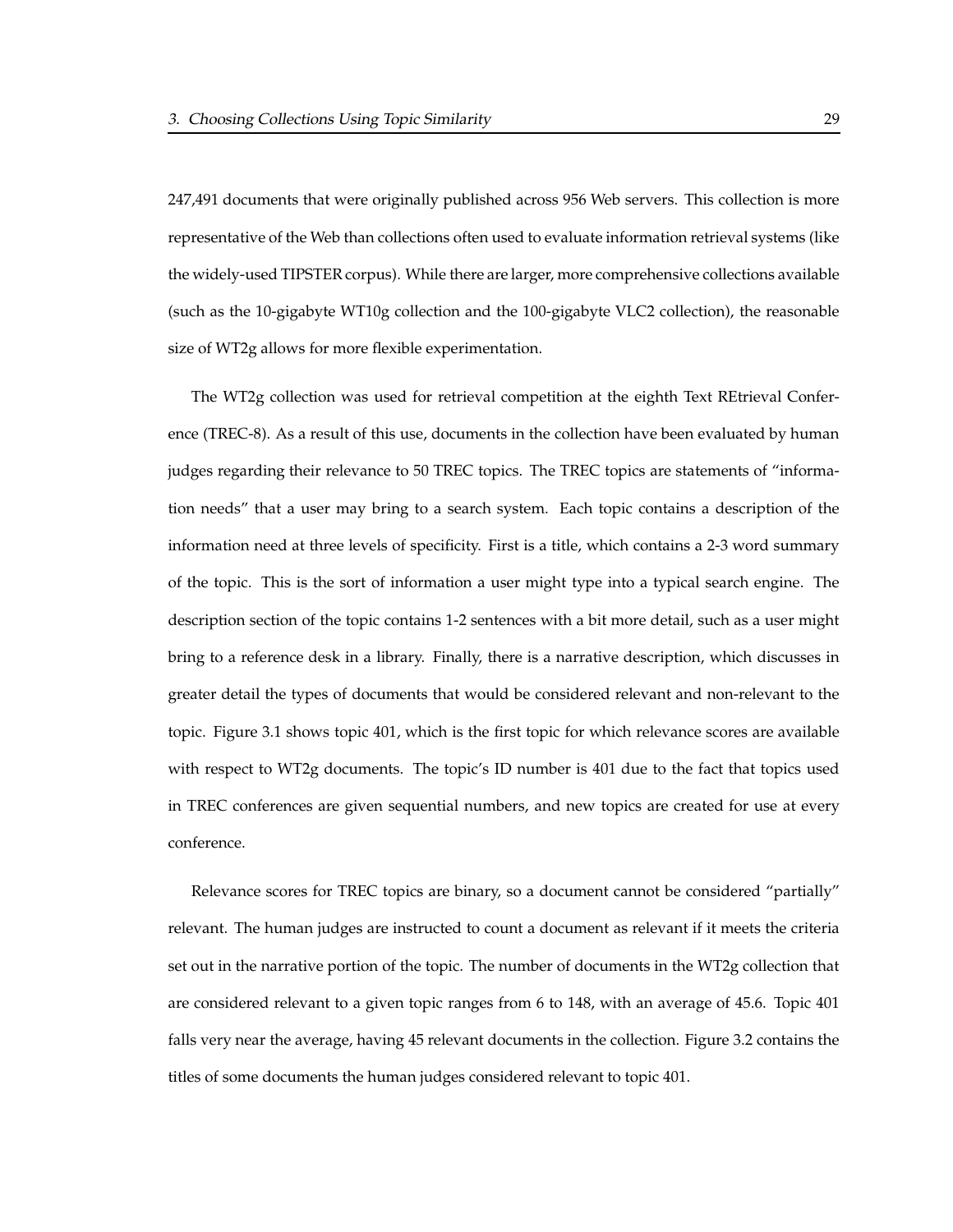<top> <num> Number: 401 <title> foreign minorities, Germany <desc> Description: What language and cultural differences impede the integration of foreign minorities in Germany? <narr> Narrative: A relevant document will focus on the causes of the lack of integration in a significant way; that is, the mere mention of immigration difficulties is not relevant. Documents that discuss immigration problems unrelated to Germany are also not relevant.  $\langle$ /top>

#### Figure 3.1: Topic 401

WT02-B12-172 Germany-Kohl: Immigration Affects Unemployment WT02-B12-220 The third Migration Dialogue Seminar on Integration Issues and Immigration Policy WT02-B13-128 MIGRATION NEWS Vol. 1, No. 2 March, 1994 WT09-B19-132 The Forced Migration Alert: 20 September 1996: Germany Refugees

#### Figure 3.2: Documents relevant to topic 401

Documents in the WT2g collection have a small amount of topical overlap. Some documents cover multiple topics, but most documents focus on a single topic, in a manner similar to documents typically found on the Web. Over the 50 topics used in the TREC-8 Web competition, 2149 WT2g documents are relevant to at least one topic (this is less than 1% of the entire collection). 116 documents are relevant to two or more topics, 13 are relevant to 3 or more topics, and only one document (WT02-B15-8) is relevant to 4 topics.

### **The Search Engine**

Once we have selected a document collection, we need a way to search over it. For this task, we will use Lucene<sup>2</sup>, an open-source toolkit for information retrieval written in Java. Lucene uses

<sup>2</sup>http://lucene.apache.org/java/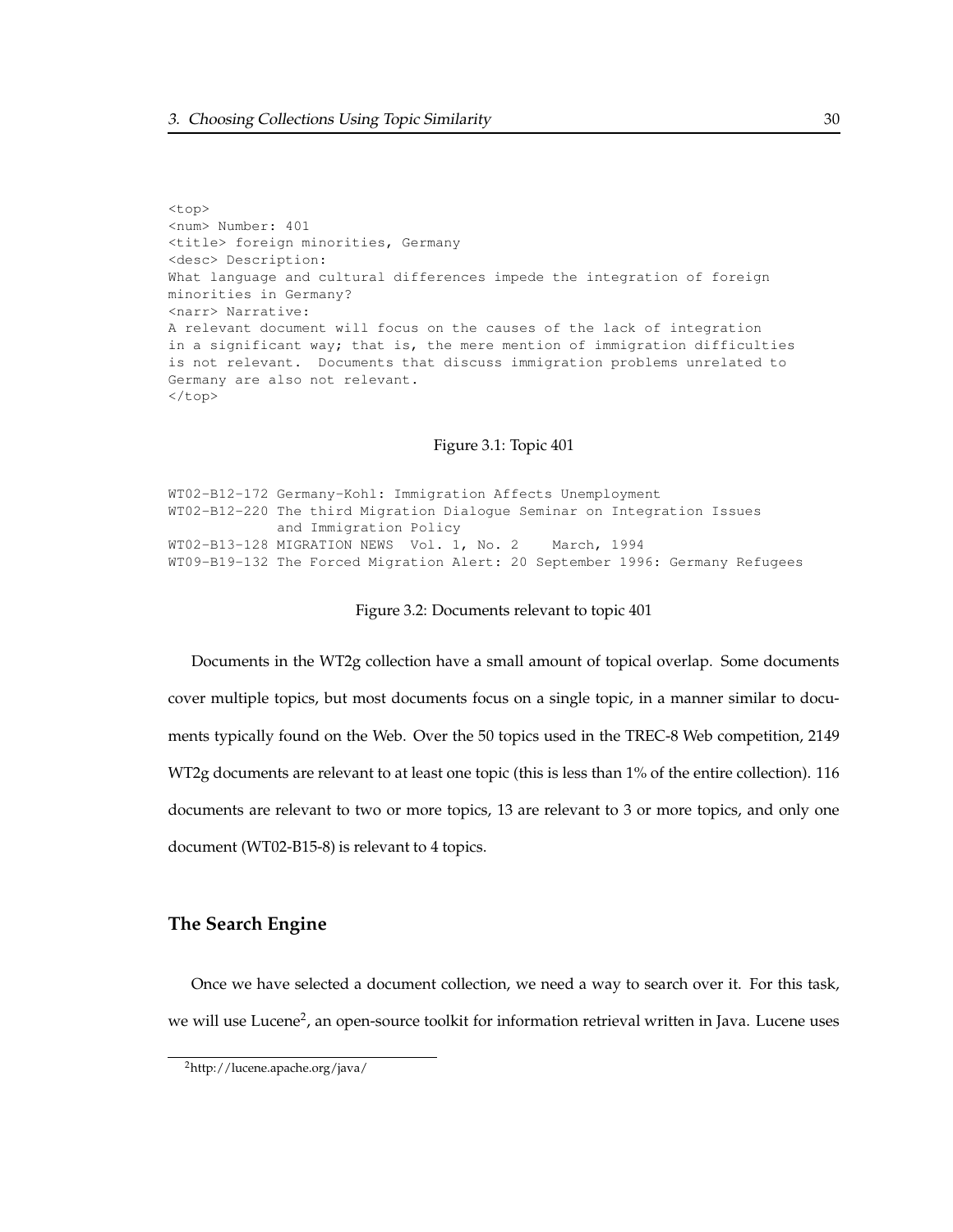a simple variant of the popular vector-space model (Salton, Wong, & Yang 1975) for ranking documents relative to a query. The vector-space model treats both documents and queries as highdimensional vectors, where every term in the dictionary corresponds to a dimension of the vector. The vectors are used to compute a score that represents the "similarity" between each document and the user's query. These similarity scores are then used to rank documents in order of their estimated relevance to the query.

Most vector-space retrieval systems, including Lucene, use a metric known as TFIDF to calculate scores for each term in the vector. TFIDF metrics estimate the amount each term contributes to the "meaning" of a document or query. TFIDF is an abbreviation for "term frequency, inverse document frequency". Under a TFIDF metric, each term in a query or document is given a score based on two factors:

- **Term Frequency (TF):** Terms that occur frequently in a document are good indicators of the document's central topic. When a term appears many times in a document it is likely that the document is "about" that term. A term's TF score varies with its frequency within the document. In other words, higher frequencies within the document result in higher TF scores. A document about water skiing may have a high term frequency for the terms "water", and "ski", among others.
- **Inverse Document Frequency (IDF):** Terms that occurfrequently throughout the collection of documents do not assist in discriminating between documents. A term's score varies inversely with its frequency in the collection. That is, higher frequencies within the collection result in lower IDF scores. In a collection of documents about water sports, "water" may appear in nearly all of the documents, giving it a low IDF score, while "polo" may appear in only a few of the documents, resulting in a high IDF score for that term.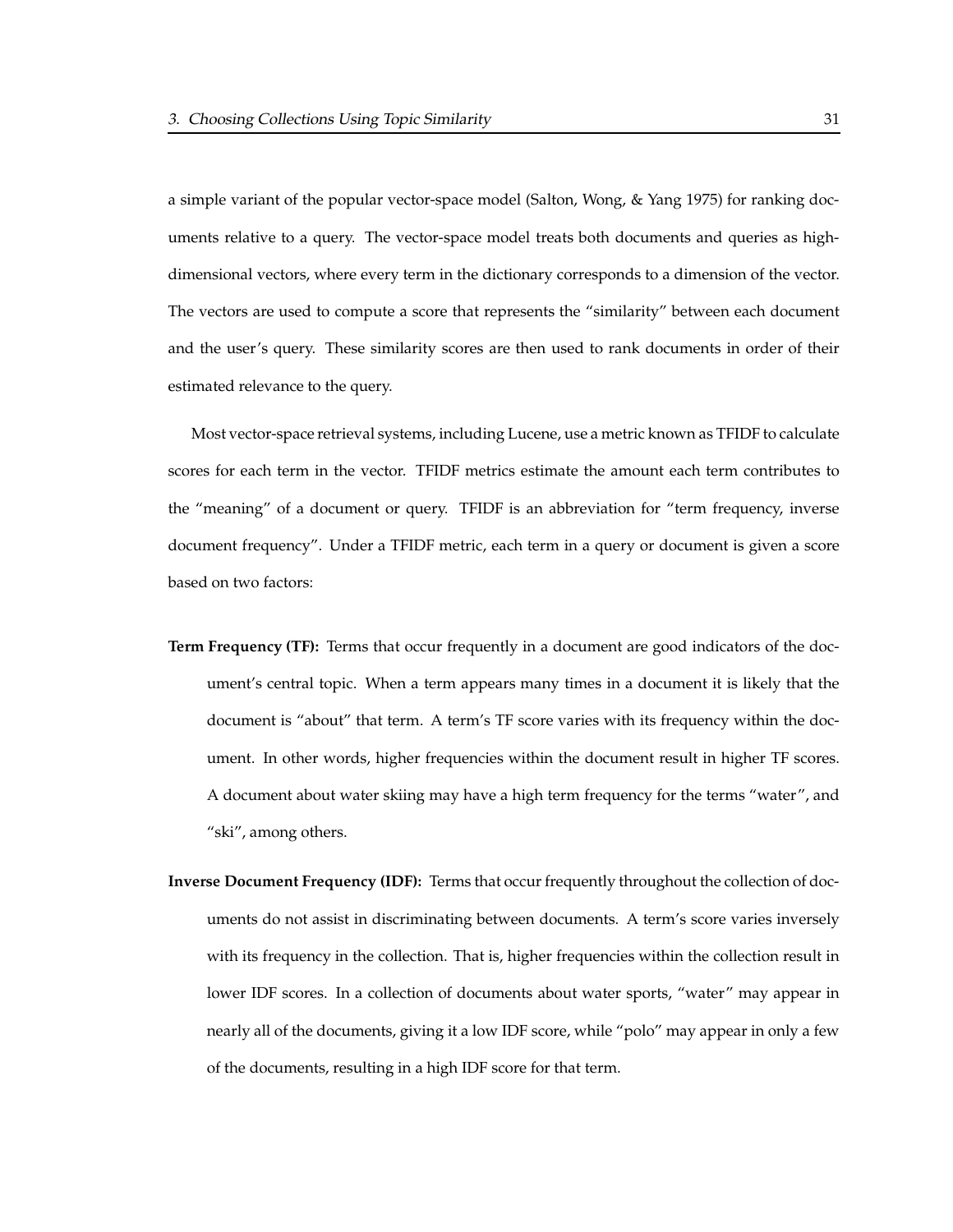When the similarity is computed, these two scores are multiplied, so only terms that score highly on both will make a large contribution to the final score. In fact, for any individual query or document, most dictionary terms will have a term frequency of zero, and therefore a TFIDF score of zero.

To calculate the similarity between a document and a query, the two vectors are normalized, or scaled to have a length of one. Then, the dot product of the two vectors is taken. The dot product operation multiplies corresponding scores in the two vectors, and adds all resultant values. This means that the TFIDF scores from corresponding terms in the query and document will be multiplied, and only terms that the two vectors have in common (with non-zero values) will contribute to the similarity score.

The result is equivalent to finding the cosine of the angle between the two vectors, and is often called the "cosine similarity measure". The "closer" the two vectors are to each other, the higher the value of the similarity measure. At the extremes, this measure will have a value of 0 for vectors that have no terms in common, and a value of 1 for vectors that are equivalent.

The actual computation used by Lucene, described in (Lucene: Frequently Asked Questions Web site 2006), is slightly more complex than a standard TFIDF calculation. Lucene's similarity formula is, for a query  $q$ , a document  $d$ , and a dictionary of terms  $T$ :

similarity<sub>L</sub>(d,q) = 
$$
\sum_{t \in T} \frac{\text{TF}_{L}(t,q) \cdot \text{IDF}_{L}(t)}{\text{norm}(q)} \cdot \frac{\text{TF}_{L}(t,d) \cdot \text{IDF}_{L}(t)}{\text{norm}(d)} \cdot \text{boost}(t) \cdot \text{coord}(q, d)
$$
 (3.1)

$$
TF_L(t, x) = \sqrt{\text{frequency of } t \text{ in } x}
$$
 (3.2)

$$
IDFL(t) = \log \left( \frac{\text{number of documents in collection}}{\text{number of documents containing } t+1} \right) + 1 \tag{3.3}
$$

$$
norm(x) = \sqrt{\sum_{t \in T} (\text{TF}_L(t, x) \cdot \text{IDF}_L(t))^2}
$$
\n(3.4)

$$
boost(t) = user-specified boost factor for t
$$
\n(3.5)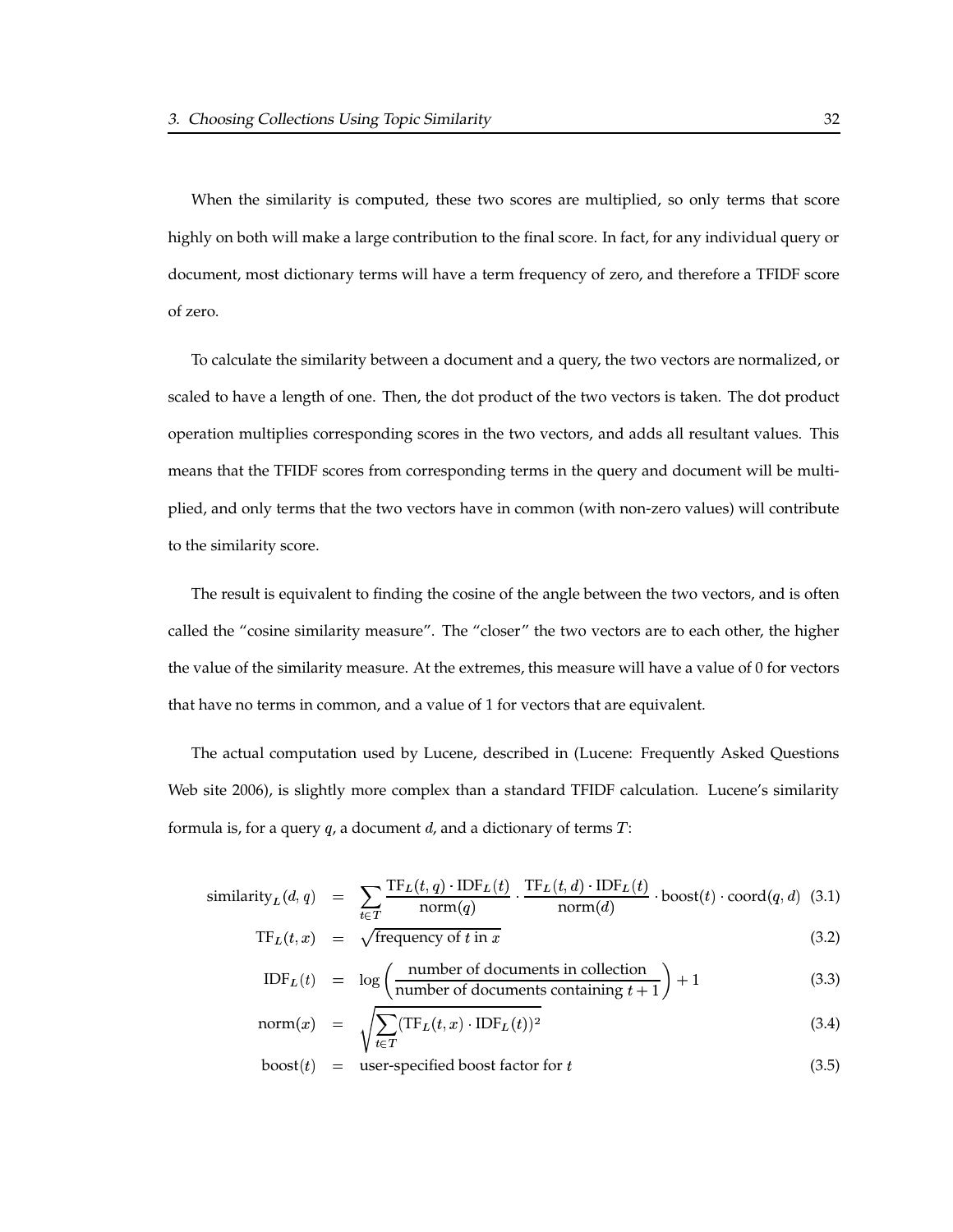$$
coord(q, d) = \frac{\text{number of terms } q \text{ and } d \text{ have in common}}{|q|} \tag{3.6}
$$

The square root of a term's frequency is used to compute the TF score, to keep very long documents from skewing the the results. For similar reasons, a logarithm is applied to calculate the IDF score. Lucene also allows users to specify a "boost" in the weight of terms for their query. Setting the boost parameter to a higher values is equivalent to repeating a term within the query. We will be ignoring the boost for now. Finally, Lucene applies an extra "coordination factor" to increase the score of documents that have more terms in common with the query. This ensures that documents that contain three terms of a four-term query will score higher than documents that only contain two of the query terms (regardless of how high those two terms score).

#### **Creating a Collection From WT2g**

To investigate the effects of topically-focused collections, we will begin by comparing two types of collections. The first collection, representing the contents of a large general-purpose search engine, will consist of all documents in the WT2g collection. The second collection will be a smaller collection focused on the topic described previously, topic 401.

There are many ways to create a topically-focused collection, but one of the simplest is to search a larger collection for documents that have keywords of interest. This process is similar to the method of collection creation used by some search engines, called focused crawling (Chakrabarti, van den Berg, & Dom 1999).

We will build the focused collection by searching the full WT2g collection, using the description portion of topic 401 as our search criteria. The top 4000 documents will be selected from the result list, and this will form the collection. While large centralized search engines contain billions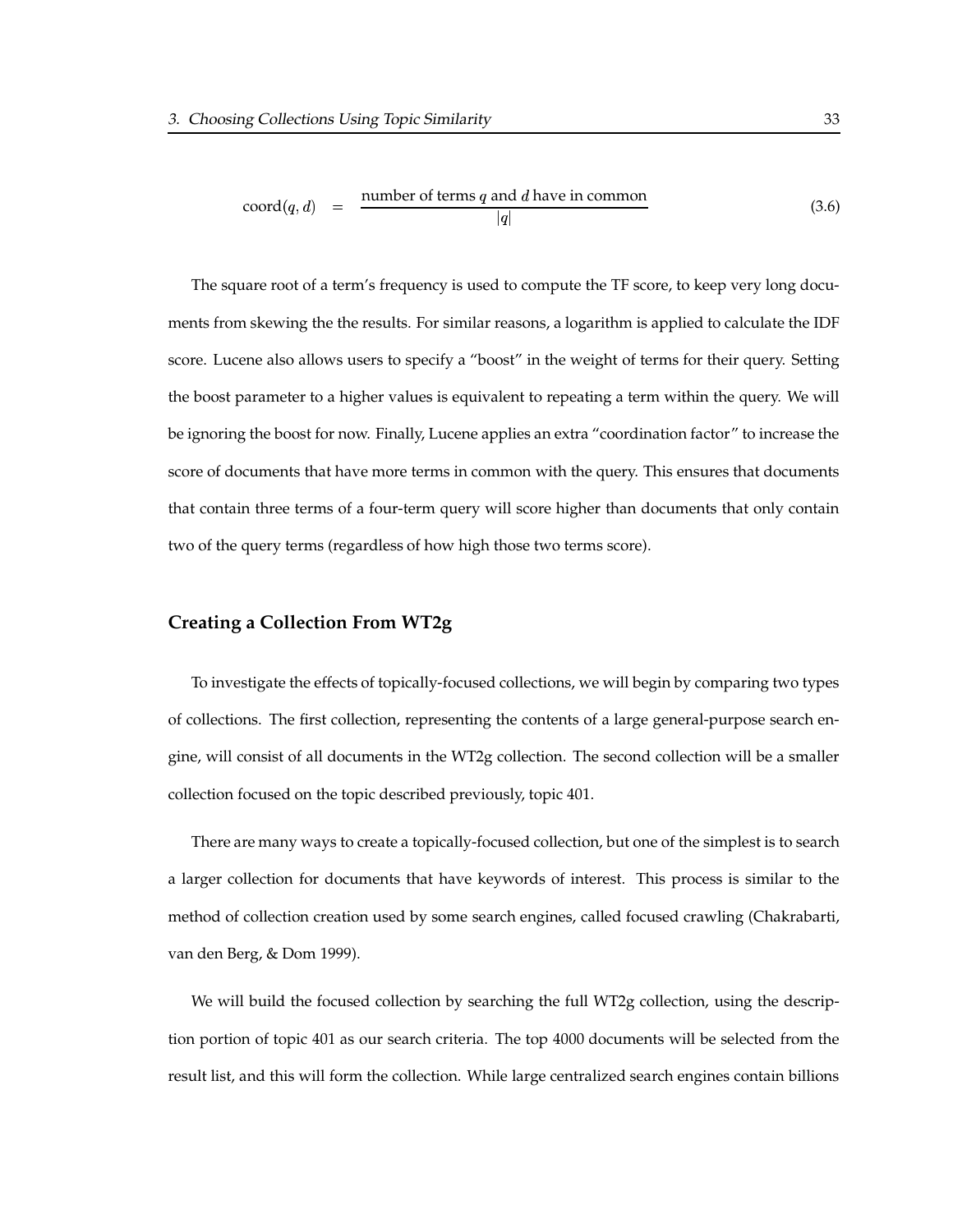of documents, the number 4000 was chosen as representative of the size of smaller, more topically focused search engines. This is in line with collection sizes for previous distributed retrieval systems (Yuwono & Lee 1997; Xu & Croft 1999; Powell *et al.* 2000), and is assumed to be typical of topic-specific search engines on the Web.

### **3.3 Evaluating Collection Performance**

After placing the collection into a search engine, we need a way to measure the performance of the search system as a whole. Although there are many evaluation metrics used by the information retrieval community, most metrics are variants of three basic measures:

**Precision:** the percentage of retrieved documents that are relevant

**Recall:** the percentage of relevant documents that are retrieved

**P@N:** examining only the first N documents retrieved, the percentage that are relevant.

The most common method of examining search system performance is to graph precision as a function of recall. A graph is created by gathering documents until a particular recall level is met, measuring precision at that point, and repeating for multiple recall levels. A good retrieval algorithm will place most of the relevant documents near the beginning of the retrieved set, and precision will typically decrease as higher levels of recall are sought. While it is possible for precision to increase from one recall level to the next, most precision-recall graphs decrease monotonically (similar to the one shown in Figure 3.3).

If the precision value is noted after each relevant document is seen (rather than at specific levels of recall), these values can be averaged to give an evaluation measure called **average precision**.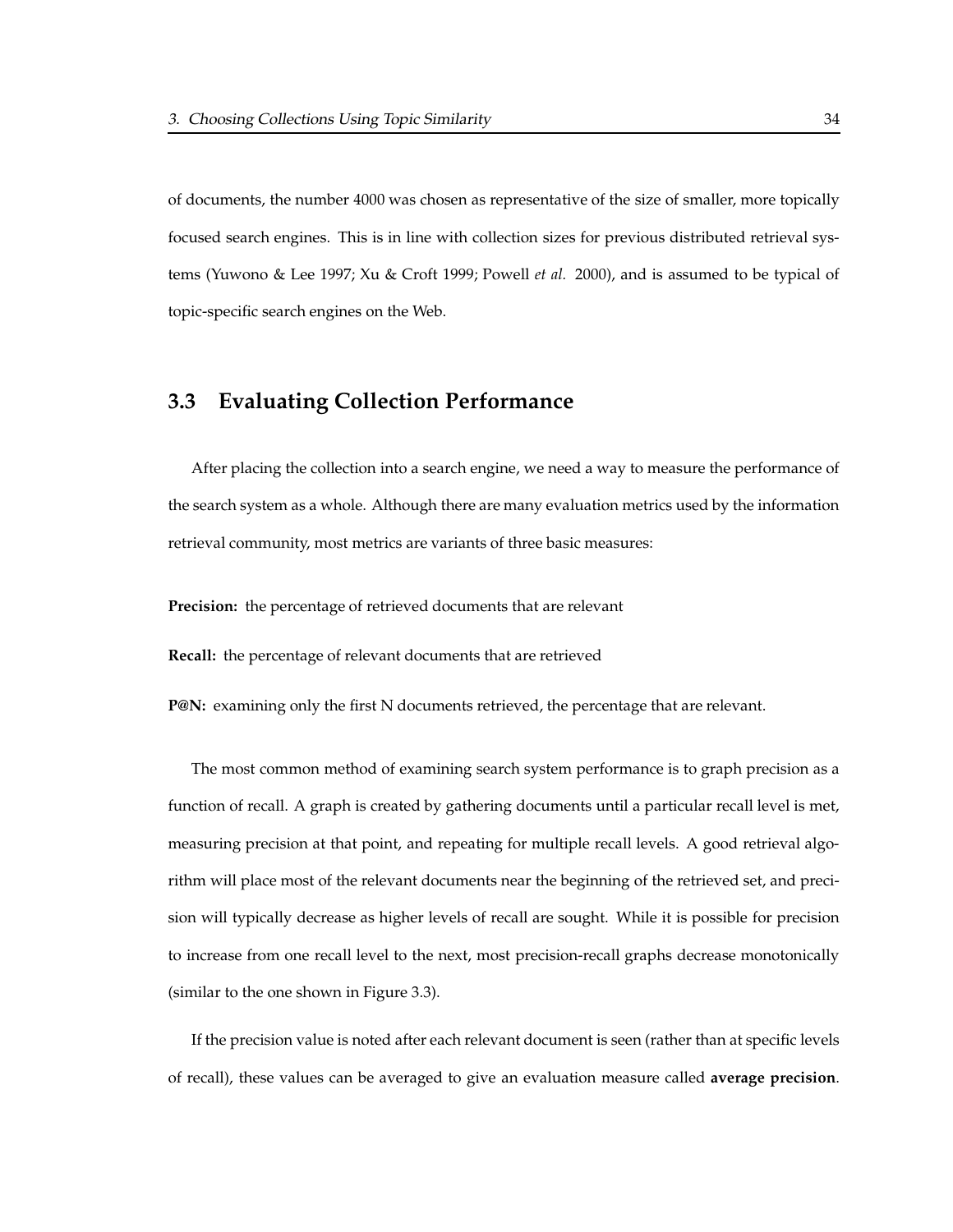The average precision measure indicates the area underneath the precision-recall curve, and is a useful summary of the overall effectiveness of a search system for a given query.

There are many other evaluation measures, but most of them are simply variants of those discussed above. For example, **weighted precision** is similar to average precision, but adds extra weight to the first few precision scores, boosting the overall score of search systems that have high precision early in the retrieved set.

These evaluations will be somewhat different from previous DIR evaluations. Evaluations on DIR systems (French *et al.* 1999; Xu & Croft 1999) have previously focused on recall metrics (proportion of relevant documents retrieved). On the Web, it is generally not possible to calculate recall, because the number of relevant documents in the universe is not known. For many queries, the Web contains millions of relevant documents, which can not all be read by a single searcher, further decreasing the utility of recall as a performance measure. Instead, we will focus on two precision-based measures, P@20 and average precision. P@20 (precision at 20 documents) is particularly important for Web search, because users often look at only the first page of results from a search engine (Spink & Jansen 2004). A system that boosts initial precision at the expense of low precision later in the result set is acceptable. In fact, early precision is even more important for DIR, because a typical DIR system will take the first few results from each individual engine and combine them to present the final result list. Average precision, on the other hand, and is a good measure of the general usefulness of an IR system. Both P@20 and average precision have a history of use for comparing Web search engines (for example, in Hawking *et al.* 1999).

#### **Lucene's Overall Performance**

To illustrate the use of these measures, and verify the basic functionality of the search system, Lucene was applied to the Web retrieval task from TREC-8, retrieving documents from the WT2g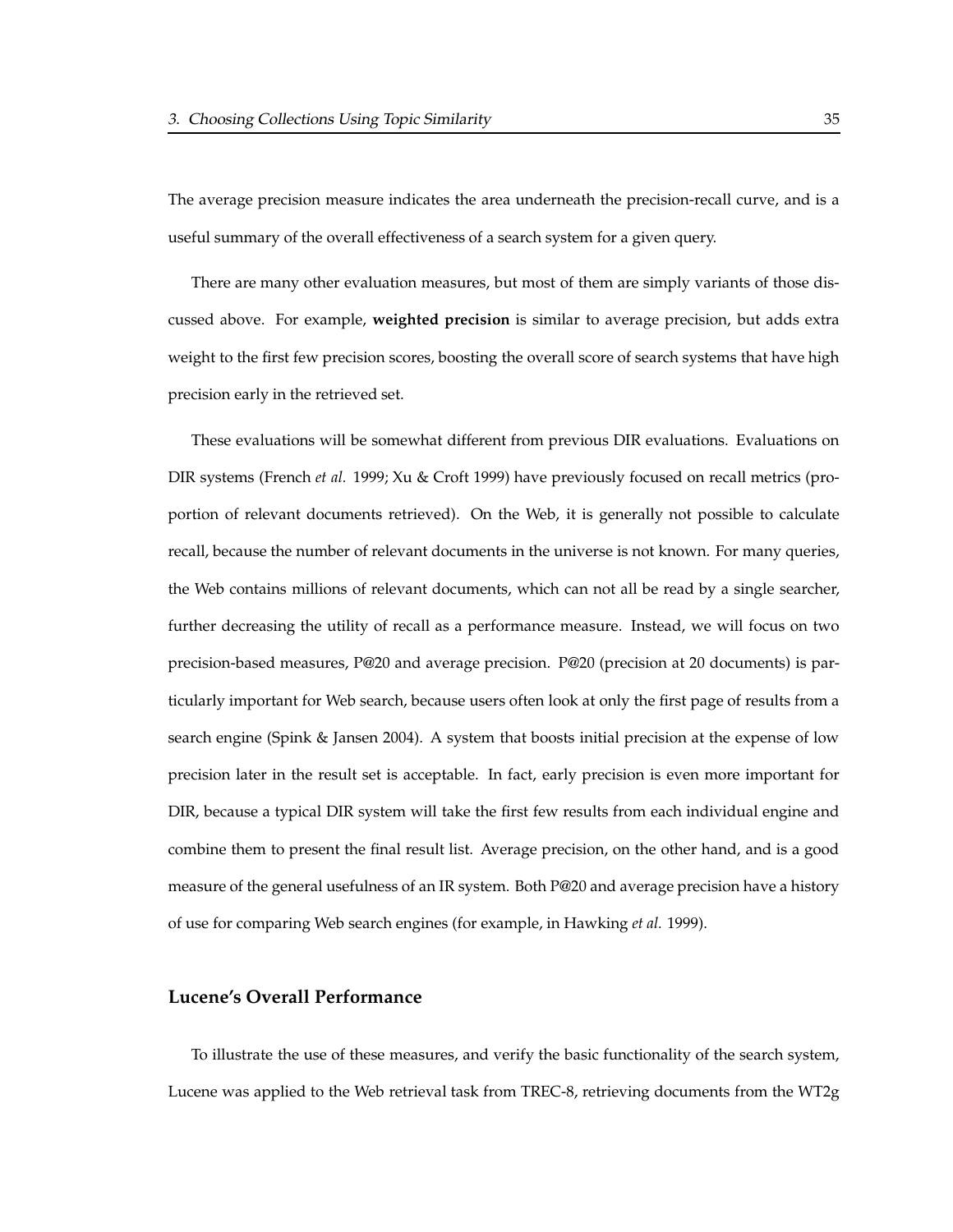

Figure 3.3: Lucene's average performance on the TREC-8 Web topics.

collection for each of the 50 target topics.

For all of the experiments that follow, the search engine itself was held constant, while the contents of the document collection were varied. Lucene was set up with a typical configuration. A basic set of "stopwords", common words with little informational content (like "the", "and", and "begin") were removed from the documents. No other pre-processing was performed. Queries were automatically generated from the "Description" portion of the topic, weighting all terms equally. For example, the query generated for topic 401 was: "what language cultural differences impede integration foreign minorities germany".

Figure 3.3 shows Lucene's average precision-recall curve for the 50 topics when retrieving documents from the full WT2g collection. This curve was created by averaging the precision scores for the 50 topics at each recall level. An "overall" average precision score was calculated, averaging the precision scores for all recall levels over all 50 topics. This score was 0.2175, which would have placed in 11th position against the 17 groups that participated in the TREC-8 Web competition (see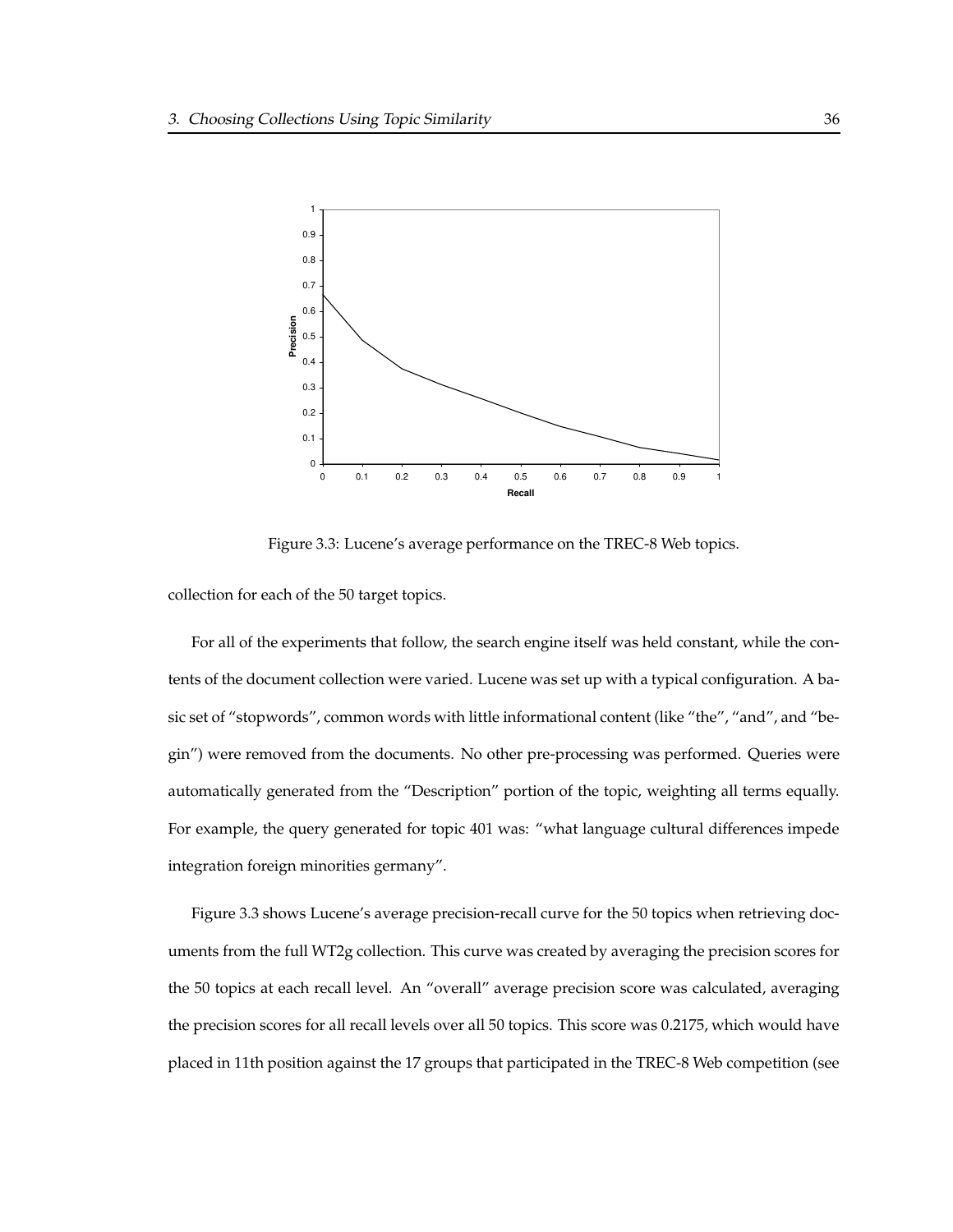Hawking *et al.* 1999). Although this performance was not exceptional, and the state of the art has obviously advanced in the years since the TREC-8 competition was held, our primary concern is not that Lucene outperform the other systems, but rather to affirm that it is not significantly lacking. We are interested in comparing the difficulty of queries across various collections, not in comparing the details of the search engine being used. Lucene's search algorithm is typical of the engines that underly a large number of topic-specific search services present on the Web. In fact, many of these search services are actually based on Lucene.

### **Comparing the Topical Collection to the Full Collection**

Now that our evaluation metrics have been established, we can compare retrieval results from a topically-focused collection with results from a centralized collection. The topically-focused collection will be the collection based on topic 401, as described in Section 3.2. The centralized collection will be the full set of WT2g documents. Both collections will be evaluated using topic 401 as the query. While this is somewhat unrealistic (collections are seldom custom-built for a single query), it can be thought of as a "best case" for a topical search engine. What better place to look for information on topic 401 than a search engine that was custom built with this topic in mind?

For simplicity, I will be referring to a search system based on a collection simply by the name of the collection. The search engine (Lucene), and all other processing will remain the same, using the configuration described in Section 3.3. Therefore, the search system based on the full WT2g set will be referred to simply as "the full collection", while the search system based on topic 401 will be called collection t401-t1 (the t1 designation is added to distinguish this collection from variants that will be described later).

There are several differences between the collections that may affect retrieval performance. First, there is a great difference in the size of the collections. The full collection contains nearly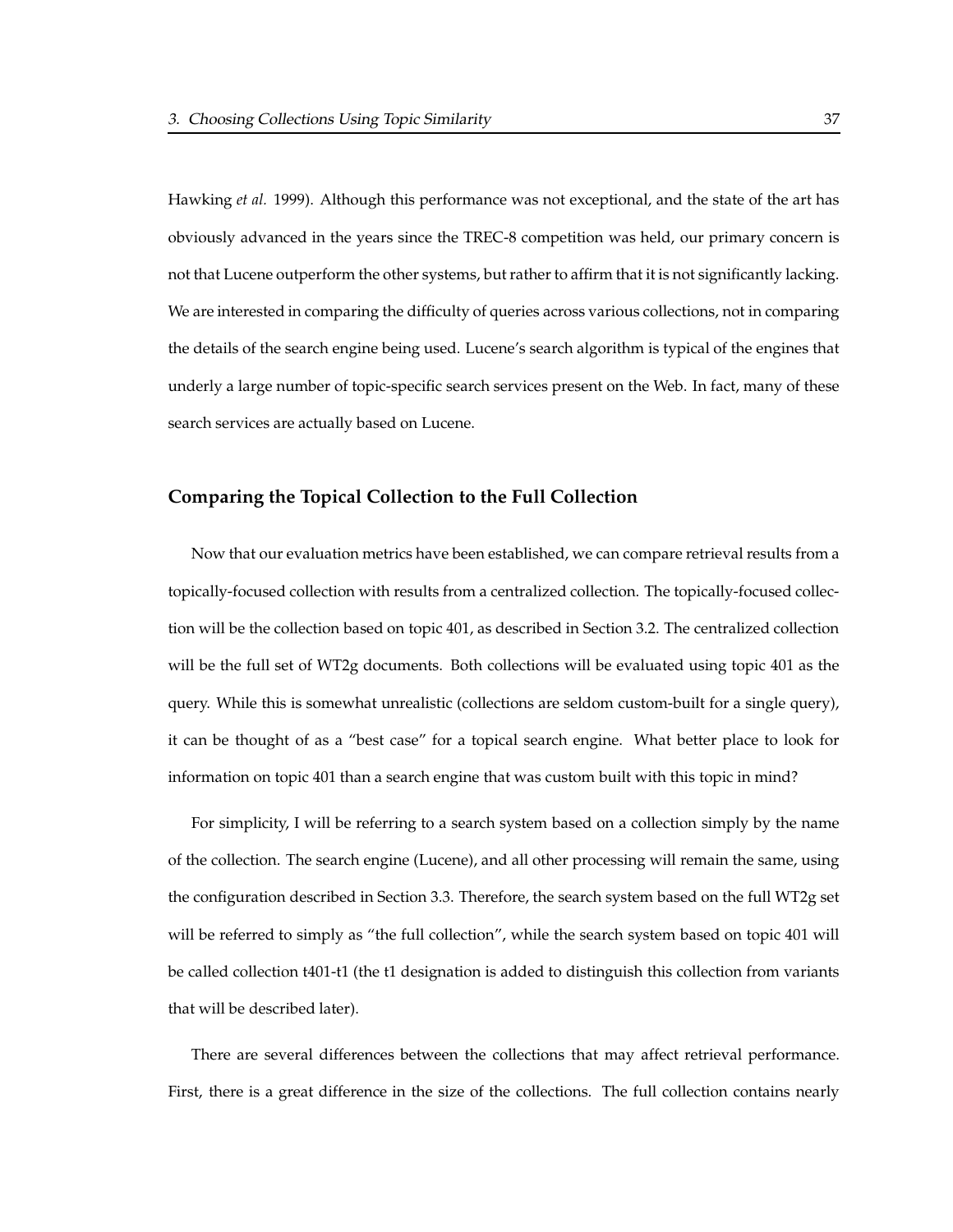

Figure 3.4: A comparison of precision-recall curves using a search engine based on topic 401 and a search engine based on the full WT2g set.

250,000 documents, while the topical collection contains only 4000 documents. One effect of this size difference is that the topical collection does not contain as many "distractor" documents as the full collection. Intuitively, this should improve the performance of the topical collection, since it only has to identify relevant documents from a small pool of documents, rather than the much larger pool of documents in the full collection. Another difference between the collections is in the number of documents that are actually considered relevant. While the full WT2g collection contains 45 documents relevant to topic 401, the topical collection only contains 42 of these documents. This difference does not immediately suggest a difference in the performance of the two engines. It does mean that the number of documents needed to achieve 100% recall is less for the topical collection than for the full collection, but this does not matter much, since we are primarily concerned with measures of precision.

Figure 3.4 compares the precision-recall curves produced by the full collection and the t401 t1 collection. The two curves are very similar, particularly at high levels of recall. This is to be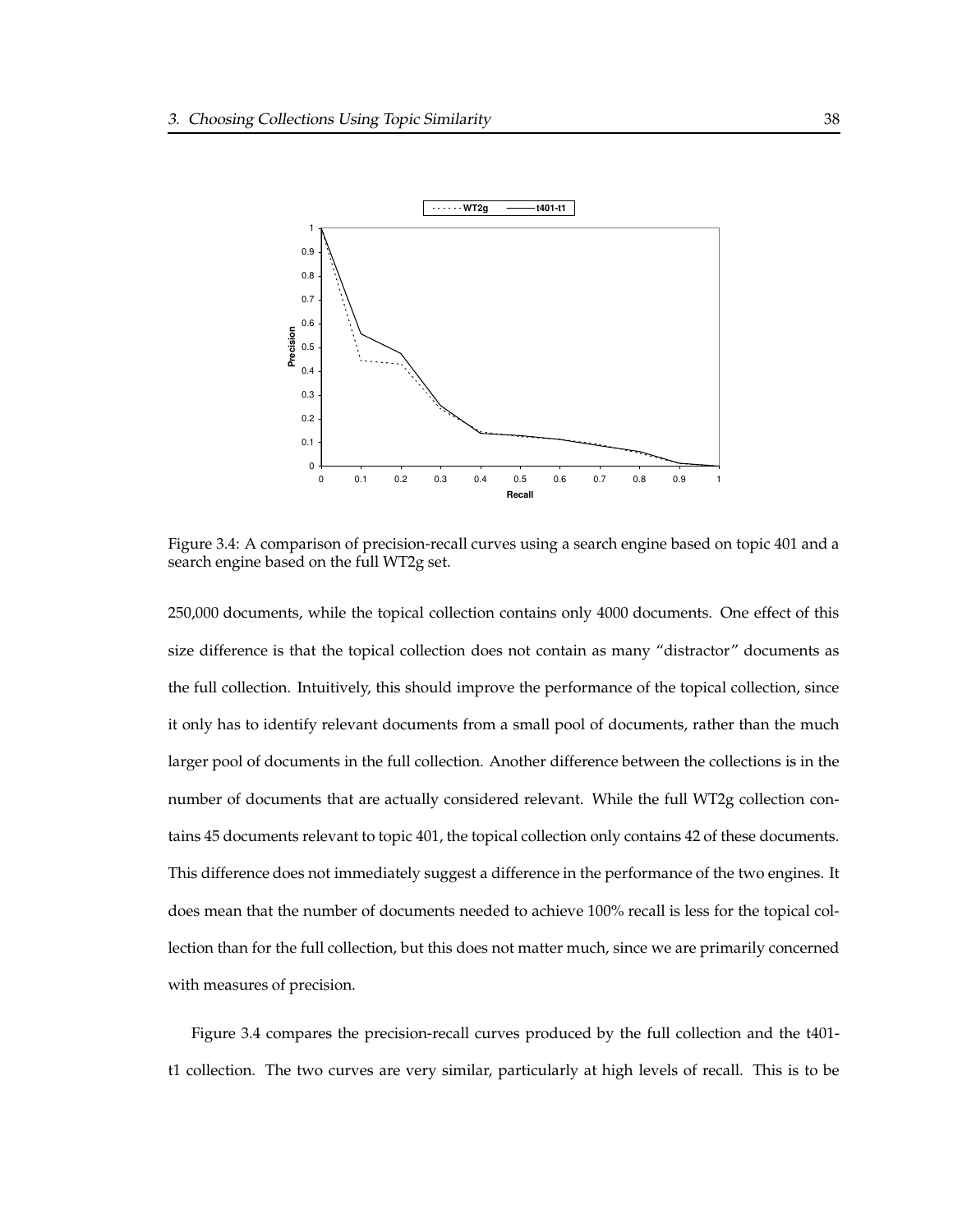

Figure 3.5: A comparison of P@ curves using a search engine based on topic 401 and a search engine based on the full WT2g set.

expected, since the two collections contain nearly the same sets of target documents. It is promising to see that for low recall levels, the topical collection has higher precision scores.

However, this is not really a fair comparison. Precision-recall curves are used extensively in the information retrieval literature when comparing algorithms and holding the collections constant. In our case, where the collection itself is being varied, comparing recall scores can distort the results. Since there is a difference in the total number of relevant documents contained in the two collections, the number of relevant documents required to reach a given level of recall is no longer constant. We will dispense with this problem by ignoring recall-based measures. As discussed previously, recall is not a particularly useful measure when dealing with Web search, so we will focus on measures of precision.

The graph shown in Figure 3.5 more accurately displays the difference between the two collections, comparing P@ values for the first 1000 documents retrieved from each collection. As in the previous comparison, the t401-t1 collection outperforms the full collection, particularly when small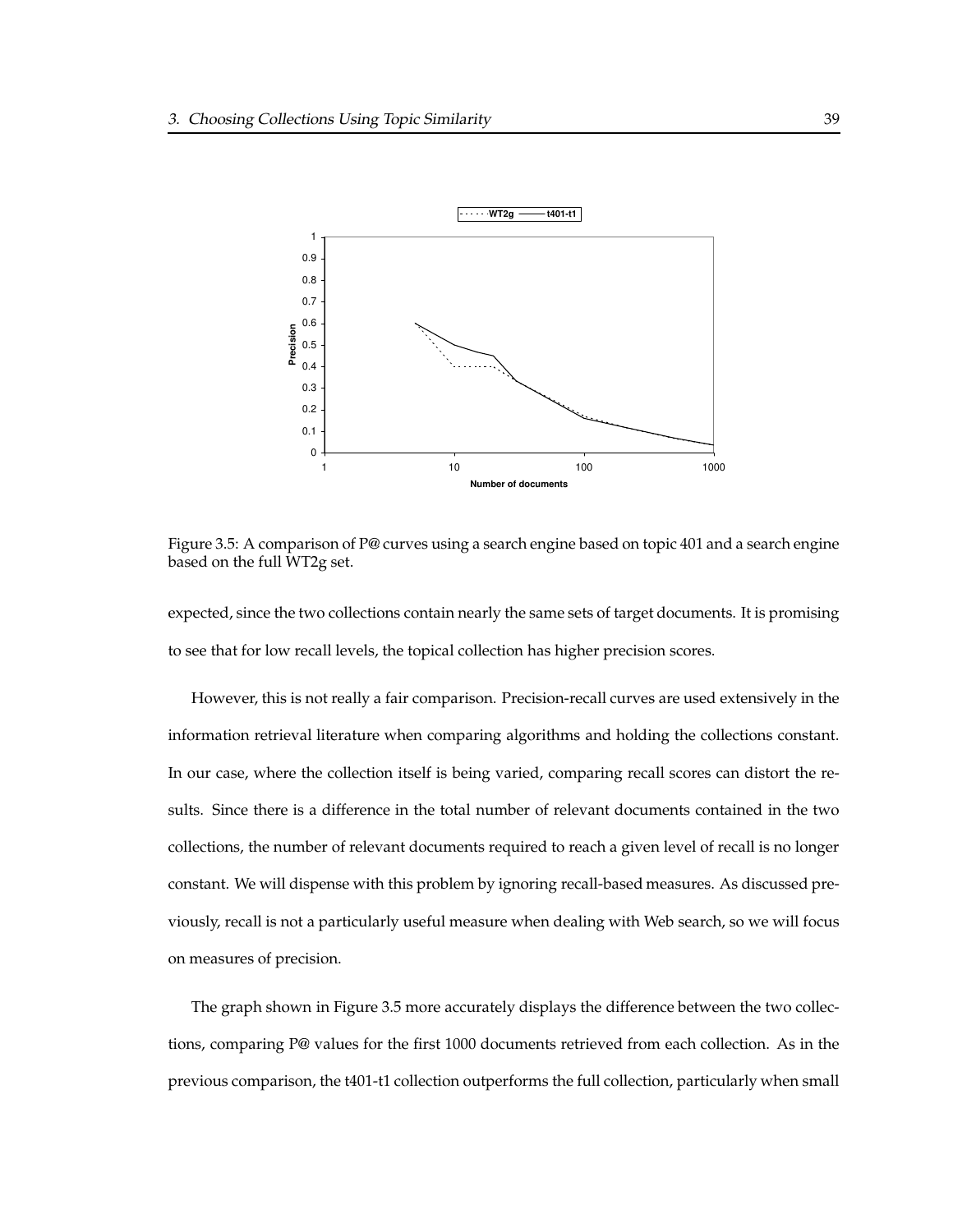|           |      | Collection   P@20 (Topic 401)   Average P (Topic 401) |
|-----------|------|-------------------------------------------------------|
| Full WT2g | 0.40 | 0.2094                                                |
| t401-t1   | 0.45 | 0.2267                                                |

Table 3.1: Comparison of one-dimensional precision measures.

numbers of documents are retrieved, the case most typical for Web searching.

In the next section, when we start comparing many collections, it will be cumbersome to make these comparisons between P@ curves, so we will focus on one-dimensional measures of precision. Scores for the one-dimensional measures on these two collections are shown in Table 3.1.

In this case, the topical collection slightly outperforms the full collection, but this will not always be the case, as we shall soon see.

# **3.4 Varying the Topical Focus of a Collection**

The comparison above indicates that small, topically-focused collections can outperform larger, more general collections. But this comparison was somewhat contrived, using a collection that was custom built for the topic in mind. In fact, the query used for testing was exactly the same as the query used to generate the collection. Collections "in the wild" tend not to be built like this. It is extremely rare for a collection to directly correspond with a specific user need. It is easy to understand this–just look at topic 401 (in Figure 3.1). It is unlikely that any real search systems on the Web that cater to this topic. However, there are many Web search sites that focus on information *related* to this topic, such as search engines specific to Germany, search engines dealing with immigration, etc.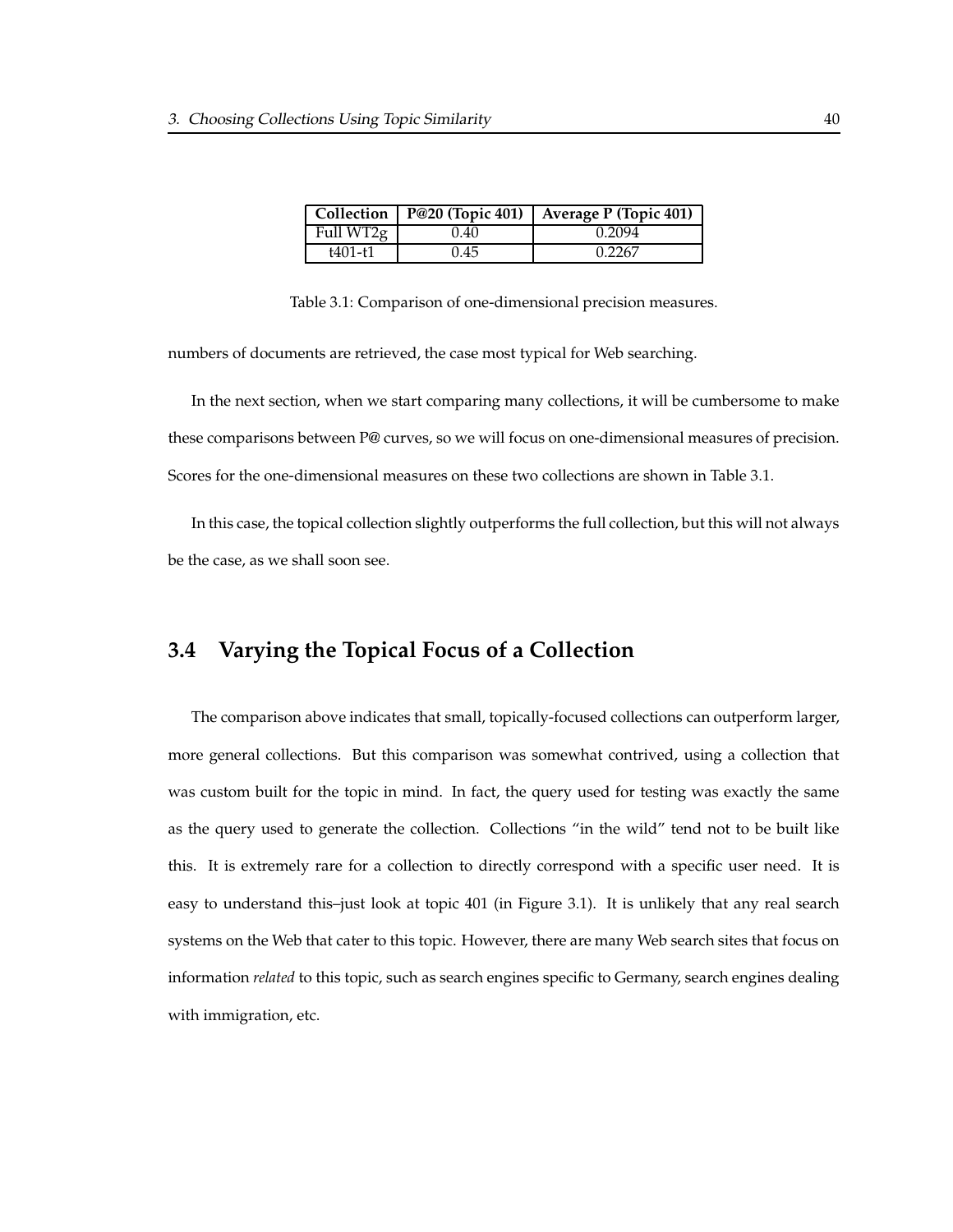#### **Creating Collections With Varied Focus**

To investigate the effects of collections that are not specifically created for the topic in question, we will look at collections that have varying degrees of similarity to topic 401. These collections were created from the full WT2g collection in the same way the t401-t1 collection was created, by sending a query to the "full collection" search engine and selecting the first 4000 documents returned.

We will look at collections representing four levels of similarity. The first collection is the t401 t1 collection we have been using. Two additional collections were generated by making manual modifications to the topic 401 query. These modifications consisted of deleting terms or substituting terms with similar terms, often resulting in a collection that covered a broader array of topics while remaining the same size. The fourth collection is intended to be as off-topic as possible. This collection was generated from a query based on a completely separate topic (topic 413, regarding steel production). Details about the specific queries used can be found in Appendix A.

The following designations will be given to the collections based on topic 401:

- t401-t1 = documents retrieved using topic 401's description as a query
- t401-t2 = documents retrieved by modifying the topic description slightly
- t401-t3 = documents retrieved by modifying the topic description greatly
- t401-t4 = documents retrieved using the description of a completely different topic

### **Initial Results**

Figure 3.6 shows a comparison of the four collections based on topic 401, using both of the one-dimensional precision measures. Keep in mind that each pair of columns on this graph is an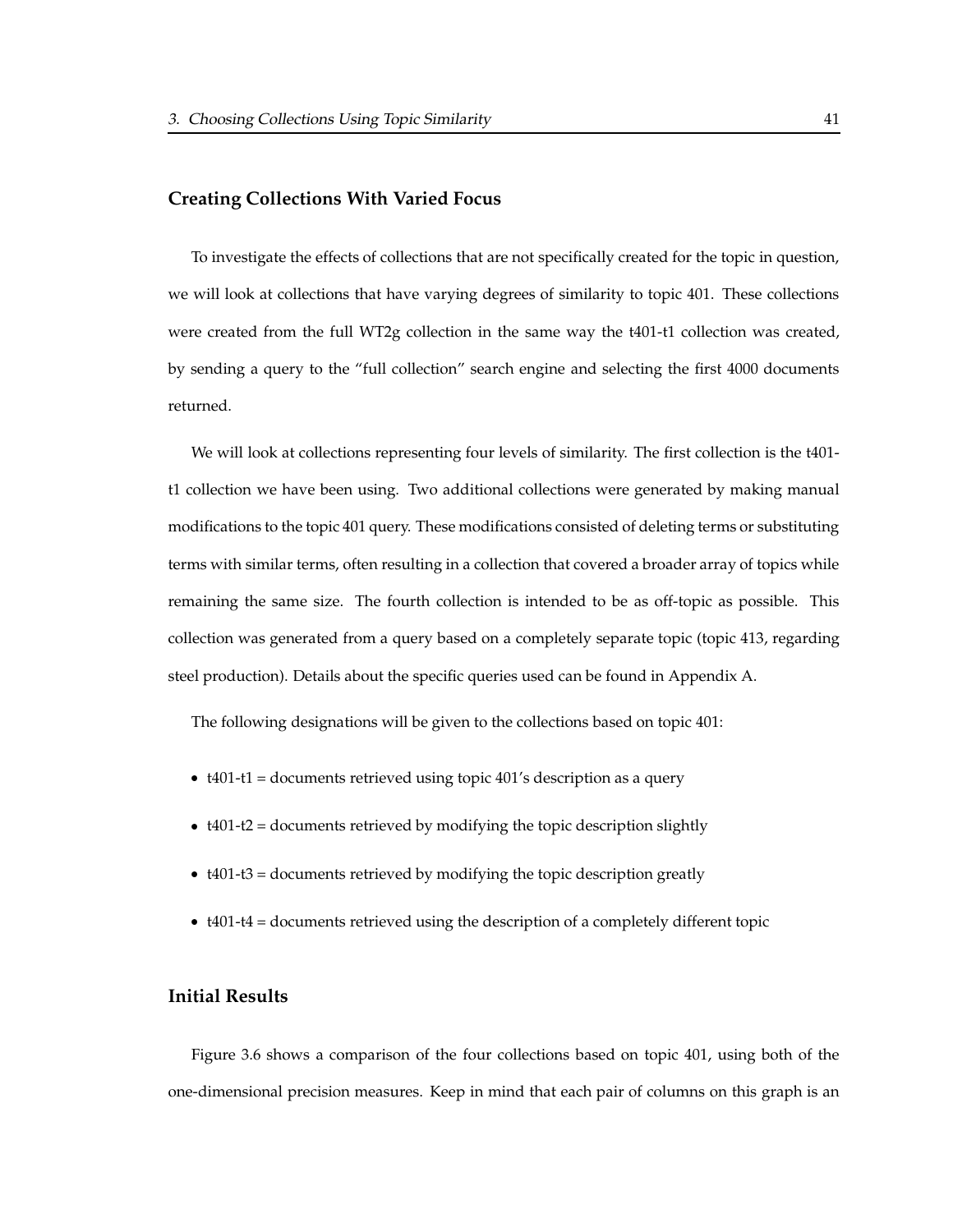

Figure 3.6: Comparison of P@20 and Average Precision scores for the collections based on topic 401.

attempt to summarize a precision graph. For example, the leftmost pair of bars is a summary of the solid line from Figure 3.5.

For both measures, there is a definite decrease between the t401-t1 collection and the t401-t4 collection. However, the scores for the intermediate collections are a bit more confusing. The average precision measure drops off gradually as the collections are moved more off-topic, but the P@20 measure has an unexpected high value for the t401-t3 collection, illustrating the greater variability of the P@20 measure.

# **3.5 Calculating Similarity Between Queries and Collections**

The results above are consistent with our intuition. As similarity between the query and the collection decreases, performance decreases. We will now try to establish a method for predicting performance based on the topic of a collection. To do this, we must establish a method for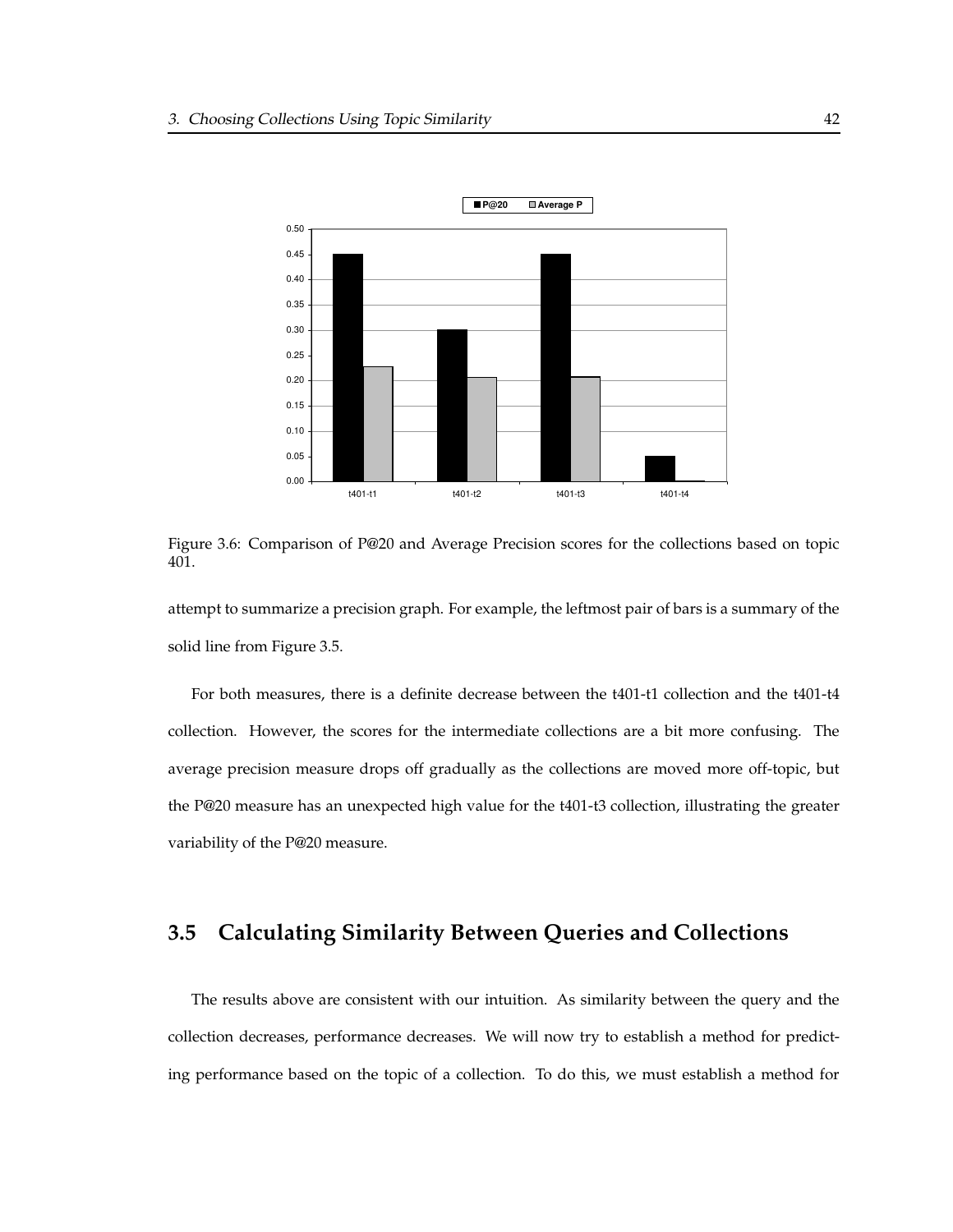quantifying the amount of similarity between a query and collection.

One of the most successful algorithms for calculating this type of similarity is CORI, first expressed in (Callan, Lu, & Croft 1995), and later refined (Callan 2000; French *et al.* 1999). In comparisons of the most popular DIR algorithms, CORI came out on top (French *et al.* 1999; Powell *et al.* 2000).

CORI is a modification of TFIDF to work on the collection level instead of the document level, treating each collection as a "superdocument". CORI's core formulas are, for a term  $t$ , collection  $c$ , and set of collections  $C$ :

$$
TF_{CORI}(t, c) = \frac{\text{frequency of } t \text{ in collection } c}{\text{frequency of } t \text{ in collection } c + 50 + 150 \cdot \text{cw}(c)/\text{avgcw}} \tag{3.7}
$$

$$
IDF_{CORI}(t) = \log \left(\frac{|C| + 0.5}{\text{number of collections containing } t}\right) \cdot \frac{1}{\log(|C| + 1)}
$$
(3.8)

$$
avgcw = \sum_{c \in C} \frac{cw(c)}{|C|} \tag{3.9}
$$

 $cw(c) = total number of terms in collection c$  (3.10)

In much of the literature, CORI's algorithm is described as TFICF ("term frequency, inverse *collection* frequency"), but we will keep the term TFIDF for simplicity of comparison. By comparing with formulas 3.2-3.6 in section 3.2, some obvious similarities can be seen. Although there are differences in the exact method for calculating weights, the essential properties of these formulas are the same. The TF values rise with increasing frequency of the target term in the item (whether the item is a document or a collection), and the IDF values rise with decreasing frequency of the term throughout the set (whether the set is a collection of documents or a set of collections). All of these formulas make use of functions that reduce the effect of very large values (e.g., logarithms, square roots, asymptotes) to place large documents or collections on a relatively equal footing with smaller ones.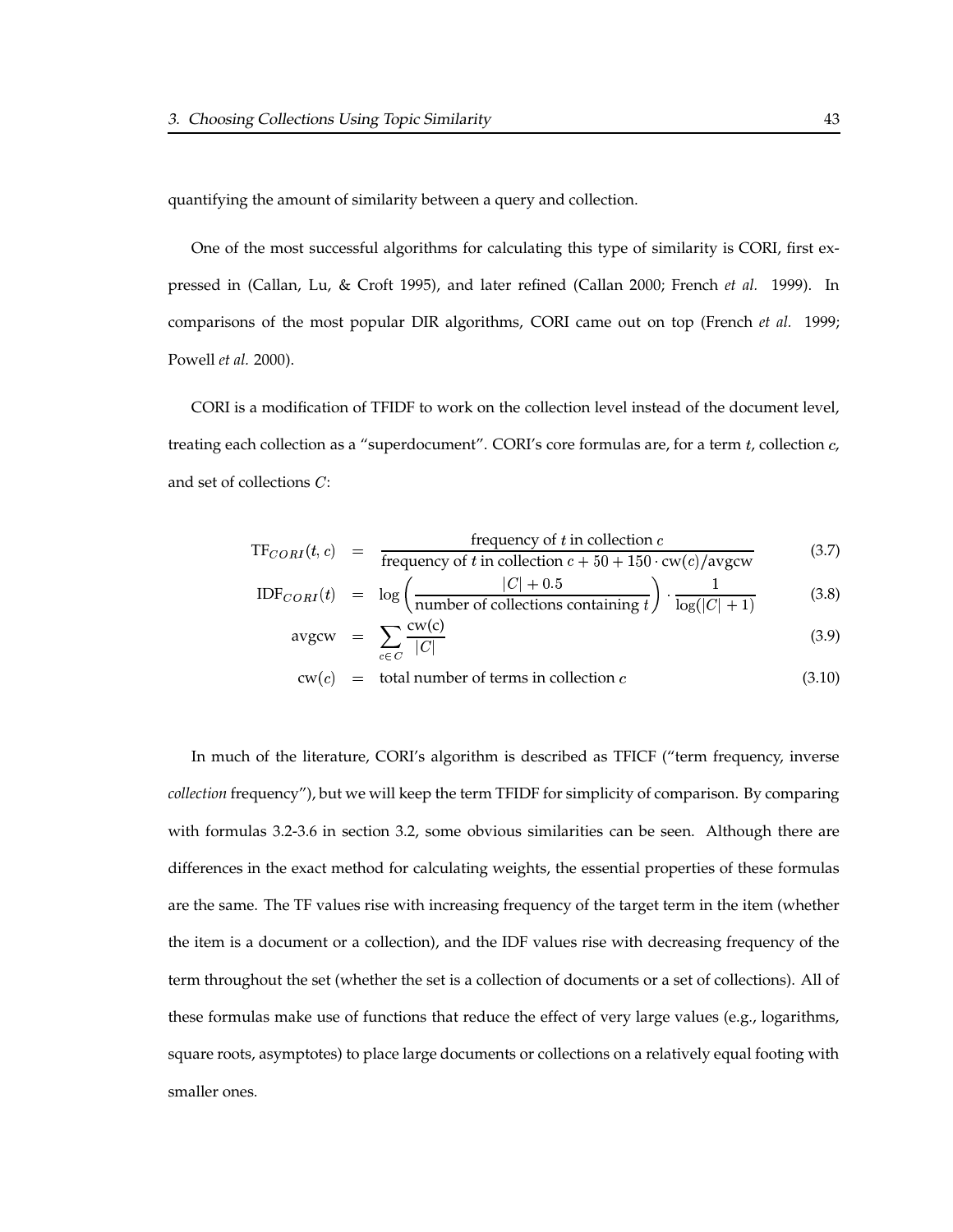One major difference between the equations here and those in section 3.2 is that the CORI equations were designed to work with a probabilistic retrieval system, rather than a vector space retrieval system. CORI uses these TF and IDF values to compute a "belief" that a given query will be satisfied by the contents of a collection. Although the probabilistic model allows for complex combinations of queries, the belief calculations for a standard "bag of words" query are roughly equivalent to the similarity calculations in the vector space model. In this case, CORI's belief that a query  $q$  will be satisfied by a collection  $c$  is:

$$
p(q|c) = \sum_{t \in q} \frac{0.4 + 0.6 \cdot TF_{CORI}(t, c) \cdot IDF_{CORI}(t)}{|q|}
$$
(3.11)

It seems that the CORI equations are perfectly suited for our purpose of estimating the "similarity" between a query and a collection. However, we run into a small problem. The TFIDF metric was designed for distinguishing between documents with high and low similarity *within a collection*. CORI, which is meant for calculating similarity between a query and a collection, therefore needs to distinguish a collection *from a set of collections*. Thus far, we have been considering collections in isolation, and for the time being, it is necessary to continue looking at them in isolation. It is difficult to artificially generate a set of collections that would be similar to the set of collections used by a fielded system. We cannot accurately predict the sorts of collections that will exist on the Web in the future, nor the collections that would be sought and discovered by a distributed searching system working on the behalf of a particular user. This is likely one of the reasons that CORI and other distributed information retrieval algorithms have thus far been used almost exclusively on simple test collections.

In the absence of other collections, weighting schemes like CORI that rely on statistics of the entire set of collections must be modified before use. While the IDF factor is very helpful in pulling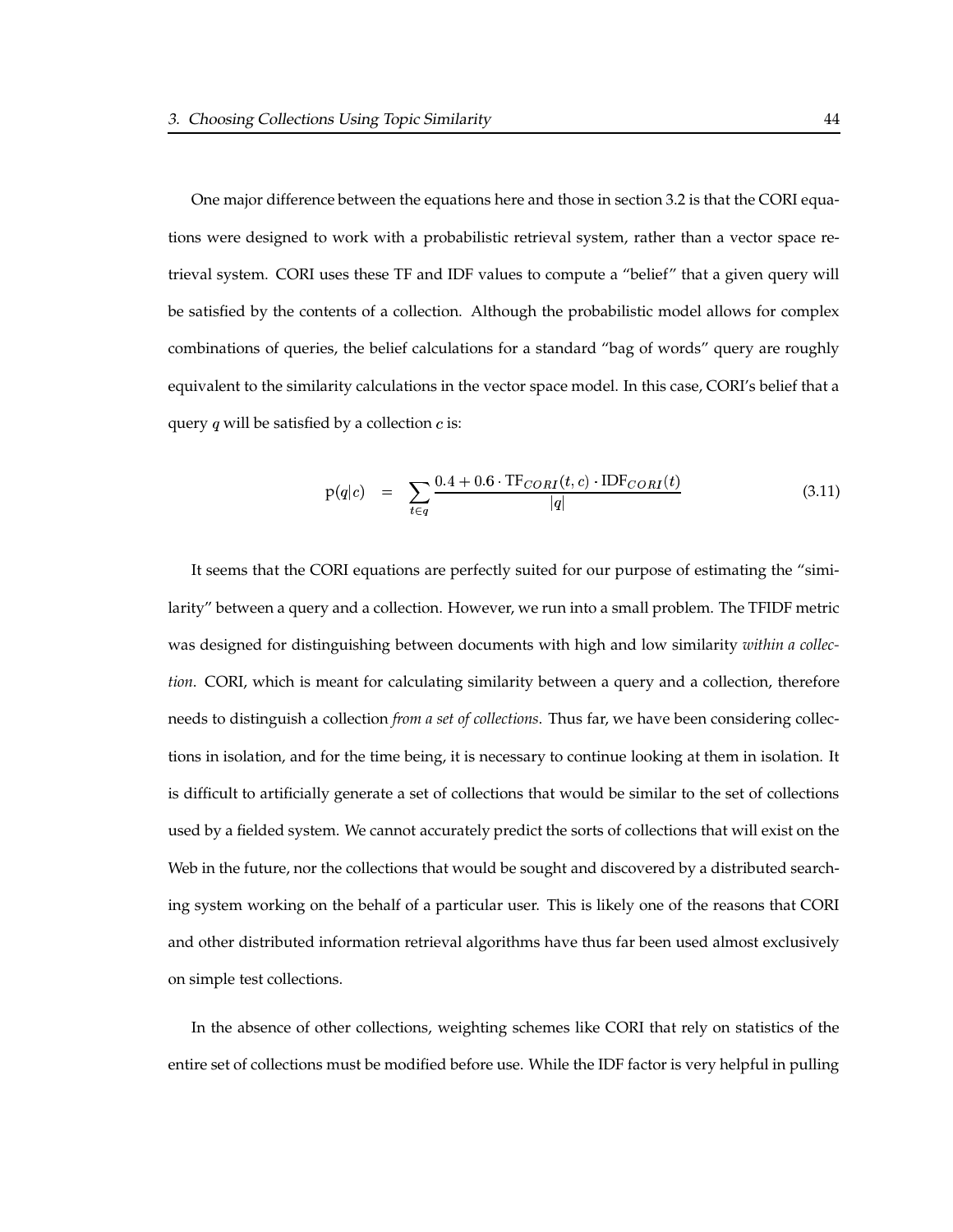documents out of a particular set, it is not particularly useful when the background set is unknown.

#### **The Nature of IDF**

When dealing with individual documents, the IDF portion of the TFIDF calculation serves mostly to balance the effect of "noise words" in the query. It can be viewed as adjusting the weights of the query terms, giving higher weights to words that have better discriminatory power. For example, in a collection of documents on water sports, we may have a document on the topic of "water polo", and a document on "water skiing". The frequency of the terms might be:

Document A water=100

skiing=50 polo=0 Document B water=20 skiing=0 polo=20

If we only take TF into account, a query for "water polo" would rate document A higher, because the occurrence of the term "water" is much higher, even though the document B is obviously more likely to contain references to the sport of water polo. The IDF factor identifies words like "polo" that tend to be descriptive of documents on a particular subject, and weights these words higher than words like "water" that will match most of the documents in the collection.

However, the IDF score is less important when comparing collections. Collections contain a variety of documents, not all of which will have exactly the same focus, and not all of which will use the same terminology to describe a particular topic. This makes collections less sensitive to minor changes in vocabulary usage than individual documents. The term frequencies of the two documents described above would be averaged in the collection's TF score, making the score more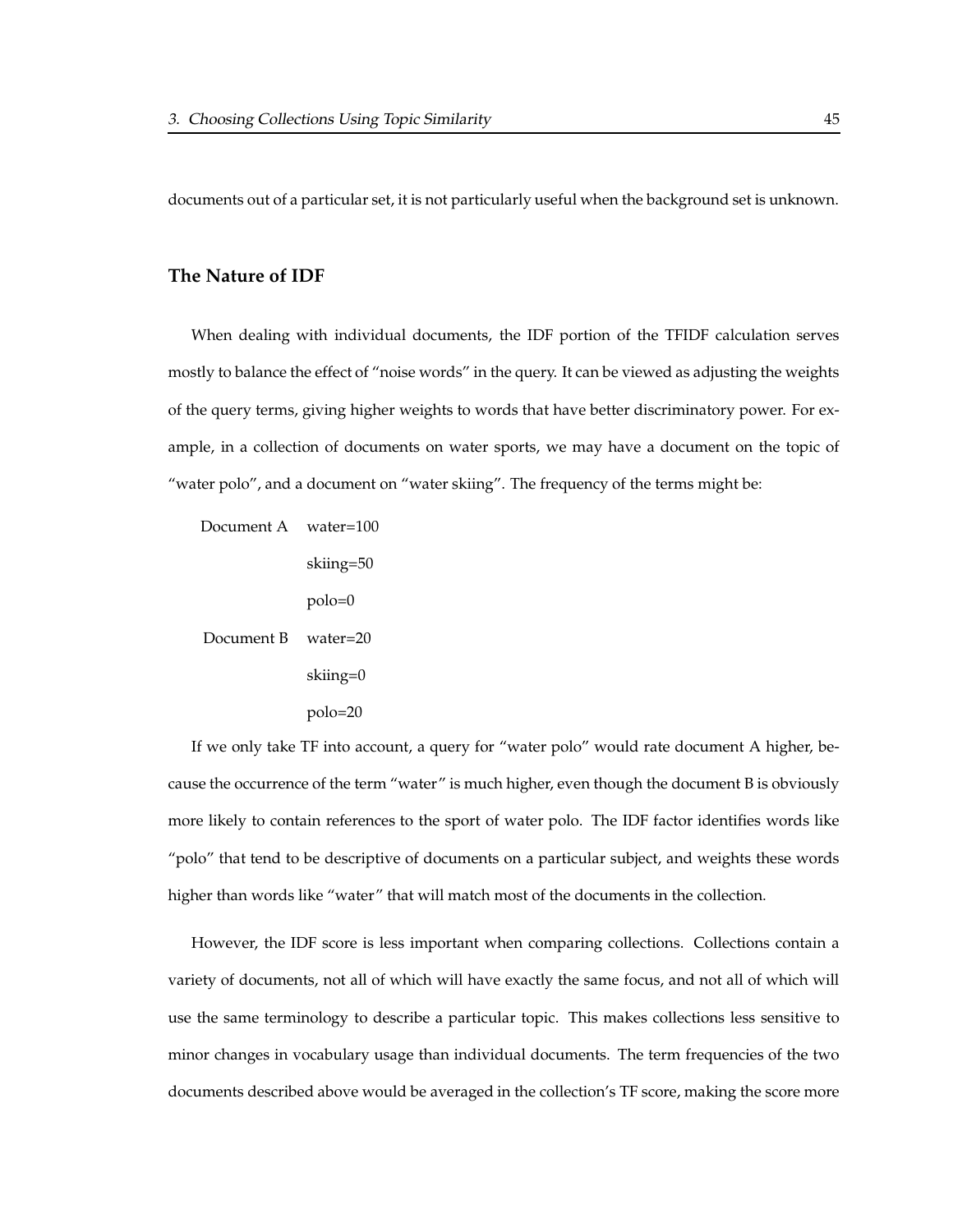indicative of usage in an "average" document on that topic.

#### **Similarity Estimation**

Because the effect of IDF is small on the collection level, and because there is no good way to estimate the IDF values for a single collection in the absence of other collections, we will initially have to modify CORI. In the modified version, the IDF calculation is ignored. That is, IDF $(t)$  is always set to 1. The TF score (equation 3.7) also has an adjustment for collections that have a larger or smaller number of terms than the average. Since this adjustment  $(cw(c)/avgcw)$  cannot be made in the absence of other collections, its value is also set to 1. With these adjustments, CORI's similarity calculation simplifies to:

$$
\text{similarity}_{CORI}(c,q) = \sum_{t \in q} \frac{0.4 + 0.6 \cdot \text{TF}_{ModCORI}(t, c)}{|q|} \tag{3.12}
$$

$$
TF_{ModCORI}(t, c) = \frac{\text{frequency of } t \text{ in collection } c}{\text{frequency of } t \text{ in collection } c + 200} \tag{3.13}
$$

Since we are forced to modify the CORI formula, it is possible that another method would give better results. We will compare the CORI scores with two alternative similarity calculations. The first alternative method is a centroid, which finds a term vector representing the "average" document in a collection. Instead of using the collection-wide TF measure, this calculation uses the document-based TF and IDF values, as indexed by Lucene (equations 3.2 and 3.3):

similarity<sub>Cent</sub>(c,q) = 
$$
\sum_{t \in q} \frac{\text{TF}_{Cent}(t, c) \cdot \text{IDF}_{Cent}(t, c)}{\sqrt{\sum_{t \in T} (\text{TF}_{Cent}(t, c) \cdot \text{IDF}_{Cent}(t, c))^2}} \cdot \frac{\text{TF}_{L}(t, q)}{\text{norm}_{Cent}(q)}
$$
(3.14)

$$
TFCent(t, c) = average TFL(t, d) over all documents in collection c
$$
 (3.15)

$$
IDF_{Cent}(t, c) = IDF_L(t) \text{in collection } c \tag{3.16}
$$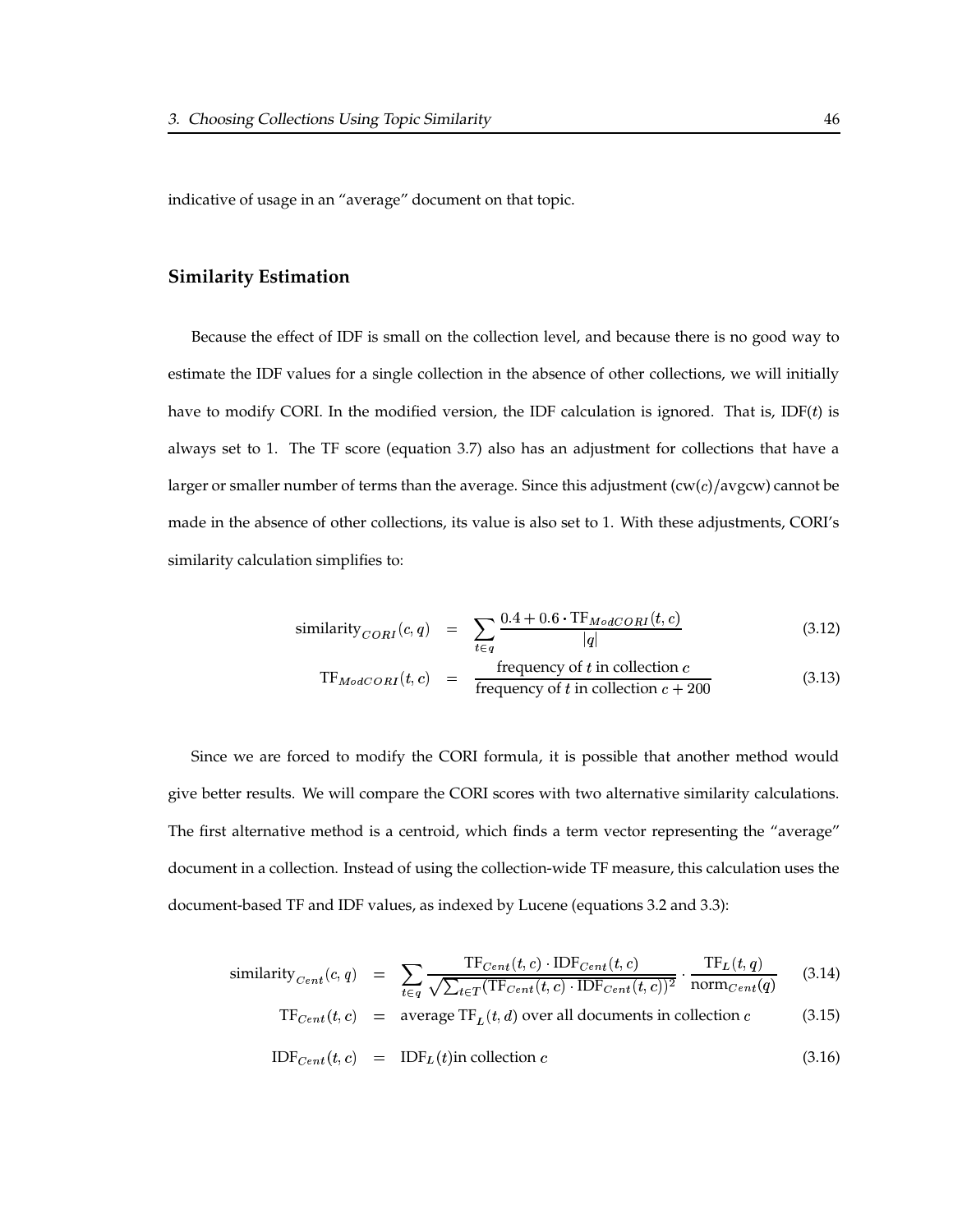$$
norm_{Cent}(q) = \sqrt{\sum_{t \in q} TF_L(t, q)}
$$
\n(3.17)

The other alternative is based on document frequency. That is, the score of a term  $t$  is the number of documents in the collection that contain  $t$ . This type of score is very crude, because it does not include any scaling to correct for large documents or large collections. A large document may contain many terms, perhaps matching every term in the query even though it is not a good match for the query. However, this measure has the advantage that a collection will not match the query based on the high score of a single document. Multiple documents in the collection must contain the term in order to generate a high similarity score.

$$
\text{similarity}_{DF}(c,q) = \sum_{t \in q} \frac{\text{df}(t,c)}{\sqrt{\sum_{t \in T} (\text{df}(t,c))^2}} \cdot \frac{\text{TF}_L(t,q)}{\text{norm}_{DF}(q)} \tag{3.18}
$$

$$
df(t, c)
$$
 = number of documents in collection *c* containing *t* (3.19)

$$
\operatorname{norm}_{DF}(q) = \sqrt{\sum_{t \in q} \operatorname{TF}_L(t, q)} \tag{3.20}
$$

None of these approaches will provide the "optimal" score for each collection, but we are more interested in obtaining reasonable estimates to identify trends. In Chapter 7, when we are actually choosing collections from a specific set of collections, it will be possible to use the full CORI score, but we will see that that is not necessary.

There is little difference between the qualitative results of the three measures (see Figure 3.7). The document frequency and centroid measures result in scores between 0 and 0.1. CORI, in part due to the added 0.4 in the similarity calculation, resulted in scores that were much closer to 1. There was a greater difference between the highest and lowest CORI values (.1161) than with the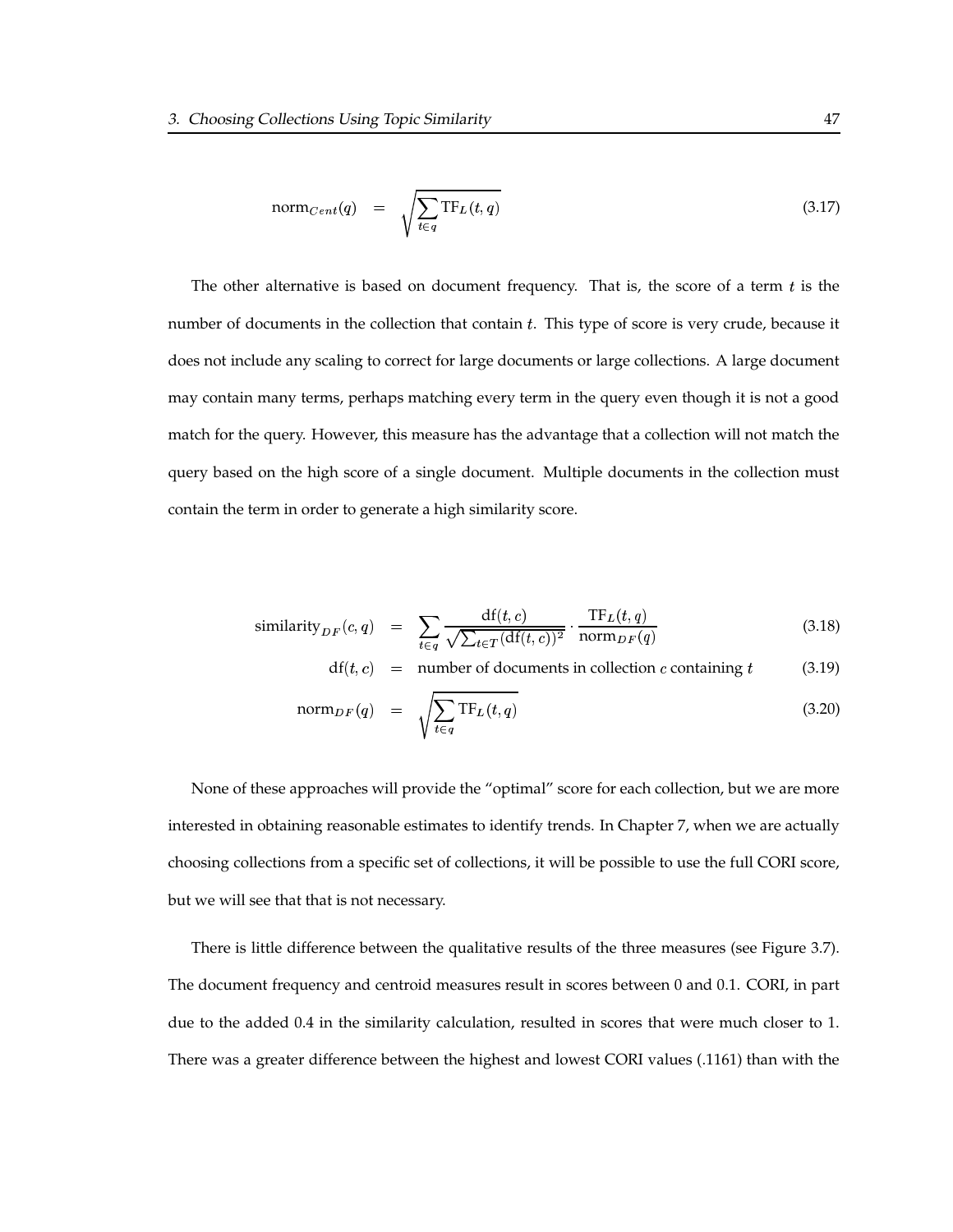

Figure 3.7: A comparison of the three candidate similarity measures.

other measures (DF .0653, centroid .0758), but all three displayed the same trend of decreasing similarity values as the collection was moved farther off topic. The same comparison was performed on two other topics, with similar results. (For a description of the other topics, see section 3.7.) Since all three measures display the same trends, we will only use the CORI measure in future calculations.

Now that we have both (a) a method for evaluating a collection's performance on a query and (b) a method for calculating similarity between a query and collection, we can examine the accuracy of the similarity measure in predicting the collection's performance. Figure 3.8 combines the data from Figures 3.6 and 3.7. There is a definite relationship between the similarity scores and the precision scores ( $r=0.85$ ).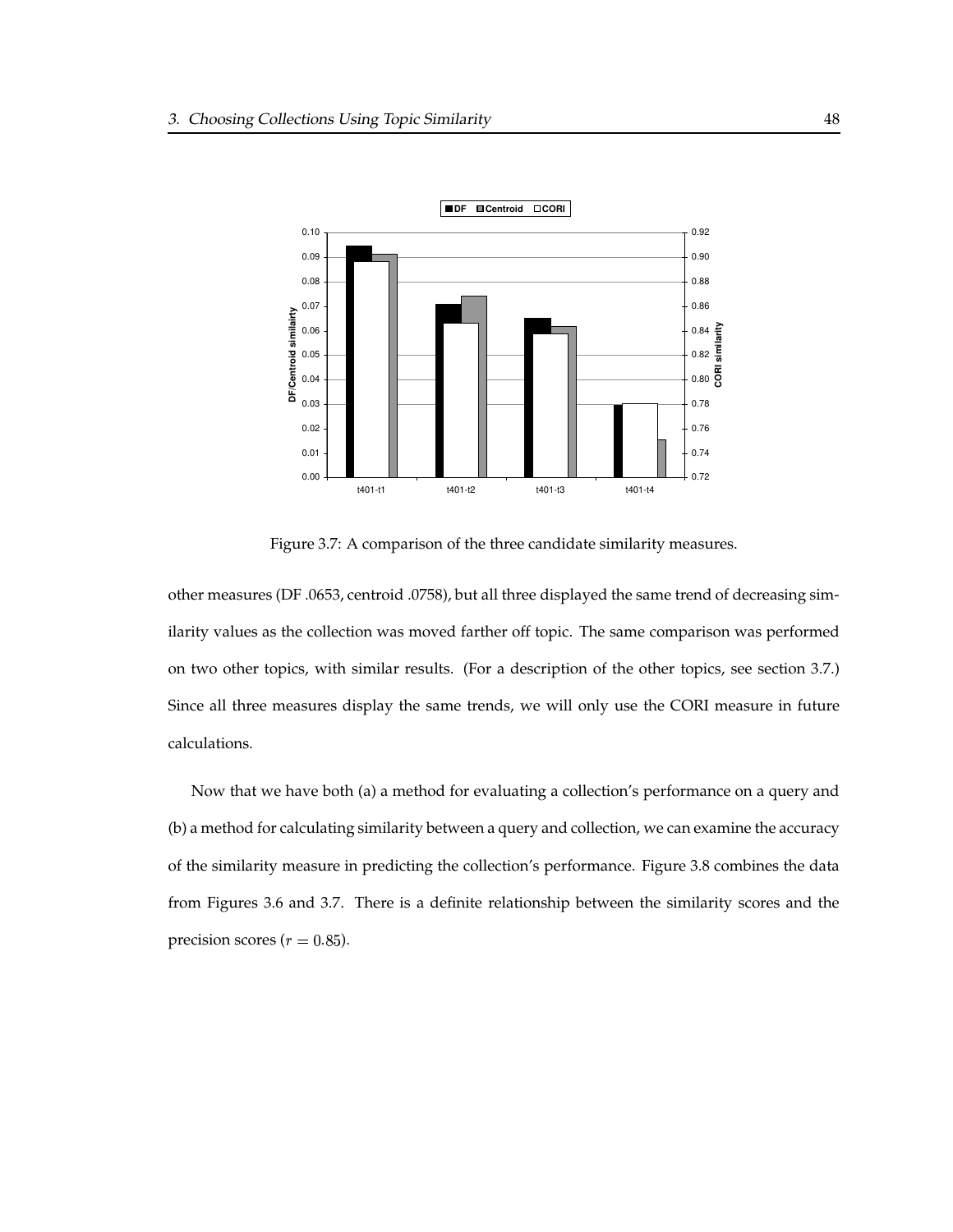

Figure 3.8: Comparison of the similarity scores to measured collection performance.

# **3.6 The Robustness of Similarity Scores**

It appears that CORI similarity is a good indicator of how well a collection will perform with respect to a given query. Unfortunately, this relationship is not guaranteed. It is possible that we might encounter a collection that looks like it matches the query, but does not contain any relevant documents. How well can similarity scores detect these types of collections?

The collections described to this point can be considered the "typical" case. These collections are representative of the type of collection created by an automatic system that crawls the Web looking for certain keywords (Chakrabarti, van den Berg, & Dom 1999; Qin, Zhou, & Chau 2004). They are also assumed to be representative of databases created from a single source of homogeneous documents, such as a company or a department within a university.

It is possible to manipulate the contents of a collection so that its contents (relative to the query) are changed greatly without having much affect on the similarity score. To illustrate this, two new sets of collections were generated. A set of collections representing the "worst possible case" was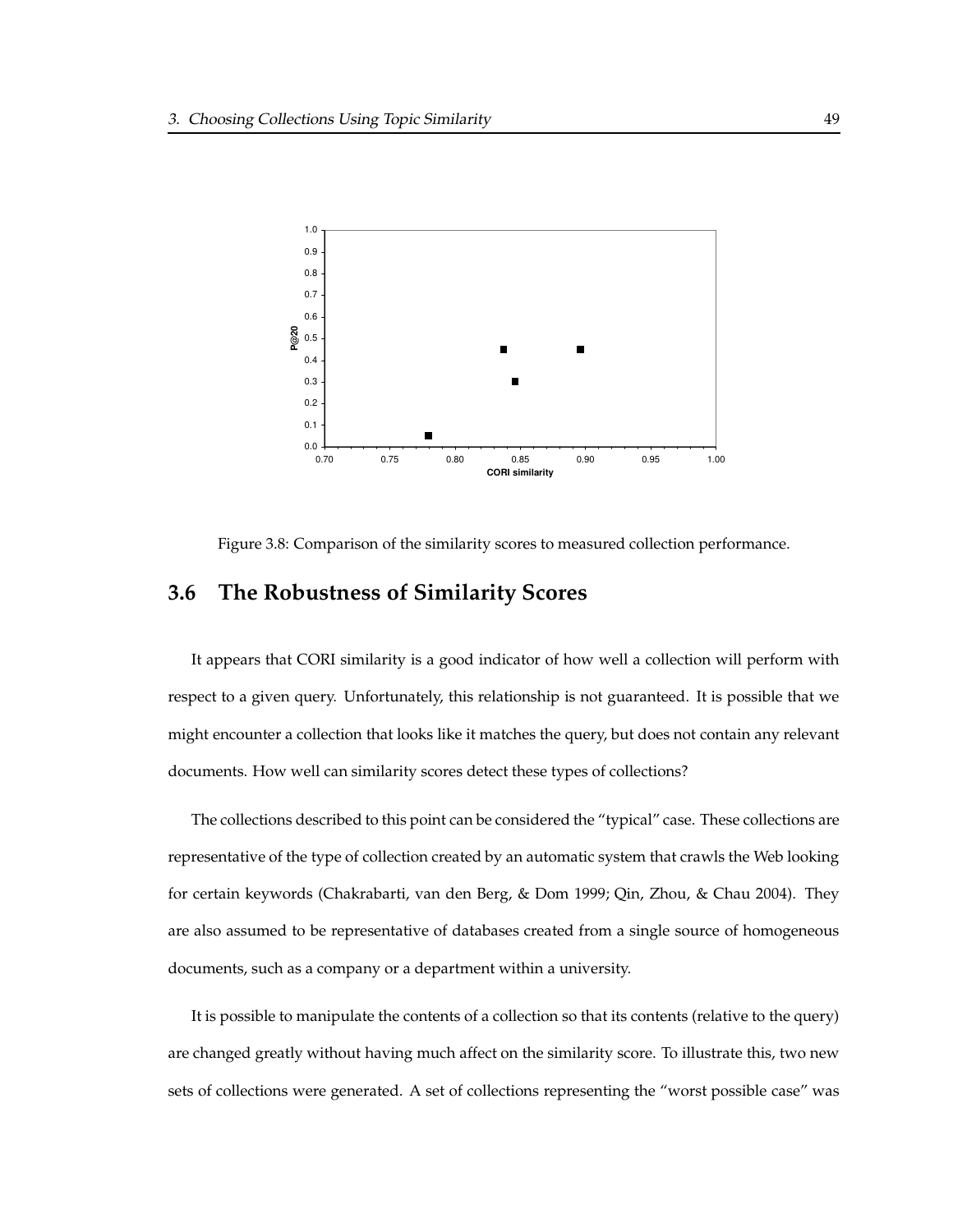

Figure 3.9: Effect of changing similarity on topic 401.

created by removing all relevant documents from the "typical" databases, and replacing them with non-relevant documents. For example, all documents marked relevant that appeared in the t401-t1 collection were replaced to create the t401-t1 worst case collection. A third set of collections, the "best possible case" collections, was created by substituting documents relevant to the target query for non-relevant documents until all relevant documents were included in the collection.

Figure 3.9 compares the similarity scores and resultant precision scores for all 12 collections based on topic 401. The worst case scores are disappointing. While the similarity values have changed little from the typical case, the precision scores have all dropped to zero, because the collection no longer contains relevant documents. An automatic system based on comparing similarity scores would not be able to tell worst case collections from typical collections.

The best case scores are along the top of the graph, always performing as well as or better than the typical collections. (Note that one of the  $x$ 's on the graph is obscured by a square, as both the best case collection and typical collection have a precision of 0.3 in this case.) The best case scores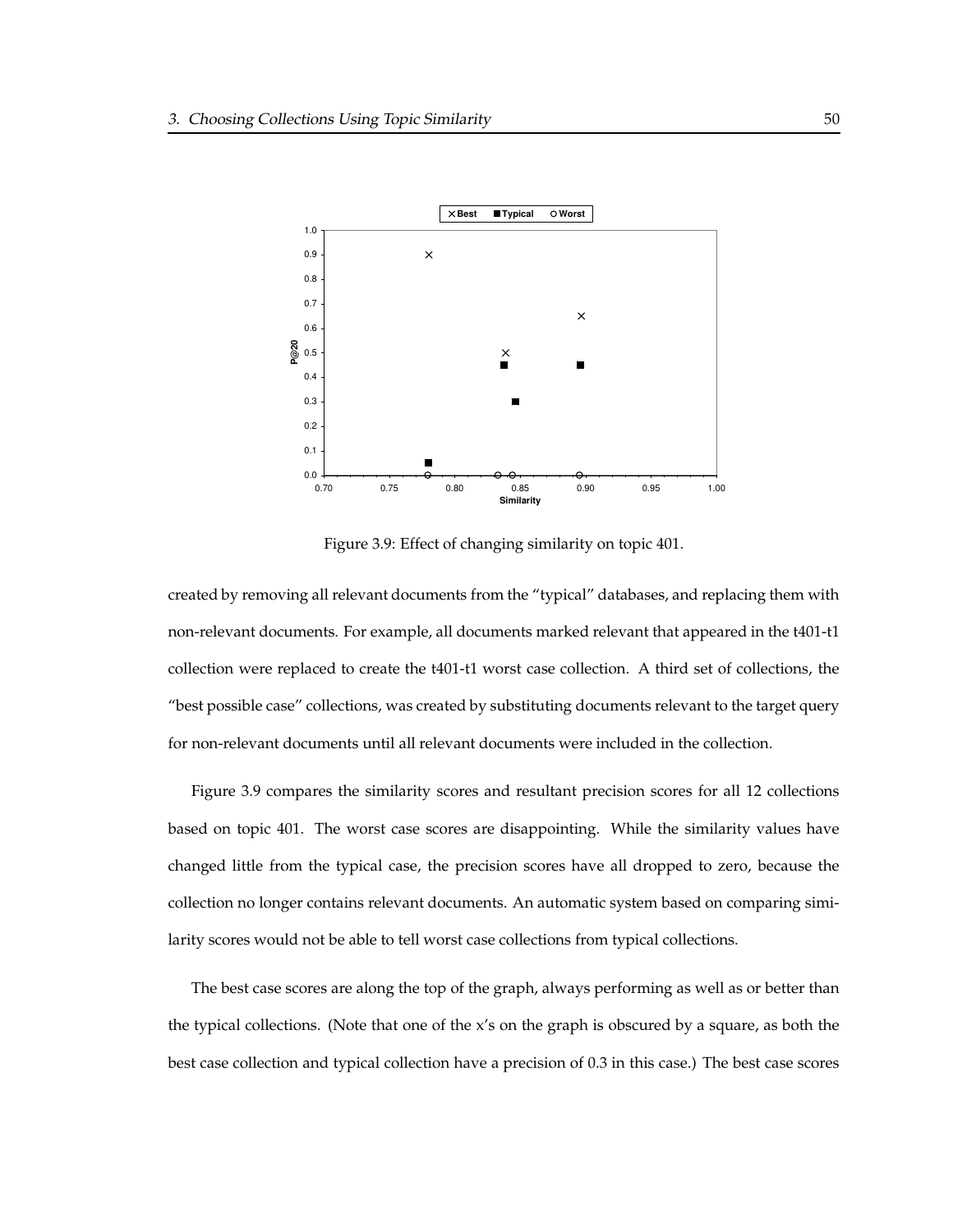actually fall off a bit as similarity increases. The usefulness of a "best possible" collection decreases as it becomes more similar to the query, due to the fact that when all documents in the collection are similar, it is more difficult to pick out the relevant documents. When the relevant documents are sufficiently different from the other documents in the collection (e.g., in the t401-t4 case at the far left) it is much easier to pick them out.

Even though the worst possible case performance is disappointing, it is an extremely unlikely case. Just as it is difficult for our similarity score to tell the difference between a collection with relevant documents and a collection without relevant documents, an automatic process for building collections would have a difficult time excluding relevant documents, even if it were to attempt this task. Nonetheless, we will continue to examine the best case and worst case performance as we investigate other possible areas of variation.

# **3.7 Varying Topic Difficulty**

It would be foolish to assume that the results discussed previously will hold for any topic. "Easy" topics may be less sensitive to changes in the underlying collection, because a search algorithm will always be able to discriminate relevant from non-relevant documents. Likewise, "difficult" topics may produce poor results regardless of the collection being searched.

It is not possible to determine in advance whether a particular topic will be easy or difficult. The perceived difficulty of a query is highly dependent on the number of relevant documents in the collection, the match between language used in a query and language used in relevant documents, and the use of query terms in non-relevant documents. The TREC community briefly addressed this issue (Buckley & Walz 1999), but did not come to any meaningful conclusions. However, since the WT2g collection includes relevance scores, we have a handy measurement for the "difficulty"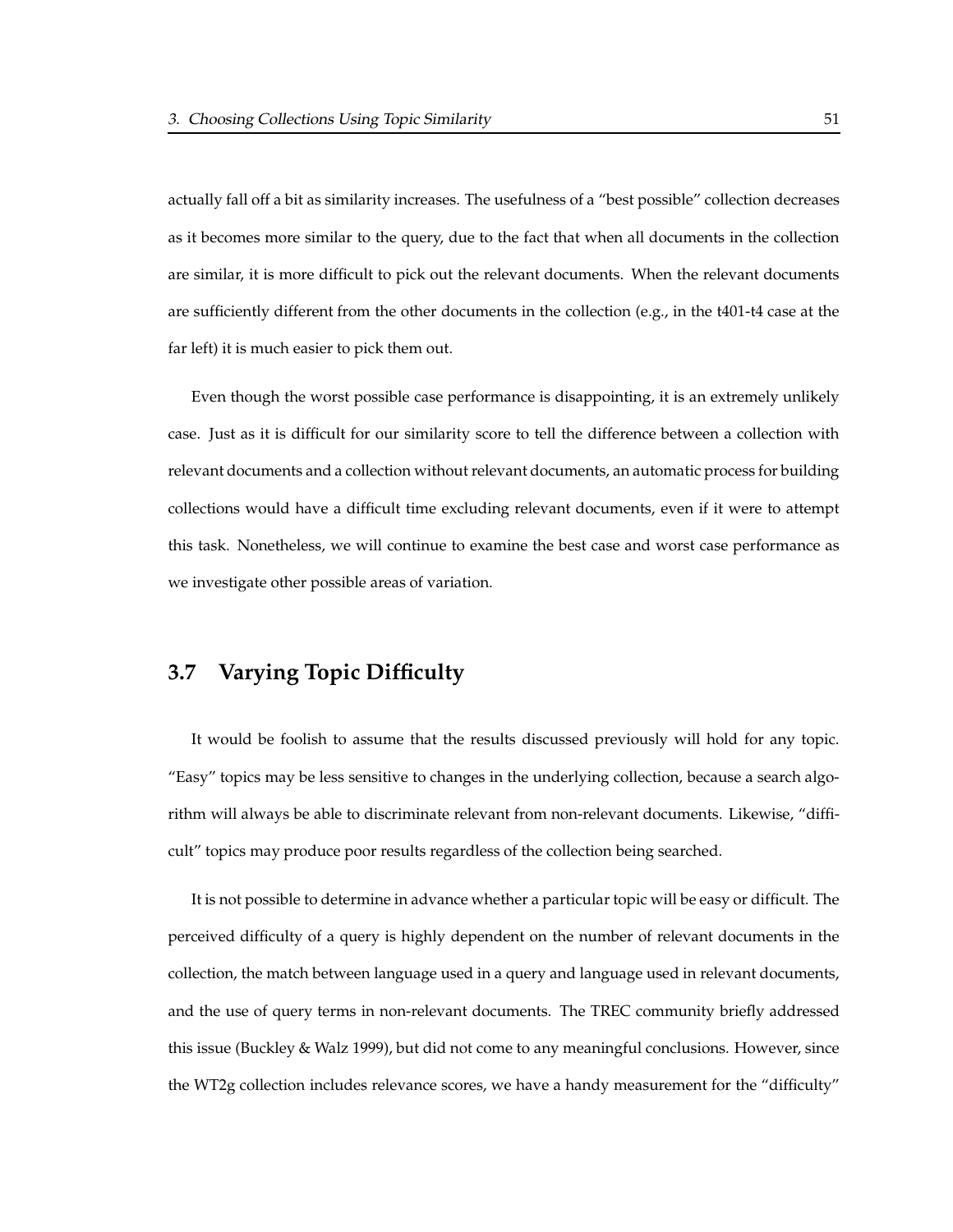of a query: the performance of our search system when searching over the entire WT2g collection.

### **Selecting Target Topics**

To investigate the effect of varying topic difficulty on the predictive power of the similarity calculation, three topics were chosen from the TREC-8 Web task. These topics were chosen based on the precision scores that resulted from running the queries through the base Lucene configuration, searching over the full WT2g set (see Section 3.3). The topics used were:

- 1. Easy topic (#441) This topic requested information on the prevention and treatment of Lyme Disease. The system was able to identify relevant documents with relative ease due to the word "Lyme", which rarely appears in non-relevant documents. However, since the desired result set was a subset of the information available on Lyme disease (prevention and treatment only), this topic proved to be a bit more difficult when using queries based on the topic's title only.
- 2. Medium difficulty topic (#401) This topic, described previously, requested information on the integration of minority groups into Germany's culture. As with the easy topic, the title did not fully specify the intended documents, and title-only queries proved more difficult than queries derived from the description.
- 3. Difficult topic (#437) This topic requested information regarding the effects of gas and electric deregulation. It is difficult to pinpoint exactly what made this topic difficult, but it is likely that the individual terms in the query were common enough to make it difficult to single out documents relevant to this topic.

Figure 3.10 shows the precision-recall curves for the three topics. This graph is presented to provide a comparison with earlier precision-recall graphs, even though it is somewhat misleading.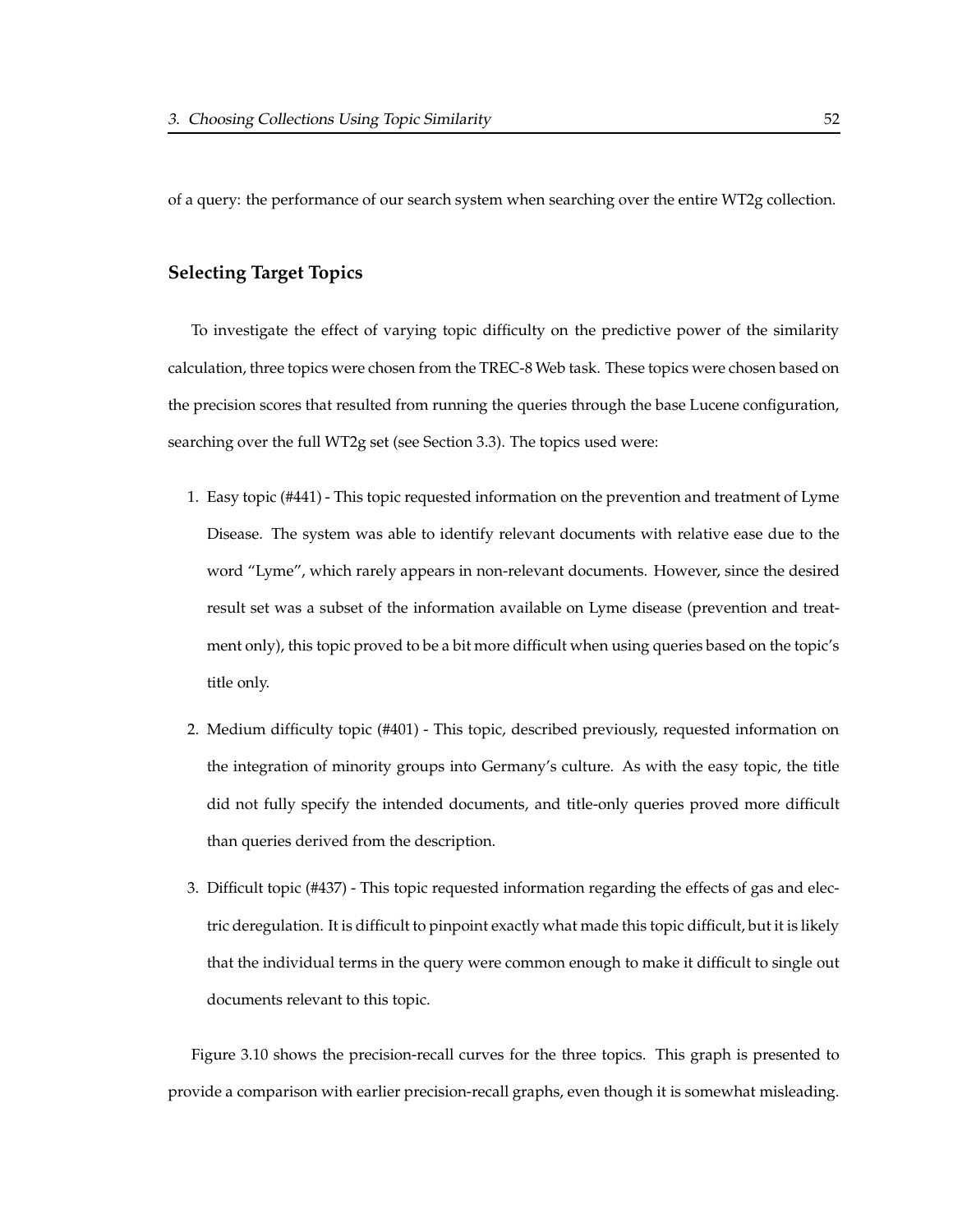

Figure 3.10: Lucene's precision-recall curve for each of the test topics using the centralized collection.



Figure 3.11: Lucene's "P@" performance on the test topics using the centralized collection.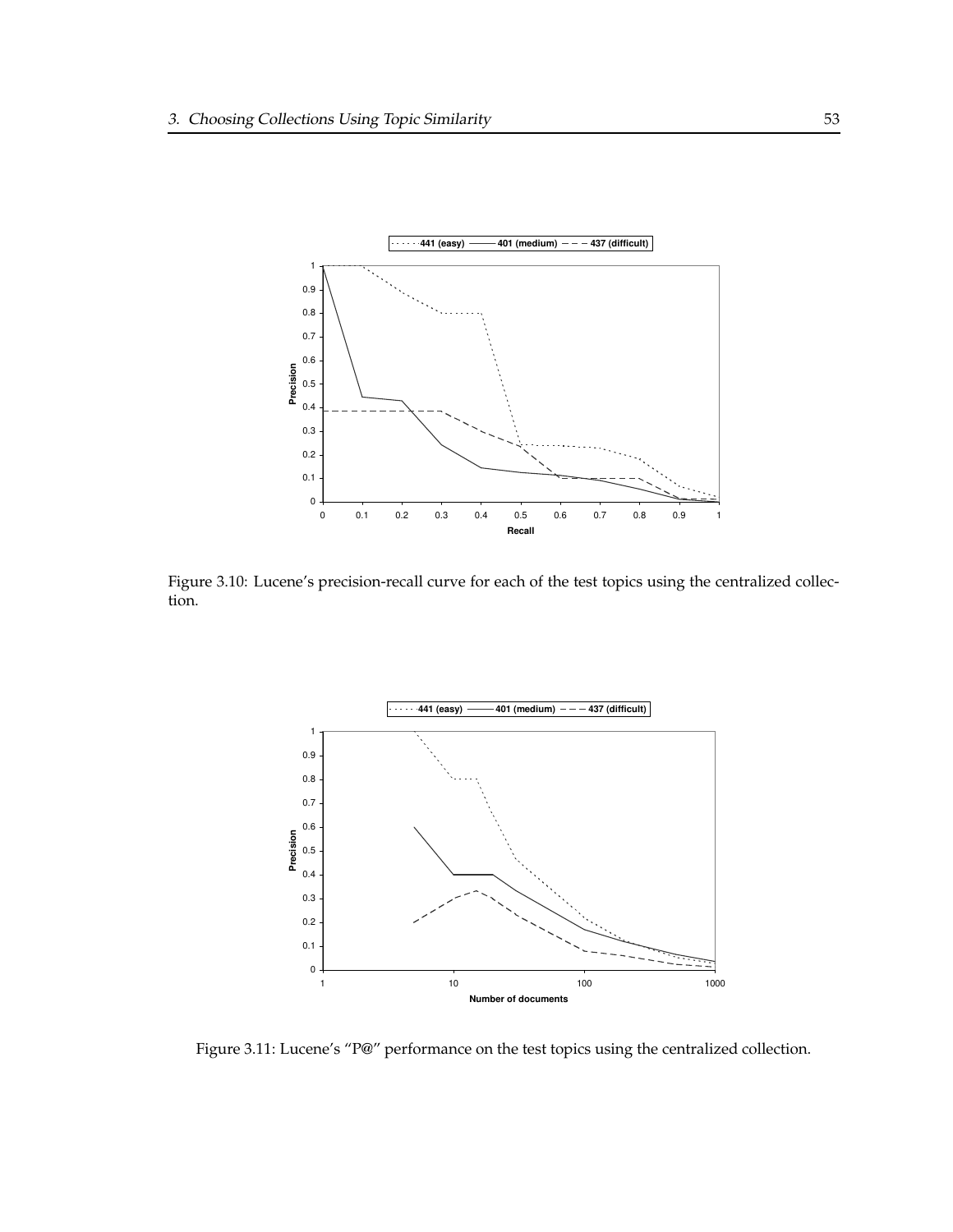| Topic     | <b>TRECID#</b> | # Relevant | P@20 | Average P |
|-----------|----------------|------------|------|-----------|
| Easy      | 441            | 29         | 0.65 | 0.5055    |
| Medium    | 401            | 45         | 0.40 | 0.2094    |
| Difficult | 437            | 4          | 0.30 | 0.1878    |

Table 3.2: Summary of the three target topics.

The three curves on this graph are not directly comparable, since the three topics had differing numbers of relevant documents. For example, the difficult topic had 14 relevant documents, so the search engine would only need to find 5 documents to reach the 30% recall level, while the medium topic, with 45 relevant documents, required finding 14 documents to reach the 30% level.

Figure 3.11 shows the results from Lucene according to the P@ measure, which gives a better comparison, because it mirrors the way documents are typically viewed by a user. Remember that our primary purpose is to evaluate the effectiveness of the retrieval system from a user's perspective, and users hardly ever look at more than the first 20 documents in a result set. Table 3.2 summarizes the three topics and the effectiveness with which Lucene was able to retrieve them from the full WT2g collection.

#### **Results of Changing Topic Difficulty**

To complement the initial 12 collections shown in Figure 3.9, an additional 24 collections were generated, consisting of typical, worst-case, and best-case collections for both the easy topic (441) and the difficult topic (437). These collections were then evaluated by comparing the CORI similarity scores with the P@20 precision values.

Figure 3.12 shows the scores for collections built from the easy topic. Comparison with the medium-difficulty topic (Figure 3.9) reveals that both the similarity scores and precision scores are higher for the easy topic. Figure 3.13 shows the same comparison for the difficult topic. In this case,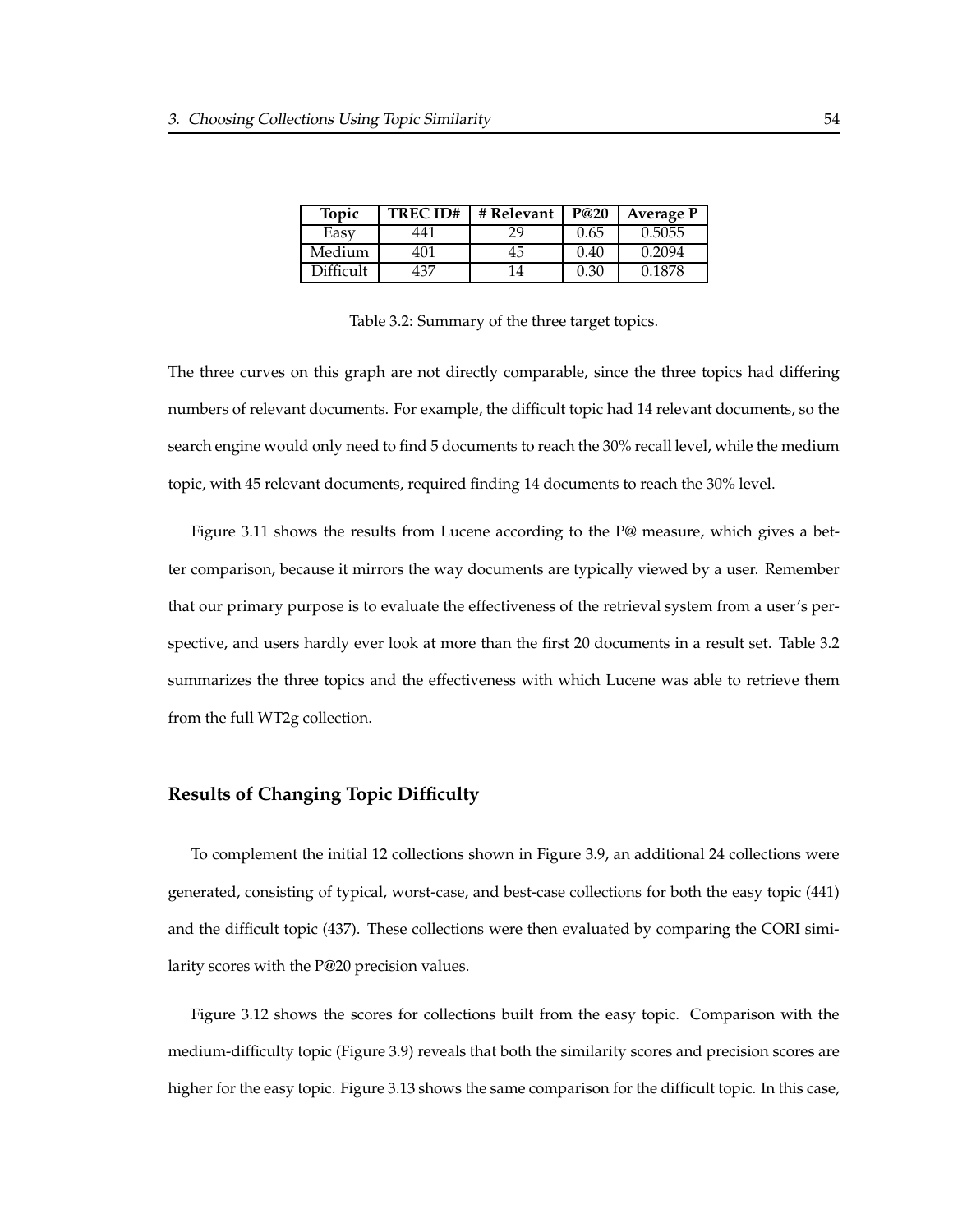

Figure 3.12: Effect of changing similarity on topic 441 (easy).



Figure 3.13: Effect of changing similarity on topic 437 (difficult).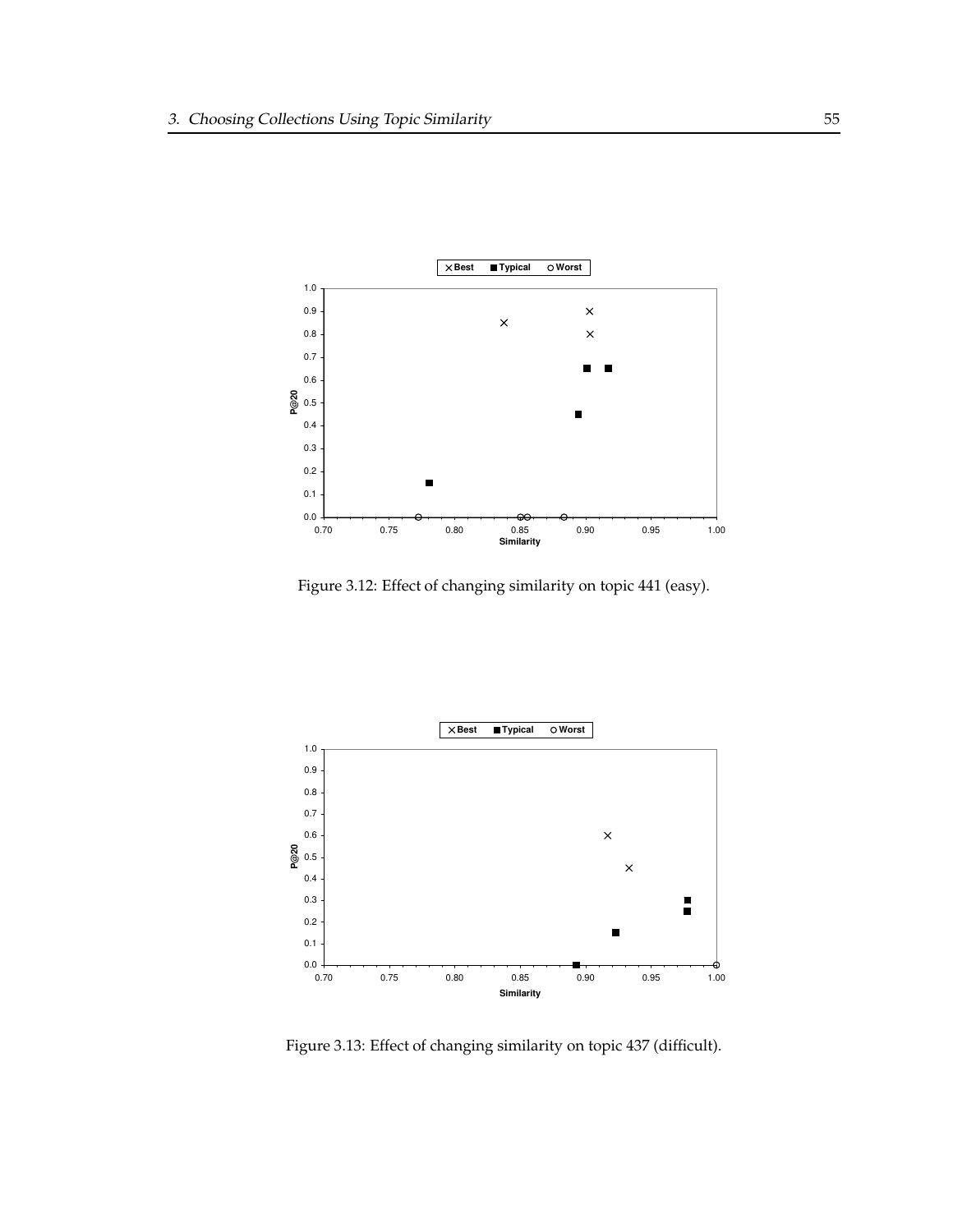

Figure 3.14: Summary of changing similarity.

the similarity scores are higher than collections from both of the other topics. Even though some of the documents in these collections had high similarity, very few of them were actually relevant. The precision scores are the lowest so far, indicating the true difficulty of this topic.

The precision scores, as expected, increased or decreased based on the difficulty of the topic. The lack of a clear trend in the similarity scores is initially surprising, but it makes sense, since the process of building a collection chooses the 4000 documents most similar to the seed query, regardless of each document's absolute similarity level.

The collections built from the easy topic and the difficult topic display a bit more variation in similarity scores between best-case, typical-case, and worst-case collections than collections built from the medium-difficulty topic. The data points for a given level of similarity (t1, t2, etc., as described in Section 3.4) do not always end up in vertical columns. However, the overall trend is the same as before. The best-case collections always perform at an equal level as the typical collections, and often better. The worst-case collections always have a P@20 value of 0.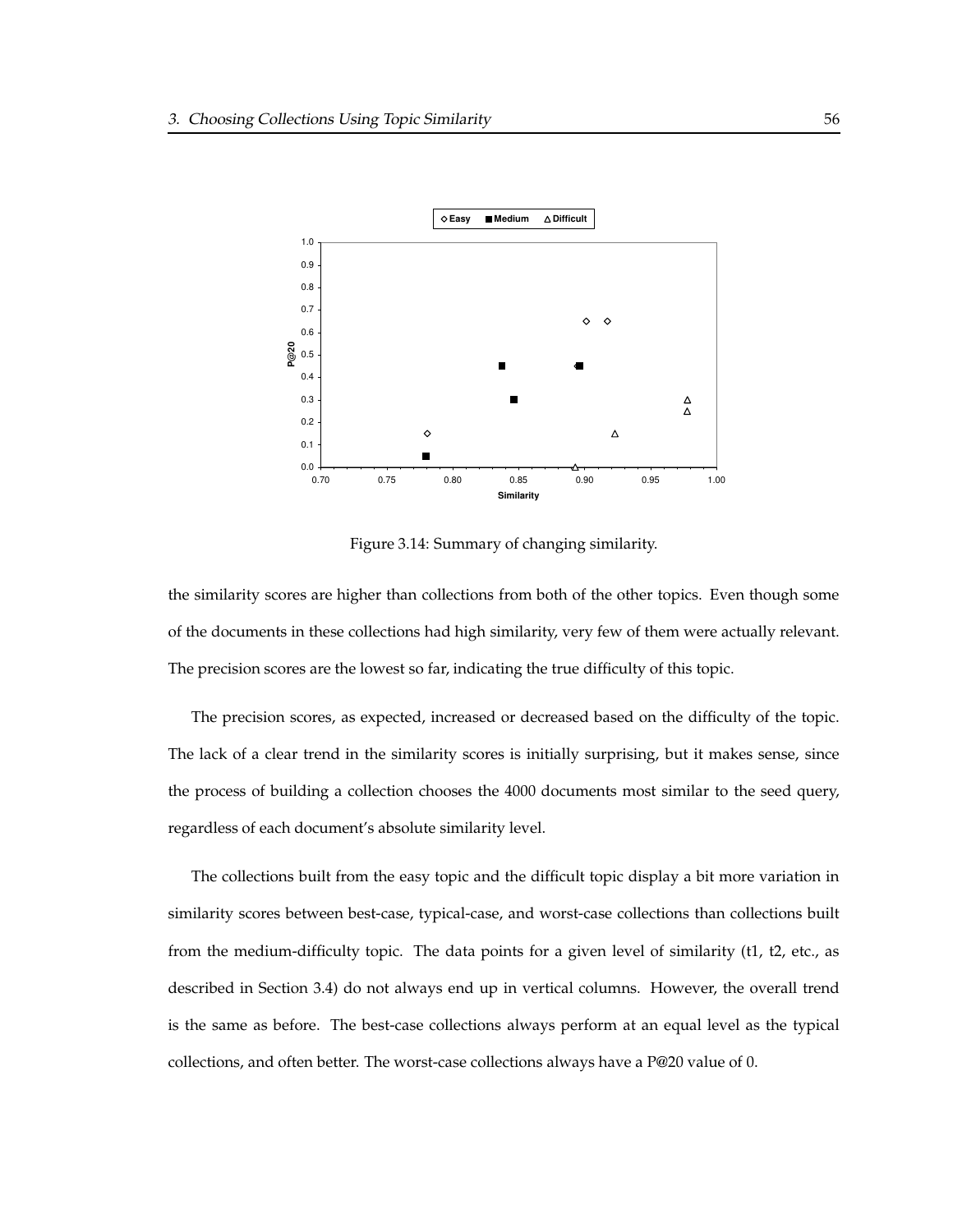Figure 3.14 compares the precision scores obtained from all three topics. For clarity, the bestcase and worst-case scores are not shown, leaving only the results of the 12 typical-case collections (four similarity levels for each topic). Looking at these graphs, it is immediately apparent that there is a relationship between the database's similarity to the target topic and its precision score. When the typical collections of all three topics are considered together, there is a positive correlation  $(r=0.64)$ , even though the three topics are not directly comparable. When each of the three topics is considered on its own, the correlation is much stronger (easy  $r=0.92$ , medium  $r=0.88$ , difficult  $r=0.83$ ).

# **3.8 Conclusions**

Now it is time to return to the questions posed at the beginning of this chapter:

**Will a search engine with a topically-focused collection perform better than a search engine containing documents with a wide range of topics?** We have limited data, but the answer to this is currently no. Table 3.3 summarizes the P@20 values for our target topics using the Full WT2g collection and the t1 (most similar) collection created for each topic. Even though the t1 collections were created specifically for the topic in question, retrieval performance was only improved in one case. However, when half of the documents are removed from the centralized collection (WT2ghalf), the topical collection outperforms the centralized collection. This is an important fact, because topical search engines will often contain many relevant documents that are not available to generalpurpose search engines.

**Will a search engine perform better with a collection that contains many documents similar to the query, or is it better for the collection to be focused on a different topic?** It is better for the collection to be similar to the query. There is a definite correlation between similarity scores and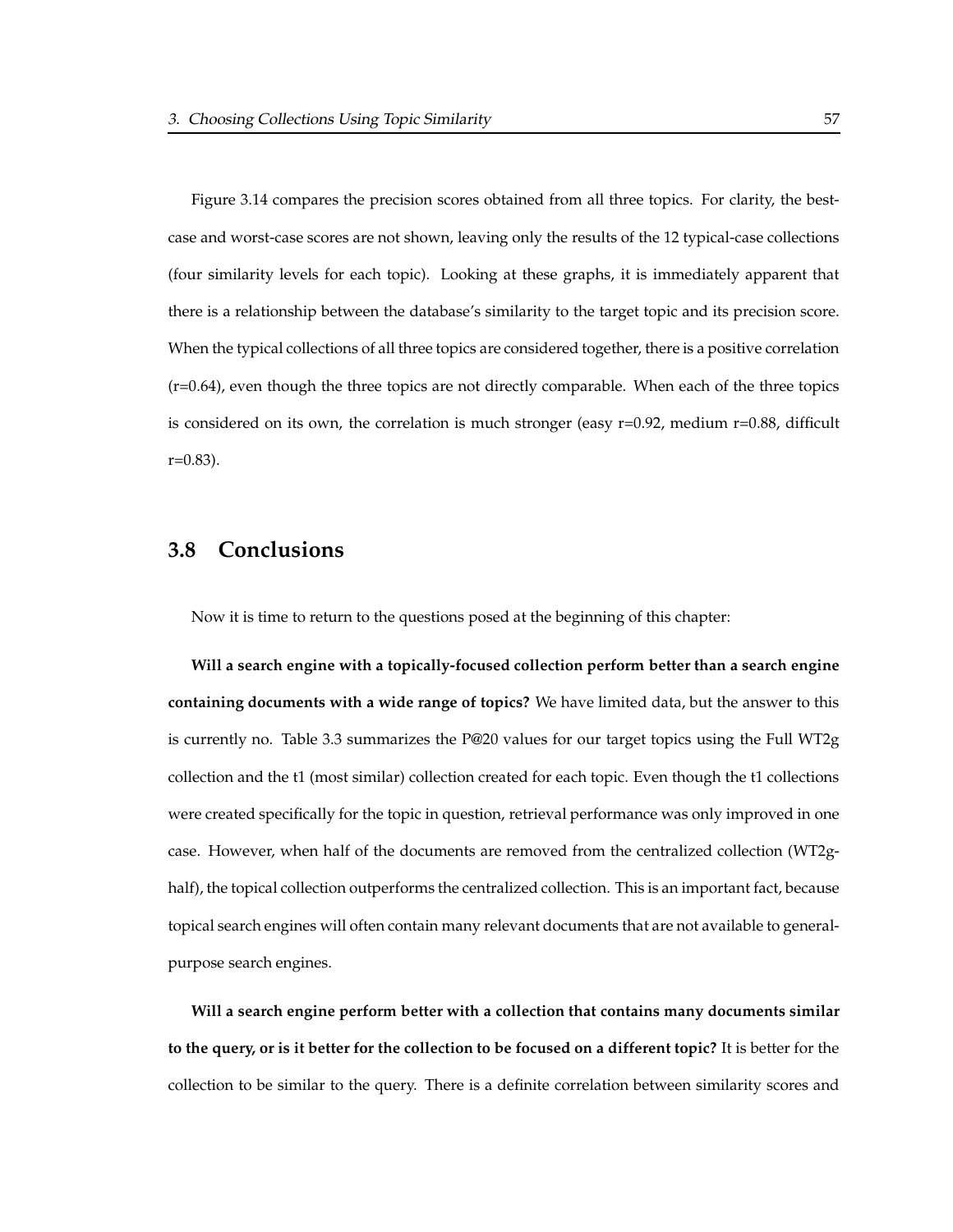| Collection             | Topic 441 | Topic 401 | Topic 437 |
|------------------------|-----------|-----------|-----------|
| Full WT2g              | .65       | .4U       | .30       |
| Topical                | .65       | .45       | .25       |
| $WT2g-h\overline{alf}$ | 65        | .30       | .05       |

Table 3.3: Summary of P@20 values for the topical and centralized collections.

retrieval performance. Even though it is possible to artificially construct collections which are offtopic, yet perform well (the best-case t4 collections), this is nearly impossible to accomplish without prior knowledge of the documents that are relevant to the query.

**Can an automatic system select topically-focused collections with enough accuracy to provide better overall results than a centralized collection?** If the centralized collection contains a superset of the documents in the topically-focused collection, this will be very difficult, because even when a collection is specifically built for the query in question, the centralized collection often performs better than the topically-focused collection. To perform better, a topically-focused collection must not only be centered on the correct topic, it must be highly focused on that topic. Even with topic 401, only the t1 collection (most on-topic) outperformed the full WT2g collection. As noted above, though, topically-focused collections can be a good source of relevant documents that are not available through centralized collections, which could make an automatic selection system more useful.

One possible explanation for the the relatively poor performance of the topical collections is their small size. The full WT2g collection is much larger than the topical collections. It is possible that the topical collections did not include enough relevant documents to allow higher performance. When relevant documents were explicitly added (the best-case collections), retrieval performance always increased. In the next chapter, we will manipulate the size of collections, investigating whether the presence of a larger selection of documents (both relevant and non-relevant)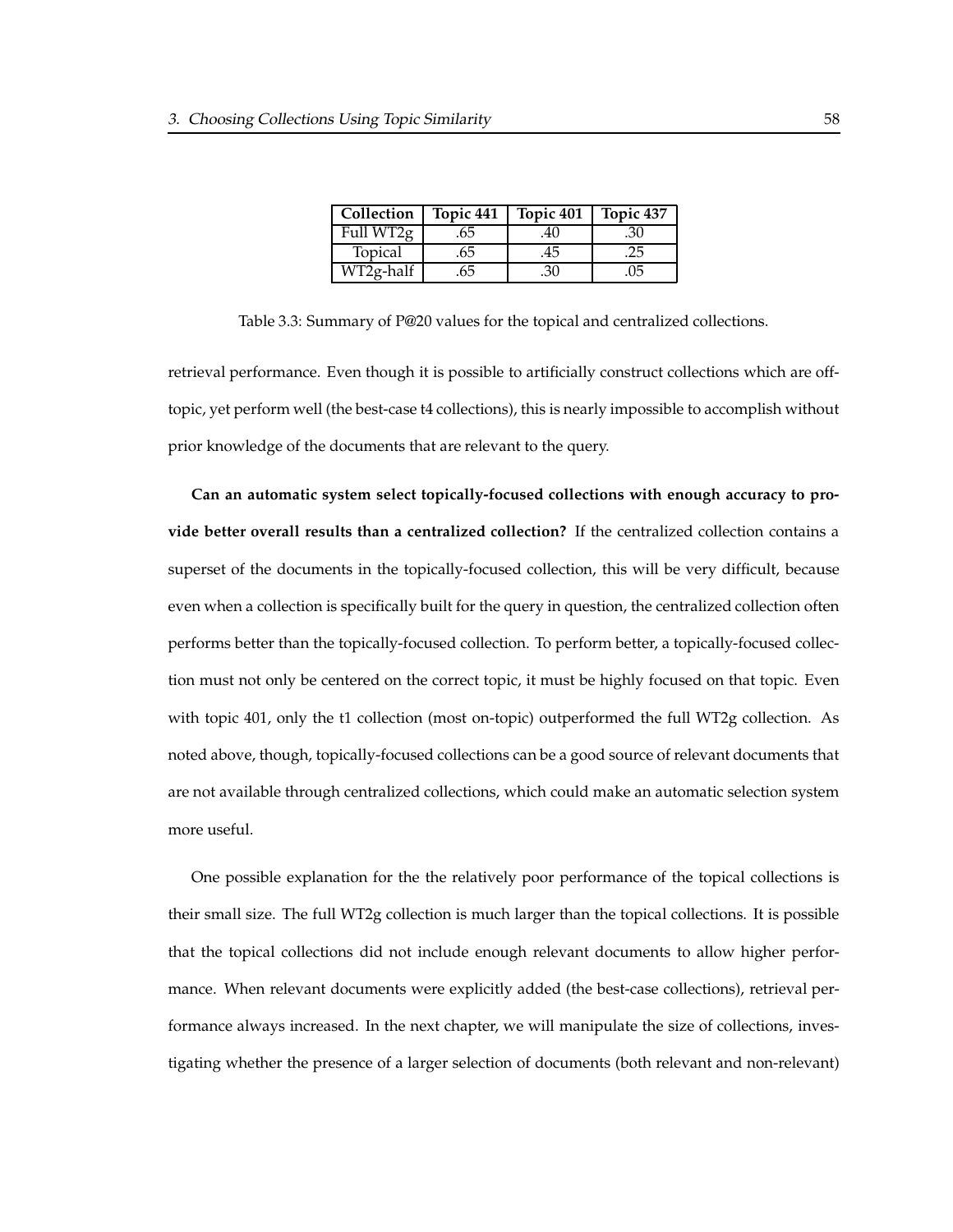improves performance.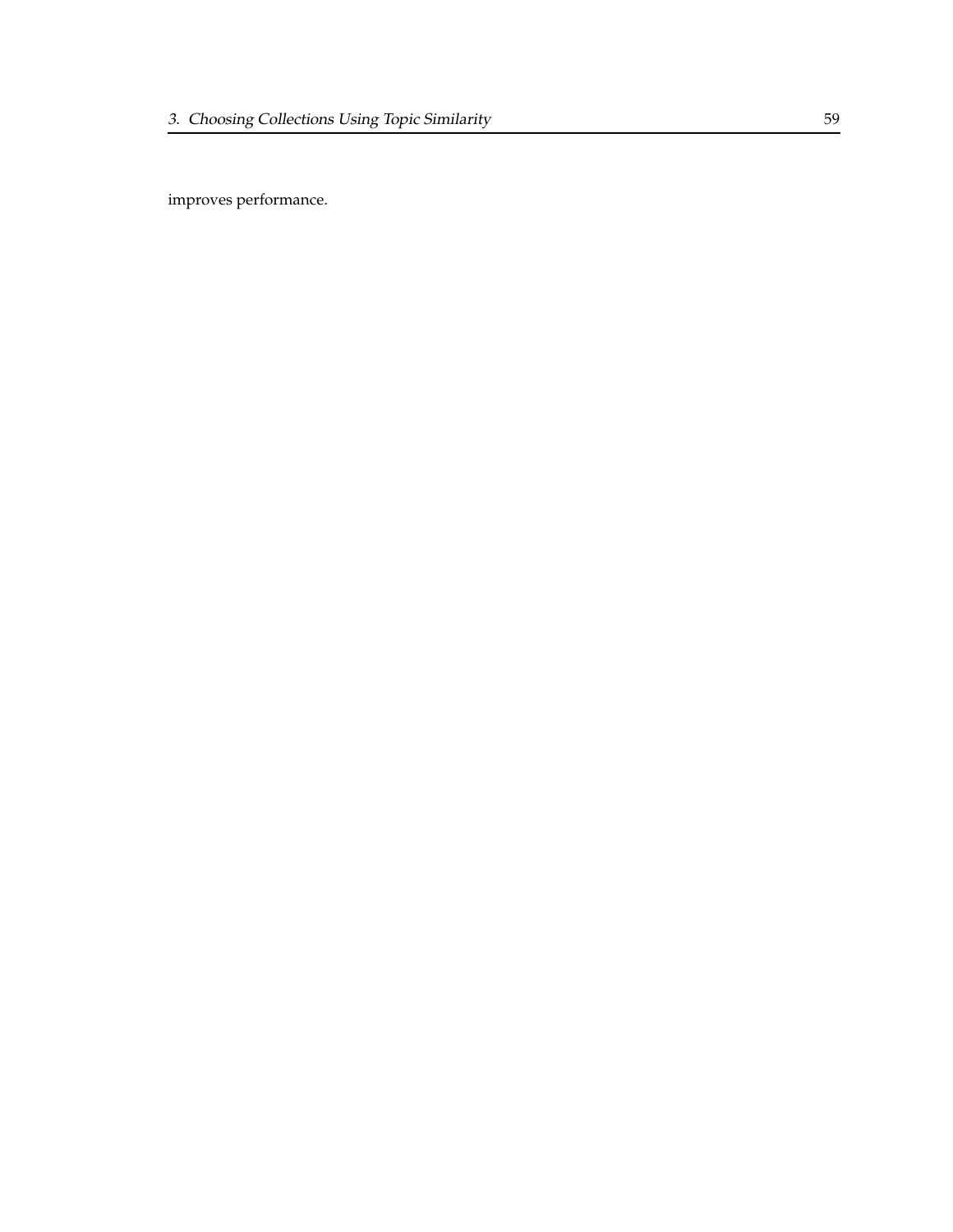# **The Effects of Collection Size**

The previous chapter suggests that choosing collections based on topic alone will not provide a significant improvement in retrieval performance. A large general-purpose collection almost always outperformed a smaller collection that was focused on the target topic.

It is possible that the negative results of the previous chapter were solely due to the small size of the focused collections. Even though 4,000 documents is typical of the collections used by small search engines, it may not be the optimal size for distributed retrieval. The WT2g collection that was used to represent a centralized collection contains "only" a quarter of a million documents. This collection could be considered "small" when compared to the billions of documents indexed by large general-purpose search engines on the Web today.

A moderately-sized collection may provide a "happy medium" between the small collections used in the previous chapter and the full WT2g collection. The larger a collection is, the more likely it is to contain relevant documents, but as a collection grows very large, it is also more likely to contain "spurious matches", documents that match the query by chance combinations of words rather than actual topical similarity.

In this chapter, we will investigate how variations in collection size affect retrieval performance.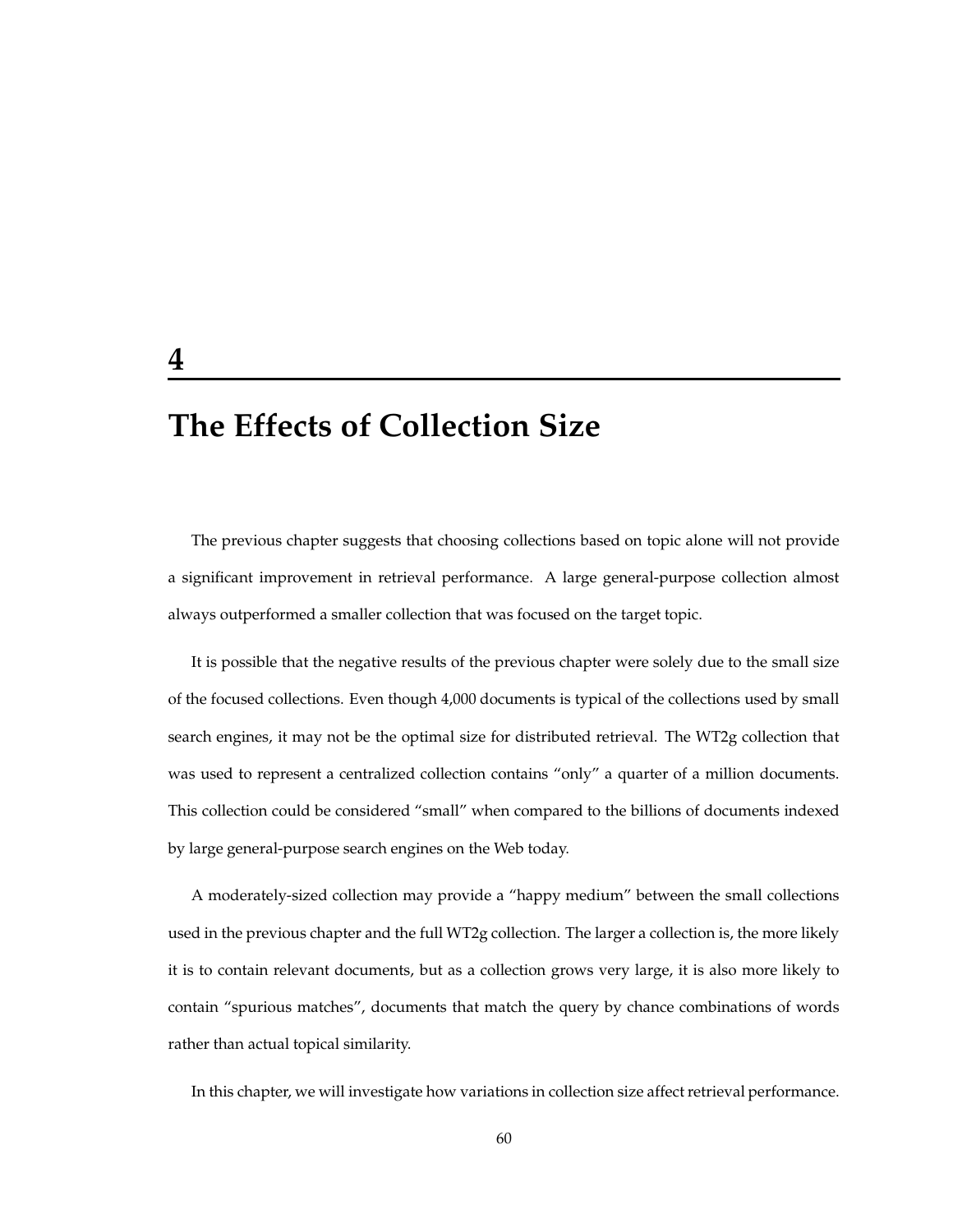These experiments will follow the same model as the experiments on topical focus, using a standard searching system and standard set of documents, varying only the size of the collection.

#### **4.1 Previous Work on Collection Size**

There has been very little work on the effect that collection size has on collection selection. Most notably, French and Powell (1999; 2000) found that distributed information retrieval (DIR) algorithms tend to choose larger collections more often than smaller collections. Even so, selection algorithms that are based on size alone do not perform as well as DIR algorithms that take other factors (such as topic) into account.

Collection size is often a factor when calculating similarity between a query and a collection. Algorithms like CORI include factors that are affected by collection size. For example, the raw term frequency score "frequency of  $t$  in collection  $c$ " will be higher if there are more documents in the collection. Algorithms like this typically include compensating factors that dampen the effects of larger collections (see equation 3.7). Frequently, the size of a collection is employed to adjust the weights of individual terms rather than to modify the similarity score as a whole.

# **4.2 The Effect of Size on Essential Properties**

In the previous chapter, it was argued that IDF scores have less impact when dealing with collections than they do when dealing with individual documents. When the size of a collection is increased, IDF scores become even less important. To illustrate this, consider a set of trivial collections, where each collection holds a single document. Using CORI's IDF formula (equation 3.8, repeated below), these collections will have IDF scores very similar to the IDF scores of individual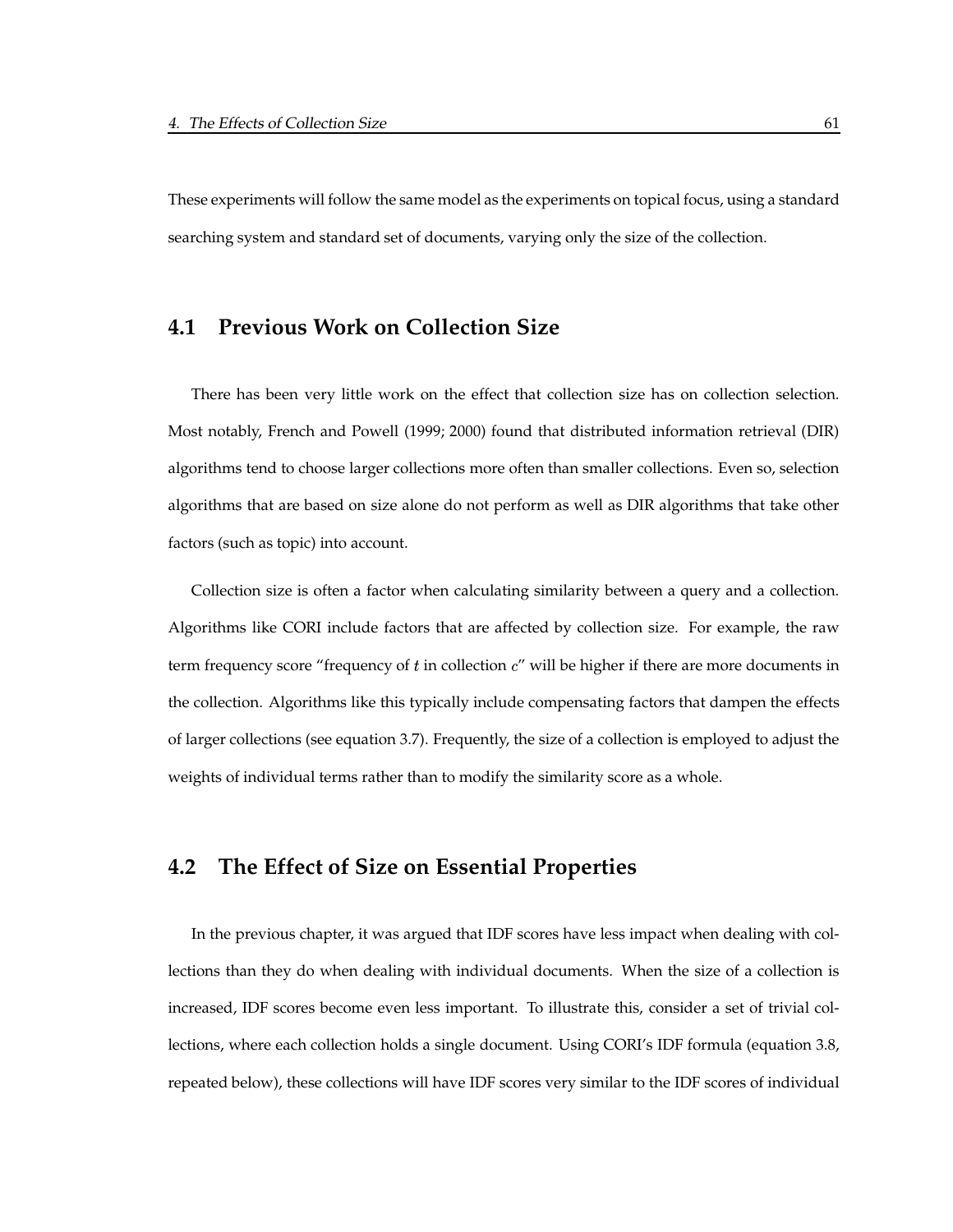documents in a large collection.

$$
IDF_{CORI}(t) = \log \left( \frac{|C| + 0.5}{\text{number of collections containing } t} \right) \cdot \frac{1}{\log(|C| + 1)}
$$
(4.1)

Now, consider a set of collections where each collection holds two documents. The total number of collections remains the same, so the only change in equation 3.8 is that the "number of collections containing t" increases for certain terms, slightly lowering the IDF values for these terms. As the number of documents per collection increases, the number of terms included in each collection will increase. At the extreme, each collection in the set will hold every document in the world. This type of collection would contain every term in the dictionary, making all of the IDF values identical. As collection size increases, it is increasingly likely that the collection will contain every term *somewhere*, making the IDF score even less relevant than in smaller collections.

As collections become larger, they naturally become more general. For any given topic, there are a limited number of documents in the world focused on the topic. If the process that creates a collection is very restrictive, it will eventually run out of documents to include in the collection, because it can no longer find novel documents that meet its requirements. On the other hand, if the process that creates the collection is more lax in its selection, it will continually accept documents that are only tangentially (or worse yet, superficially) related to the collection's target topic. As more documents are gathered that are not strictly focused on the target topic, the overall contents of the collection become more general.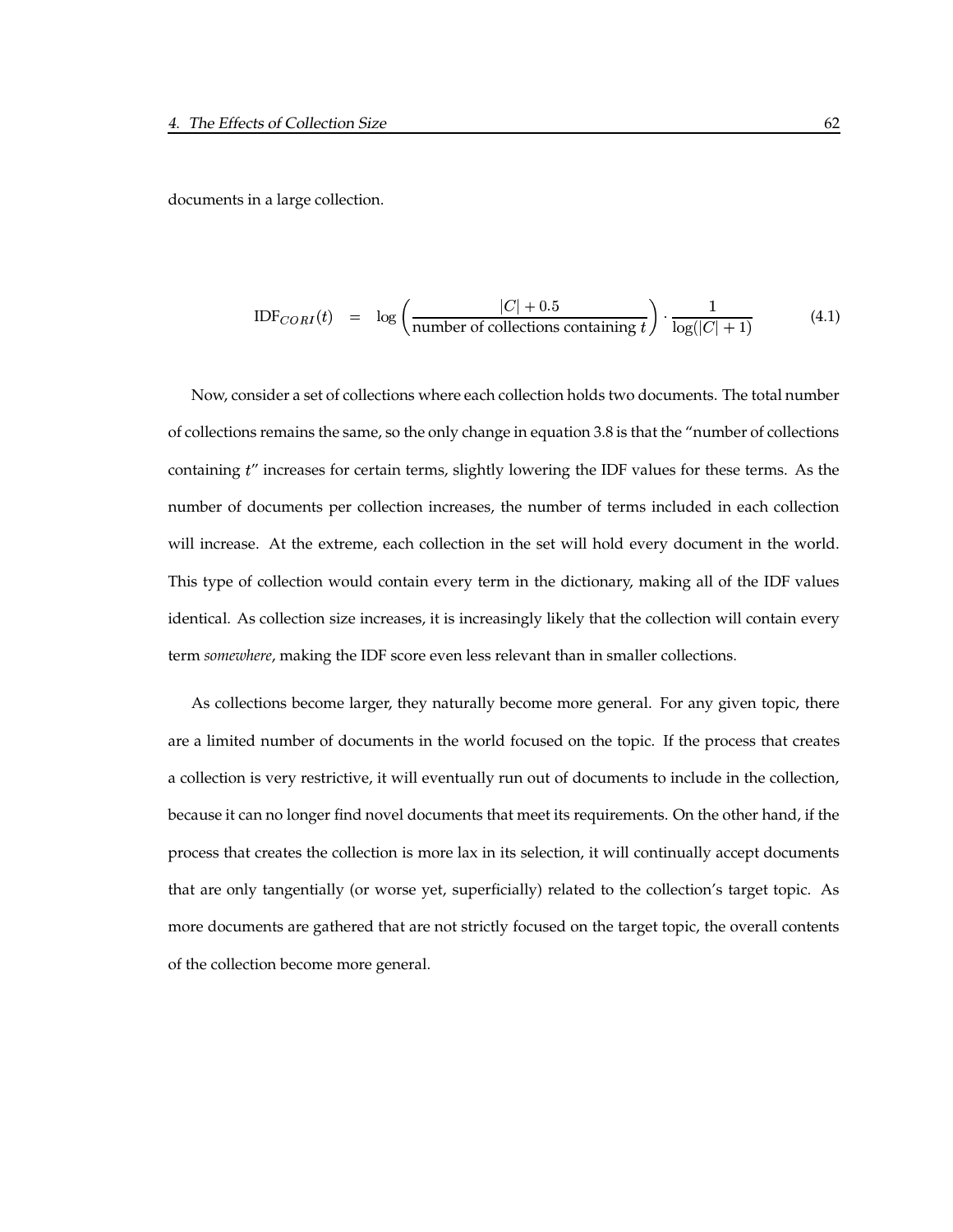### **4.3 Performance of Smaller Collections**

The collections used by search engines on the Web can range in size from just a few documents to billions of documents (e.g., Google). DIR systems typically contain several thousand documents in each collection (e.g., Yuwono & Lee 1997; Xu & Croft 1999; Powell *et al.* 2000). The collections created in Chapter 3 were based on the typical size of 4000 documents. To investigate the effect of collection size on similarity scores and retrieval performance, we will compare the typical-size collections to collections both an order of magnitude larger and smaller. That is, we will compare collections containing 400, 4000, and 40,000 documents.

We will use the same TREC topics described in Chapter 3. For each of these three topics, we have been using 12 collections with varying topical focus and number of relevant documents. Now, we will add a parallel set of "small size" collections (each containing 400 documents). There will be one "small size" collection for every collection that exists so far. That is, 3 topics  $\times$  4 similarity levels  $\times$  3 relevance levels = 36 new collections.

As with the typical-size collections, the smaller collections are given names based on the properties used to create them. The only difference in the names is that the penultimate character is replaced. Instead of letter t (for "typical"), it will be a letter s (for "small"). The small collections based on topic 401 are:

- t401-s1 = documents retrieved using topic 401's description as a query
- t401-s2 = documents retrieved by modifying the topic description slightly
- t401-s3 = documents retrieved by modifying the topic description greatly
- t401-s4 = documents retrieved using the description of a completely different topic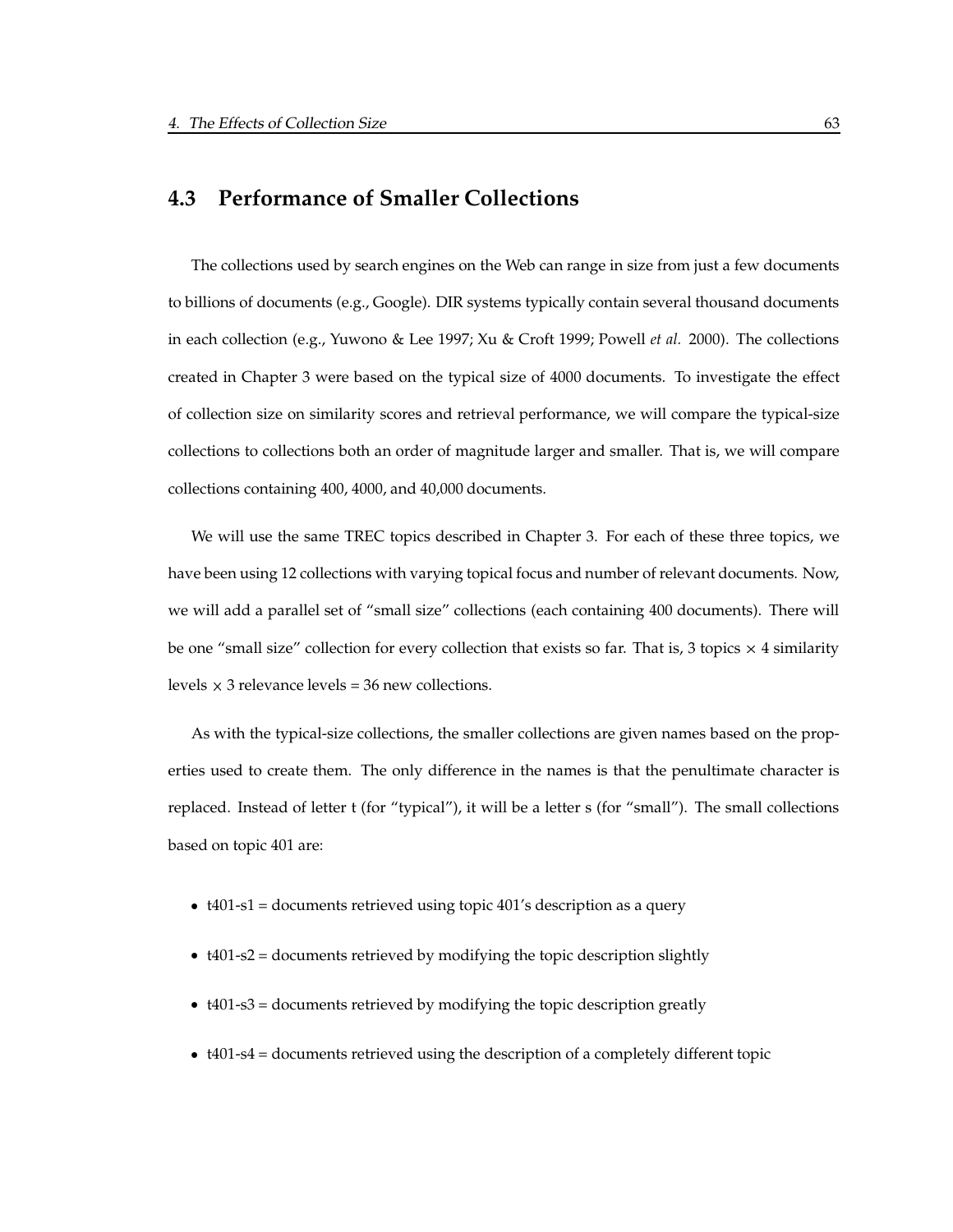

Figure 4.1: Performance of small databases on the medium-difficulty topic.

One difference that is immediately obvious upon creation of the small collections is that they do not contain as many relevant documents as the typical size collections. For example, the t401-s1 collection contains 32 documents considered relevant to topic 401, while the typical size collection t401-t1 contains 42 relevant documents. This discrepancy may cause degraded retrieval performance.

Figure 4.1 shows the performance of the small collections based on the medium-difficulty topic (topic 401). When compared with Figure 3.9, many of the same trends are evident. For the typicalcase collections (denoted by squares), similarity score is closely correlated with performance ( $r =$  $0.92$ ).

As with the typical size collections, only the most on-topic of naturally generated collections (t401-s1) has a performance score higher than the full WT2g collection. The t401-s1 collection has a P@20 score of 0.45. The full WT2g collection scored 0.40 on this topic, which is the same as the t401-s2 collection.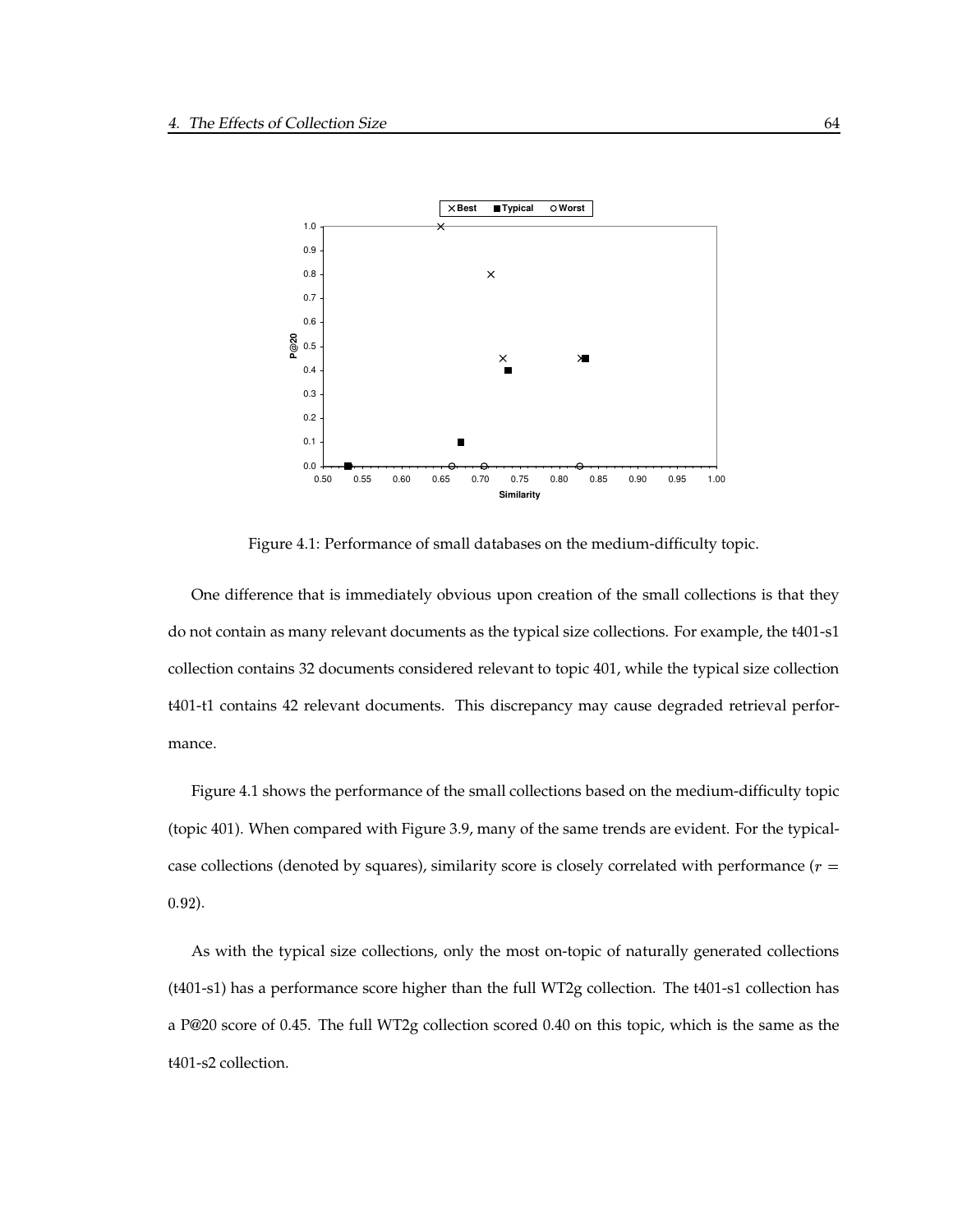

Figure 4.2: Performance of small databases on the easy topic.

The small best-case collections display the same trends as the typical size best-case collections. The similarity score of each new collection is near that of the typical-case collection it is based on, but the best-case collection always has an equal or greater performance score. These performance scores increase as the collection's similarity to the topic decreases (again, likely due to the fact that relevant documents are easier to pick out from a collection of mostly off-topic documents). One difference is that the best-case scores for the small collections increase in performance even more rapidly than the best case scores for the typical size collections. It seems that the smaller size of the collections enhances this trend. The worst-case collections, as before, display similarity scores in line with the typical case collections and have P@20 scores of zero.

Figures 4.2 and 4.3 display the performance of small size collections on the easy (441) and difficult (437) topics, respectively. As with the medium-difficulty topic, the basic trends observed in the previous chapter remain.

When we compare the typical-case collections from each of the three topics (Figure 4.4), we see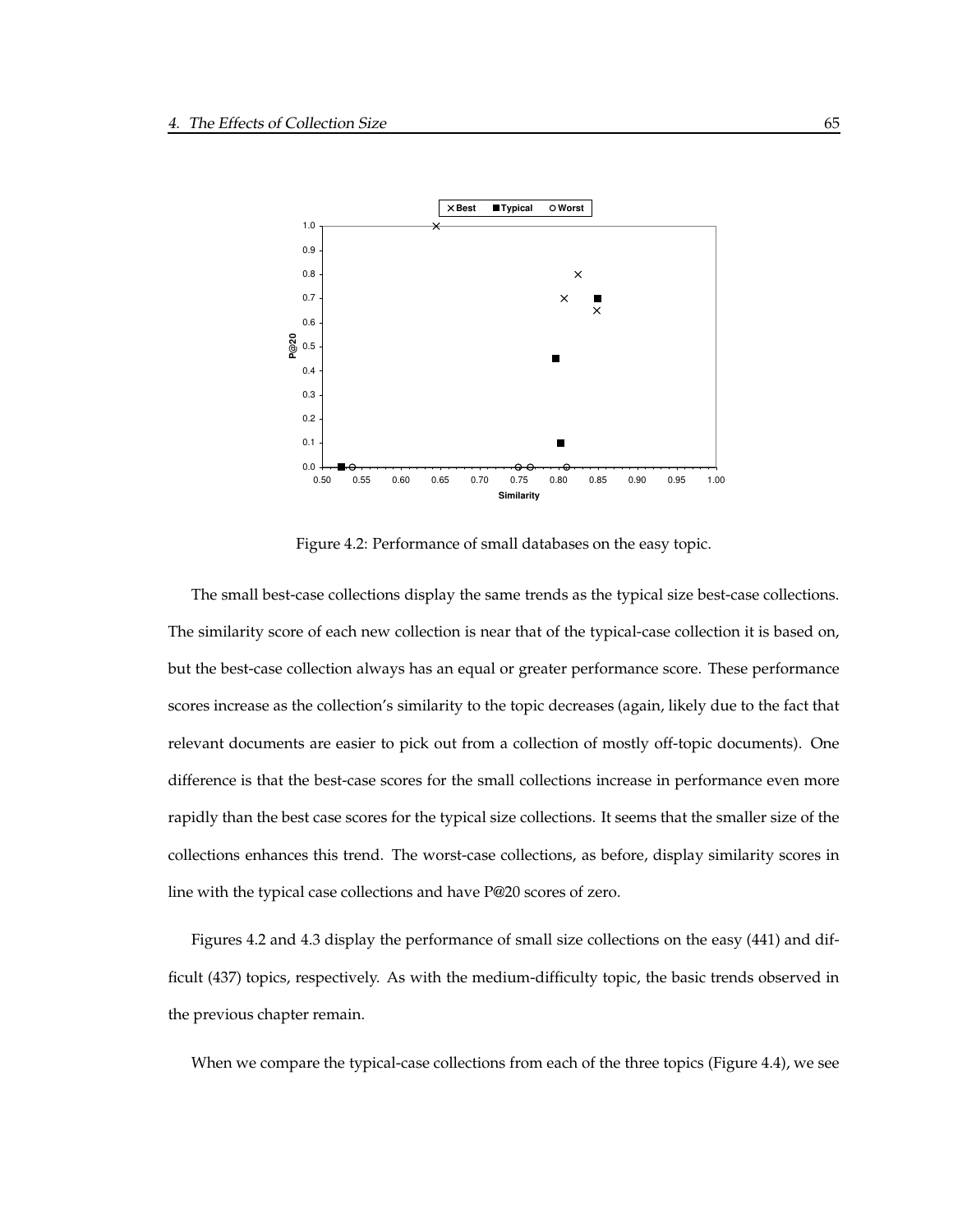

Figure 4.3: Performance of small databases on the difficult topic.



Figure 4.4: Performance of small databases on the three test topics.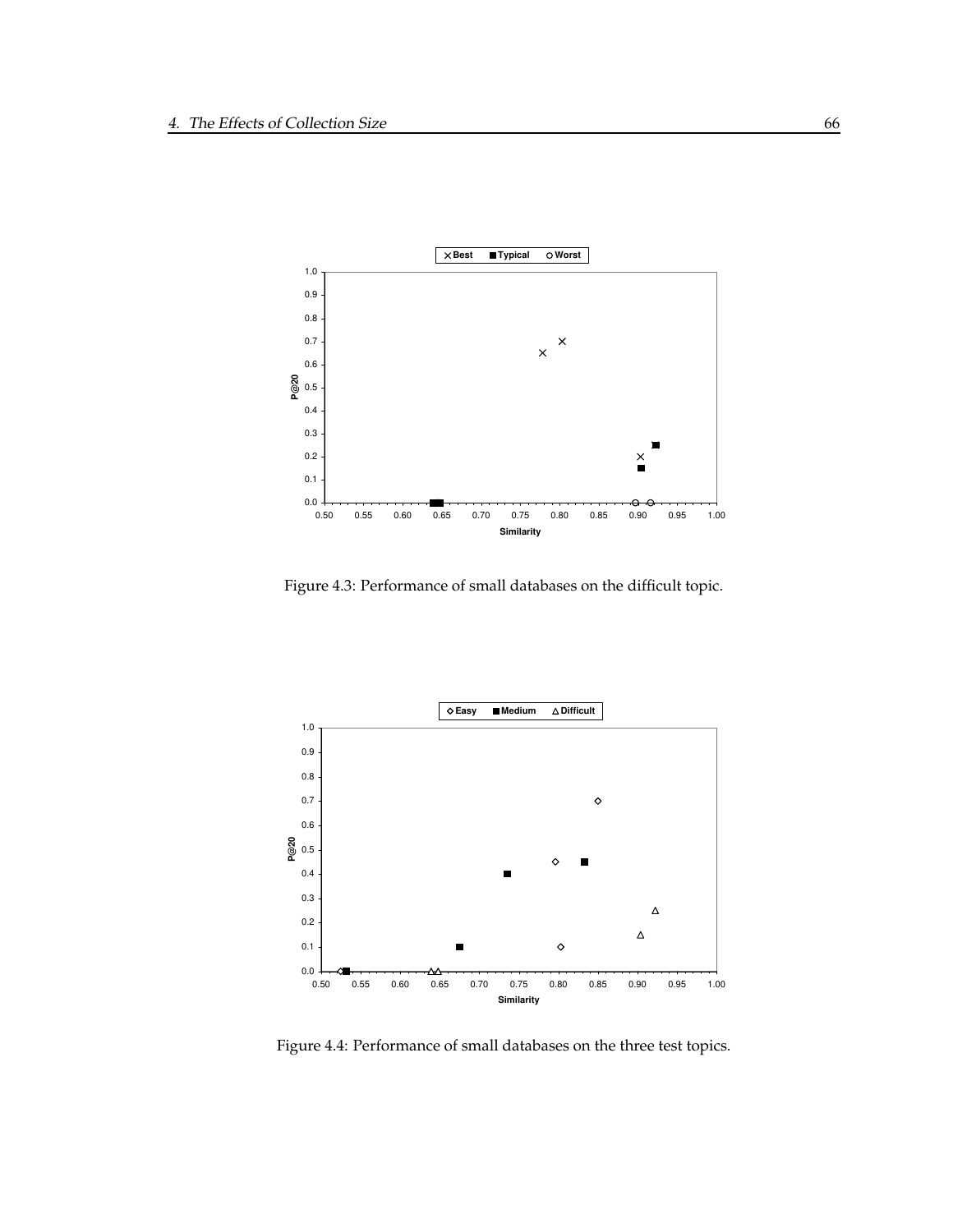that the easy topic produces the highest performance scores. Collections based on the difficult topic have the lowest performance scores, as expected.

As we observed with the typical size collections, the difficult topic produces collections with higher similarity scores than the other topics. While it is possible that there is something about difficult topics that tends to create this type of relationship, we expect that this behavior is simply due to the particular combination of topic (437) and base collection (WT2g) being used.

We have discovered that making collections smaller does not make any major changes in the trends we observed in the last chapter. Will this hold as we increase the size of collections?

#### **4.4 Performance of Larger Collections**

Now we turn our attention to "large" collections. These collections are an order of magnitude larger than the collections in Chapter 3, with each collection containing 40,000 documents. As with the small collections, there is one new collection for every existing typical collection at the typicalcase relevance level. There will be a total of 3 topics  $\times$  4 similarity levels = 12 new collections created at the large size.

We will not examine best-case and worst-case large collections. Our investigations with the best-case and worst-case collections thus far have produced very consistent results. Since we do not expect the large collections to change our conclusions regarding the best and worst cases, and since the large collections can take considerable time to generate, it was deemed unnecessary to continue this line of investigation.

As with the small and typical size collections, the large collections are named based on their target topic, size (l for "large"), and similarity level. For example, the collection based on topic 441, large size, and using a slightly off-topic query is denoted t441-l2.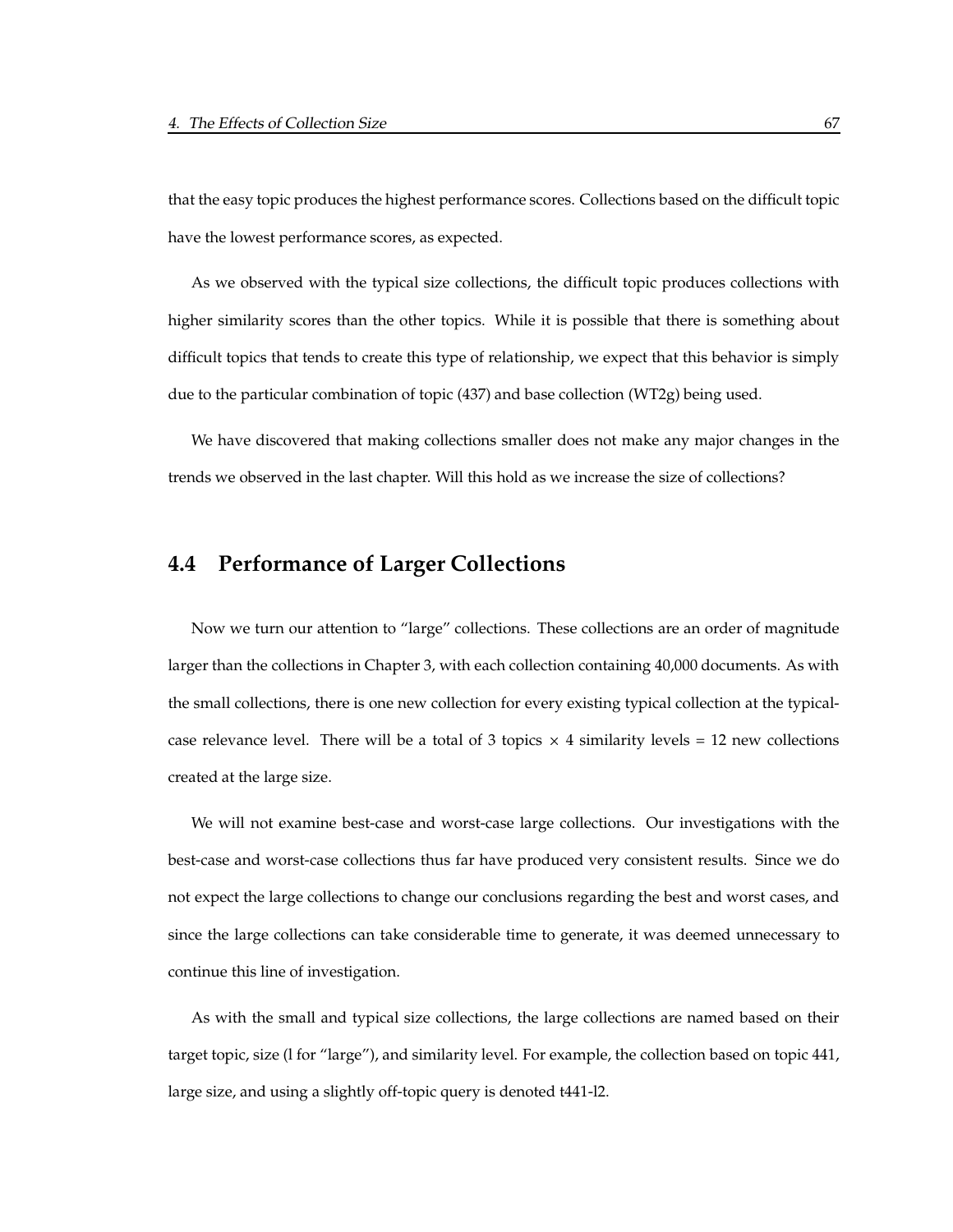

Figure 4.5: Performance of large databases on the three test topics.

Large size collections could not always be generated with the full 40,000 documents, because there were not always 40,000 documents in the WT2g set matching the target query (for actual collection sizes, see Appendix B). This is representative of the way real collections are built on the Web. If an automatic system (like a "focused crawler") were building a search engine with a particular topic in mind, it would need to stop when it ran out of documents that matched its topic.

It would be possible to simply add random documents to guarantee that each large collection contained 40,000 documents, but this would not affect the performance results. In the case of the collections that are specifically built for the query being evaluated (t401-l1, t441-l1, and t437-l1), none of the extra documents would match the query, and therefore would not appear in a result set. The documents retrieved from the collection would remain the same. In the off-topic collections (similarity levels 2 through 4), documents that were randomly added to the collection may "accidentally" match the target topic, but this would be unlikely. For search engines on the Web, accidental matches would be *extremely* unlikely, due to the sheer number of off-topic documents available.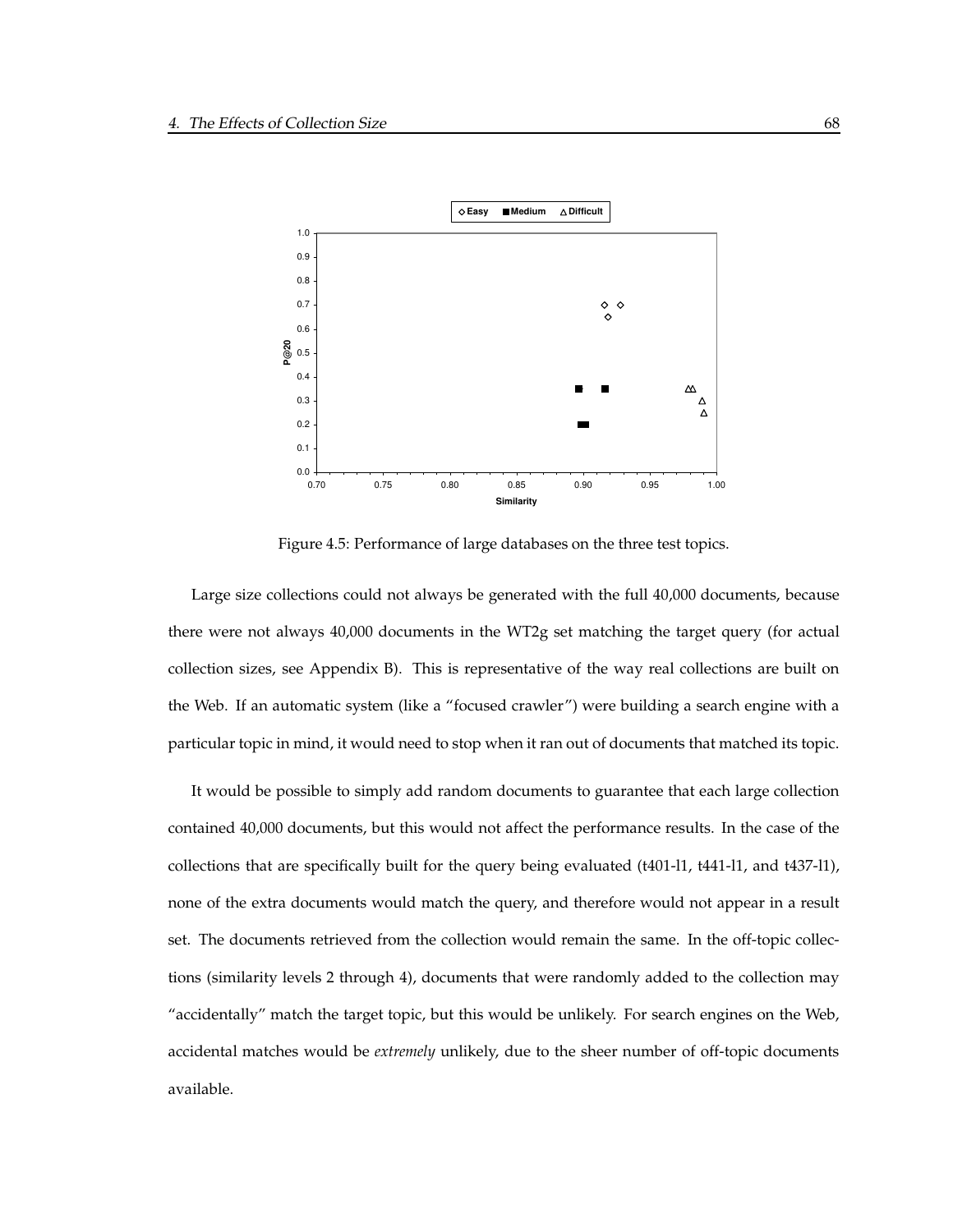| Collection | Similarity | P@20 |
|------------|------------|------|
| t437-11    | 0.9905     | 0.25 |
| t437-12    | 0.9892     | 0.30 |
| +437-13    | 0.9821     | 0.35 |
| t437-14    | 0.9789     | 0.35 |

Table 4.1: Similarity and performance scores for the large t437 collections.

The results of evaluating the 12 large collections are shown in Figure 4.5. As usual, the easy topic (441) produces the best performance scores. The trend of the difficult topic generating the highest similarity scores continues as well.

Surprisingly, the medium-difficulty topic and the difficult topic have performance scores very near each other. Another surprising result that is difficult to see on the graph is the progression of performance scores for the difficult topic, detailed in Table 4.1. The most on-topic collection has the lowest performance score, while the off-topic collections produce higher scores. The cause of this discrepancy is unclear.

Each of the three topics produce a cluster of dots in Figure 4.5. As noted earlier, increasing the size of a collection increases its generality. Since each of these collections is based on gathering documents surrounding a central topic, increasing the size of the collections tends to increase the amount of overlap between them. The greater overlap tends to drown out the differences in the queries that were used to generate the collections.

#### **4.5 Trends as a Factor of Size**

Now that we have examined the performance of all three collection sizes separately, we can look at the data from another point of view, holding topic constant and comparing only variations in collection size.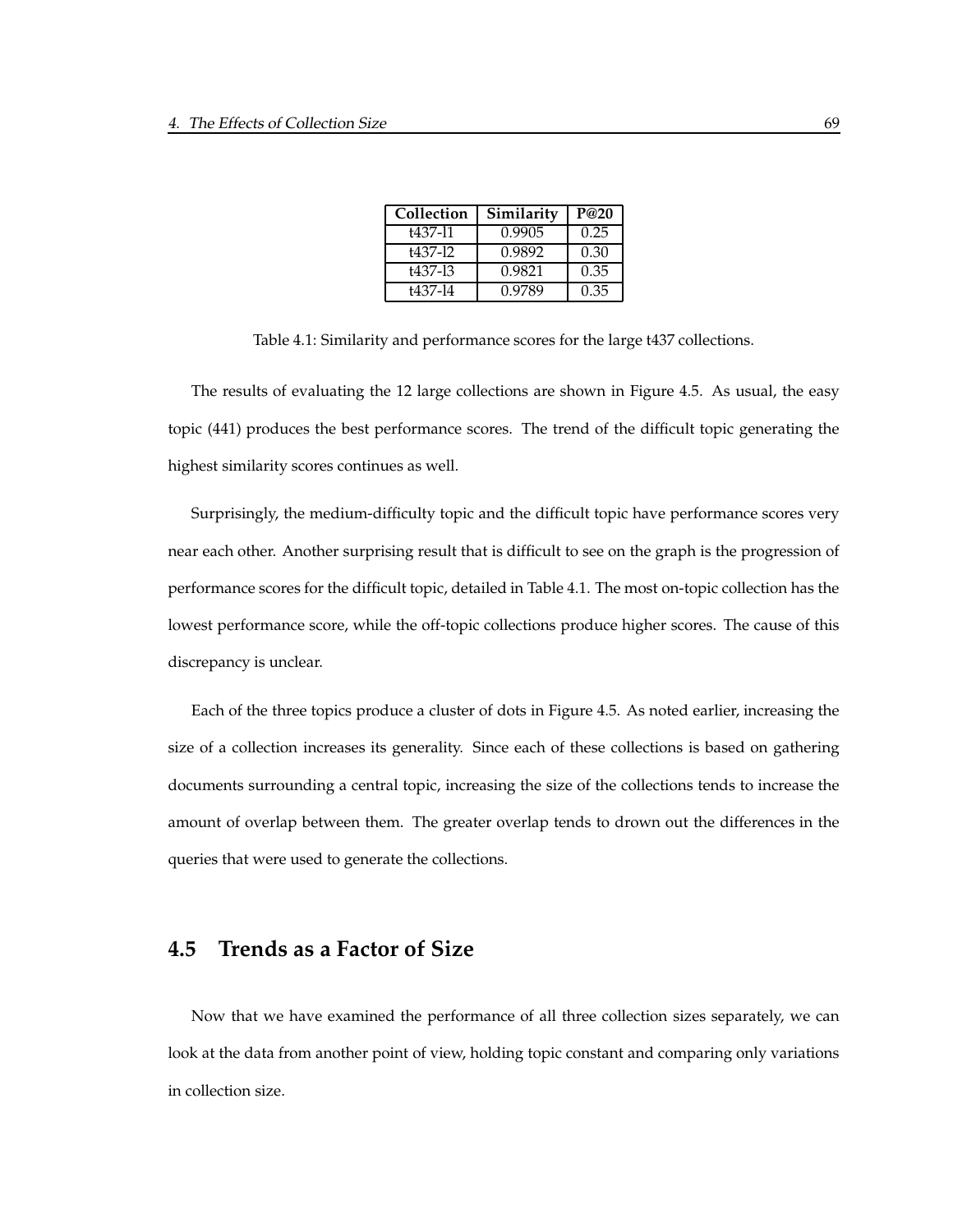

Figure 4.6: Summary of database performance on the medium-difficulty topic.

The results of the three collection sizes with respect to topic 401 are compared in Figure 4.6. This graph indicates that collection size can have an effect on similarity scores, while only moderately affecting performance. Although the effect is not nearly as large, the same trend can be seen in comparisons of topic 441 and 437 (Figures 4.7 and 4.8).

Now we see a pattern emerging. The overall theory looks like Figure 4.9. At small collection sizes, there is a great difference between on-topic collections and off-topic collections. As collection size increases (and the collection becomes more general), this variability decreases. Both similarity and performance scores tend to cluster. The larger a collection is, the more likely it is to produce good results, even if it is somewhat off topic.

At the extreme, the largest possible collection for a given topic will contain all of the documents in the full WT2g set that match any of the topic's keywords. Searching one of these collections is equivalent to searching the centralized collection. The centralized collection can be thought of as the largest possible collection on the target topic, although it also happens to contain thousands of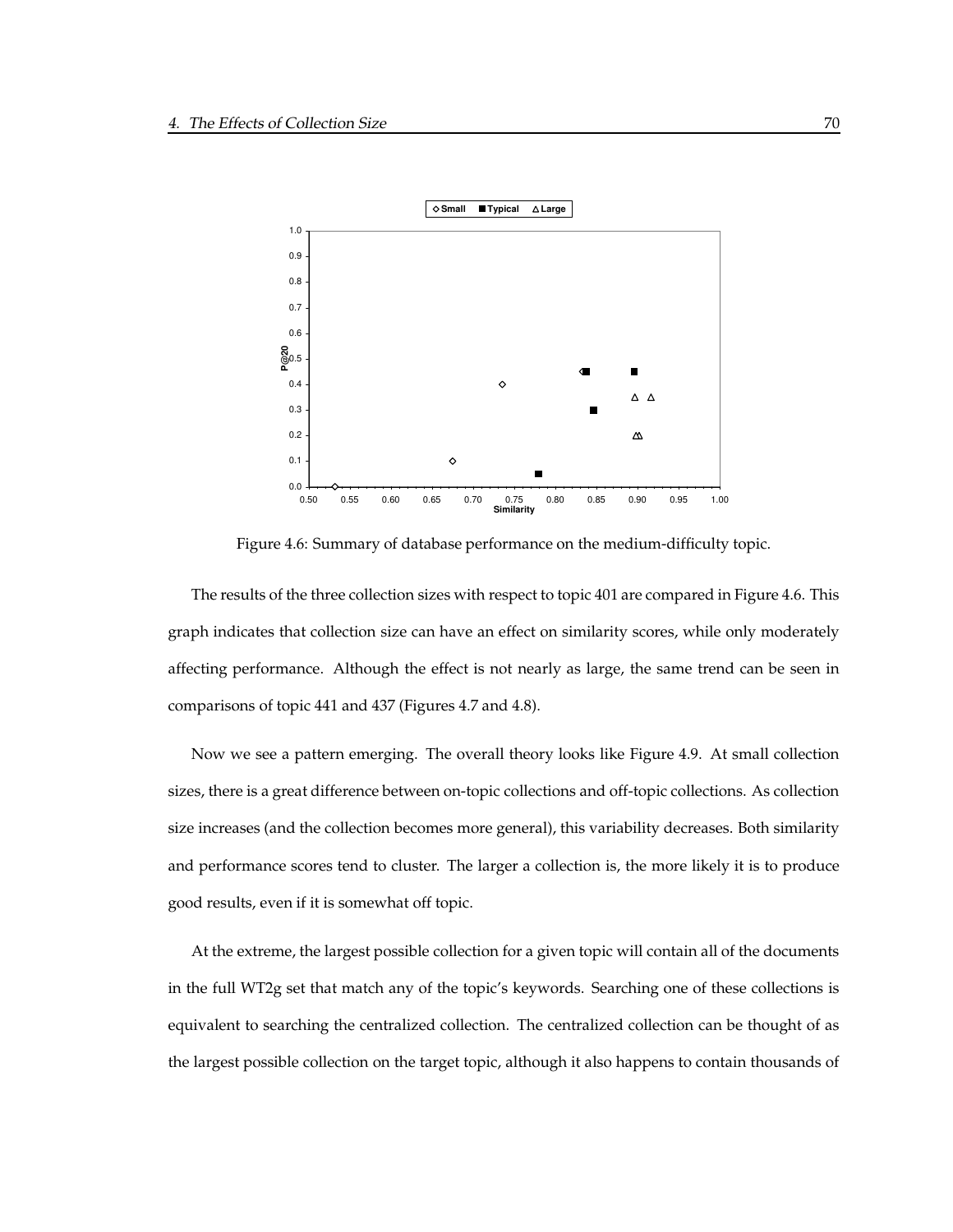

Figure 4.7: Summary of database performance on the easy topic.



Figure 4.8: Summary of database performance on the difficult topic.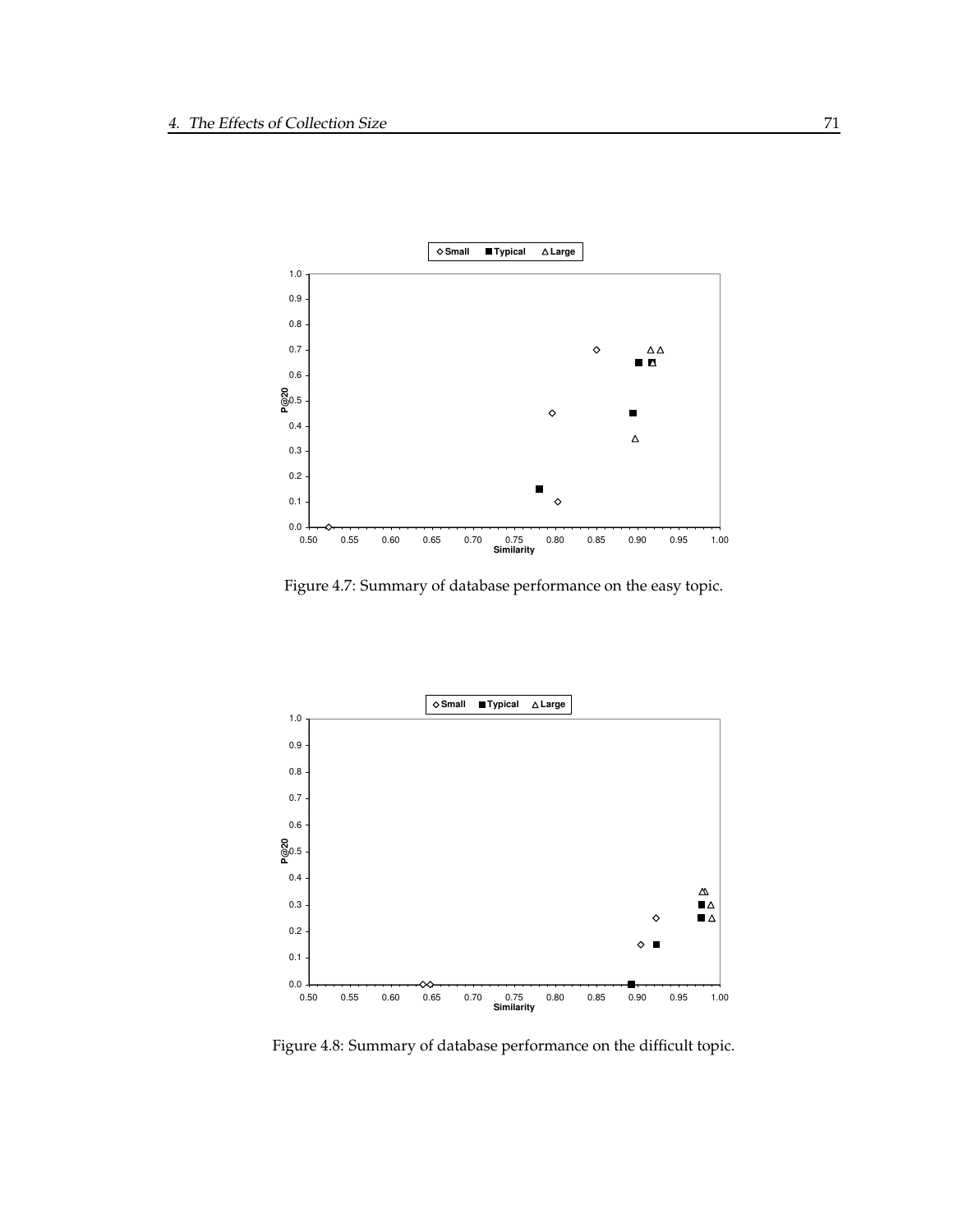

Figure 4.9: Summary of the effects of changing size on database performance.

off-topic documents that do not affect the query (because they do not contain any of the query's keywords). As we saw in the previous chapter, a centralized collection produces good results, even though it is not focused on any particular topic.

One reason for the more robust performance of large collections is the raw number of relevant documents in these collections. As mentioned previously, larger collections will naturally contain more relevant documents than smaller collections. Regardless of the retrieval algorithm used, a small collection will not be able to retrieve documents it does not contain, resulting in lowered performance scores. Figure 4.10 compares the number of relevant documents contained in each of the 12 collections based on topic 401.

These results reinforce the conclusions from the previous chapter. In general, better performance can be obtained from centralized collections than from topically-focused collections. It is important to remember, though, that centralized collections do not always contain every document that might be of interest to a user. There are many topically-focused search systems on the Web that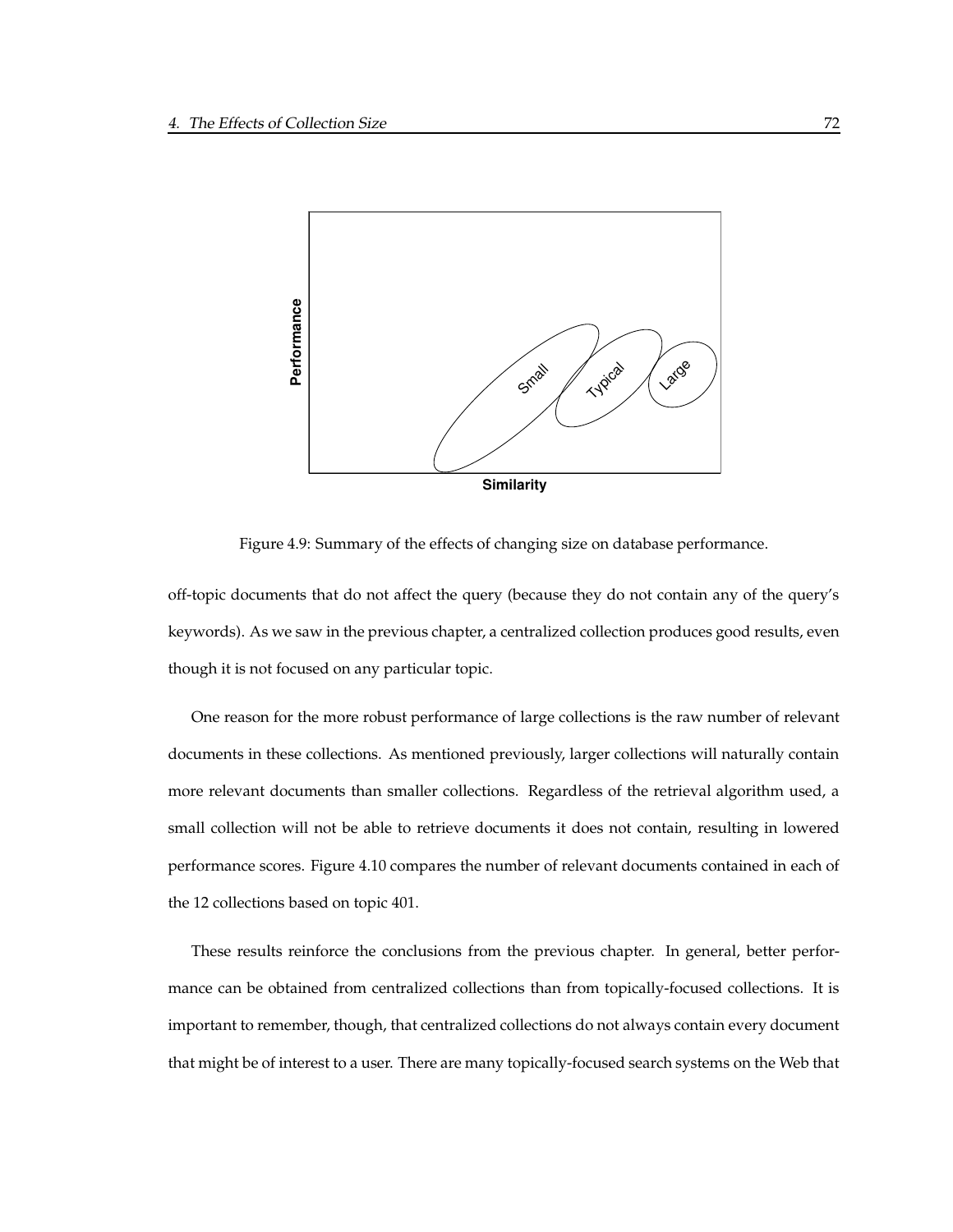

Figure 4.10: Number of relevant documents in collections based on topic 401.

contain important documents but do not allow their contents to be indexed by centralized search engines (e.g, a search engine for bugs in a particular software package).

It seems that a successful distributed retrieval system could be built by trading off size and topical focus, selecting only collections that would fall in the upper half of the graph in Figure 4.9. The distributed system could take results from large collections without worrying about topical focus. When the system encountered smaller collections, it would only accept results from these collections if they were highly focused on the topic of the current query.

But absolute collection size does not guarantee good results. The results presented in this chapter rely on the fact that collections become more general as they grow in size. While this is true, the amount of added generality depends on the algorithm used to generate the collection as well as the number of relevant documents available. It is certainly possible to create "large" collections that do not contain a general set of documents. The WT2g collection we have been using to represent the available universe contains roughly a quarter of a million documents. A topic-specific site on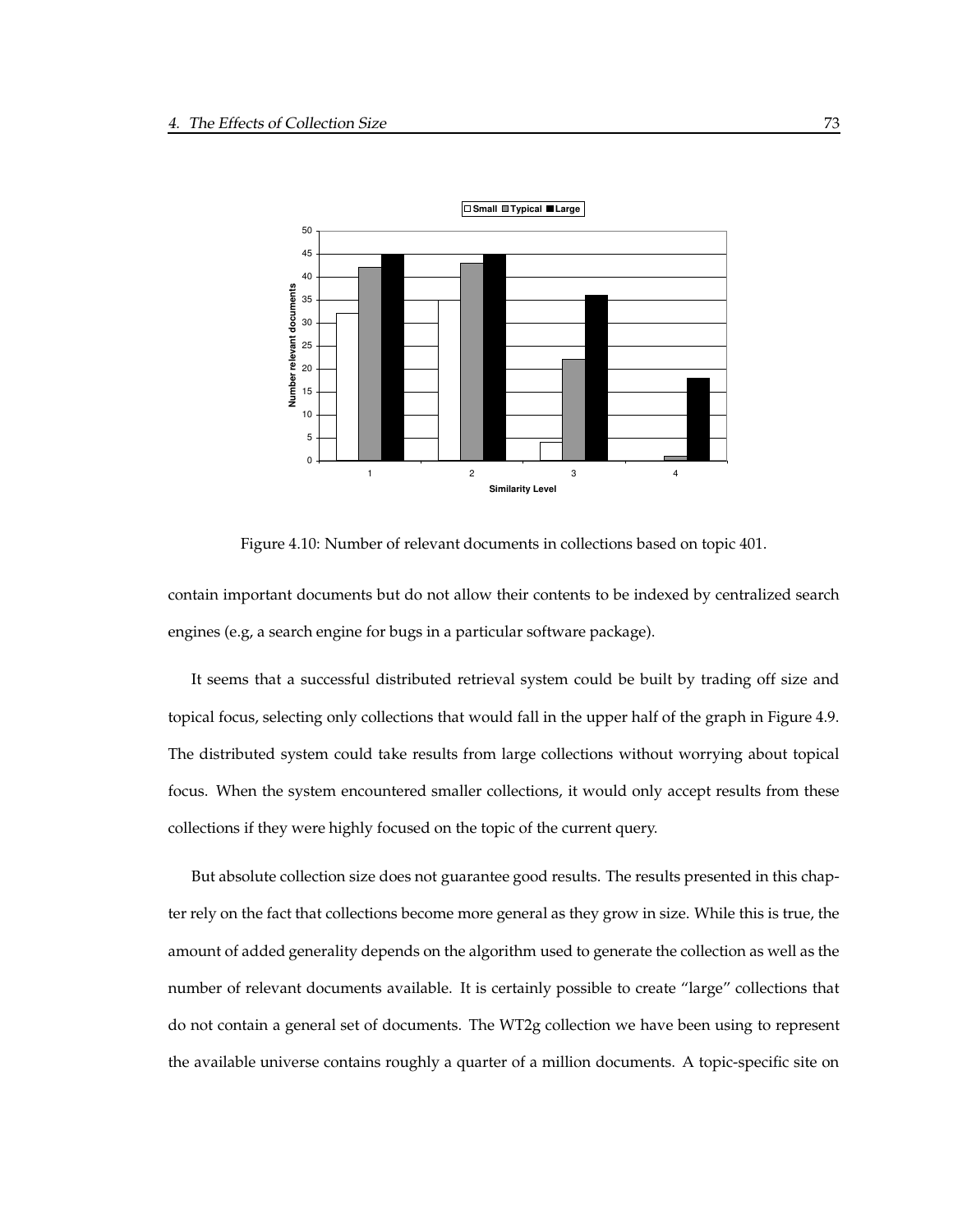the Web (like espn.com, money.cnn.com, or support.microsoft.com) can contain many more documents than this and still not contain documents on a wide variety of topics. It is unlikely that such a site would contain a single document relevant to German minority integration, topic 401.

In addition to the size and central topic of a collection, we will also have to account for the amount of focus or generality in a collection. This factor will be addressed in the next chapter.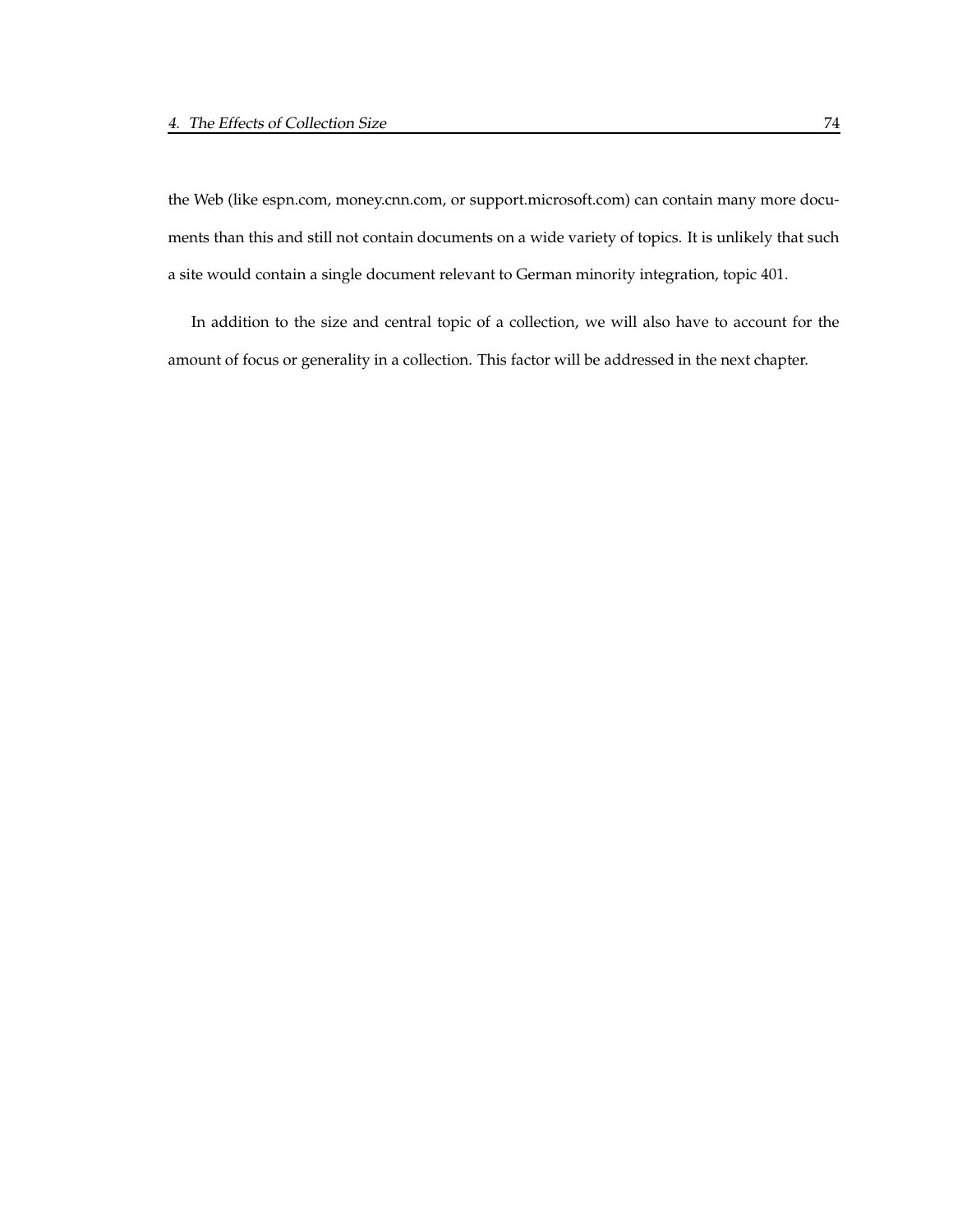# **The Effects of Collection Focus**

So far, we have looked at the predictive power of the central topic of a collection and the size of a collection, but we have not directly investigated the amount of focus that a collection has. A collection may have a central topic that is in line with the user's need, but the contents of the collection may be spread in many directions, with no documents that address the need directly.

For our topic- and size- based investigations, it would have been preferable to hold the focus of the collections constant, selecting documents within a given distance from the collection's target topic. However, these three factors are not independent. Often, a change in one factor will force a change in another.

As explained in Section 4.2, in practice there is a relationship between collection focus and collection size. Adding documents to a collection will typically decrease the collection's focus. Restricting a collection to contain documents within a certain distance from the central topic would have limited the number of documents available, restricting the maximum size of the collection. If a collection is built on a "popular" topic that is covered by millions of documents, the collection can be very focused, regardless of the size. But if the central topic of the collection is not addressed by many documents on the Web, even a small collection will fail to be highly focused on the topic.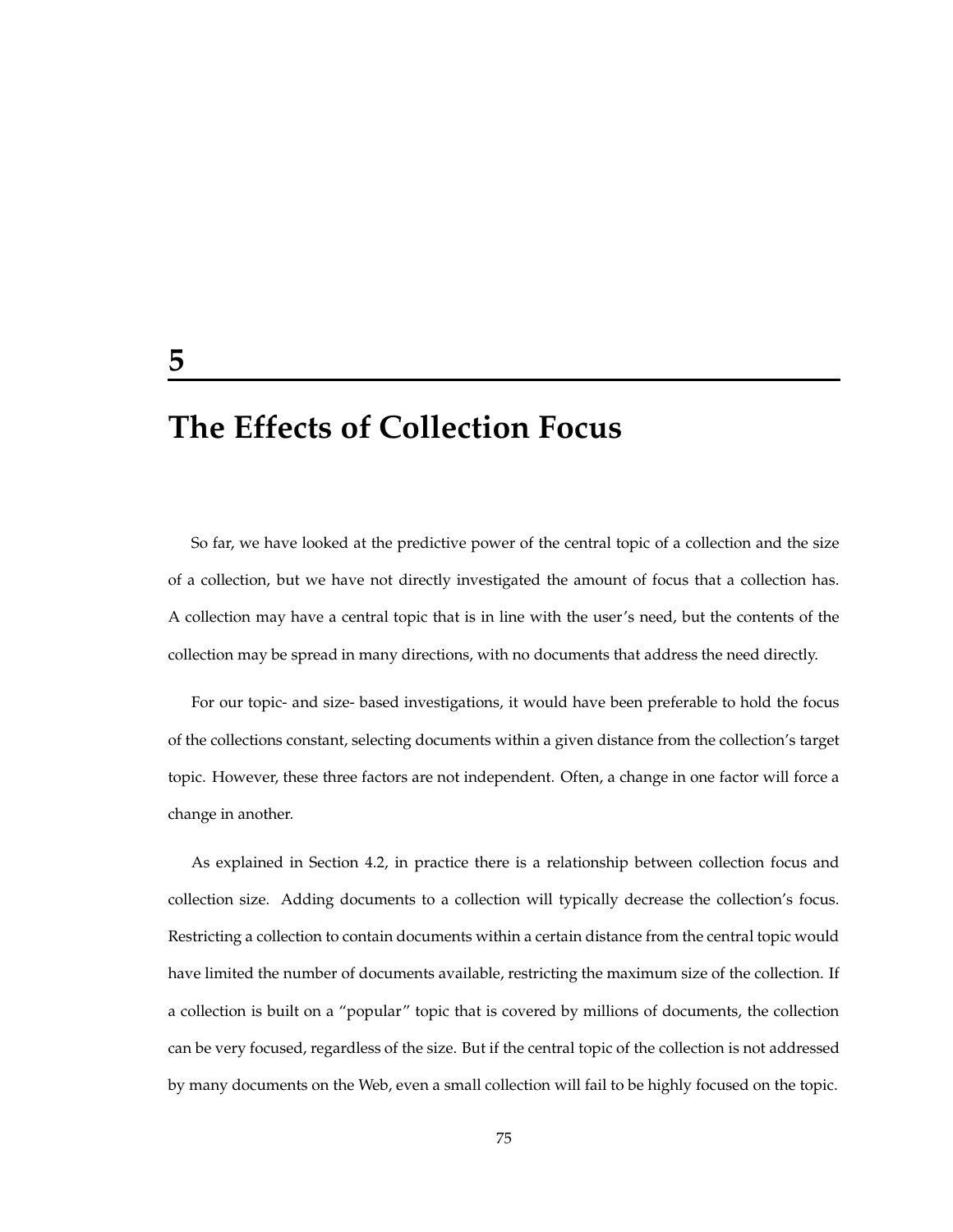In the preceding experiments, the "farther away" databases (txxx-x2 through txxx-x4) were created by manually tweaking the query to use alternative terms that were synonyms of the original terms and/or terms that were more general than the original terms. In addition to moving the topic away from the original (txxx-x1) information need, this type of manipulation could broaden the focus of the collection, which may have an effect on retrieval performance.

In this chapter, we will look at the effects changes in the focus of a collection have on retrieval performance. We will compare several methods for measuring a collection's focus, including measures based on document similarity and measures based on entropy. We will create a few new collections to aid in the comparison of these measures, but most of the evaluations will be based on the collections described in the preceding chapters.

### **5.1 Previous Work on Collection Focus**

Researchers in distributed information retrieval (DIR) have rarely investigated the effects of a collection's focus. One possible explanation for this is that (to my knowledge) there has been no previous work in which the properties of collections were explicitly manipulated. This means the researchers had very little control over collection focus, an were forced to rely on topical similarity measures to account for any differences in focus.

As part of the development of the vector-space model, Salton showed (1975) that the most effective retrieval is obtained when documents within a collection are spread as widely as possible, reducing the likelihood of false positives. That is, a collection with a broad focus will produce better results than a highly-focused collection, because the relevant documents will be easier to distinguish from the non-relevant documents. We have already confirmed this with our investigations of the "best possible" collections (Section 3.6). In those collections, which were guaranteed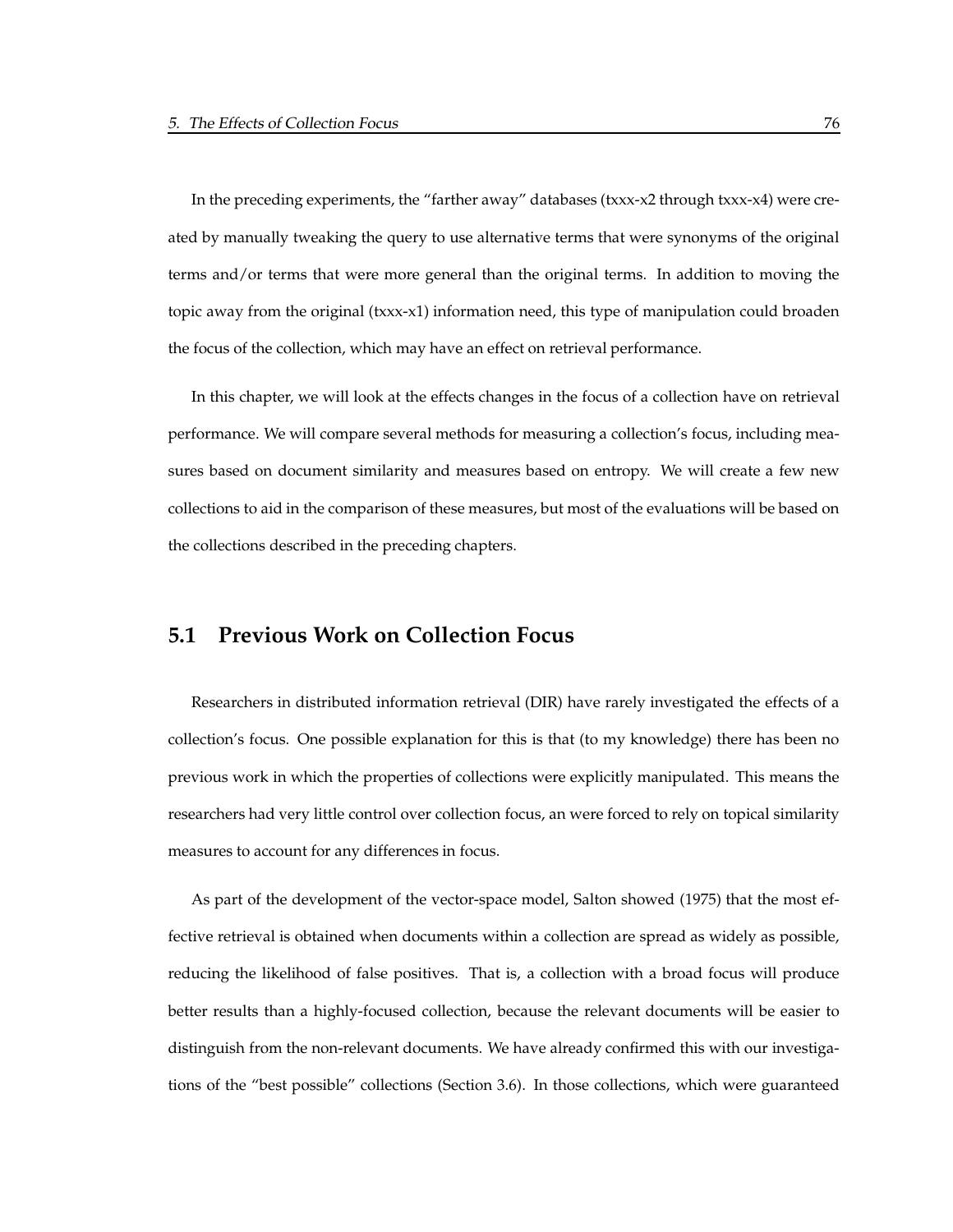to contain all documents relevant to the target query, performance increased as the central focus of the collection was moved more off topic. That is, as more off-topic documents were added to the collection, the collection became less focused, making it easier to distinguish between the relevant and non-relevant documents.

While not often used to evaluate the focus of a collection, entropy measures have been used for many purposes in information retrieval. One of the most popular uses is Kullback-Leibler divergence, also called "relative entropy" (Kullback, Keegel, & Kullback 1987). This is a similarity measure that is sometimes used to calculate query-collection similarity in DIR systems. It often works as well as the CORI algorithm described in Section 3.5 (better under certain circumstances), but is not as robust (Larkey, Connell, & Callan 2000). Another similarity measure, cue-validity variance (CVV) (Yuwono & Lee 1997) calculates the entropy of a single term with respect to a set of collections. Terms with higher entropy are given higher weights, under the assumption that these terms can more effectively distinguish between collections.

A measure called "clarity", which is a form of relative entropy, has been used to measure the focus of result sets from searches (CronenTownsend, Zhou, & Croft 2002). Highly focused result sets are deemed more likely to contain relevant items. Clarity correlates well  $(r$  between 0.368 and 0.577) with actual query performance, although this correlation is not as high as the correlations between 0.64 and 0.92 found in Section 3.7. The primary disadvantage of the clarity measure is that the query must actually be executed before the measure can be computed. This expensive operation is exactly what we are trying to avoid by finding measures that predict the performance of a query with a given collection.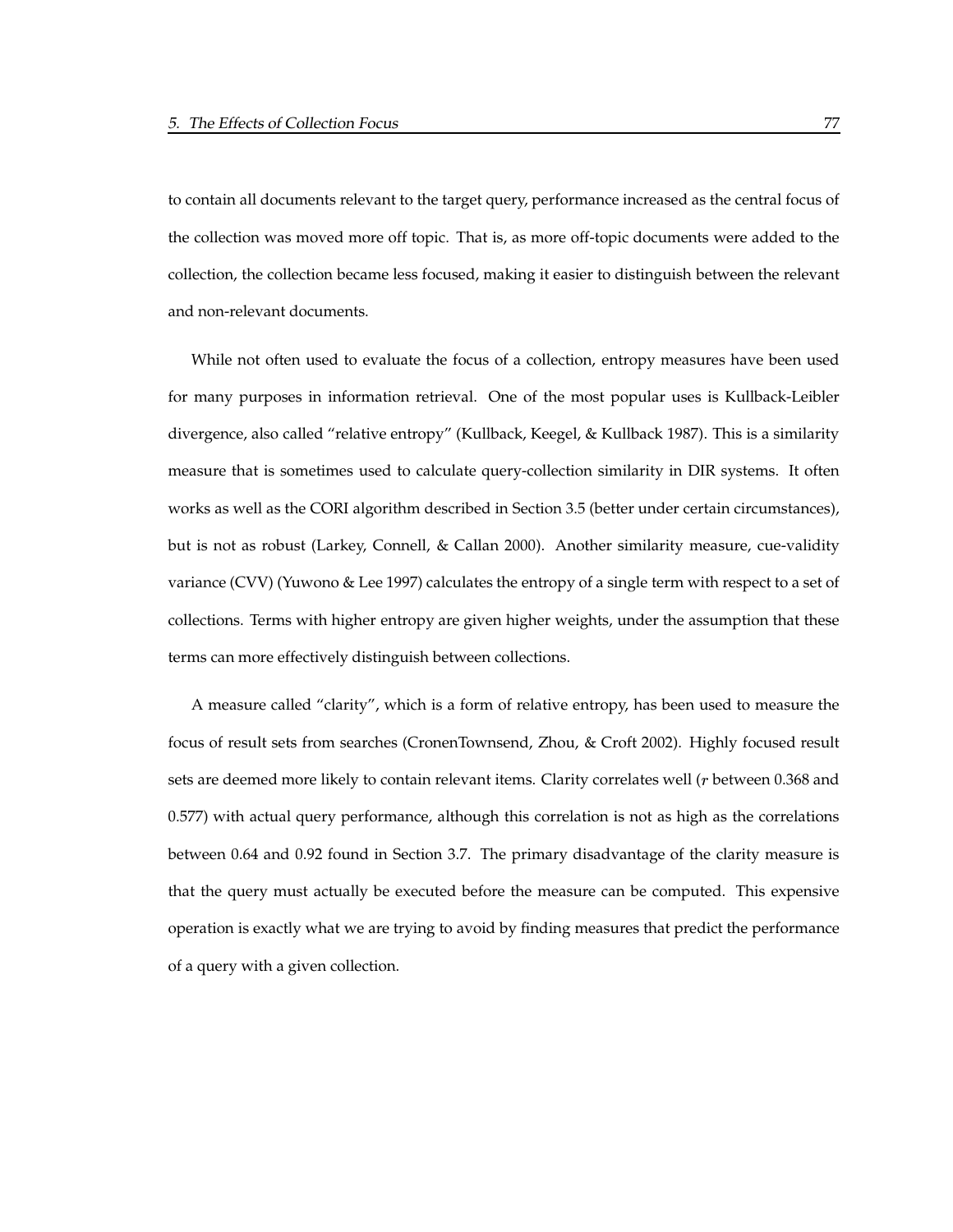## **5.2 Measuring Collection Focus**

We will evaluate several different measures of collection focus to determine whether any of them have the ability to improve predictions of collection performance. These measures fall into two classes, measures based on entropy and measures based on similarity.

#### **Entropy Measures**

One way to measure the focus of a collection is to use a measure of entropy. Entropy literally means "randomness" or "lack of organization", so a high entropy score indicates that a collection lacks focus. Low entropy scores indicate a highly-focused collection. Claude Shannon (1948) defined the entropy of a random event  $X$  as

$$
H(X) = -\sum_{x \in X} p(x) \cdot \log(p(x)) \tag{5.1}
$$

$$
p(x) = probability of X being in state x \t(5.2)
$$

Essentially, if  $p(x)$  is low, the contribution of x to entropy will be low. If  $log(p(x))$  is low (meaning  $p(x)$  is close to 1), the contribution of x to entropy will be low. Medium values of  $p(x)$  will result in higher entropy. That is, states that occur very frequently or very infrequently contribute little to an entropy score, while states that are more "random" make the entropy score higher. To treat a collection of documents as a random event, we will define a very simplistic probability measure, indicating the degree to which each term is distributed across the documents of the collection. For a collection  $c$  and a dictionary of terms  $T$ :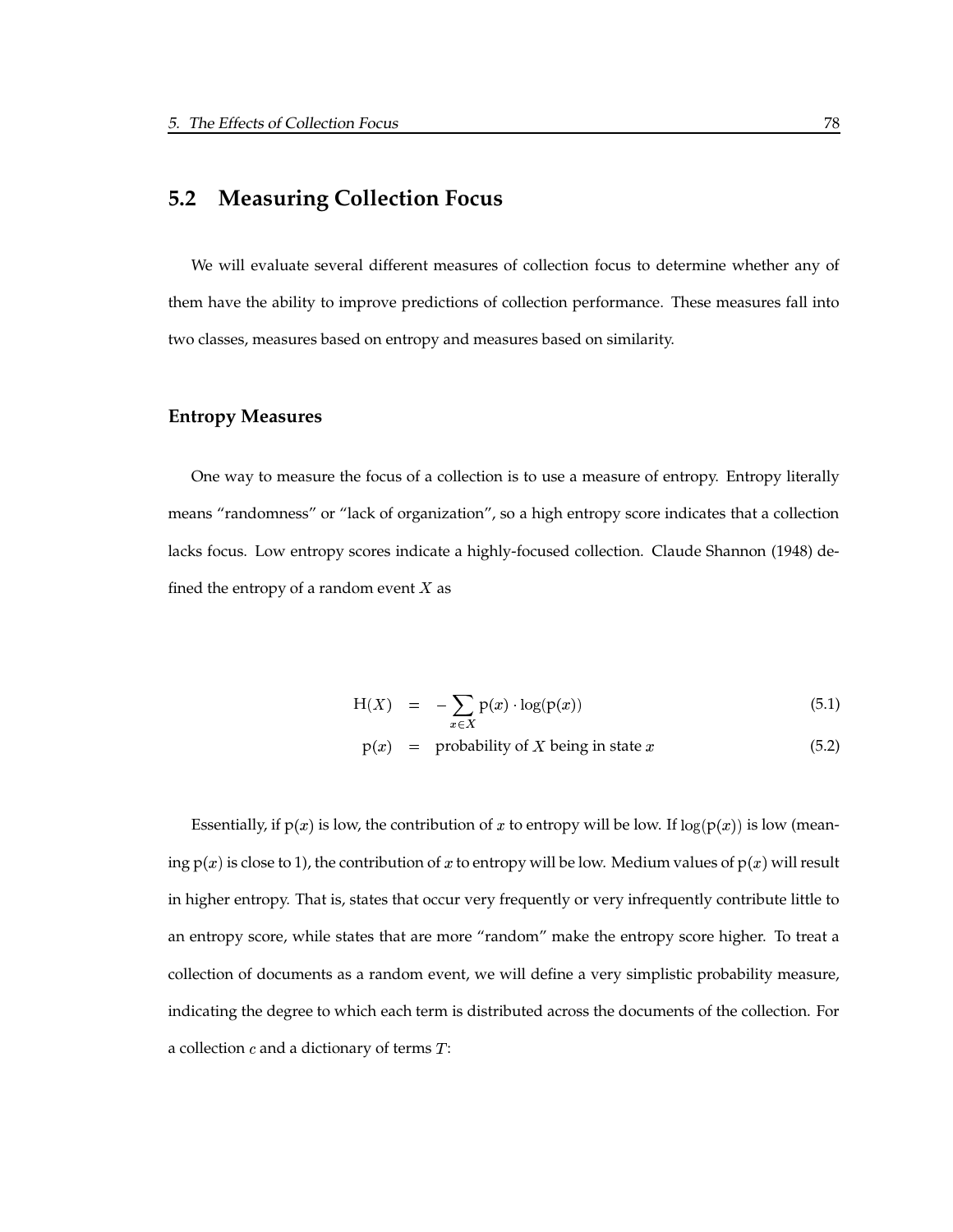term-entropy(c) = 
$$
-\sum_{t \in T} p(t, c) \cdot \log(p(t, c))
$$
 (5.3)

 $p(t, c)$  = percentage of documents in c containing t (5.4)

Unfortunately, term-entropy is not a "true" entropy measure. Although  $p(t, c)$  expresses the probability that a random document selected from the collection will contain term  $t$ , any given document will contain many terms, and the "states" in our random event will overlap. In a "true" entropy measure, the sum of all probabilities must be 1. We need something more like "the percentage of term-document occurrences that term  $t$  is responsible for":

term-entropy2(c) = 
$$
-\sum_{t \in T} p2(t, c) \cdot \log(p2(t, c))
$$
 (5.5)

$$
p2(t, c) = \frac{\text{number of documents in } c \text{ containing } t}{\sum_{t \in T} \text{number of documents in } c \text{ containing } t}
$$
 (5.6)

Terms that appear in no documents or that appear in all documents will have low scores. Terms that appear in some documents (distinguishing terms) will have high scores, contributing to a higher term-entropy score. The more terms that are shared among all documents, the lower the overall entropy score.

One possible problem with a score like this is that there may not be enough overlap between terms across the documents. In a very unfocused collection, it is possible that many terms will appearin only a single document, causing the term-entropy score to be low (when we would expect an unfocused collection to have a high "entropy" score). In a somewhat focused collection, many terms may have high entropy scores, because they appear in only a subset of the documents. If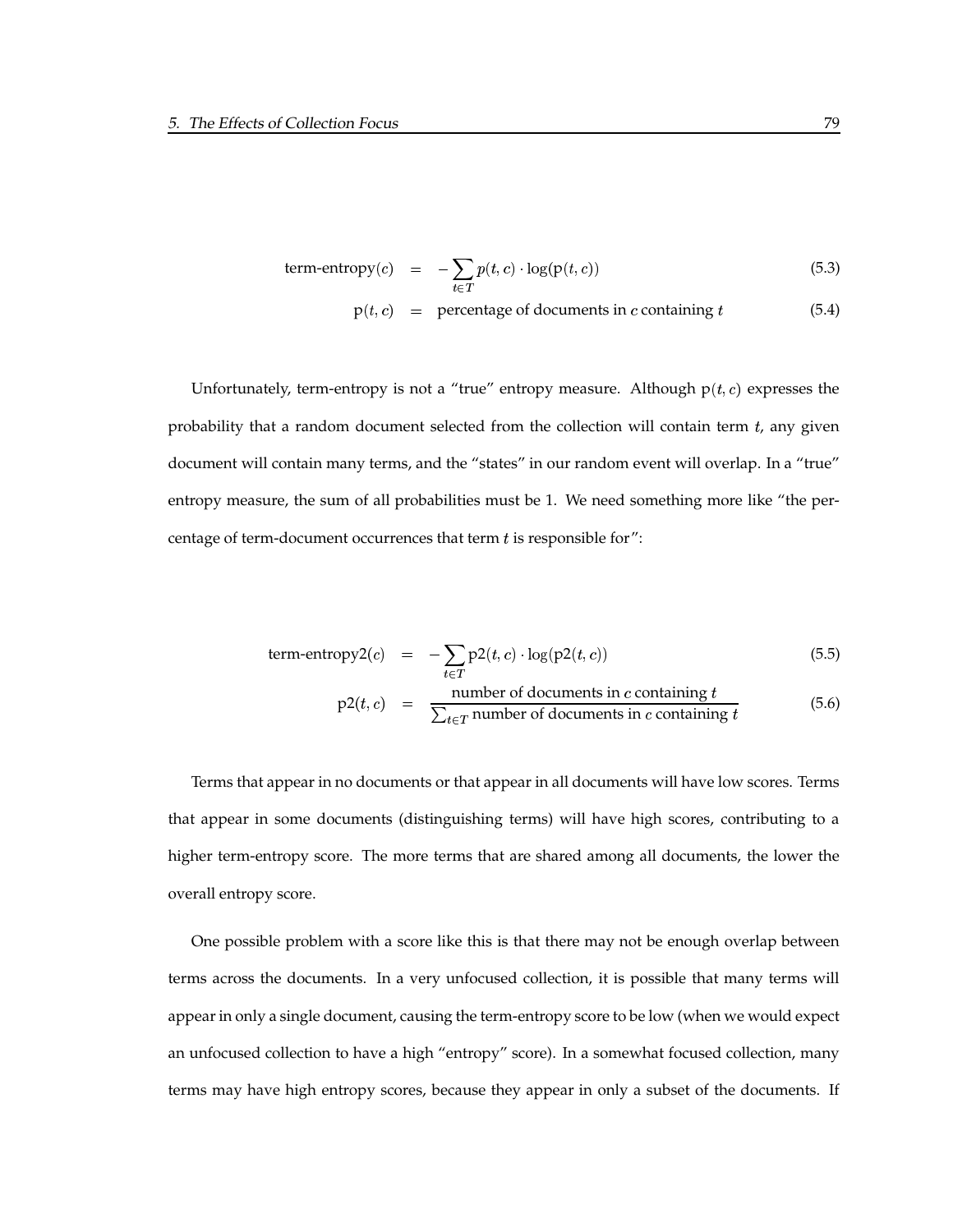this occurred, moderately-focused collections would have higher entropy scores than unfocused collections, and the entropy measures would not be useful in determining a collection's focus.

To test the reasonableness of the two entropy measures, several new collections were created, all with the "typical" size of 4000 documents. They are listed below, in an order that is expected to reflect decreasing collection focus:

- $\bullet$  all $440 = A$  collection in which all documents in the collection are copies of the same document, WT27-B27-440, which describes classroom technology at various colleges. This is the "most focused" collection possible.
- all440-435 = A collection composed of 2000 copies each of two documents, WT27-B27-440 and WT27-B27-435. This collection is highly focused, as both documents describe classroom technology at different institutions.
- all440-400 = A collection composed of 2000 copies each of two documents, WT27-B27-440 and WT27-B27-400. This collection has "mixed focus", as the two documents describe widely different topics and have few terms in common. Document WT27-B27-400 describes areas of research that fall under the heading "clean combustion of coal".
- all10 = A collection composed of 400 copies each of 10 documents randomly selected from the WT2g set. In one sense this collection is very focused, because the documents cluster into 10 tightly focused sets. In another sense, this collection is very unfocused, because there is little or no relationship between the document sets.
- germany = A collection built from the results of the query "germany", a moderately specific word that happens to appear in topic 401. This collection is expected to be relatively focused, but not as tightly focused as the collection built from topic 401.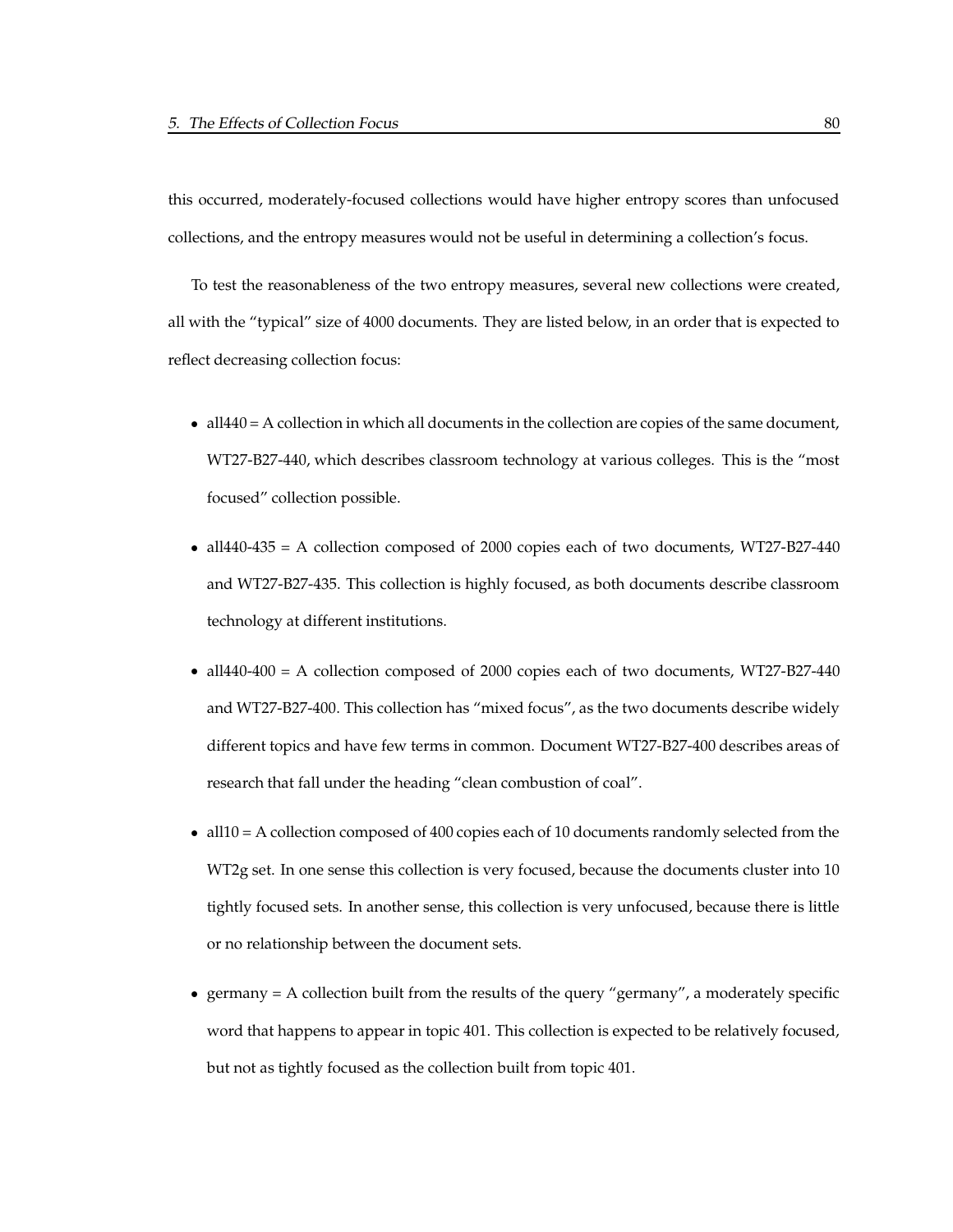| Collection           | term-entropy | term-entropy2 |
|----------------------|--------------|---------------|
| all440               |              | 8.0637        |
| all440-435           | 1076         | 8.0633        |
| all440-400           | 1107         | 8.0743        |
| all10                | 2390         | 8.9497        |
| $t40\overline{1-t1}$ | 3005         | 9.8518        |
| germany              | 1311         | 9.7498        |
| water                | 930          | 9.4238        |
| $\overline{W}$ T2g   | 1167         | 10.0756       |

|  | Table 5.1: Entropy-based scores. |  |  |
|--|----------------------------------|--|--|
|--|----------------------------------|--|--|

• water = A collection built from the results of the query "water", one of the most common words in the English language. This collection is expected to be relatively unfocused, but it is expected to have more focus than the full WT2g collection.

The term-entropy and term-entropy2 measures were applied to each of these collections, along with the topically focused collection t401-t1 and the full WT2g collection. In Table 5.1, the collections are ordered by decreasing expected focus.

The scores for the original term-entropy measure are confusing. It is perfectly reasonable for the all440 collection to receive an entropy of 0, since every document contains exactly the same terms. But the score for all10, a collection created from only 10 documents, is higher than the score for the full WT2g collection. And the highest score goes to t401-t1, a collection that we expect to be relatively focused. The term-entropy2 score is much more promising. These scores generally correspond with the expected ordering, increasing from the top of the table to the bottom of the table. The main abberation is that t401-t1, germany, and water received scores that are the reverse of the expected order. Neither of the proposed entropy measures is an obviously good indicator of a collection's focus, so we will turn our attention to measures based on document similarity.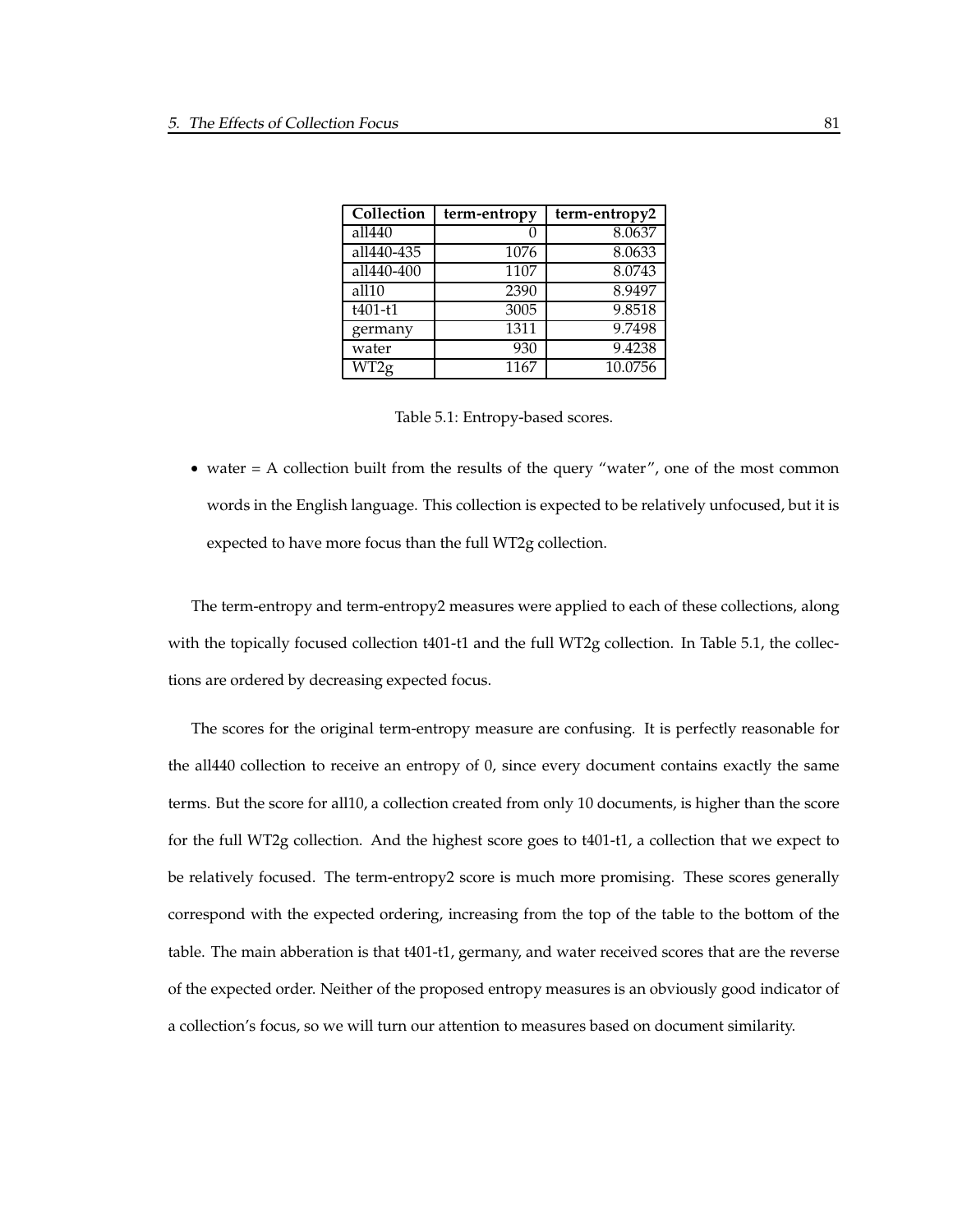#### **Similarity-Based Measures**

Another way to compute a collection's focus is to see how "close" the collection's documents are to the collection's center. We will compare two different measures. The first measure, called average-similarity, simply averages the distances from the collection's center to each document in the collection:

- 1. For each document in the collection, generate list of terms in the document, and use this list as a query.
- 2. Calculate the similarity between each query and the collection, using the "modified" CORI formulas (from section 3.5, reproduced below):

$$
\text{similarity}_{CORI}(c,q) = \sum_{t \in q} \frac{0.4 + 0.6 \cdot \text{TF}_{ModCORI}(t, c)}{|q|} \tag{5.7}
$$

$$
TF_{ModCORI}(t, c) = \frac{\text{frequency of } t \text{ in collection } c}{\text{frequency of } t \text{ in collection } c + 200} \tag{5.8}
$$

3. Average the resultant similarity scores.

Every document in the collection contributes to the final score, giving a result that reflects the focus of the collection as a whole. A disadvantage of this method is that if the collection has a tightly focused center cluster of documents, but also contains a large number of documents that are not related to the central cluster, the score will be lowered. It may be better to only have documents in the central cluster contribute to the score.

The second method, called retrieved-focus, is based on the similarity scores that Lucene reports as documents are retrieved from a single, central query. This method ensures that only documents related to the collection's central focus are included in the score. It is calculated by the following algorithm: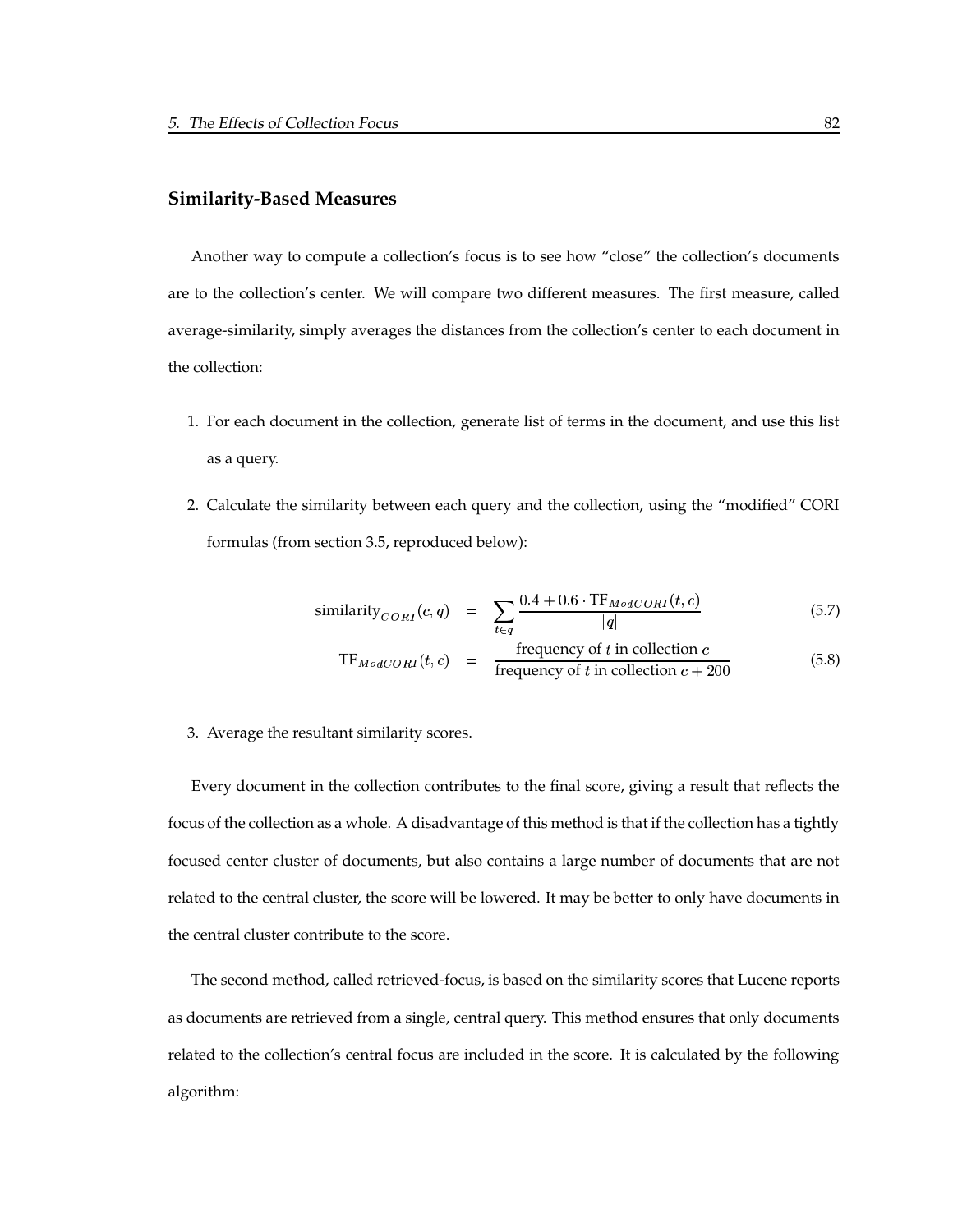| Collection               | average-similarity | retrieved-focus |
|--------------------------|--------------------|-----------------|
| all440                   | 0.9089             | 0.6048          |
| all440-435               | 0.8454             | 0.4699          |
| all440-400               | 0.8789             | 0.5013          |
| all10                    | 0.8034             | 0.2149          |
| $t401-t1$                | 0.7297             | 0.2059          |
| germany                  | 0.6289             | 0.0836          |
| water                    | 0.6182             | 0.0878          |
| $\overline{\text{WT2g}}$ | 0.7793             | 0.0657          |

| Table 5.2: Similarity-based scores. |  |
|-------------------------------------|--|
|-------------------------------------|--|

1. Generate a term vector representative of the collection's center. This vector consists of the 100 highest-weighted terms in the collection, using the modified CORI TF score (equation 3.13, reproduced below) to calculate weights:

$$
TF_{ModCORI}(t, c) = \frac{\text{frequency of } t \text{ in collection } c}{\text{frequency of } t \text{ in collection } c + 200} \tag{5.9}
$$

- 2. Weighting all 100 terms equally, submit the term vector as a query to the collection.
- 3. For each document returned, obtain the similarity score reported by Lucene (see equation 3.1).
- 4. Average the resultant similarity scores.

Table 5.2 compares the similarity-based measures over the same collections that were used to compare the entropy-based measures. Collections are listed in expected order of decreasing focus.

Both of the similarity-based measures appear to be good indicators of a collection's focus. The primary differences are scores for the full WT2g collection, and the fact that the retrievedfocus scores drop off more drastically as collection focus is decreased. These differences make the retrieved-focus measure more useful than the average-similarity measure.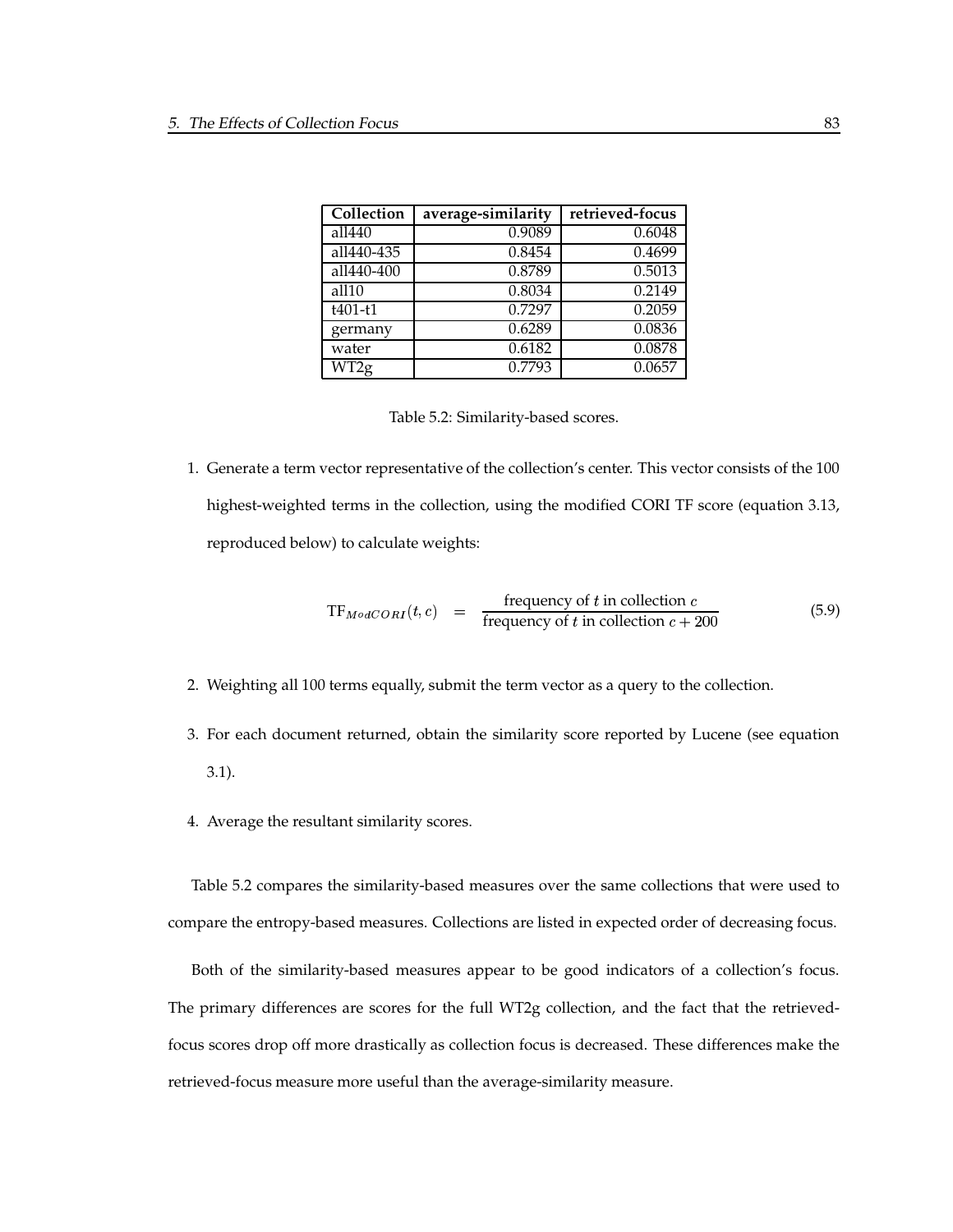

Figure 5.1: Comparison of the collection focus measures.

For better comparison, the three most promising measures are displayed together in Figure 5.1. Normally, for entropy-based measures, lower scores indicate higher focus. To provide a usable comparison, the term-entropy2 measure has been reversed (by negating the values) and scaled so that its highest value (all440) is 1 and its lowest value (WT2g) is 0. As noted previously, the term-entropy2 scores do not always have the expected values, particularly among the "moderately focused" collections t401-t1, germany, and water.

# **5.3 Collection Focus as a Predictor of Performance**

Now we will examine the relationship between the focus and collection performance. Although qualitative assessment of Figure 5.1 indicated that the retrieved-focus measure would be the most useful, there was no correlation ( $r=0.006$ ) between the retrieved-focus values and the performance scores of the 36 topical collections used in the experiments of the previous chapters. Moderate correlations were obtained with both the average-similarity ( $r=0.31$ ) and term-entropy2 ( $r=0.33$ )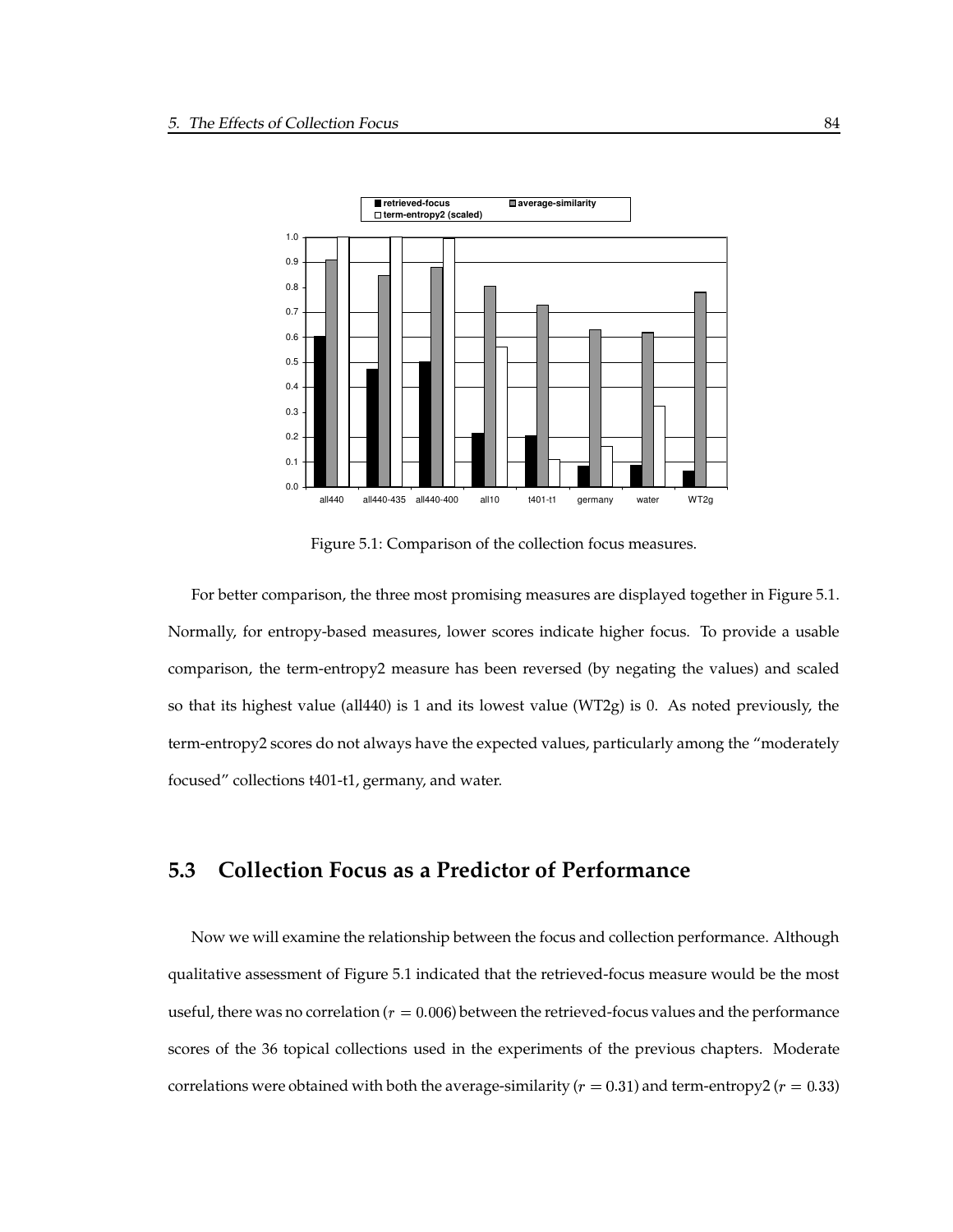

Figure 5.2: The relationship between collection focus and collection performance.

measures. Figure 5.2 shows the performance of the 36 topical collections as a function of their termentropy2 score.

Figures 5.3 through 5.5 display the same comparison, separating out the collections based on their size and topic difficulty. For a complete listing of the focus scores for these collections, see Appendix C. It is clear that focus decreases (term-entropy2 increases) as the collection becomes larger ( $r = 0.67$ ). This is not surprising, because these collections were built around a target topic, and the smaller collections only contain those documents that have the highest similarity to the target topic. It is unlikely that this result would hold for collections that were not topically focused.

# **5.4 Combining the Topic, Size, and Focus Measures**

It is now possible to combine the results of the topic, size, and focus information to predict the performance of a collection. A multiple linear regression analysis was performed on the data for the 36 collections. The results are shown in Table 5.3.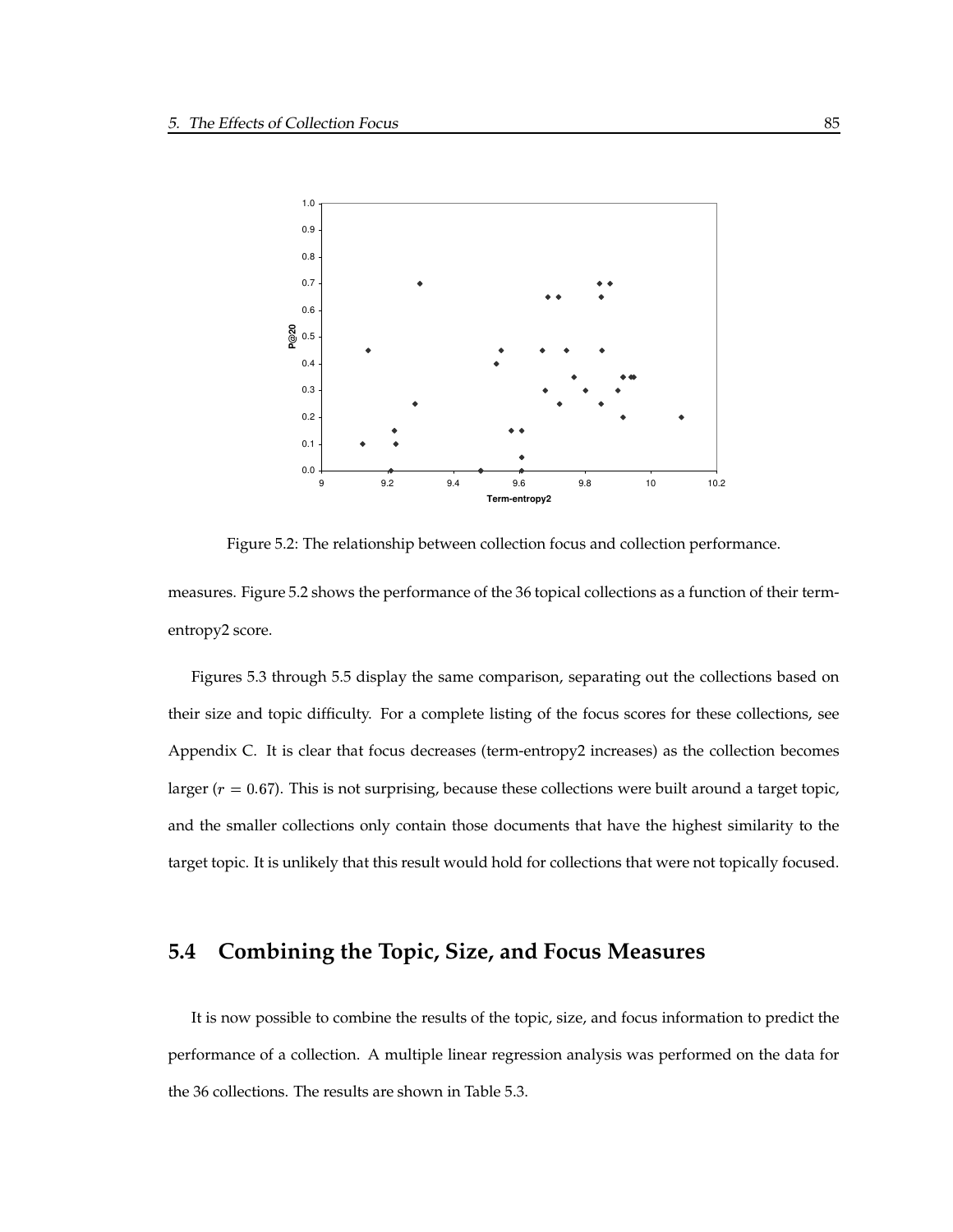

Figure 5.3: The relationship between focus and performance for the small collections.



Figure 5.4: The relationship between focus and performance for the typical-sized collections.

|             | Topic (CORI) | Size      | Term-entropy2   Constant |         |
|-------------|--------------|-----------|--------------------------|---------|
| Coefficient | 0.8967       | -0.000003 | 0.1509                   | -1.8799 |
| Std. error  | 0.3356       | 0.000003  | 0.1762                   | 1.6296  |

Table 5.3: Results of multiple linear regression on candidate features.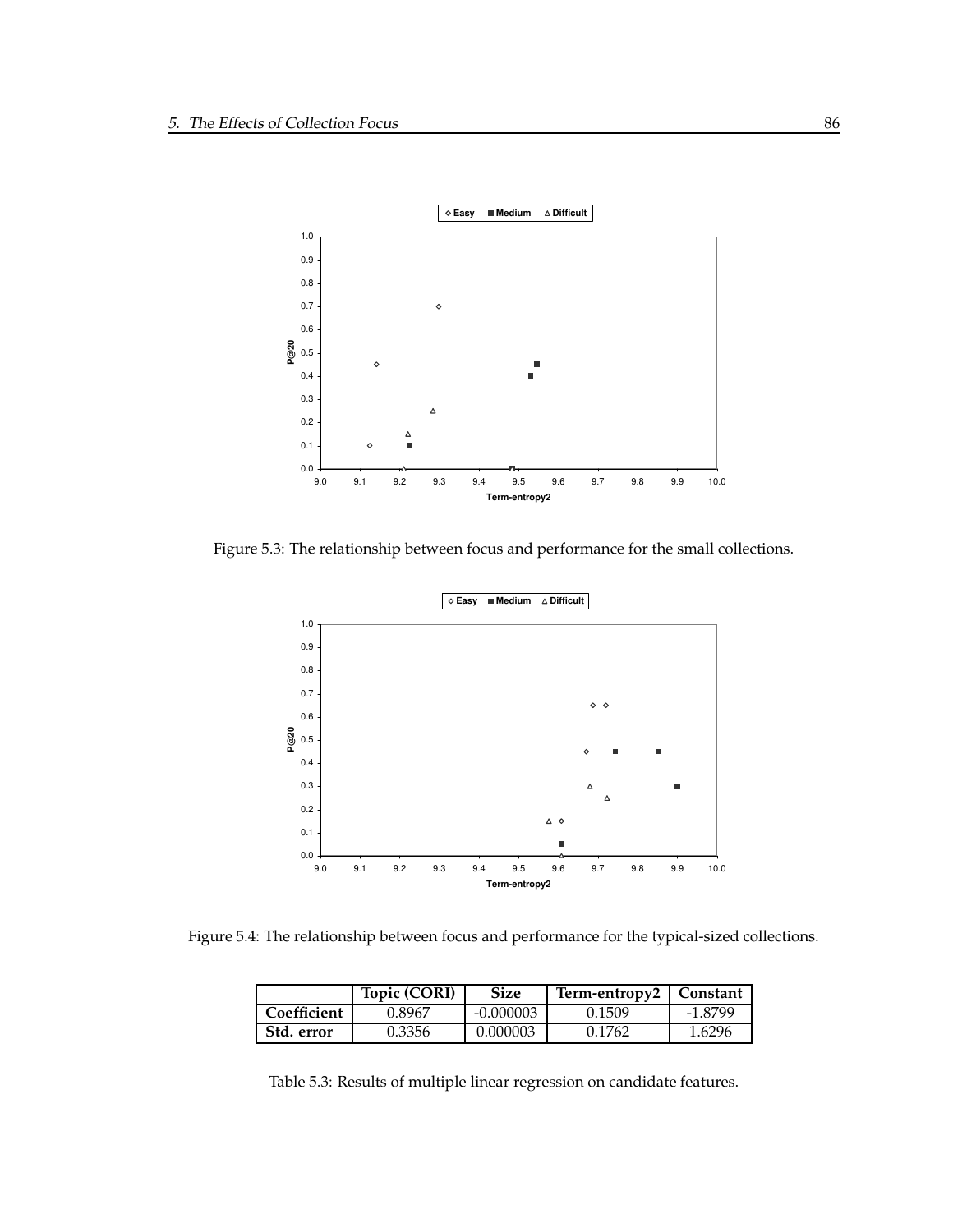

Figure 5.5: The relationship between focus and performance for the large collections.

It is clear that topic has the greatest influence on the ability of a collection to perform well. The small size of the coefficient for term-entropy2 means that affects the predicted performance, but not greatly. Although the raw entropy values typically larger than the topical similarity values, in practice they do not vary much, lessening the effect of their larger values. A surprising result, though, is that collection size matters very little. The extremely small coefficient shown is partially a result of the large collections having a size of 40,000, which is much greater than the topic similarity scores (ranging from 0 to 1). However, even collection sizes of 40,000 have little effect on the performance predicted using the indicated linear combination.

This analysis indicates that (if our only method for combining the scores is linear) the best collections will be those that have a high topic match, and are not highly focused. Based on the results of section 4.5, we will be able to apply a non-linear modification to the prediction mechanism: use the linear combination indicated above, but if the collection is very large and not highly focused, predict that it will do well regardless of the other scores.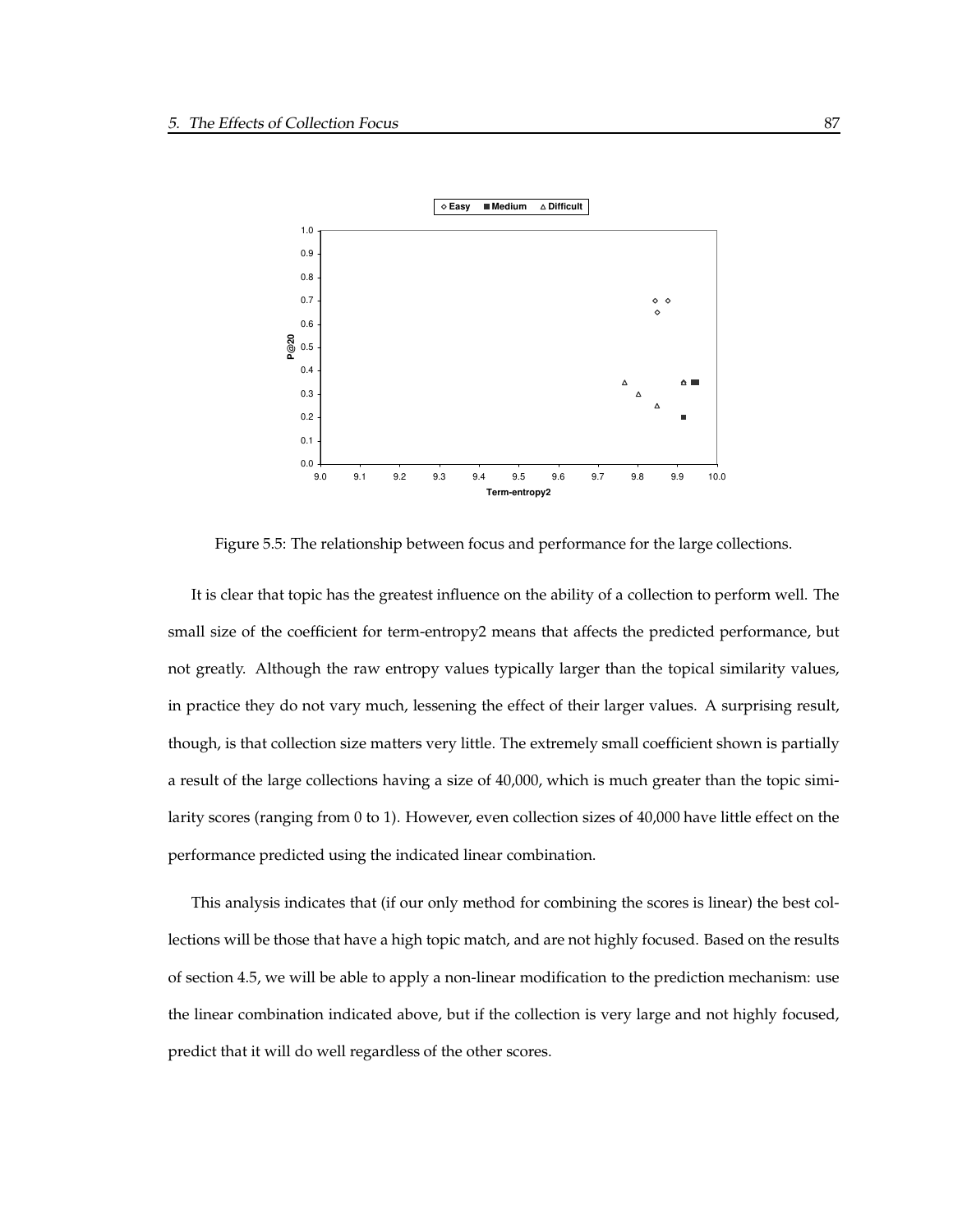# **Improving Topic Match With Context**

We have now verified that topical focus is the best predictor of a collection's performance with respect to a query. Can we do anything to improve a distributed information retrieval (DIR) system's ability to identify collections that match the topic of a query? Algorithms for measuring the topical similarity between queries and collections have been studied for over a decade. It is unlikely that the approach of comparing term vectors that summarize queries and collections can be radically improved. While it is possible that some alternate technique will yield improvements, matching techniques developed in the last decade have failed to improve significantly on the performance of CORI.

If we do not expect the matching algorithm itself to become much better, we must look for ways to maximize the effectiveness of the matching algorithm. One way to do this is to introduce more information into the matching process. Methods for adding information include:

- 1. Adding formal metadata to documents in the collection, including subject headings from standardized lists of terms (e.g., see Svenonius 2000). To ensure consistency, formal metadata is often created by trained librarians, making it relatively expensive.
- 2. Adding informal metadata "tags" to documents in the collection (Golder & Huberman 2006).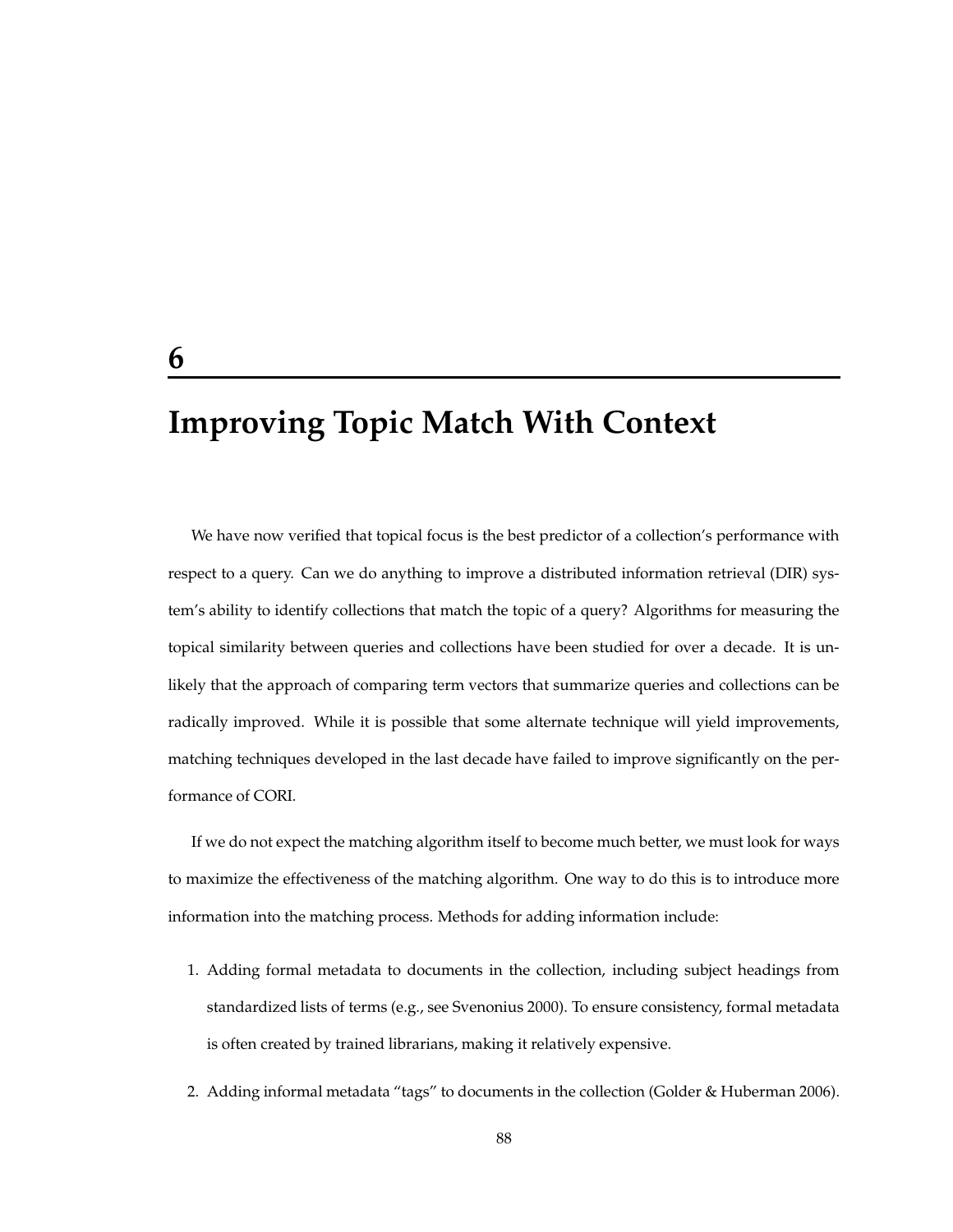Tags may be added by the document's author, or by readers of the document who are interested in making the document easier to find. Because tags can be created more quickly than formal metadata, they are sometimes used when formal metadata is not available.

- 3. Expanding the query by asking the user to submit more (or more specific) information. This is often accomplished via an "advanced search" system or by allowing users to enter their query using a more complex syntax than a simple set of keywords. This approach places a greater burden on the user, and most users do not take advantage of it. (Spink & Jansen 2004)
- 4. Expanding the query by an automatic process acting within the search system. This often takes the form of an iterative process known as "relevance feedback". Another method is to pre-compute information about language usage within the collection and expand queries based on this information (completing common noun phrases, for example).
- 5. Expanding the query by an automatic process acting on information external to the search system. This external information may be built from a set of preferences the user has submitted to the system, the user's past search history, or activities the user has recently performed. In the best case, a system will take all of these into account when determining the appropriate external information to submit with the query. For convenience, we will refer to all of these types of information as "contextual information".

The first three approaches require some amount of human effort, which means the desired information will not always be available. The maintainers of search systems (especially smaller, topically focused systems) will not want to shoulder the expense of augmenting documents with extra metadata. Individual users of search systems are not likely to change their querying habits, even with extensive encouragement and/or training. The fourth approach is interesting, but it falls somewhat outside the scope of our current investigations. If this approach improves performance, it can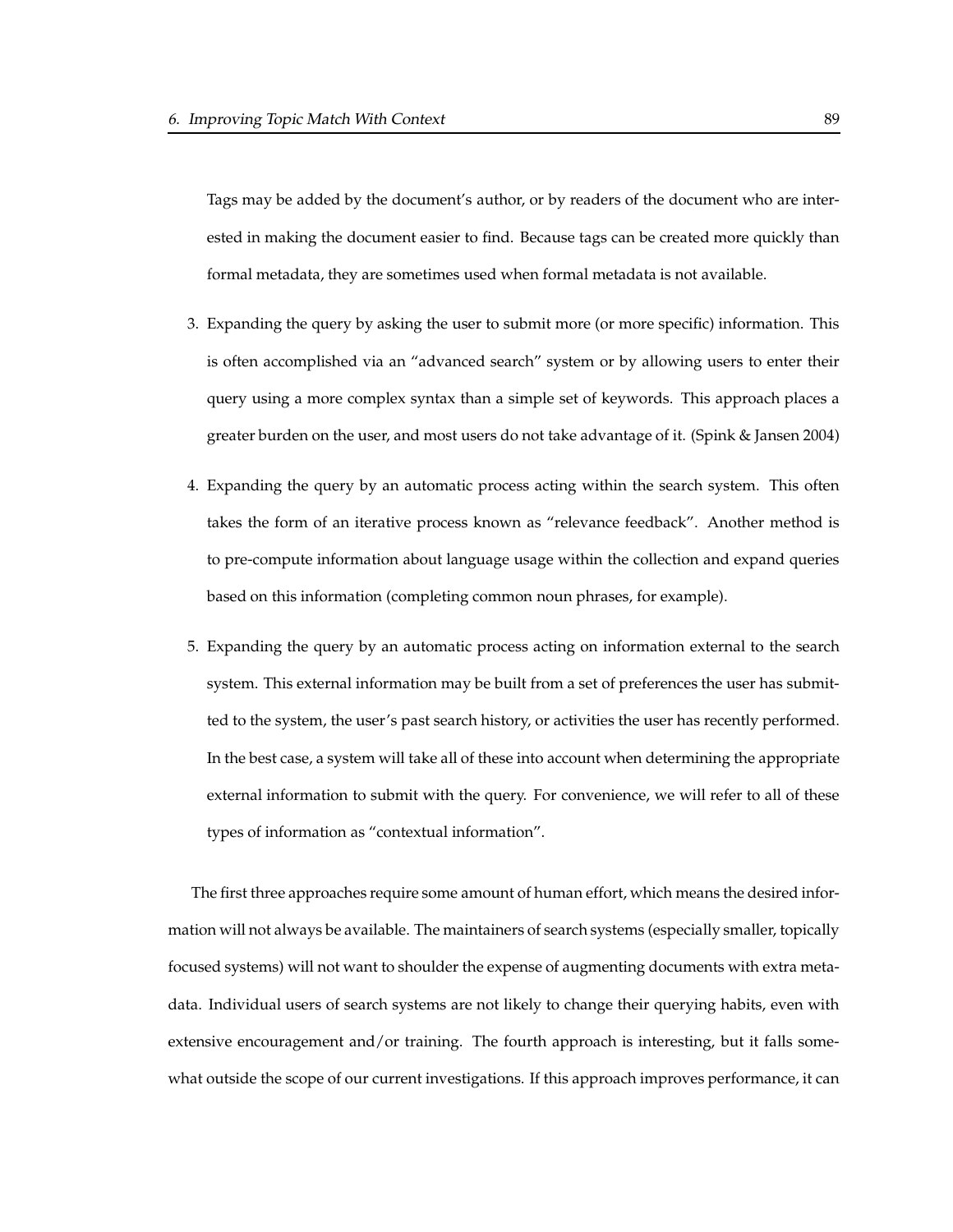always be added on top of the regular matching algorithm (and this may already be the case within some of the topical search systems we want to access). In this chapter, we will focus on the fifth approach, automatic query enhancement based on contextual information. This approach has the potential to increase the length and specificity of queries without extra effort from users or search engine maintainers.

# **6.1 Background**

A query submitted to a search system can be interpreted in many different ways, particularly if it only contains 2 words, as is typical (Lesk 1997; Spink & Jansen 2004). Researchers in cognitive science and information retrieval have long recognized that context plays an important role in interpreting information.

Marvin Minsky's concept of "frames" (Minsky 1975) allows language-understanding systems to store and use contextual information. The frame contains a summary of a stereotyped situation, indicating roles that people and objects play in the situation. As a story is read, terms from the story are assigned to roles in the frame. When an ambiguous reference is encountered, the reference can be resolved by looking at the contents of the frame and determining what term was placed in the appropriate role.

The system of scripts developed by Schank and Abelson (1977) extends the concept of frames by allowing the stereotyped situations to be more complex. For example, a script may represent the situation of eating at a restaurant. The script would contain roles for patrons, waiters, and chefs. Scenes in the script would include getting a table, ordering food, eating, and paying the bill. When a system encounters a situation for which an appropriate script can be found, the contextual information in the script can greatly improve the system's ability to interpret the situation and act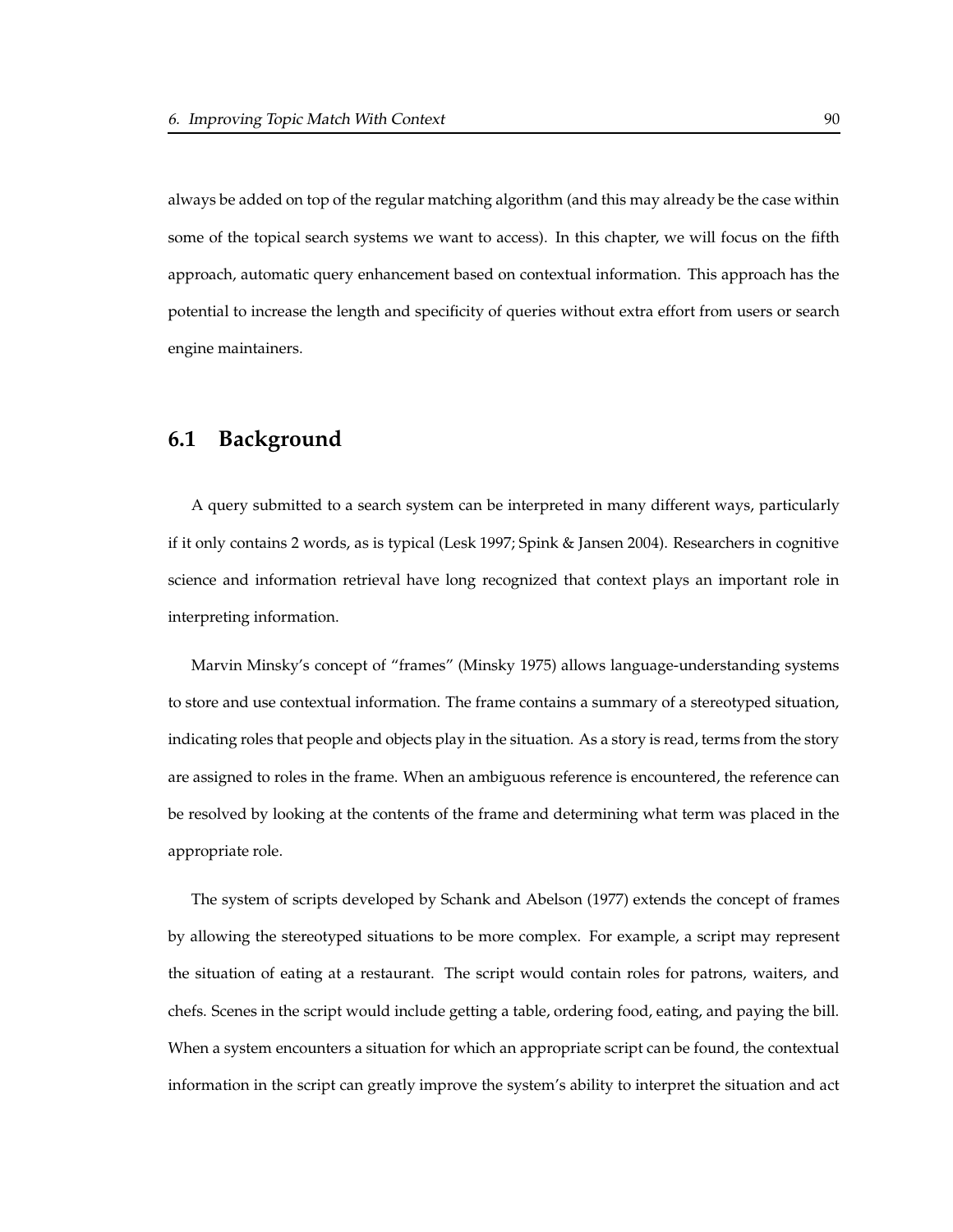appropriately.

The task of searching for information is relatively simple, and could likely be represented with a few simple scripts (e.g., "User converts information need into query. User submits query to search engine. Search engine returns results."). Unfortunately, to fully understand the query, the retrieval system would need a script describing the user's information need. Not only is it impractical to create and manage scripts covering every possible information need, but the level of detail present in a typical query would often not provide enough information to select the correct script and fill its roles. Because of these problems, information retrieval systems typically represent context with a simple set of keywords, not a more complex representation like a script.

Contextual information may be used in many ways in information retrieval systems (see Lawrence 2000 for an overview). Our focus will be on the use of contextual information for query expansion. One of the earliest systems to make use of context was HYPERFLEX (Kaplan, Fenwick, & Chen 1993), which guided users through a hypertext system, based on a manually set context. HYPERFLEX employed a learning algorithm to improve its knowledge about documents relevant to the context as users interacted with the system. Adaptive HyperMan (Mathé & Chen 1996) and Calvin (Leake *et al.* 2000) go a step farther, automatically gathering information about the context present at the time a document is accessed, and using a learning algorithm to suggest the document later when a similar context is entered.

A class of systems called "proactive information agents" collect contextual information from a user's activities and perform queries without explicit direction from the user. These systems include the Remembrance Agent (Rhodes & Starner 1996), Fab (Balabanović 1997), Watson (Budzik & Hammond 2000), Margin Notes (Rhodes 2002), and IACS (Leake, Maguitman, & Reichherzer 2005). Proactive information agents extract a context (a set of keywords) from applications running on a user's computer such as Web browsers, email clients, and word processors. The context is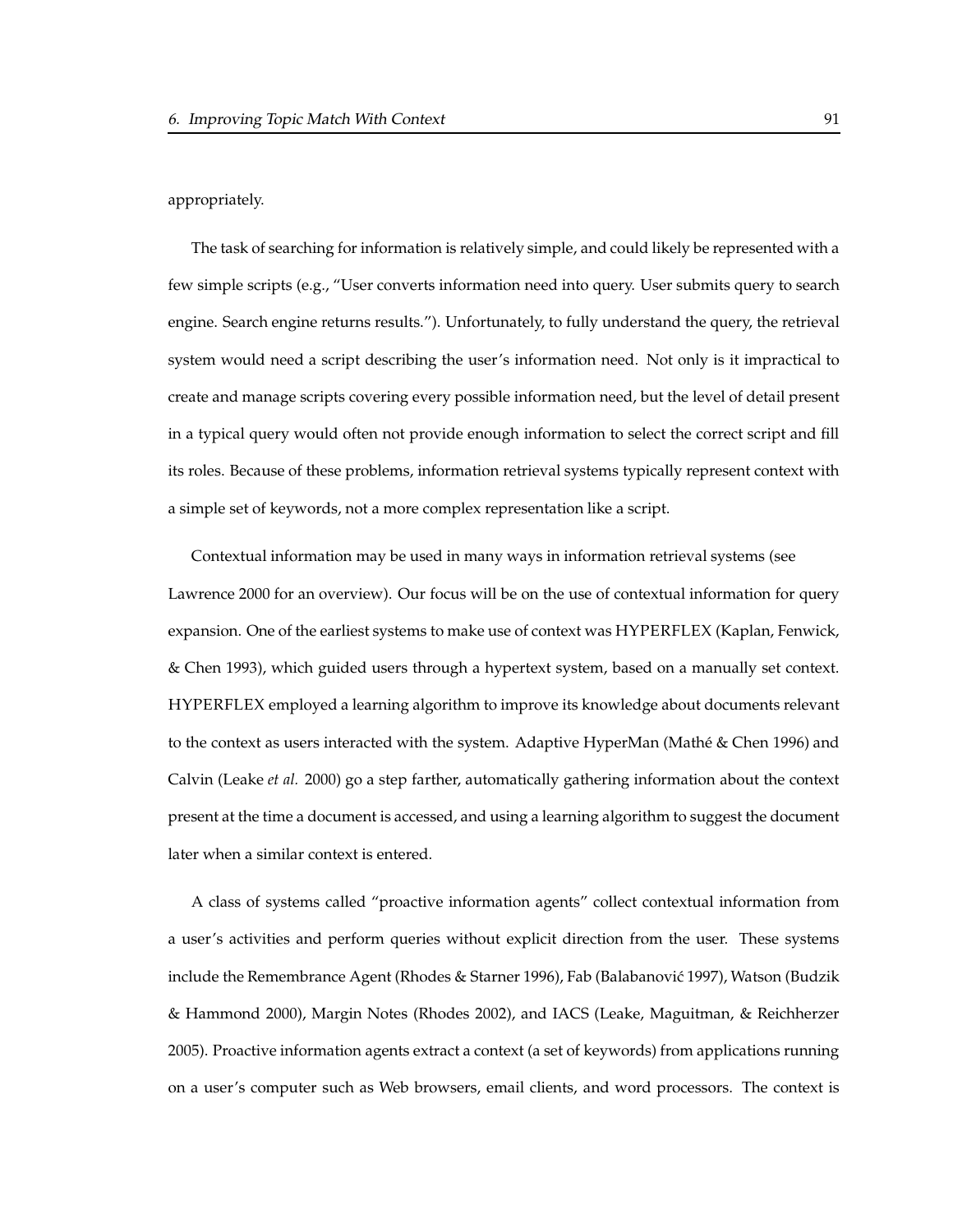updated as the user reads and/or types, and queries formed from the context are periodically forwarded to a centralized search system. Result documents are constantly displayed on a portion of the user's screen, allowing relevant information to be found before the user issues an explicit query.

IBM recently deployed a system for customer support centers that can extract keywords from a conversation and use these keywords to retrieve relevant technical documents (Graham-Rowe 2004).

The systems listed above indicate that contextual information can be effective in generating queries when an explicit query is not present. Can context be used to effectively augment an existing query? The 8th TREC conference included a track devoted to investigating the effects of variations in queries (Buckley & Walz 1999). This track concluded that longer queries produce higher variability in retrieval results, but not necessarily a higher overall effectiveness. However, the "longer queries" used in this investigation had many distractor terms that could have affected the results. In another study of the use of context with a centralized search system, Kraft *et al.* (2006) compared three different methods for augmenting queries with contextual information, and found that the greatest improvements in query performance could be obtained by adding between 3 and 5 keywords to the query.

There have been some investigations of the effect of expanded queries in DIR, although not using contextual information to perform the expansion. Xu and Callan (1998) determined that a query expanded with up to 20 terms could improve retrieval performance if it was used for both collection selection and querying the collections. Ogilvie and Callan (2001) found that expanding short queries improved retrieval performance. Expanding longer queries did not work as well, presumably because the longer queries already contained enough information. Query expansion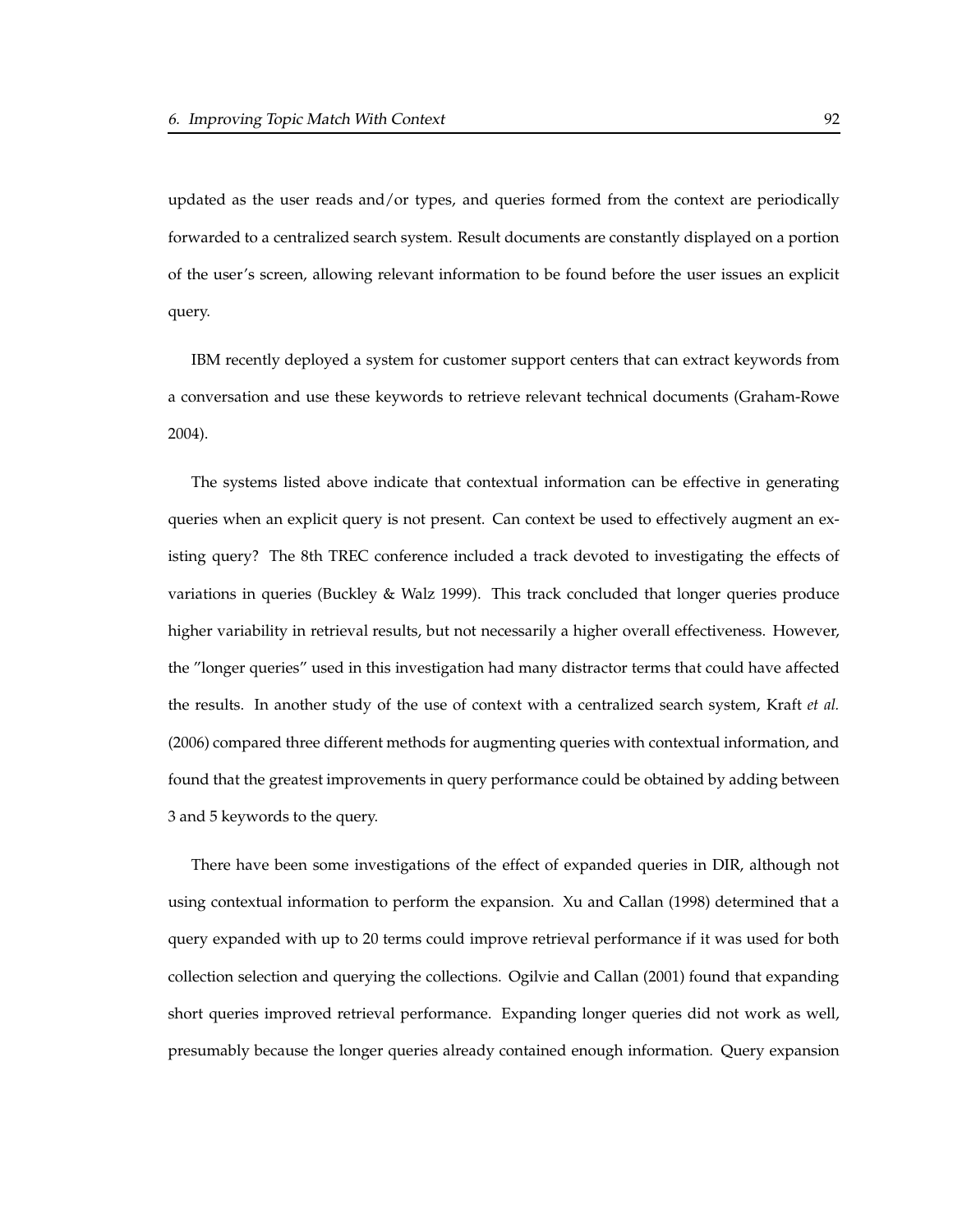provided only small improvements for collection selection. French *et al.* (2002) found that automatic query expansion based on a controlled vocabulary could benefit a search system (both DIR and centralized) *if* the target documents were tagged with controlled vocabulary terms.

The only previous work that combines the use of context and distributed retrieval is Inquirus2 (Glover 2001). Inquirus2 asked the user to choose a topical category when a query is submitted. These categories covered extremely broad topics, such as "personal home pages" and "research papers". It is unclear whether this type of contextual information improved selection of collections, but it did increase the number of relevant documents retrieved from the collections that were selected.

# **6.2 Varying the Amount of Information Available in a Query**

To see how the availability of contextual information affects retrieval performance, we will simulate the effects of a context-tracking system by expanding the query with extra keywords from the TREC topic. It is possible to represent context with more sophisticated structures than simple sets of keywords, but search engines operate primarily on keywords, making it difficult to utilize additional complexity in a contextual representation.

For a moment, we will step back from our focused collections, concentrating on the centralized collection built from the entire WT2g set and the full set of topics from the TREC-8 Web Track. Recall that Web Track participants were given a set of Web pages (WT2g) and 50 topic descriptions. Each topic description consists of a two- or three-word title, a one-sentence description, and a multi-sentence longer narrative section. If we consider the title the "basic query", the description and narrative sections represent two levels of additional context available for each topic.

Figure 6.1 compares queries that were formed using 5 different levels of simulated context. All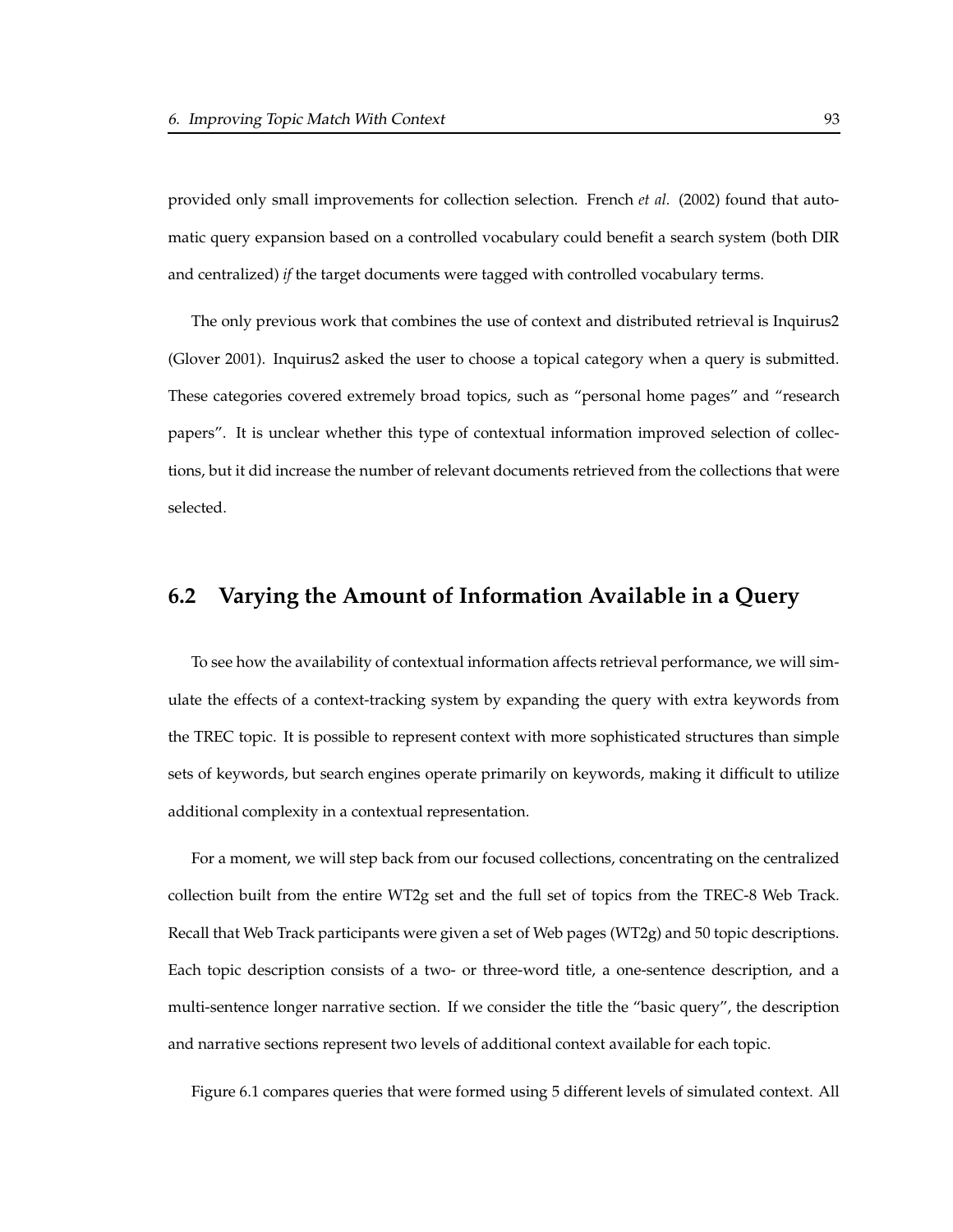

Figure 6.1: The effect of varying query context over the full set of Web Track topics.

queries had a basic set of stopwords removed, but no other processing was performed on them. Documents were retrieved from the full WT2g collection, and the resultant precision scores from all 50 topics were averaged. The 5 levels of simulated context are:

- Title = The title only
- Description = The description only
- Narrative = The narrative only
- Narrative-mod = The narrative, with an additional set of stopwords removed.
- Title-desc = The description, augmented with two copies of the title, to give the most important terms higher weight.

Queries based on the description section of the topic fared better than queries based on the title, showing that a adding a small amount of context to short queries does indeed help. Surprisingly, the narrative portion of the query, which provides the most context available for these topics,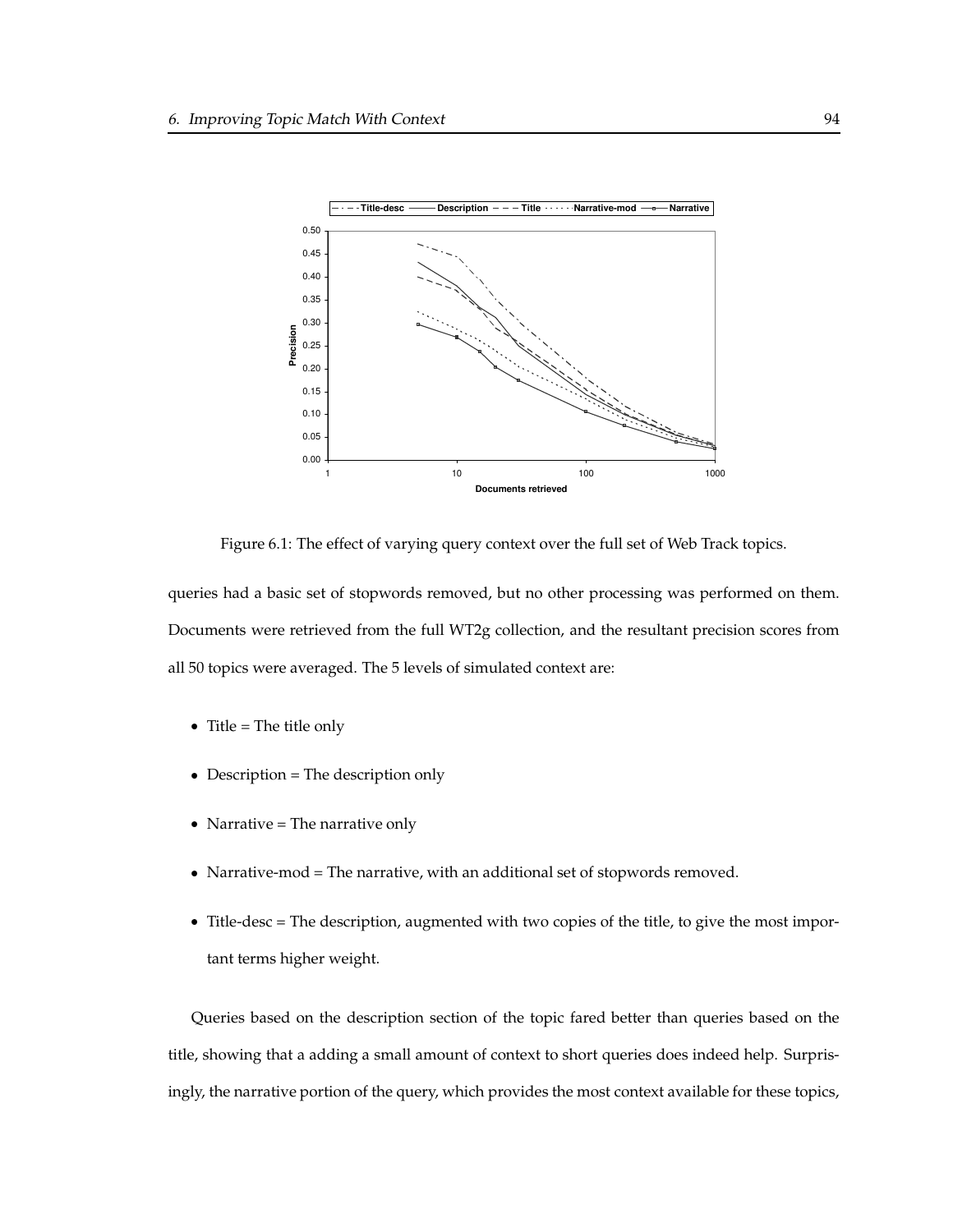<top> <num> Number: 401 <title> foreign minorities, Germany <desc> Description: What language and cultural differences impede the integration of foreign minorities in Germany? <narr> Narrative: A relevant document will focus on the causes of the lack of integration in a significant way; that is, the mere mention of immigration difficulties is not relevant. Documents that discuss immigration problems unrelated to Germany are also not relevant. </top>

#### Figure 6.2: Topic 401

performed poorly. A closer investigation of the description for topic 401 (Figure 6.2) reveals the reason. The narrative portions of the topics provide specific descriptions of documents that are considered relevant and non-relevant. These descriptions often contain terms like "relevant", "significant", "documents", and "unrelated", which are not normally considered stopwords, but have nothing in common with the topic. When these terms are removed (Narrative-mod), performance is increased. The modified narrative performance scores are still not as high as those for titles or descriptions, indicating that too many distractor terms remain in the narrative descriptions. Many of the narratives specify types of documents that are not relevant to the topic, and these descriptions often contain terms that decrease query performance. A highly-intelligent system would be required to parse the narrative descriptions and determine which terms truly apply to the topic at hand. I believe that this behavior is a peculiarity of the TREC topics. Automatic methods for gathering contextual information (like the methods used by the "proactive information agents") would not typically include these kinds of distractor terms.

Since the terms contained in the topic title are always a more succinct version of the topic description, it was expected that improved results could be obtained by using the title to augment the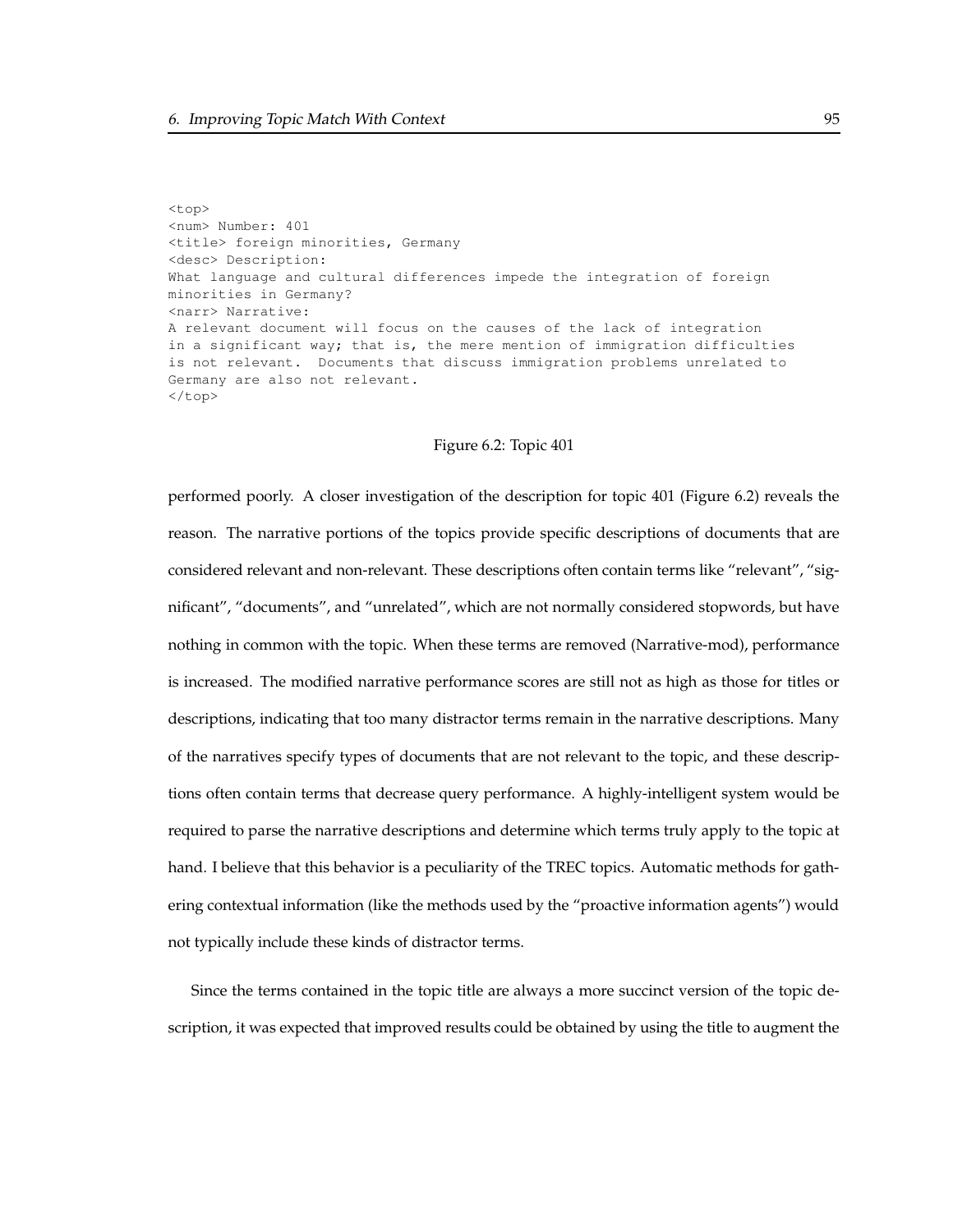description, indicating which terms should receive the highest weighting. As expected, the Titledesc queries consistently performed better than any of the other query formulations. This indicates that a system could be very successful if it took a query from the user and augmented it with contextual information, as long as the system weighted the human-generated query terms higher than terms that came from the automatically-generated context.

# **6.3 The Effect of Context on Focused Collections**

In a DIR system, context can be used in two ways: as additional information to use in selecting collections to query, and as additional information that can be sent with the query along to the selected collections.

#### **Using Context to Select Collections**

First, we will investigate the effect of contextual information on collection selection. Adding contextual information has no effect on the documents in the collection itself, and so will not affect the collection's score on measures of collection size or focus. Only the query-collection similarity is affected. In the preceding chapters, collections were built that explicitly varied each property under investigation. It does not make sense to build collections with varying amounts of context. A collection, by the simple fact that it contains many documents, contains a large amount of contextual information. Here, we focus on context available in the query.

The five levels of simulated context described above were used as queries to generate querycollection similarity scores for each of the 12 "typical size" focused collections. Figure 6.3 compares the scores forthe collections based on the medium-difficulty topic (Topic 401). It is clearthat adding or removing context has an effect on the similarity score, but it is unclear whether that effect will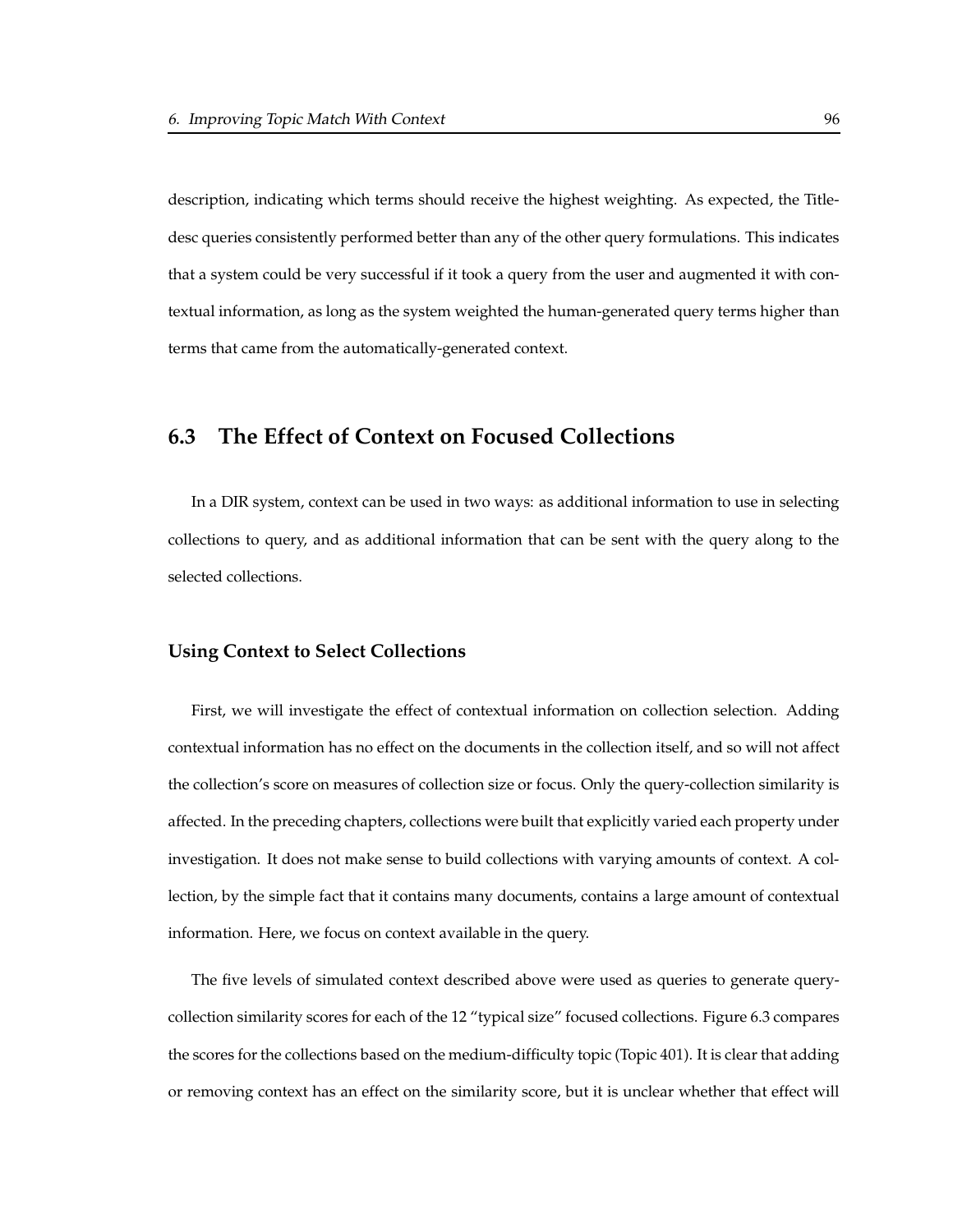

Figure 6.3: The effect of varying context on similarity, for the medium-difficulty topic.

be helpful in selecting collections to query. Note that scores fall along horizontal lines, because we are only using the contextual information while determining query-collection similarity, not while submitting the query to each collection. This has the effect of varying the similarity scores while holding the P@20 score for each collection constant. The queries based on the title alone produced the highest similarity scores. Adding more context to the queries lowered the scores in a relatively uniform manner.

Although the ability of context to raise and lower the overall similarity scores is an interesting effect, it is more useful to see whether context will improve our ability to discriminate between collections that perform well and collections that do not. The title-only queries provide the greatest separation between the scores for the most on-topic (t1) collection and the most off-topic (t4) collection. This separation is lowest for the queries with the most context (those based on the narrative portion of the topic), indicating that a large amount of context may actually interfere with the process of selecting collections.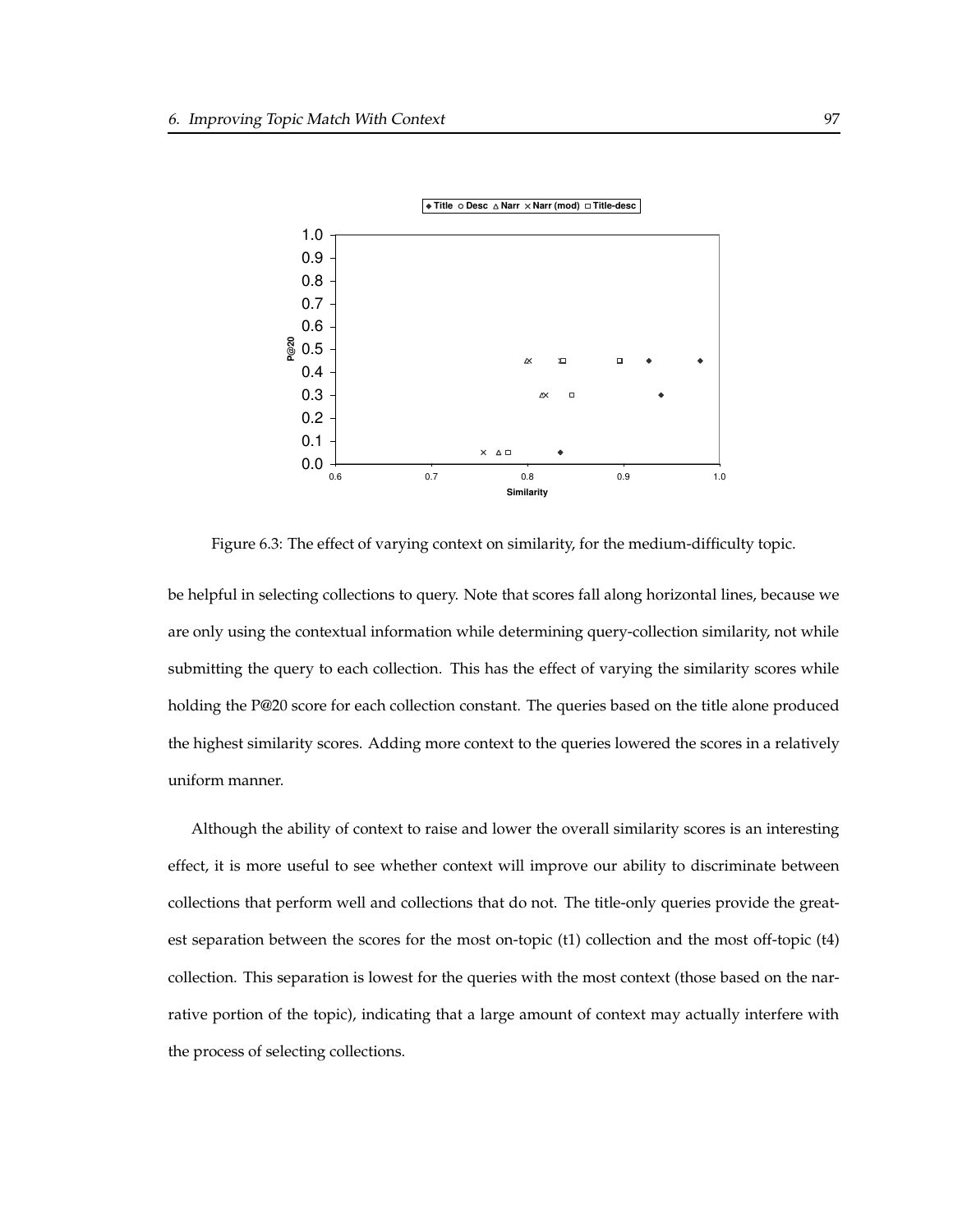

Figure 6.4: The effect of varying context on similarity, for the easy topic.

Figures 6.4 and 6.5 display query-collection similarity scores for the five levels of context using the easy collections and the difficult collections, respectively. The scores are ordered somewhat differently for the easy collections, and no ordering is evident for the difficult collections. However, the same trend remains: queries based on title and description provide a greater spread in similarity scores between the most on-topic and the most off-topic collections, indicating that shorter, more concise queries are better for calculating topical similarity.

One oddity in these graphs is that the CORI measure showed no difference between the description and title-desc queries. This is due to the fact that CORI (in either the original form or our modified form) doesn't take the weight of query terms into account. CORI simply treats a query as a list of terms, and calculates scores for those terms based on their frequency within the collection. To determine whether the title-desc queries would provide more useful similarity scores, the document frequency (DF) similarity measure was used to generate a parallel set of scores. This measure produced similar results, with the title-desc queries receiving scores very similar to the description queries (exact scores may be found in Appendix D).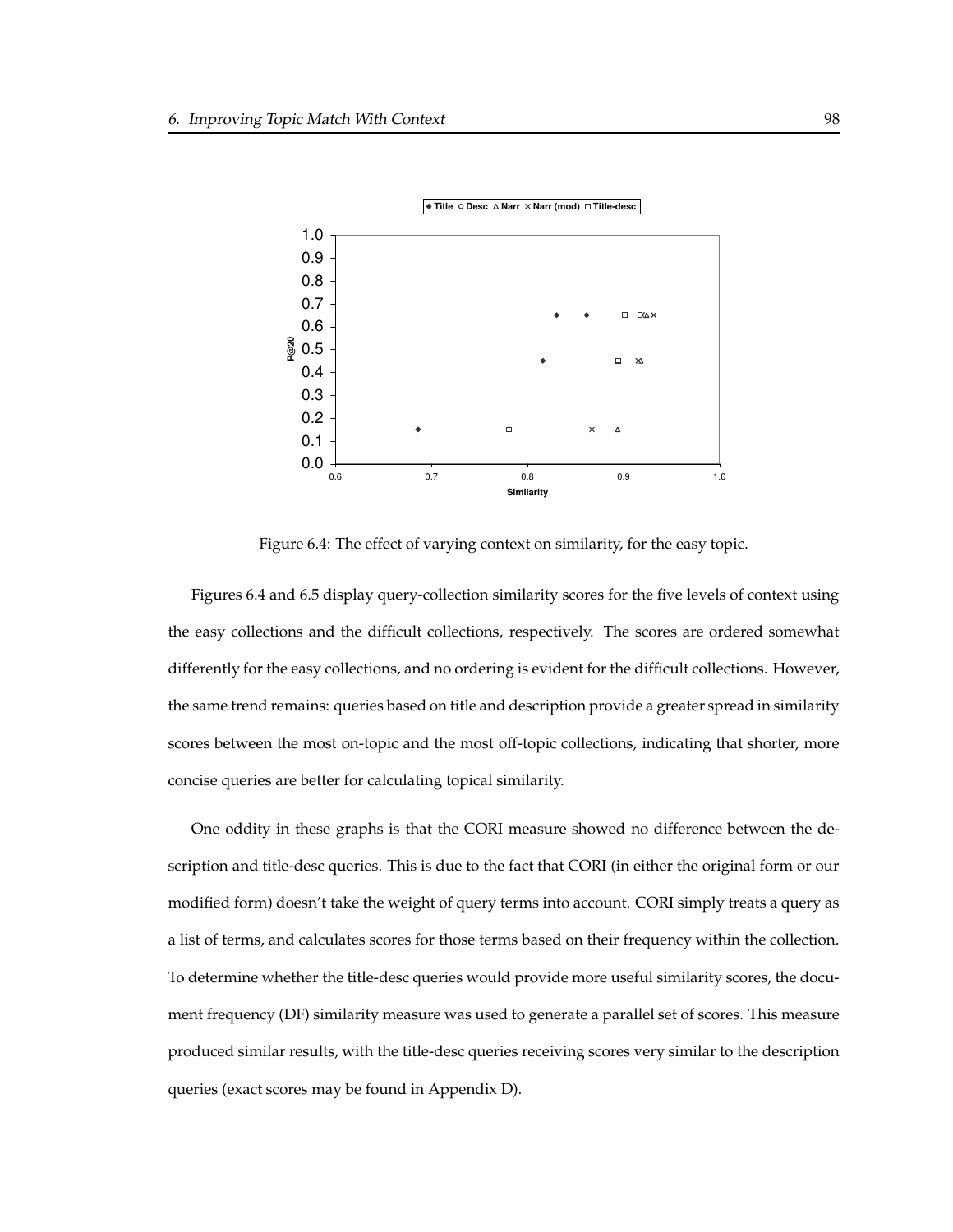

Figure 6.5: The effect of varying context on similarity, for the difficult topic.

## **Using Context to Query Collections**

If context is not helpful in the process of selecting a collection, will it be helpful when the query is sent to the collection? Previous systems that used context (Budzik & Hammond 2000; Ogilvie & Callan 2001; Kraft *et al.* 2006) have shown that adding context is useful when querying general-purpose collections. We want to determine whether that result will hold for more focused collections.

In the previous section, we varied context in the similarity calculations only, holding the performance scores constant (with the values from description-based queries, which we have been using thus far). In this section, we are varying context when querying the target collections, which only affects the performance scores. Similarity scores are held constant for each particular collection, so all values end up arranged in horizontal lines.

Scores for the five levels of simulated context across the 12 topically-focused collections are shown in Figures 6.6 through 6.8. On the medium-difficulty topic, scores based on the narrative and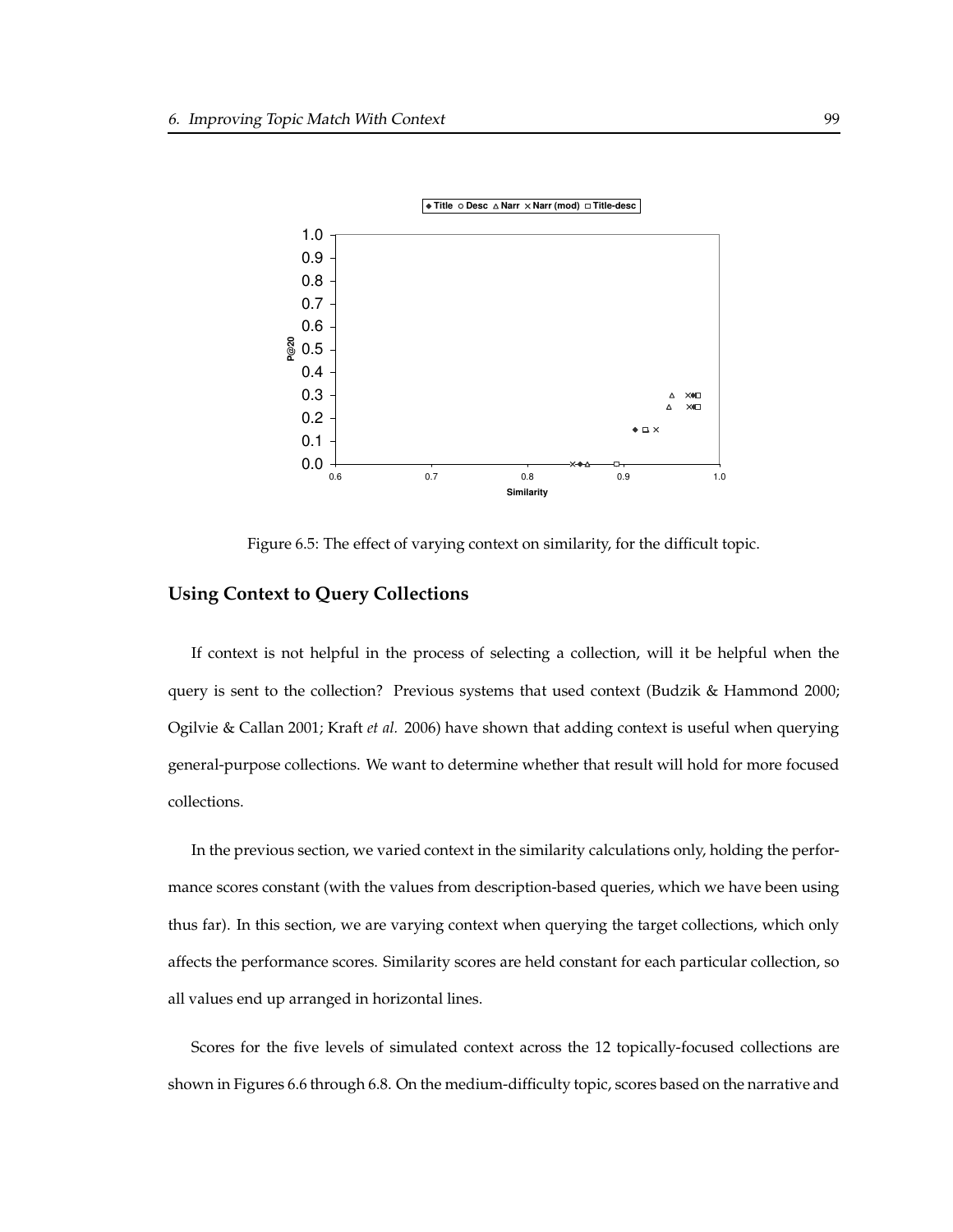

Figure 6.6: The effect of varying context on query performance, for the medium-difficulty topic.

modified narrative are the highest, indicating that context can provide improvements. On the easy topic, the narrative queries produced the worst scores of all. This could have been caused by the presence of the generic terms "reports" and "research" in the narrative query (which do not appear in the narratives for the other topics). But even when these terms are removed to produce the modified narrative query, the scores are not as high as those produced by the other types of queries. For collections based on the difficult topic, queries based on the description section performed better than other queries, although all of the queries performed poorly.

It is possible that the erratic performance of queries with greater context can be explained by the way the TREC topic descriptions are constructed. The topic descriptions often describe the information need in a formal, abstract way. The "easy" topic (441), regarding the prevention and treatment of Lyme disease, uses the terms "prevention" and "treatment". These terms will not necessarily occur in documents that describe methods for preventing and treating Lyme disease.

In the narrative portions of the TREC topics, significant terms often appear a single time, making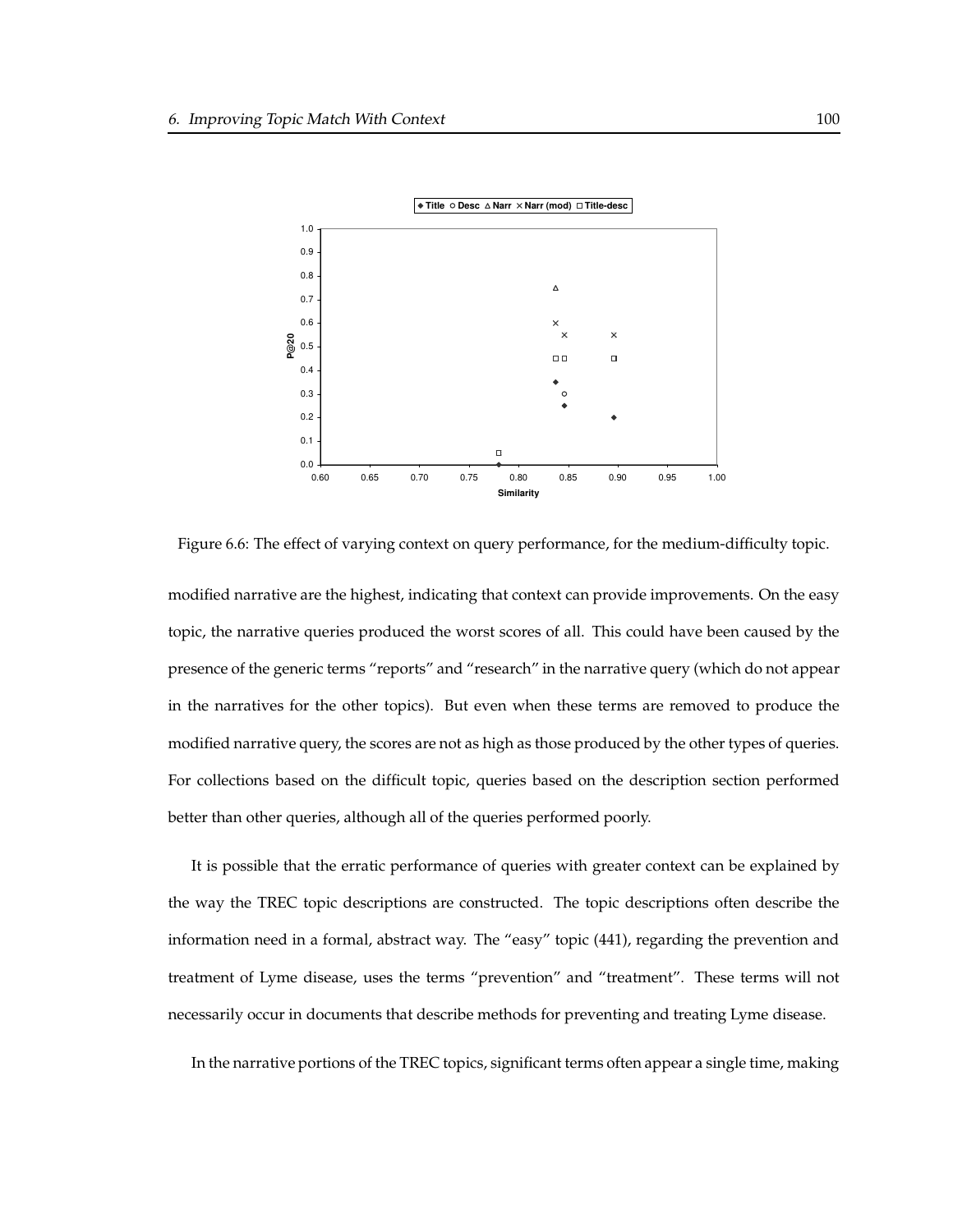

Figure 6.7: The effect of varying context on query performance, for the easy topic.



Figure 6.8: The effect of varying context on query performance, for the difficult topic.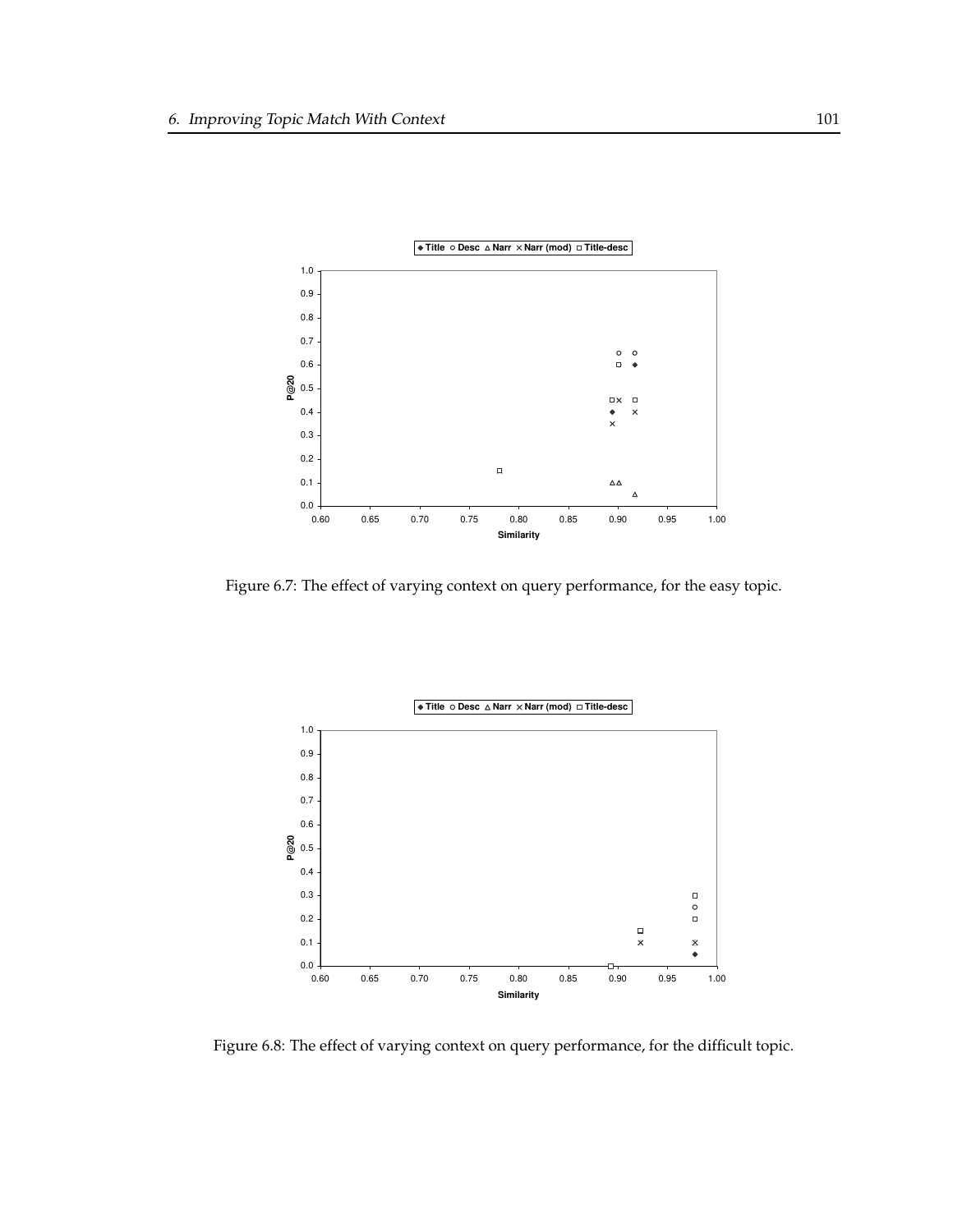it difficult to distinguish the important terms from unimportant terms. The documents used in other context-generation systems are typically longer, and it is often easier to pick significant words out of them. A "proactive information agent" would be expected to identify the most significant terms in a document, giving them high weights, and include a sampling of other, less significant terms. This is very similar to the content of the title-desc queries. In our experiments, the title-desc queries performed well. They performed the best on the difficult topic, near the top on the easy topic, and in the middle of the pack on the medium-difficulty topic. It appears that using a small amount of context (5 terms or less) may be a way to provide some "safety" in the results, decreasing the variability of the resultant performance scores.

# **6.4 Discussion**

It appears that a small amount of contextual information can produce better performance from general-purpose collections, and can produce better performance from focused collections under the right circumstances. However, there is still much work to be done before contextual information can reliably be used to enhance search results.

Expanded queries derived from the sections of the TREC topics may not be an accurate reflection of the type of queries that would come from an actual context-tracking system. Since the TREC topic descriptions are manually created, we would expect them to be indicative of the "true" context that surrounds a query. But due to the succinct nature of the descriptions as well as the tendency to include both positive and negative examples in the narrative sections, it is possible that an automatic context-tracking system could produce queries that would outperform the queries generated from the TREC topics.

There are still problems in selecting the correct context that fits with a query. For any given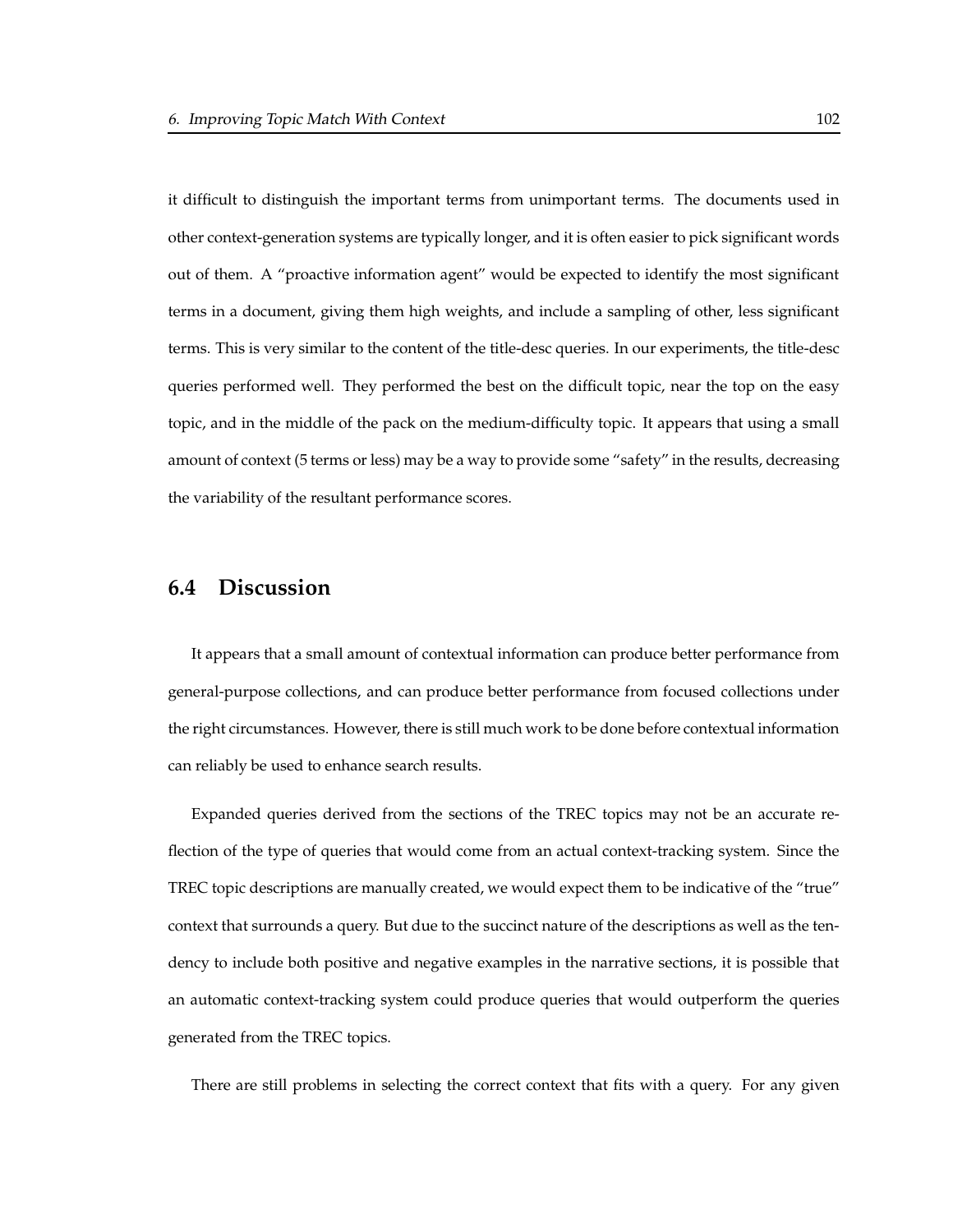query, there are many available contexts, including all of the applications the user has open at the time, all of the user's past search history, and even the "ambient context" of conversations occurring in the room (typically unavailable to a search system). The user's information need may occur within any of these contexts. It may be difficult to tell which of the available contexts (if any) is relevant to the query. There has been some work in this area (Horvitz *et al.* 1998), but the problem has not been solved.

Once the correct contextual information is selected, it may not be usable with all search systems. Some search engines (including Google) only return documents to the user that contain all of the terms in the query. If the entire context is used as a query, the results may be artificially limited. Queries with more than a few terms are unlikely to return many results from such a system. To mitigate this problem, Google places an absolute limit on the number of terms allowed in a query (currently 32). These constraints work well for general-purpose collections containing billions of documents. With more focused collections, constraints like this make the use of contextual information much more difficult.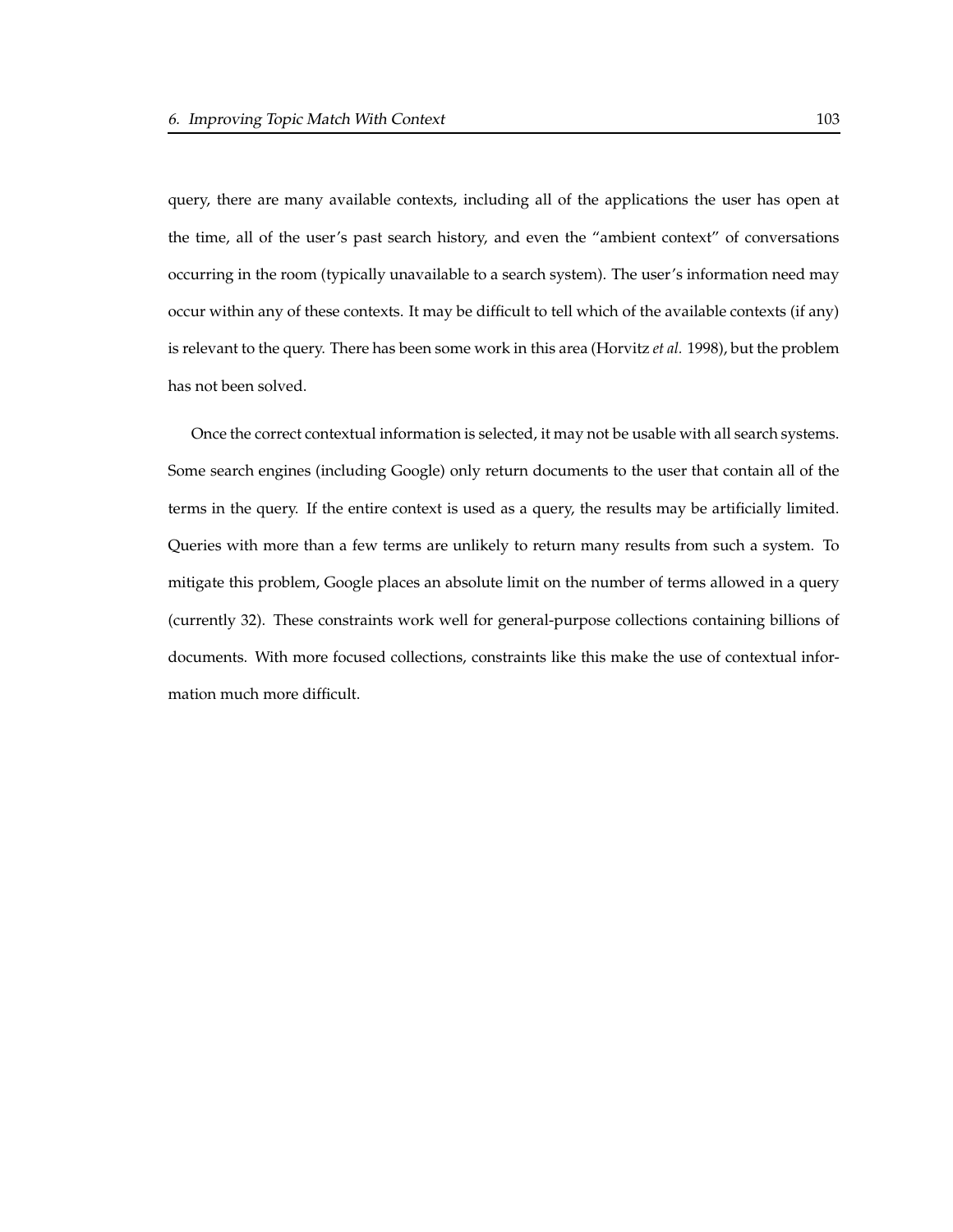# **Putting It All Together**

**7**

The previous chapters have given some indication that under certain conditions, distributed information retrieval can be successful. However, determining these conditions requires knowledge of essential properties of the collections being evaluated. Measuring these properties can be problematic. A distributed information retrieval (DIR) system will seldom have access to the collection backing a search engine, for reasons including:

- 1. The web is large, and there are many search engines to deal with. It is not a process that can be accomplished manually.
- 2. Search engine operators have little incentive to cooperate with a DIR system, and may in fact see the system as competition. For example, in March 2005, Agence France-Presse (AFP) sued Google for \$17.5 million because Google was making AFP's photos and headlines available on the aggregated Google News service.
- 3. Even in cases where search engine operators want to cooperate (e.g., with OAI-PMH), doing so can take significant effort (Lagoze *et al.* 2006).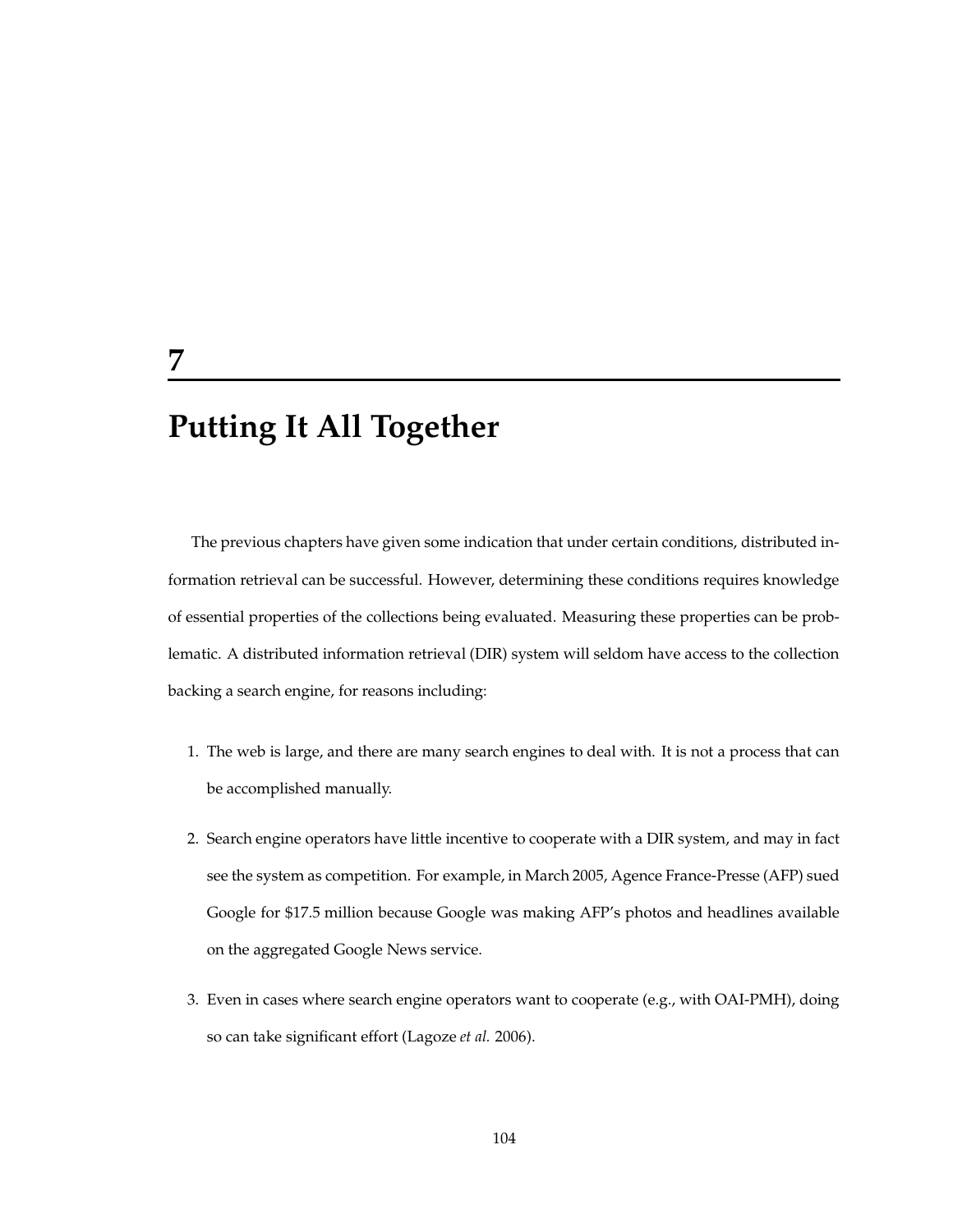Now that we know how the properties of a collection can be used to predict retrieval performance, we will examine a prototype DIR system that demonstrates how well this prediction works in a realistic situation. Chapter 2 described DIR in some detail. In this chapter, we will briefly discuss how the steps of a DIR system are implemented for testing. The steps are, in preparation for queries:

- 1. Locate search engines.
- 2. Determine a method for communicating with each search engine.
- 3. Form a representation of each search engine to store in the selection system.

And when a query is received:

- 1. Apply a selection algorithm to the set of collection representatives, calculating the suitability of each collection to the query.
- 2. Forward the query to the collections that are expected to return the best results.
- 3. Apply a merging algorithm to combine results from the selected collections, and present the results to the user.

Detecting the presence of a search system is an interesting problem. Users could submit pages for detection, or a crawling algorithm could be used to search the web for pages that have searches. The algorithm for taking a page and locating a possible search system would involve parsing the page and looking for a text entry box near the word "search". We will not address the problem of detecting search systems here. If the task of automatically locating search systems is too difficult, we can rely on manually-added systems.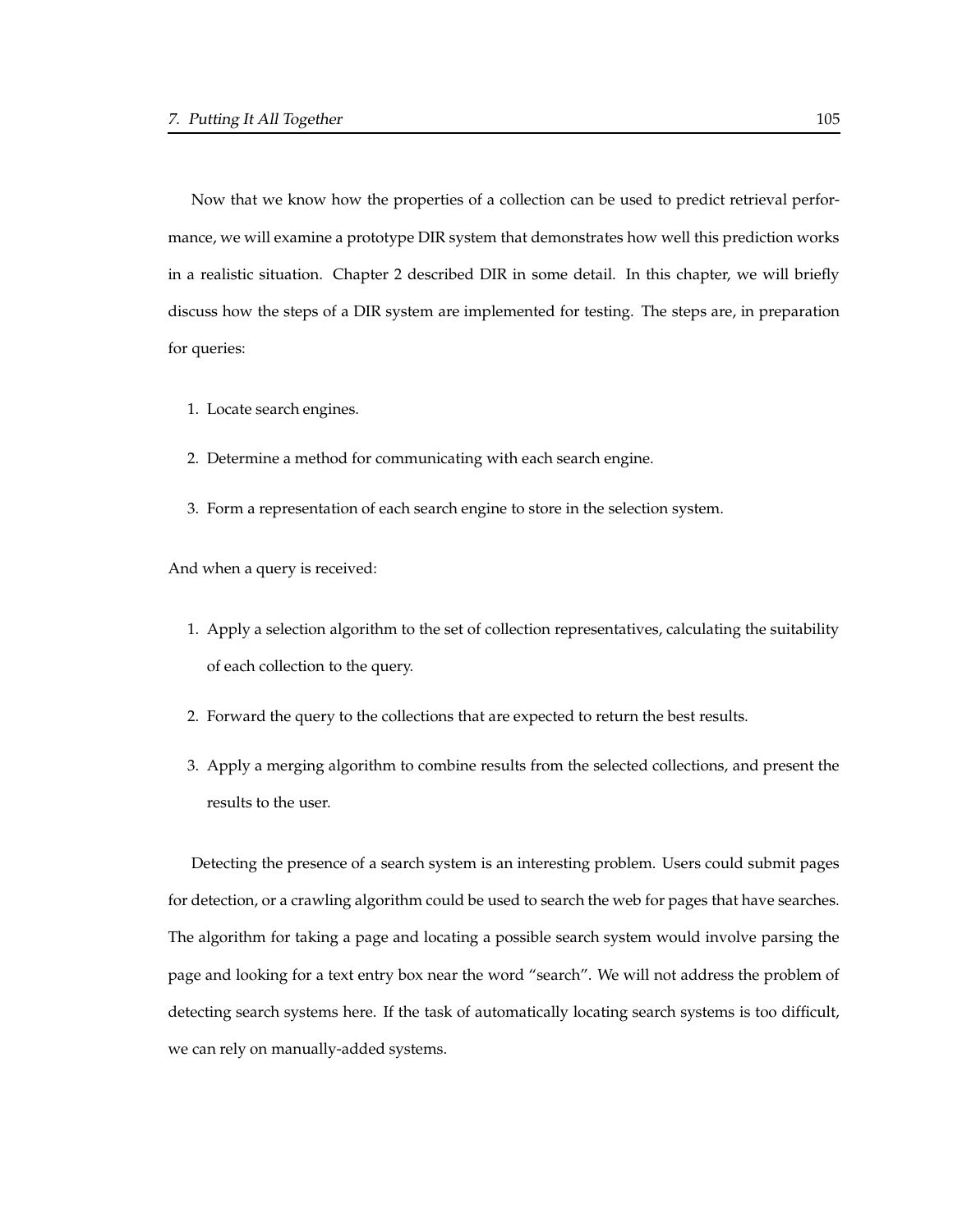# **7.1 Communicating With a Search Engine**

Once a search engine has been located, there must be a way to interact with it. A DIR system interacts with each of its component search engines through a piece of code called a "wrapper". The wrapper knows how to translate between the search system's native input/output formats and the format required by the DIR system. Depending on the search engine, the wrapper may use one of three communication methods:

- 1. Standardized search protocol.
- 2. Protocol specific to the search engine.
- 3. "Screen scraping".

The need for interoperability between search engines has been recognized for some time, and some standard protocols for interacting with search engines have emerged. One of the oldest standard protocols is  $Z39.50<sup>1</sup>$ , originally developed for communication between library catalogs. SRU (Search and Retrieve via URL)<sup>2</sup> is a re-engineered version of  $Z39.50$  that has been gaining in popularity for digital library systems. The online store Amazon.com has recently published a standardized method of communicating with search engines called OpenSearch<sup>3</sup> in conjunction with its search engine, A9.com. These protocols provide standard ways to format queries and standardized result formats, allowing seamless interaction with the search engine.

Some search systems make their services available through proprietary communication protocols. The most notable example of this is the popular search engine Google, which allows programs to access services via the Google  $APIs<sup>4</sup>$ .

<sup>1</sup>http://www.niso.org/z39.50/z3950.html

<sup>2</sup>http://www.loc.gov/standards/sru/

<sup>3</sup>http://opensearch.a9.com/

<sup>4</sup>http://www.google.com/apis/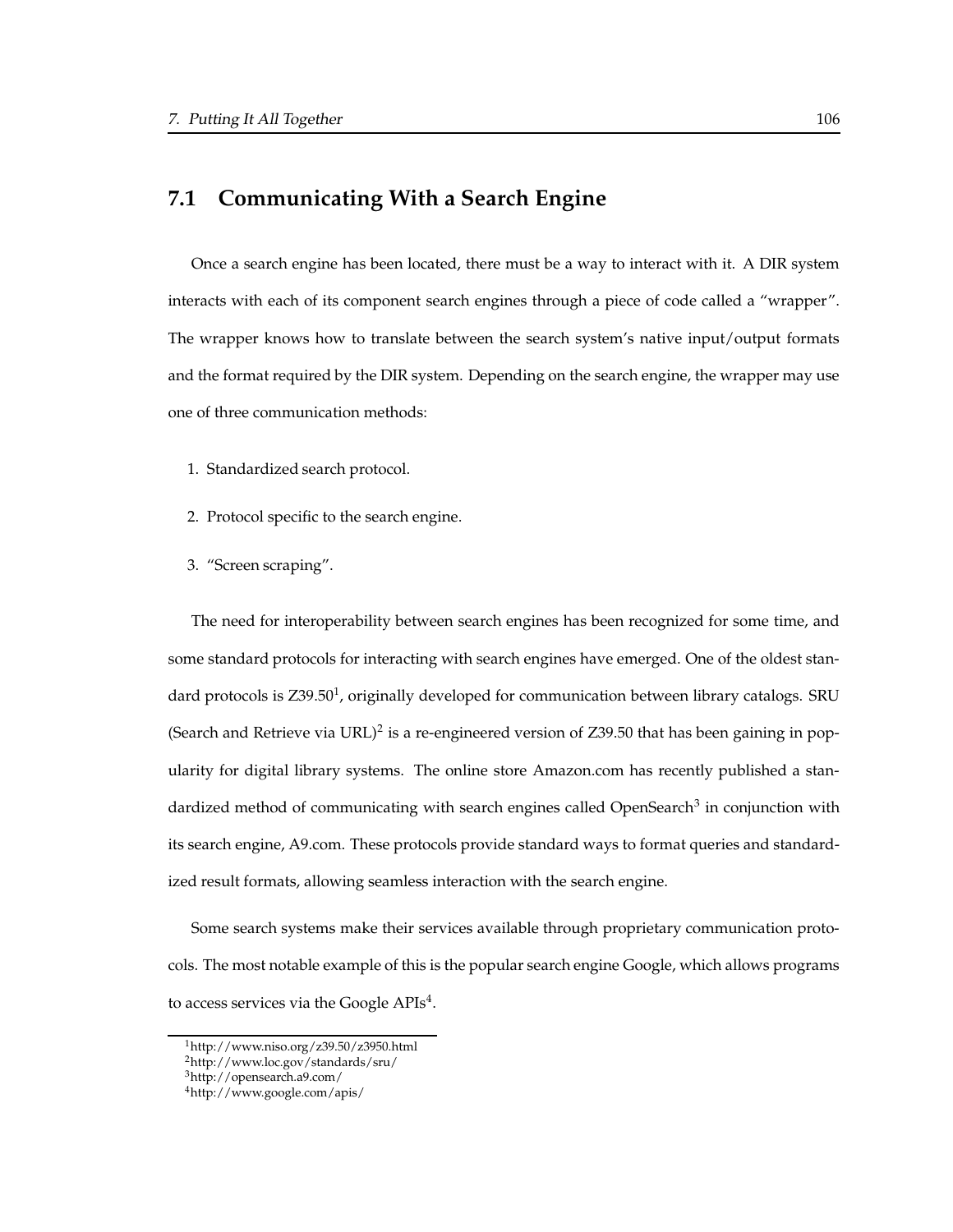When a search engine does not provide a protocol for direct use, the only option available to a DIR system is a "screen scraping" method. Screen scraping involves sending queries to the search engine using a URL of the same form that the search engine's graphical interface generates. The search engine returns results in its normal manner, using an HTML format that is appropriate for human viewing. This HTML must then be parsed (or scraped) to identify individual result items. One of the earliest Web-based DIR systems, Apple's Sherlock (Montbriand 1999), relied on manually-generated "screen scraping" wrappers. Screen scraping is error-prone, and the parsing algorithm must be updated any time the search engine's display format changes. Methods of automatic wrapper generation for screen scraping systems (Kushmerick, Weld, & Doorenbos 1997; Ashish & Knoblock 1997; Adelberg & Denny 1999; Fan & Gauch 1999; Zhao *et al.* 2005) are just beginning to achieve acceptable levels of accuracy.

A problem common to proprietary protocols and screen scraping methods is that query interpretation is dependent on the characteristics of the individual search system. Some search engines allow special operators to boost the weight of a query term, while others weight each term equally. Some search engines allow an unlimited number of terms to be used in a single query, while others limit number of terms. Even when the number of terms is unlimited, practical constraints may limit the number of terms that are sent to a search engine. For example, while some search engines employ a straightforward TFIDF algorithm (as described in Section 3.2), others limit result sets by only returning documents that contain all terms in the query. In this type of search engine, it is unlikely to find results with a query of more than 5 search terms. This is one of the primary reasons automatic systems like Watson (Budzik & Hammond 2000) do not use the popular Google search engine.

We will not worry about the problems of interacting with search systems here. The usage of standardized protocols like SRU and OpenSearch is increasing as more search engines operators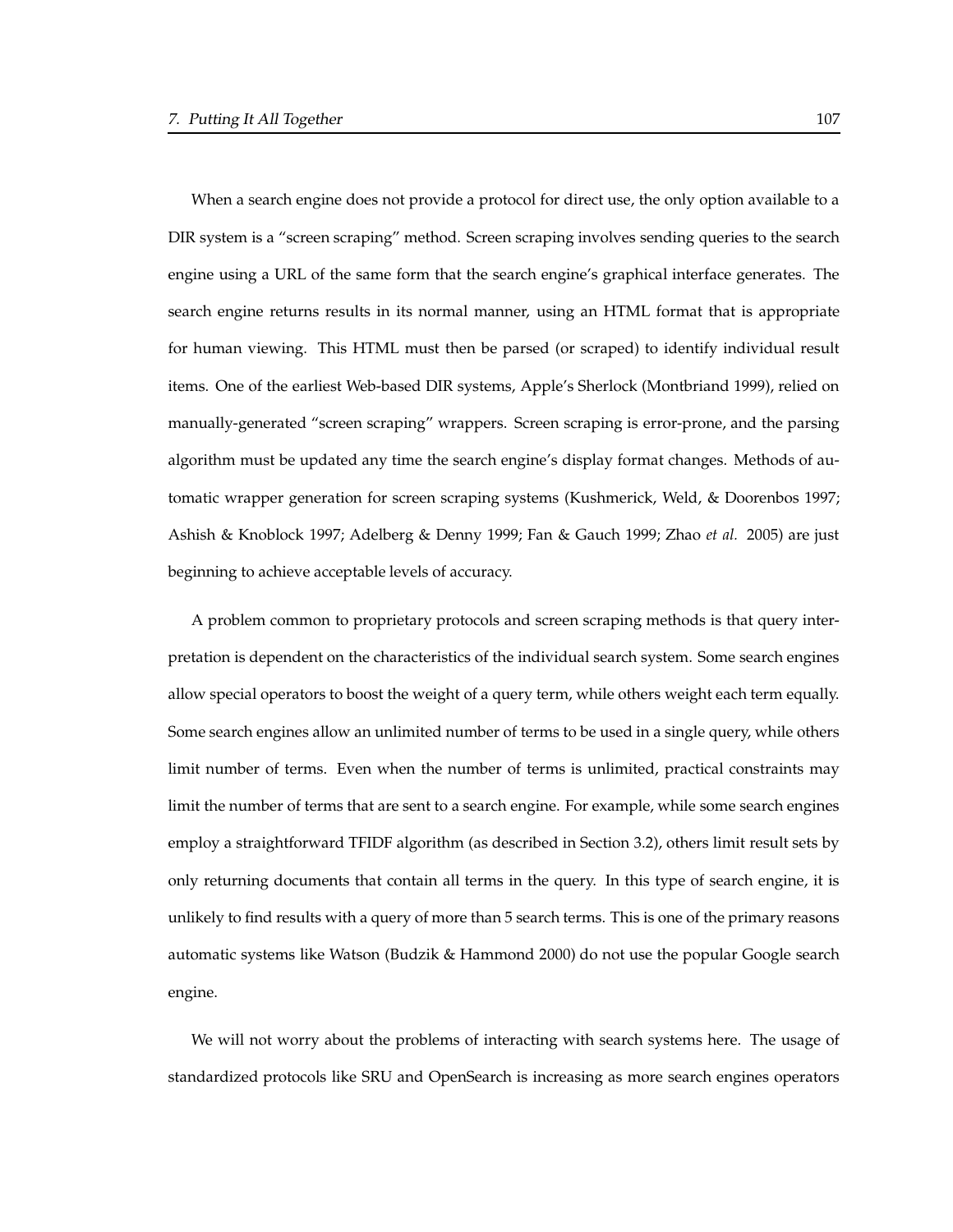realize the benefits of making their data available for search by others. For purposes of the prototype DIR system, we will assume that an appropriate communication method is available. However, we will not assume that we have unlimited access to the collection of documents held by a search engine, because this type of access is very uncommon. Even when search engines provide a standardized interface for searching, they are often unwilling to provide direct access to their documents. Therefore, the contents of a search engine must often be estimated.

# **7.2 Building a Collection Representation**

So far, we have examined collections that allow us full knowledge of their contents. In "real" collections on the Web, this will not be the case. The method for building a representation of a search engine must be completely automated. Search engine contents change frequently, and the representation must be regenerated on a regular schedule to maintain accurate information about the search engine's contents.

On the Web, since we will be unable to analyze the contents of a collection directly, we must do it indirectly. An effective way to do this is by sampling the documents that the collection contains and using the sample as a representative for the full collection. A sample from a collection can be treated as a smaller copy of that collection to which all of the regular algorithms can be applied.

Query-based sampling (Callan, Connell, & Du 1999) is a method of sampling a database to retrieve a small set of representative documents. These documents can be used to calculate statistics of the full collection without having explicit cooperation of the database. Query-based sampling works by sending a random dictionary term to a search engine. If no documents are returned in response to this query, another term is selected. Once at least one document is retrieved from the search engine, all of the terms in the documents are added to a set of "known terms" for the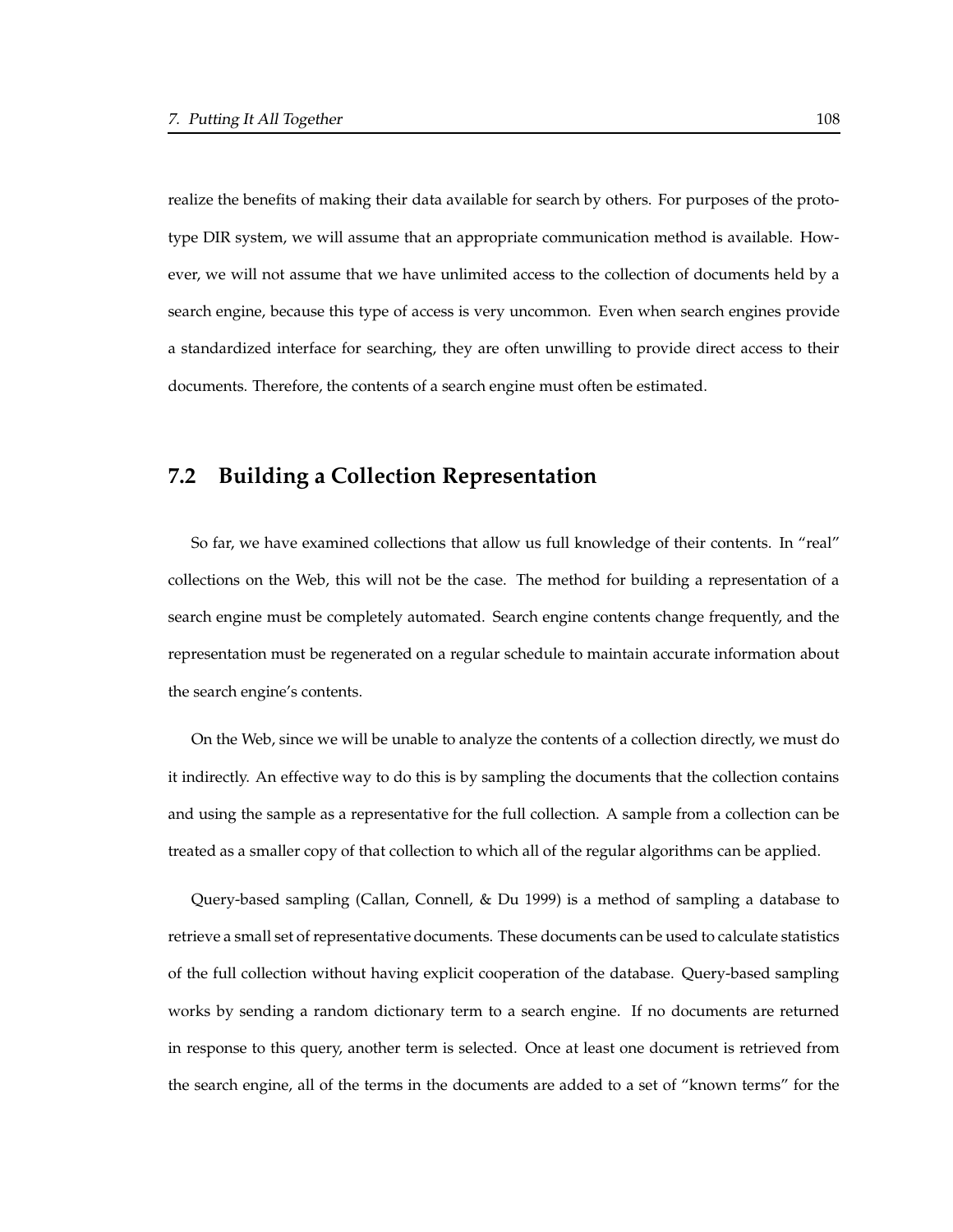

Figure 7.1: Convergence of query-based sampling.

collection. From this point on, single-term queries are randomly selected from the list of known terms. Callan and Connell (2001) found that by sampling 500 documents from a collection, a highly accurate representation of the entire collection was formed.

Note that when collections are small, the sampling process may not be able to retrieve all 500 documents required for true convergence. A sampling process may take a long time to identify 500 unique documents from a collection of 4000; and when the collection size is 400, it will not be possible to retrieve 500 unique documents. To avoid infinite searches, the process is limited to examining a total of 5000 documents (including duplicates) from any single collection.

Query-based sampling takes some time. Hundreds of searches must be performed. Hundreds of documents must be downloaded and processed. However, this process only needs to be done once for each collection (or once each time a collection's representative needs to be updated), and after that queries can be sent to the collection fairly rapidly.

Figure 7.1 shows the convergence of three collections as they are sampled. The CACM(Stemmed)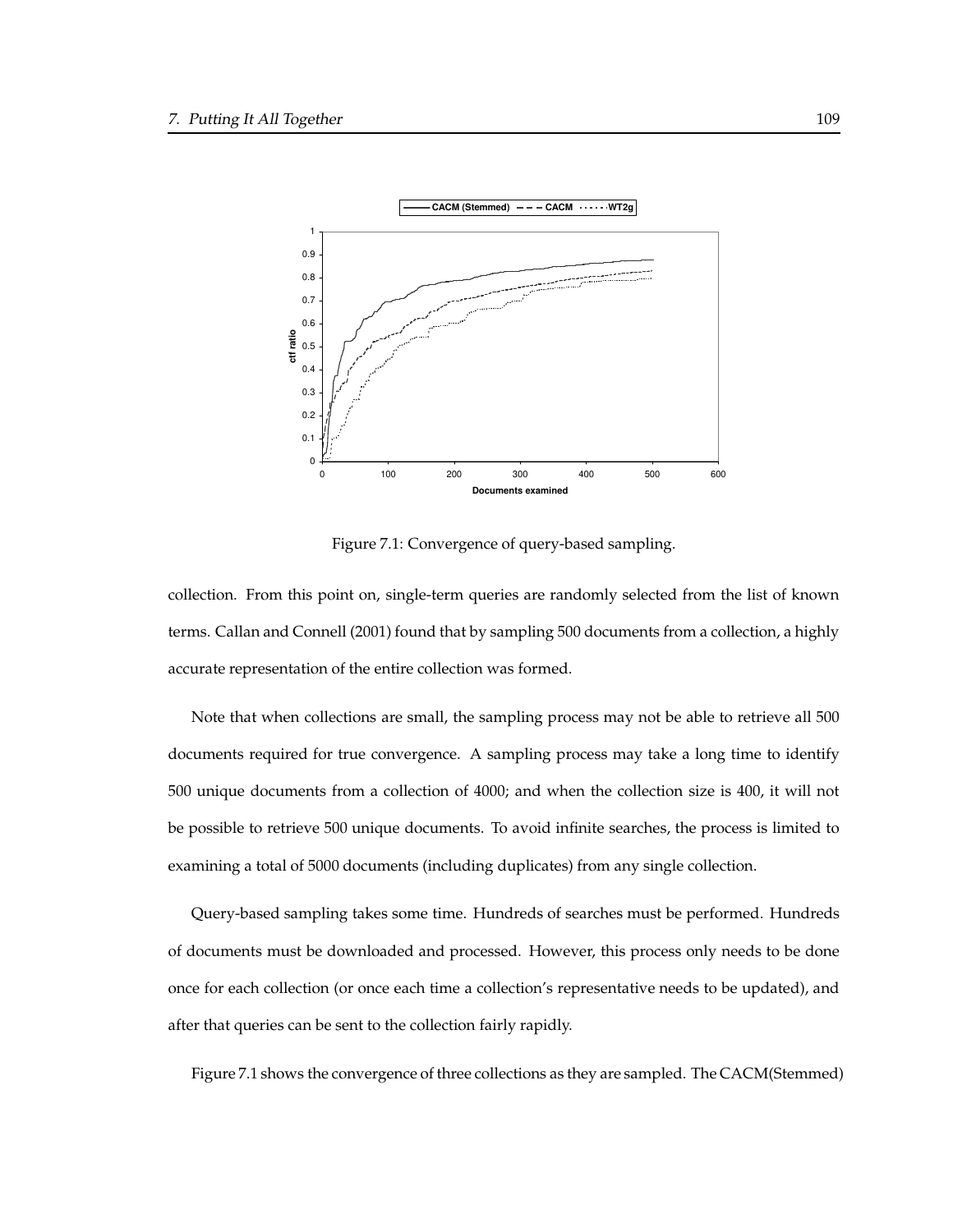collection is one of the collections used by Callan in the initial development of query-based sampling. In this collection, a stemming algorithm has been applied to combine similar terms. The CACM collection is the same collection, without stemming applied. Finally, the WT2g collection is shown.

The values on the x-axis represent the number of unique documents seen at each point in the sampling process. Values on the y-axis represent the percentage of total term occurrences in the collection that are represented by the terms seen in the sampled documents (collection term frequency ratio). For a collection  $c$ , a dictionary of terms  $T$ , and a dictionary of sampled terms  $T'$ :

$$
\text{ctf ratio} = \frac{\sum_{t \in T'} \text{ctf}(t)}{\sum_{t \in T} \text{ctf}(t)} \tag{7.1}
$$

$$
ctf(t) = number of times term t occurs in collection c (7.2)
$$

In a large collection, 500 documents may contain only a small percentage of the total terms in the collection. However, the documents gathered by query-based sampling contain the terms that are used most throughout the collection, as evidenced by the high ctf ratios in Figure 7.1. Note that sampling is affected by stemming. The WT2g data set takes a bit longer to learn than the CACM data set. Whereas 300 sampled documents is sufficient for a stemmed database, 500 documents is a more reasonable number for databases where stemmed terms are not available.

#### **Estimating Topic**

How does sampling affect the properties we have examined previously? Since sampled collections have high ctf ratios, we expect the sampled documents to be highly representative of term usage within the full collection.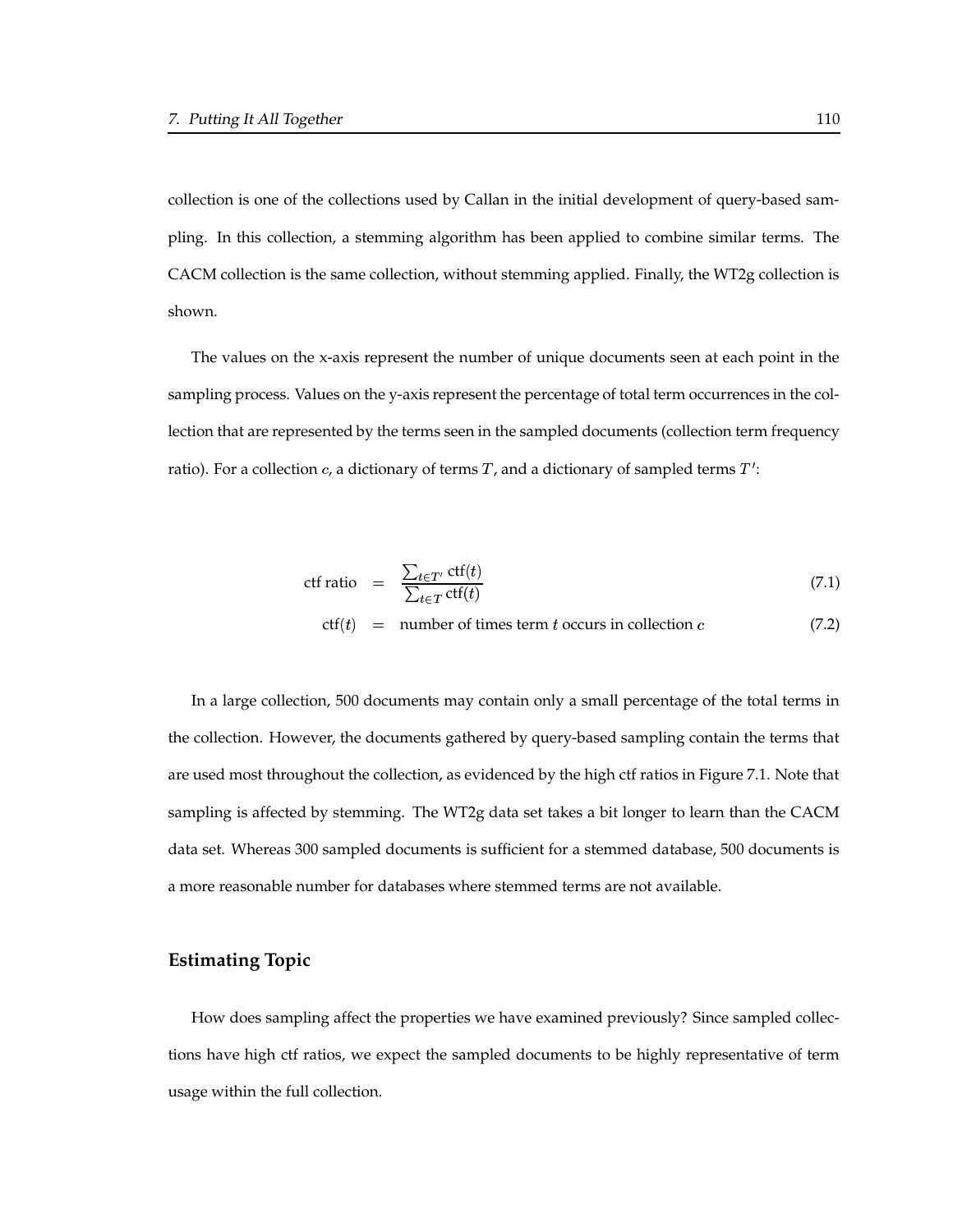

Figure 7.2: Affect of sampling on topical similarity scores.

The 36 topic-specific collections (3 topics, 3 sizes, 4 similarity levels) used in previous chapters were sampled using query-based sampling. Query-collection similarity scores were computed using the modified CORI measure, as in Chapter 3, and the similarity scores were compared. The results, shown in Figure 7.2, reveal some interesting patterns. If the sampled collection provided a perfect representation of the full collection, all values would lie along a straight line. Overall, the correlation is moderate  $(r = 0.34)$ , but when the various sizes of collections are separated, the picture becomes clearer. As would be expected, there is a near-perfect correlation ( $r > 0.99$ ) between the small collections and their sampled versions. This is due to the fact that the sampled collections contain almost all of the documents in the original collections. With the typical-size collections, the correlation drops a bit ( $r = 0.86$ ). And the correlation is barely evident ( $r = 0.24$ ) for the large collections. In other words, as a collection grows larger, our ability to accurately sample its contents diminishes.

At first glance, this appears to be a problem. But, upon closer inspection, we find that all of the points that are "out of line" come from collections based on the difficult topic. When the four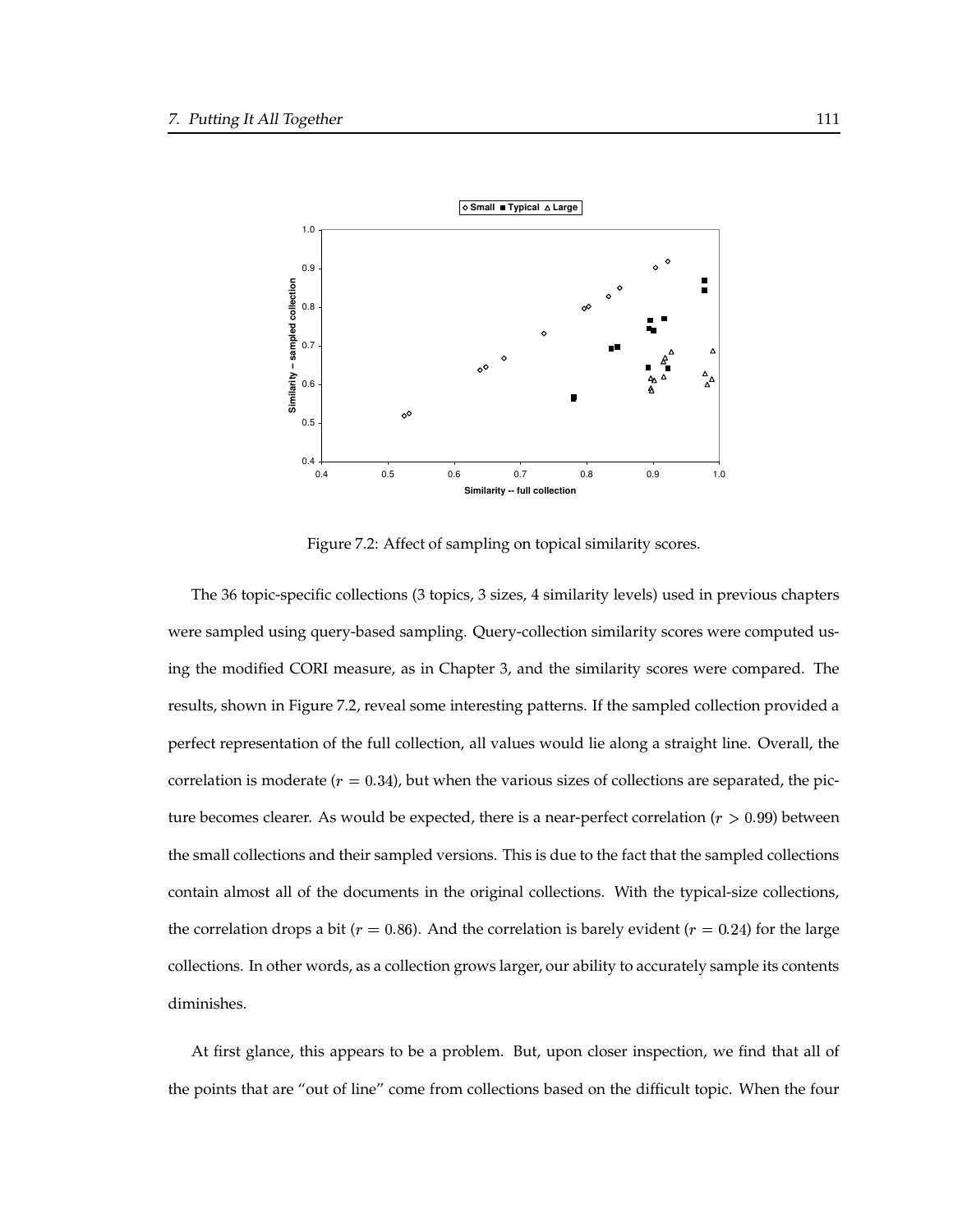large t437 collections are excluded, the large-collection correlation becomes much more acceptable  $(r = 0.90)$ . That is, the topic for which we had difficulty retrieving quality results is the same topic that proves most difficult to sample. And, on the difficult topic, the sampled collections always have lower similarity scores than the original collections, which will *improve* performance of the selection algorithm (the topic-specific collections will not be selected as often for queries involving the difficult topic). Whether this result will generalize to other topics is still an open question.

#### **Estimating Size**

Very little work has been done on automatically estimating the size of a search engine's collection. In (Liu, Yu, & Meng 2001), a method for determining a collection's size based on sampling is described. The size estimate is based on the frequency with which duplicate documents are retrieved during the sampling process. Accuracy can be quite good (within 5 percent) when 2000 documents are sampled out of a database of 300,000. Since our analysis has indicated that size is not worth including in the calculations, we will not try to determine a collection's size for purposes of the prototype.

#### **Estimating Focus**

The sampled versions of our 36 collections were measured with the term-entropy2 measure (described in Section 5.2). The results are shown in Figure 7.3. As with the topical similarity measure, correspondence was quite good ( $r > 0.99$ ) for the small collections, and not as good but still strong for the typical-size collections ( $r = 0.68$ ) and for the large collections ( $r = 0.70$ ). It is interesting to note that the focus scores overall are much more consistent than the topical similarity scores  $(r = 0.87).$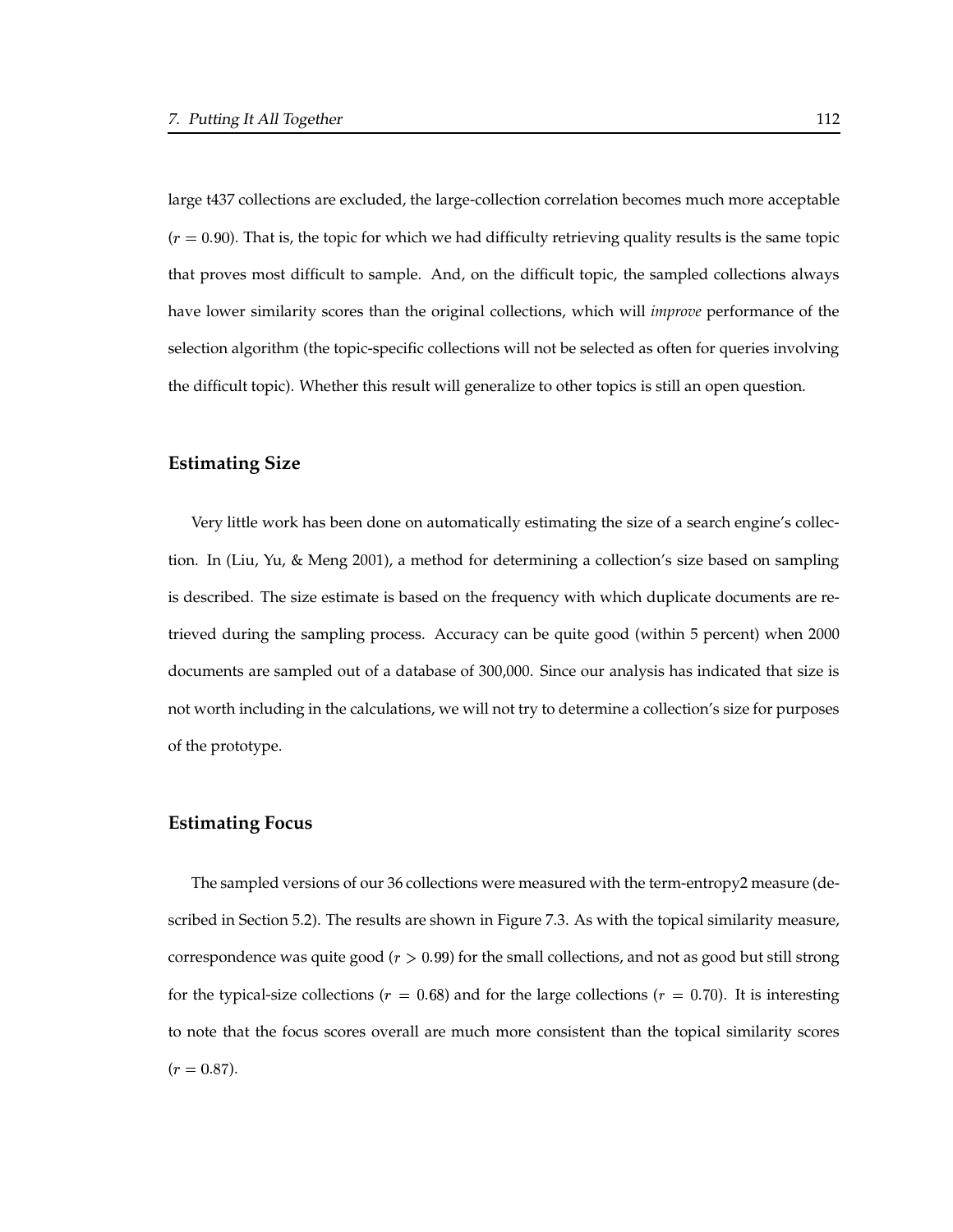

Figure 7.3: Affect of sampling on term-entropy2 scores.

Surprisingly, the term-entropy2 score does not fare as well when large, general-purpose collections are sampled. When the full WT2g collection and the WT2g-half collection were sampled, the resultant term-entropy2 scores fell in the middle of the ranges exhibited by the focused collections. This creates problem for using term-entropy2 in a practical setting. An effective DIR algorithm must be able to distinguish between topically-focused collections and general-purpose collections. The potential problems with focused collections make it desirable to query at least one generalpurpose for every information need. Because of this, the prototype DIR algorithm will need to make use of both the term-entropy2 and the retrieved-focus scores.

# **7.3 Result Merging**

Merging result sets from multiple search systems should be straightforward, but no result merging algorithm has yet been recognized as having a clear advantage over other algorithms in all situations. Voorhees has suggested several merging algorithms (Voorhees, Gupta, & Johnson-Laird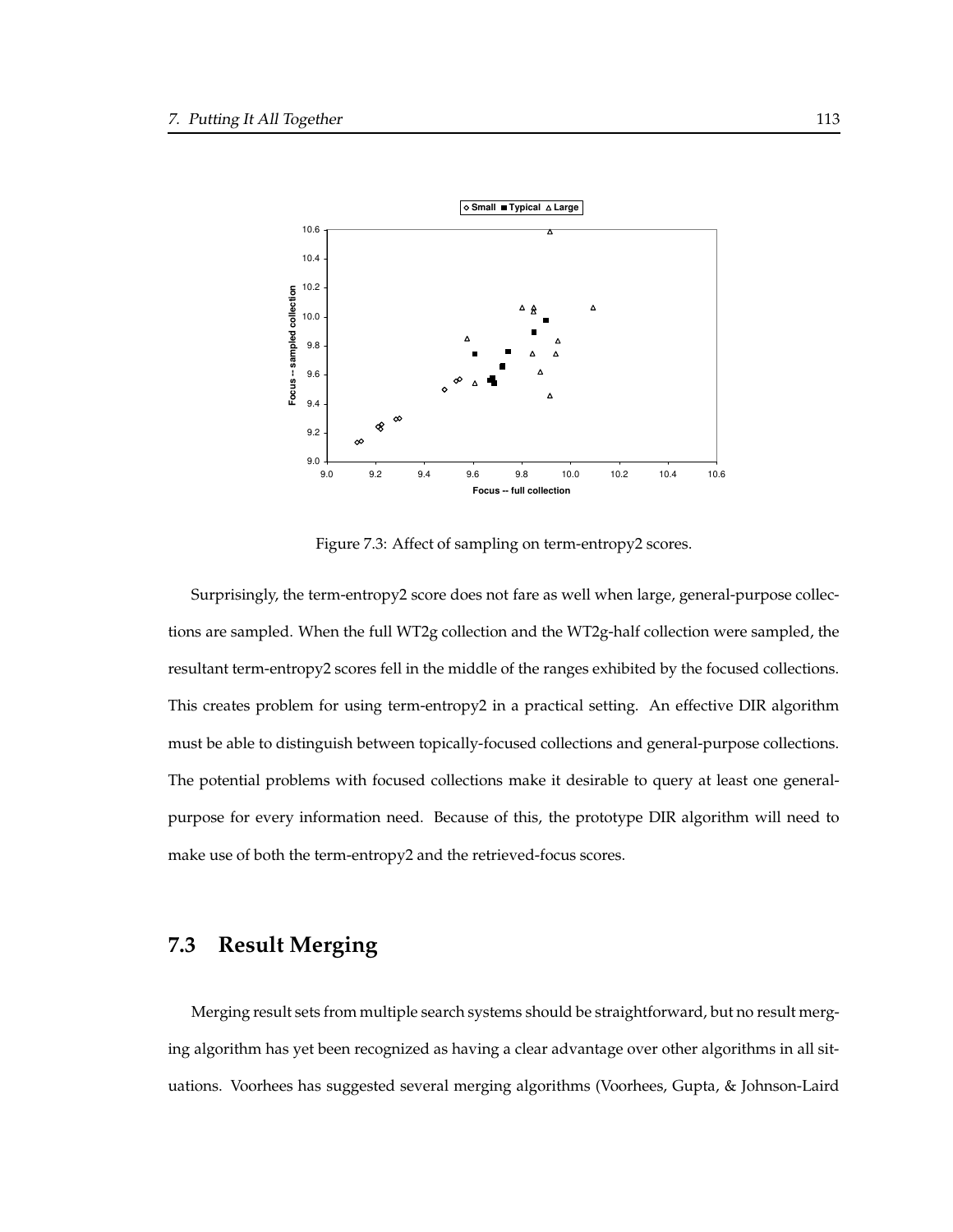1995; Voorhees 1997), but all require training data on documents known to be relevant and nonrelevant from each collection being used. Callan (2000) describes several merging algorithms that were used with the INQUERY system, but all of these are shown to have flaws. The best-performing algorithm requires cooperation of the target search engines. Other merging strategies (like that described in Manmatha & Sever 2002) require only minimal cooperation from the individual search engines. This typically requires reporting of internal similarity scores, which are not always available, and can be misleading.

Two recent comparisons of merging algorithms (Tsikrika & Lalmas 2001; Lu *et al.* 2005) came to the same conclusion: merging algorithms perform best when each result document's title and summary are used to compute its position in the final ordering, rather than using only the document's rank ordering alone. However, these results were obtained based on studies of systems that merge results from multiple general-purpose search engines, not the more focused search engines we are concerned with. While document titles are almost always available from topical search engines, in practice document summaries are often not available. Many topical search engines provide very brief summaries, or no summaries at all, with their result lists. In initial tests, it was determined that the use of titles alone to merge documents was not adequate (all P@20 scores were at or near 0).

The unavailability of summary information and the poor performance of title information alone forces us to use the rank-based merging algorithm described in (Yuwono & Lee 1997). This algorithm assumes that the first result from each search engine has an equal chance of being relevant, and then spreads apart subsequent documents from each search engine in a manner inversely proportional to the engine's goodness score. For result document  $d$  from selected collection  $c$ , the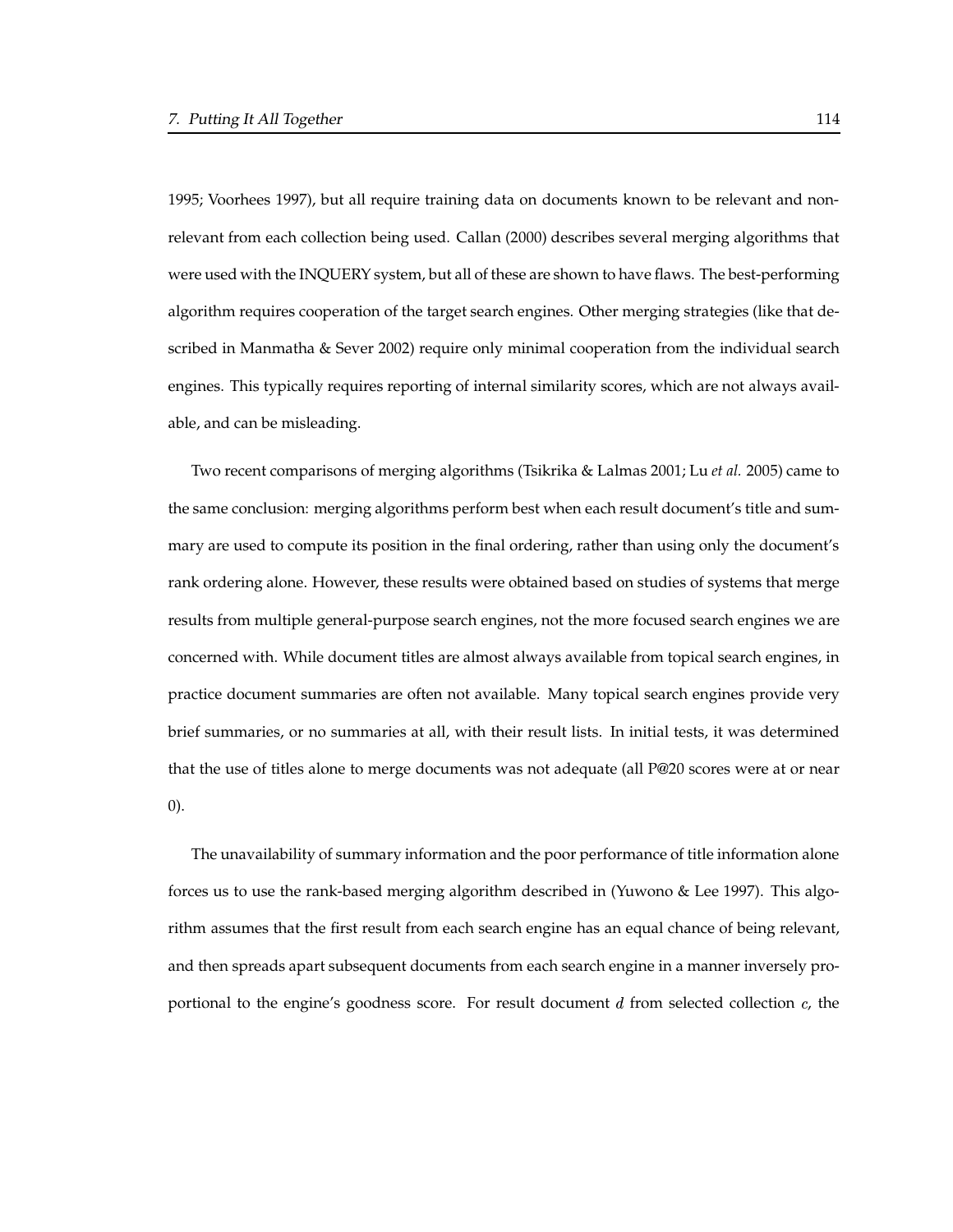ranking score is:

$$
score(d, c) = 1 - (rank(d, c) - 1) \cdot spread(c)
$$
\n(7.3)

$$
rank(d, c) = position of document d in collection c's result list \t(7.4)
$$

$$
spread(c) = \frac{\text{minimum goodness score of any collection for this query}}{\text{documents being retrieved} \cdot goodness of collection } c \tag{7.5}
$$

Duplicate documents must be removed from the result list. Often, this can be done by comparing URLs, but since some documents can be referenced by multiple URLs, it is often best to compare the document summaries. In our case, it is possible to unambiguously identify documents by their WT2g ID number. When duplicate documents are located, their scores are added, under the presumption that documents returned by multiple search engines are more likely to be relevant than documents returned by a single search engine.

# **7.4 Testing the Combined System**

As a practical test for the combined system, a set of collections was gathered. This set contains a general-purpose collection (full WT2g) and several more focused collections. Four highly-focused collections were included: the three highly-focused t1 collections, as well as a highly-focused collection based on topic 413 (this collection had previously been used as an "off-topic" t4 collection). Six moderately focused collections included the "water" and "germany" collections from Chapter 5. These were supplemented with four new collections, built using a single prominent term from each of topics 402, 403, 404, and 405: "genetics", "osteoporosis", "ireland", and "cosmic". Each of these four terms matched less than 4000 documents in the WT2g collection, so no artificial restrictions were placed on the size of these collections. The full set consists of one general-purpose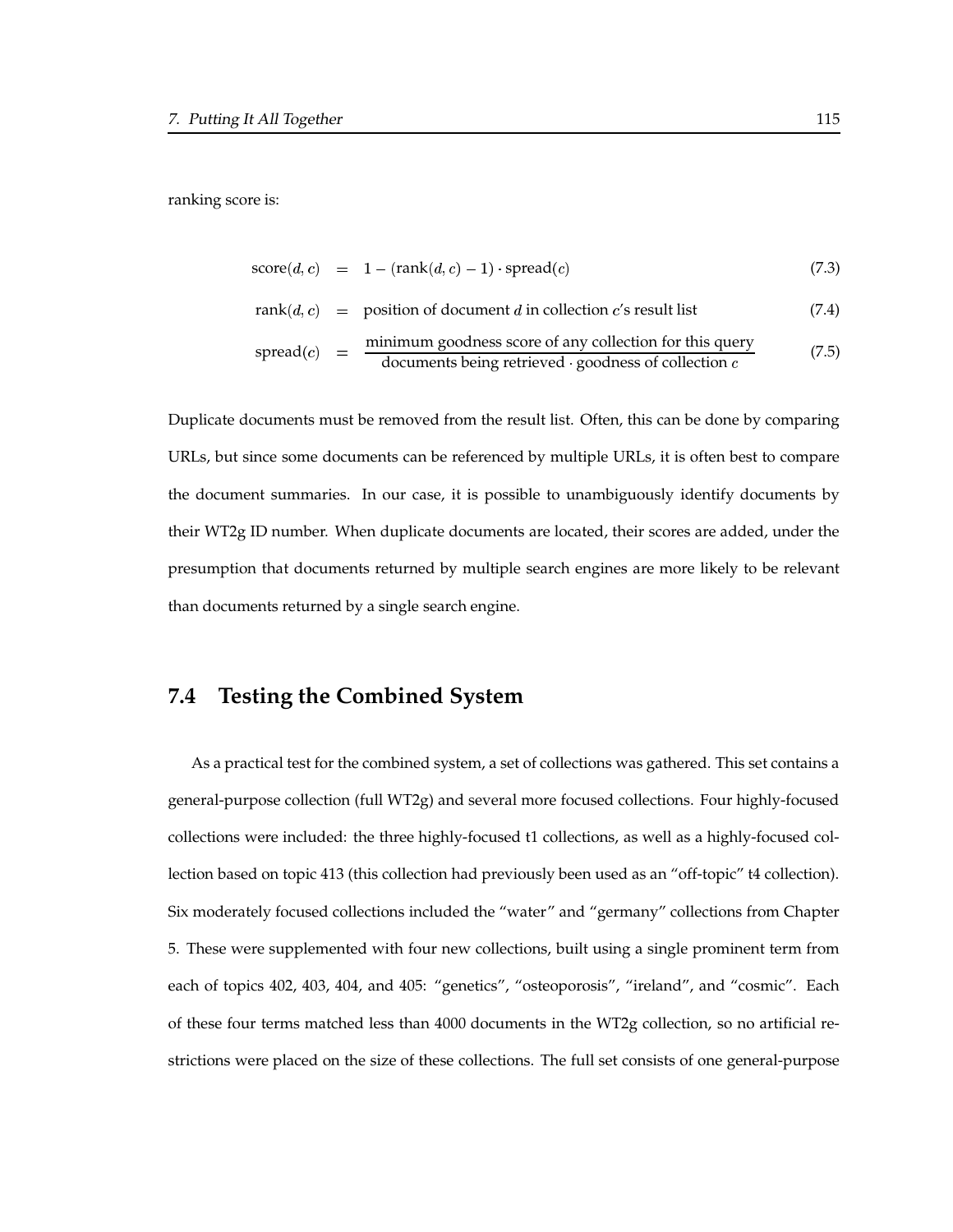collection and 10 topic-specific collections: 4 highly focused on one of the target topics, 5 moderately focused on a given term from a target topic, and one moderately focused on a general term ("water").

An alternative set of tests was run, replacing the full WT2g collection with the WT2g-half collection, in which half of the documents have been uniformly removed. This simulates a situation common in actual Web search: the centralized collection has some documents relevant to the query, but the topical collections contain many relevant documents that are not available to the centralized collection.

### **The DIR Algorithm**

Distributed retrieval was performed according to the following algorithm:

- 1. Each collection was sampled using query-based sampling to create a collection representative that contained 500 documents or less.
- 2. The term-entropy2 score (from Section 5.2) and retrieved-focus score (from Section 5.2) for each collection representative is pre-computed.
- 3. For each query received,
	- (a) Calculate each collection's base "goodness score" using the sampled collection representative, according to the formula:

goodness
$$
(q, c)
$$
 =  $\alpha \cdot \text{similarity}_{CORI}(q, c) + \beta \cdot \text{term-entropy2}(c)$  (7.6)

(b) If retrieved-focus(*c*)  $\lt \delta$ , increase the goodness score by  $\gamma$ .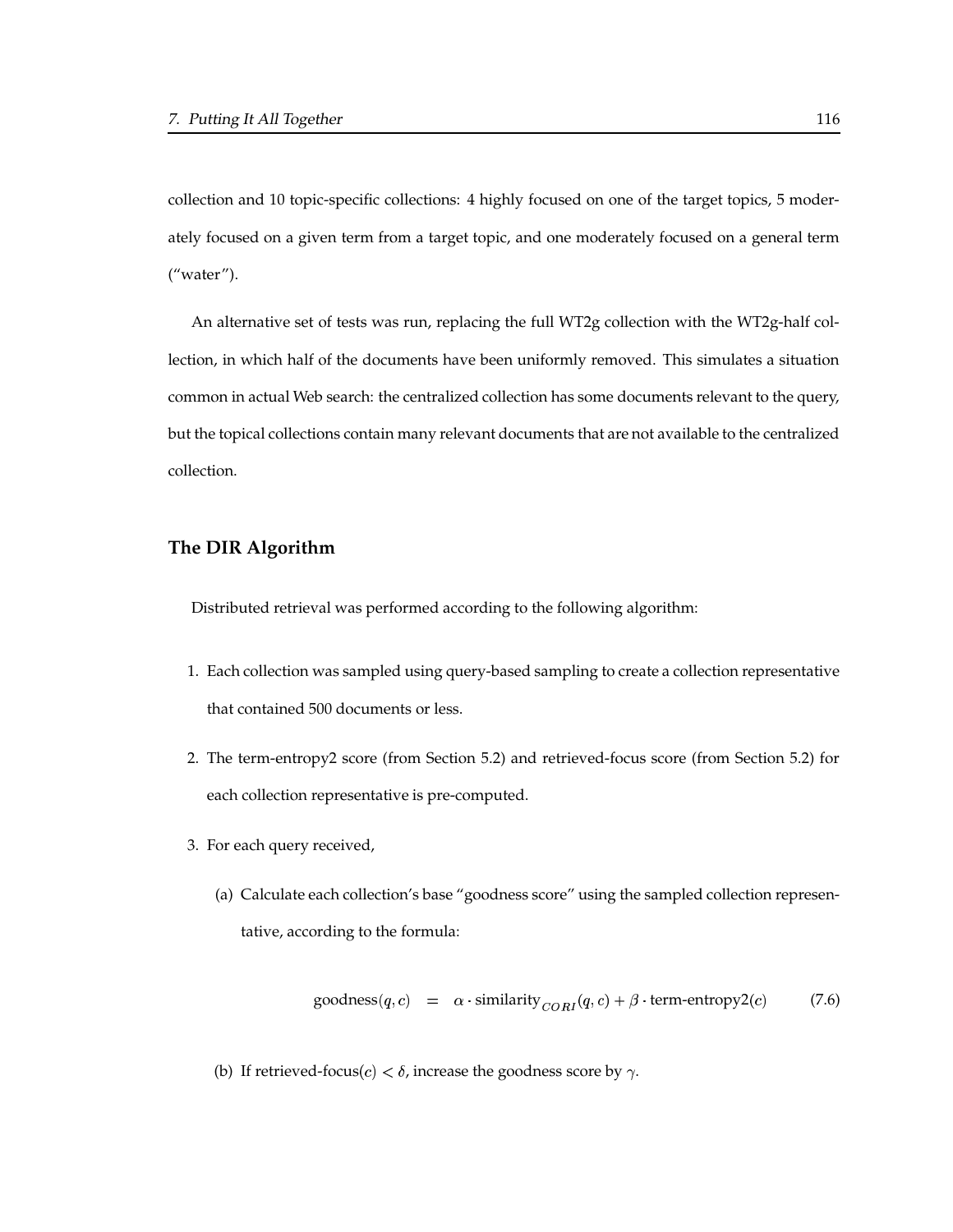- (c) If goodness( $q, c$ )  $>$   $\gamma$ , submit the query to the actual search engine and collect the result documents. Otherwise, ignore the engine.
- (d) When results from all matching search engines have been collected, merge them in order according to the scores from Equation 7.3 above.

In the initial experiments,  $\alpha$  was set to 0.8967, and  $\beta$  was set to 0.1509, based on the results of the multiple linear regression shown at the end of Chapter 5. However, this proved to give too much weight to collection focus, and allowed many off-topic collections to match the queries. The value of  $\beta$  was halved, to 0.0755, which provided much better results.

Collections with extremely low focus are considered to be general-purpose collections, and are consulted for every query. The threshold for determining these collections  $(\delta)$  was set to 0.05, based on manual examination of the retrieved-focus scores for sampled collections. The threshold goodness score for an engine to be selected  $(\gamma)$  was set to 1.32, based on manual examination of the goodness scores that resulted from this algorithm.

#### **Results**

Figure 7.4 compares the performance of retrieval from centralized collections (WT2g and WT2ghalf) with retrieval from a distributed system that contains the 10 focused collections and one of the centralized collections. Selector-full indicates the distributed system that contains the full WT2g collection, while selector-half indicates the distributed system with WT2g-half.

It is clear that WT2g-half does not perform as well as the full WT2g collection, and this is to be expected, because it only contains half of the relevant documents for each topic. It is surprising, though, that the selector-full and selector-half scores track so closely along their associated WT2g scores. Using a distributed system does not greatly help retrieval performance. Neither does it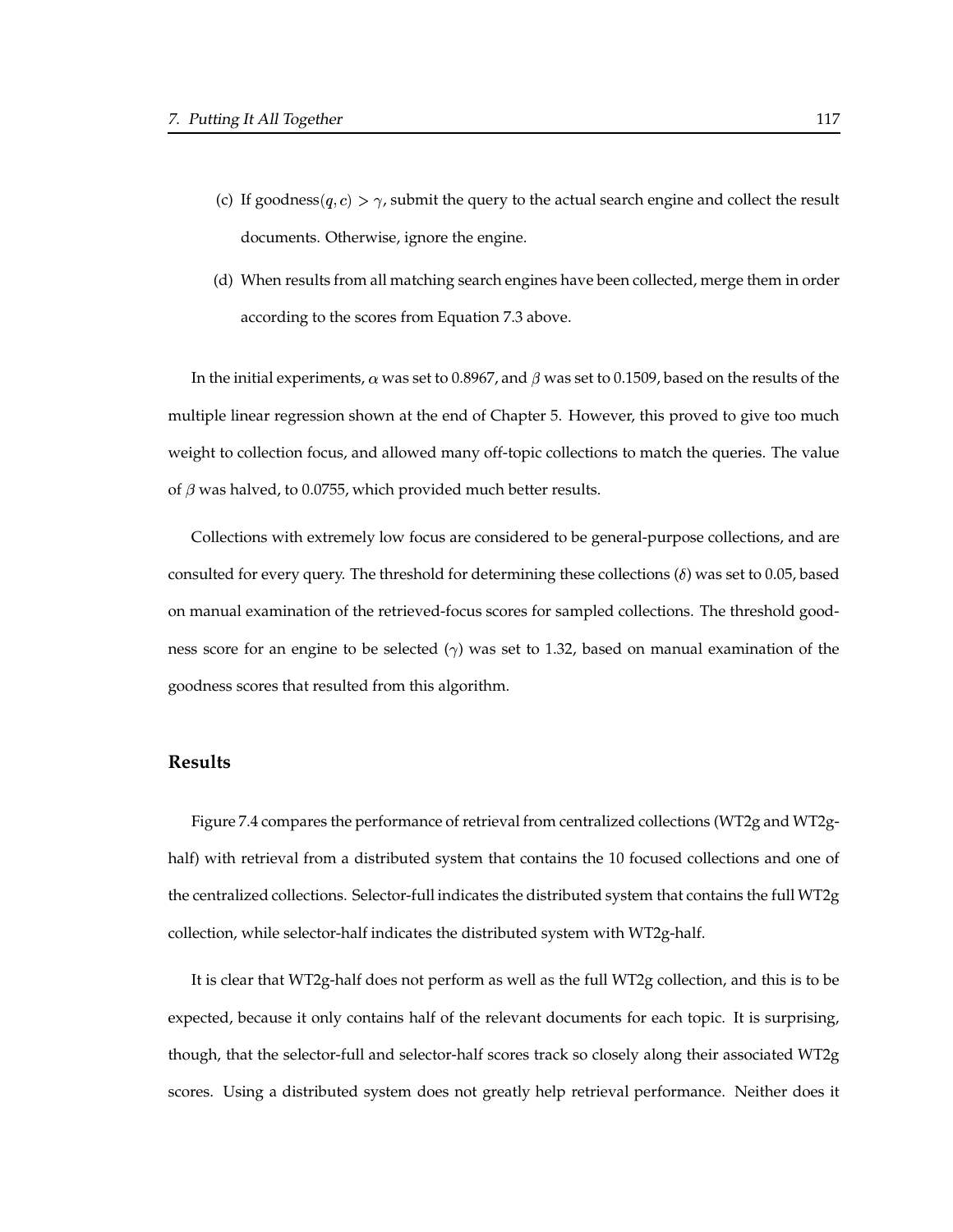

Figure 7.4: Comparison of the source selector vs. the centralized collections over all 50 topics.

greatly harm the retrieval performance, which is important fortopics that do not have any matching focused search engines. By setting the goodness threshold high enough, we were able to avoid unnecessary selection of "off-topic" collections that would have contributed poor documents to the final result set.

Even though the topical collections on their own can outperform the WT2g-half collection (see Section 3.8), using the distributed system to combine documents from the topical collections and WT2g-half does not work as well, presumably because of the difficulties in choosing the best document ordering in the merging process. Even for the four topics that were explicitly covered by focused collections, the selector-half system did no better than the WT2g-half collection alone.

Admittedly, the number of collections in this sample is small, but it gives a general idea of the performance we can expect of a DIR system using this approach. It is clear that much more work needs to be done before a DIR system can provide substantial benefits over a large, centralized collection.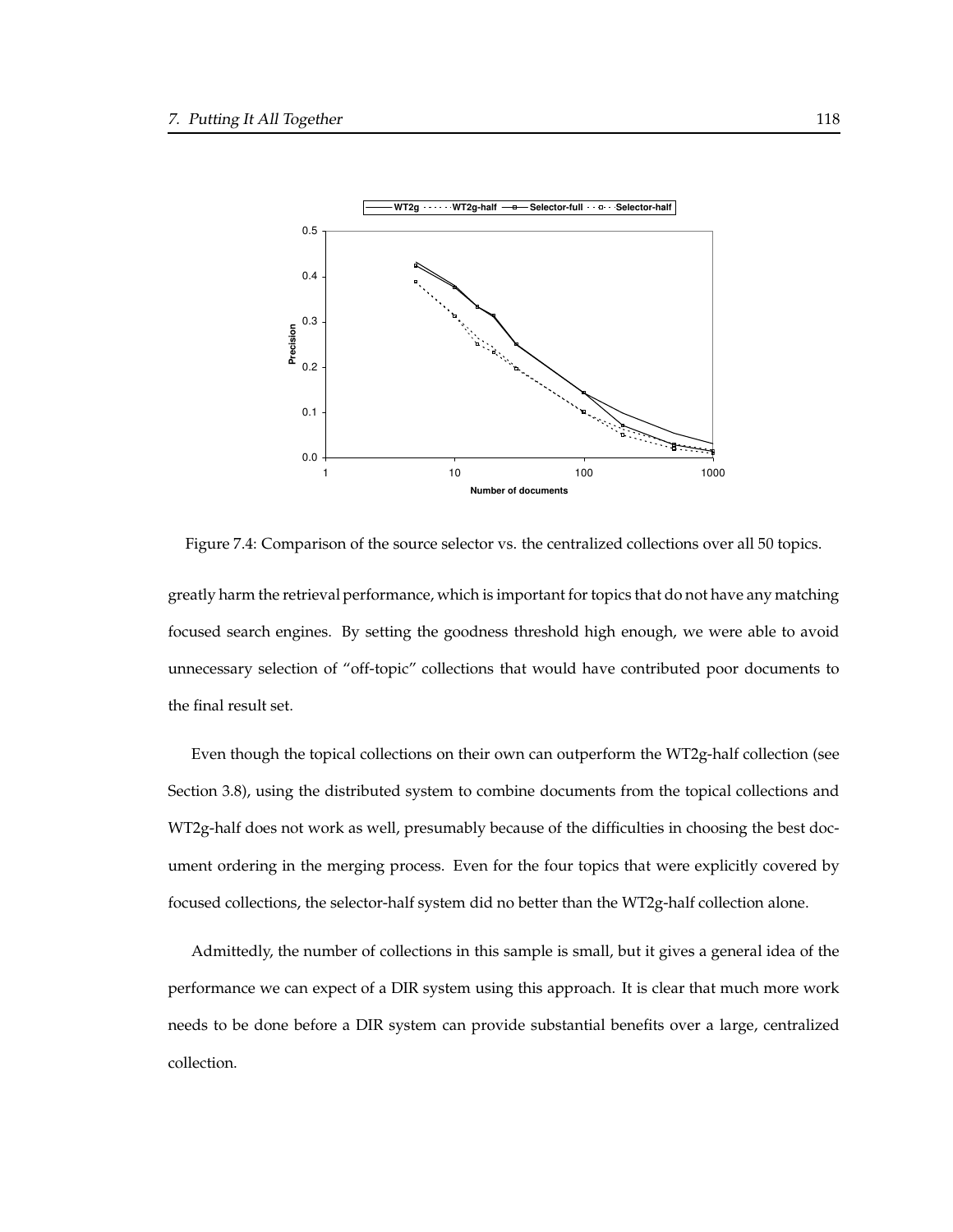# **Conclusions and Future Work**

This dissertation has explored the process of distributed information retrieval (DIR) from the standpoint of a system that must automatically select search engines on the Web. The most important result from these explorations is a better understanding of the factors in a search engine's underlying collection that affect retrieval performance, and how these factors may be measured.

The experiments in this dissertation have focused on TREC topics 401 through 450 and the WT2g collection, using simple keyword-based representations of queries and collections, and using vector-space matching algorithms. All results described below should be interpreted in that context. While it is expected that the results will apply to other vector-space retrieval systems, they are unlikely to apply to systems based on different retrieval algorithms. Additional experiments on a broader range of datasets would be desirable to further examine the hypotheses arising from this dissertation.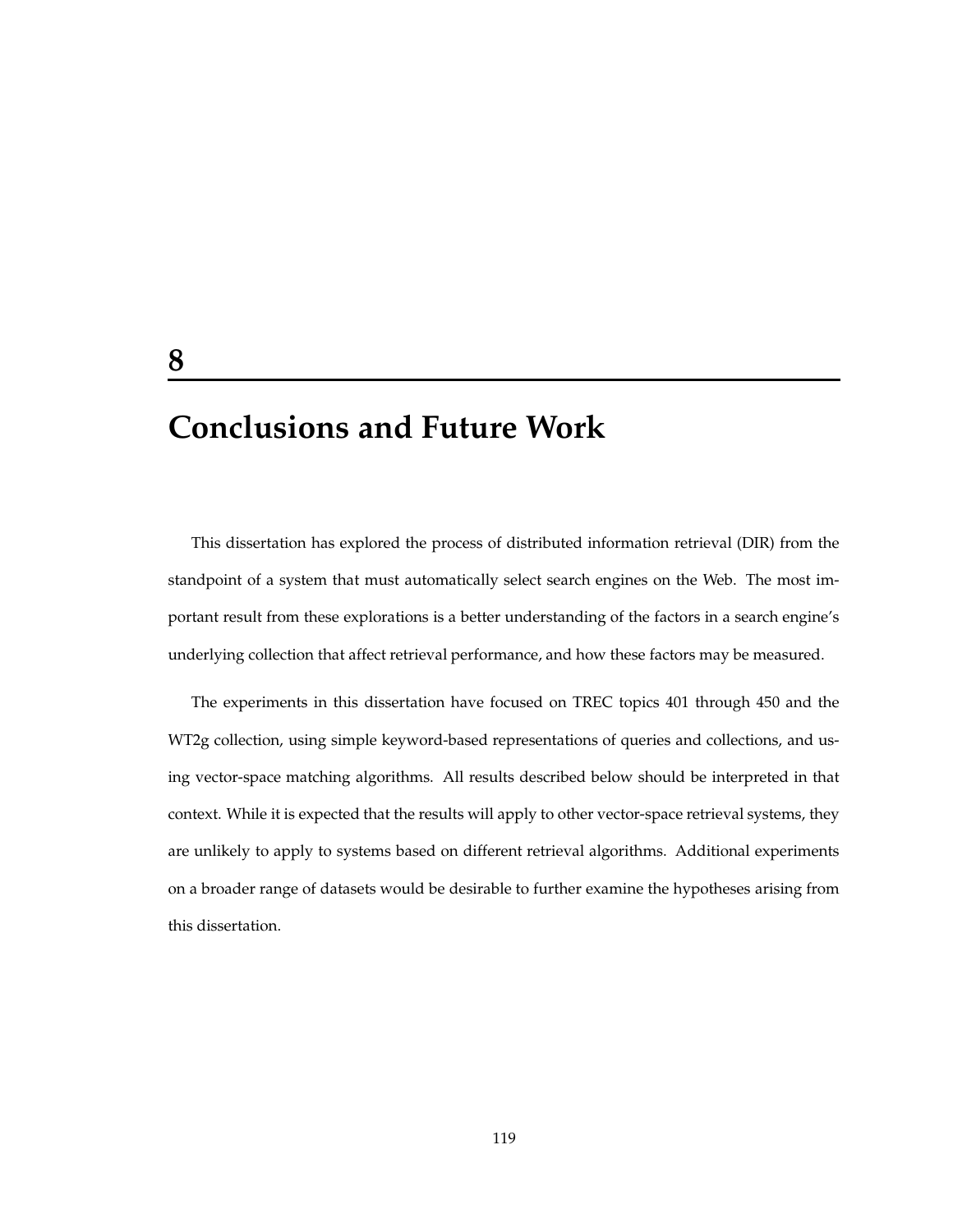## **8.1 Summary of Results**

The experiments presented in this dissertation support a number of hypotheses. When a collection is topically focused, the best results will be obtained when there is a high degree of similarity between the central focus of the collection and the user's need. Regardless of a collection's topical focus, collections that contain more documents relevant to the query are more likely to perform well than collections that contain few documents relevant to the query. This was shown in the experiments with the "best case" and "worse case" collections, and was further supported when the topically focused collections produced better results than the WT2g-half collection.

As collections become larger (and more general), there is a greater chance that they will perform well. Small collections only perform well when they are centered exactly on the topic of the query. If a collection is small, the similarity score must be high to produce good results. Larger collections can perform well despite lower similarity scores. Very large (e.g., centralized) collections always perform well. Therefore, if an engine is known to be very large (with respect to the universe of documents), there is little point in finding its "central" topic.

Collection focus does not appear to affect retrieval performance as much as central topic, but collection focus does have an affect on performance. Highly focused collections do not perform as well as more general collections. A collection's central topic and focus can be accurately estimated by using a simple sampling technique to retrieve a subset of the full collection. While there is no simple method for estimating the size of a collection, knowledge of collection size is not necessary for accurate selection. When detailed information about a user's search preferences, search process, or current information need is available, retrieval performance may be improved by adding a small amount of contextual information to the query when available, but contextual information is unlikely to aid in the process of selecting topically focused search engines.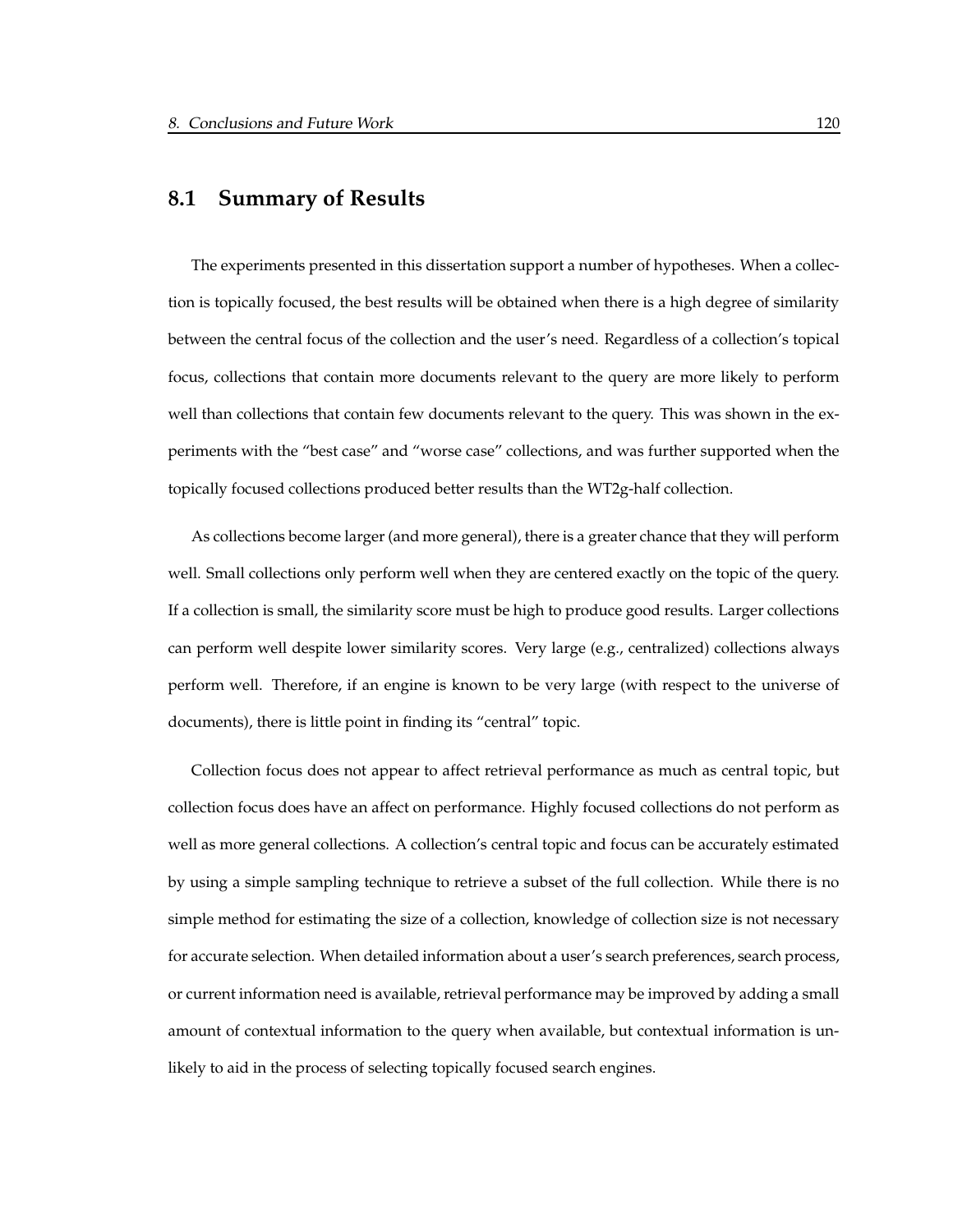Retrieval from a distributed system is much more difficult than retrieval from a centralized system, and the overall performance may not be better. Distributed information retrieval is a complex process, and each step in the process is a place where noise may be introduced. If a topical collection matching the target query does not exist in the current set of collections, the system can do no better than sending the query to one or more general-purpose search engines. If a topical collection does exist, that collection will only provide a benefit if it contains relevant documents that the available general-purpose engines do not contain. Even then, the additional documents may get "drowned out" by documents from general-purpose engines or other (less relevant) topically focused sources.

Although the current results indicate that centralized systems can provide more reliable results, it is still possible for a centralized system to provide links to more focused collections when it detects that the focused collections will provide good results. Smaller, more focused collections are still useful, since they can provide novel results. Perhaps the best approach is to start off using a general-purpose search engine, and if results are not adequate, get suggestions of successively more focused engines, knowing that the very small engines are a big risk. This approach mirrors the "ramping interface" approach suggested by Rhodes (2000) as a means of assisting the user in maintaining the best cost/benefit ratio for the search process.

## **8.2 Future Directions**

The obvious next step for this work is to confirm the results with "real" search engines on the Web. We have previously performed some initial work with real search engines (Leake & Scherle 2001), but not to the extent required to verify the results presented here. To fully verify these results would require gathering a set of topic-specific search engines, writing wrappers to communicate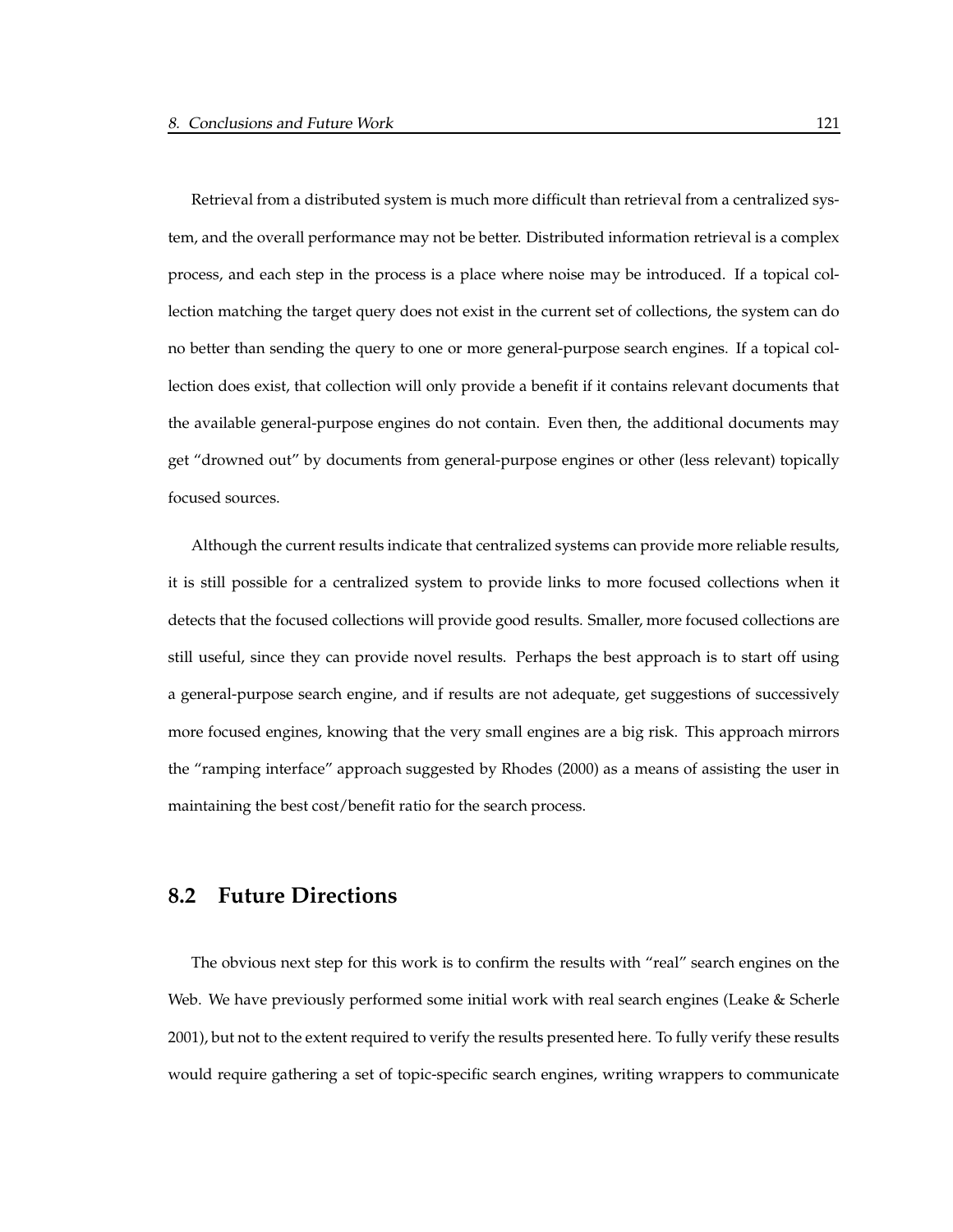with the engines, and recruiting human judges to evaluate the relevance of hundreds of documents. Care would need to be taken to ensure the target topics had enough overlap with the topical search engines being used. We are only aware of one previous experiment that has attempted to use distributed retrieval techniques with topically-focused Web search engines (Ipeirotis & Gravano 2002). In this experiment, the resultant precision scores were much lower than expected. This is likely due to minimal overlap between the topics covered by the 50 topic-specific engines in the test set and the 50 TREC topics used for testing.

Throughout this dissertation, we have seen that some critical pieces of DIR have still not been the object of adequate research. It would be useful to flesh these out. The largest holes are methods for automatic discovery of search engines, methods for communicating with search engines, and methods for estimating the size of search engines. Many of these problems could be solved by wider adoption of standard search protocols, but there will always be some search engines that choose not to follow these protocols. Having better automated methods to handle these systems would greatly increase the number of search engines that are available in a distributed system, providing better coverage of the topics users may search for.

It would be useful to look more closely at tagging and other methods of "folk cataloging". Since contextual information can improve retrieval performance, can user commentary about documents also improve performance? A wealth of user-contributed data is being cataloged at sites like Delicious<sup>1</sup> and the Open Directory Project<sup>2</sup>. In addition to expanding the number of keywords associated with a document, tags may be used to describe features that are orthogonal to topic (e.g., dates or generic descriptors like "useful"). This user-submitted information has the potential to greatly improve retrieval performance, because the human-generated descriptions of documents are likely to be more precise than simply examining all keywords in each document. However, tags

<sup>1</sup>http://del.icio.us

<sup>2</sup>http://dmoz.org/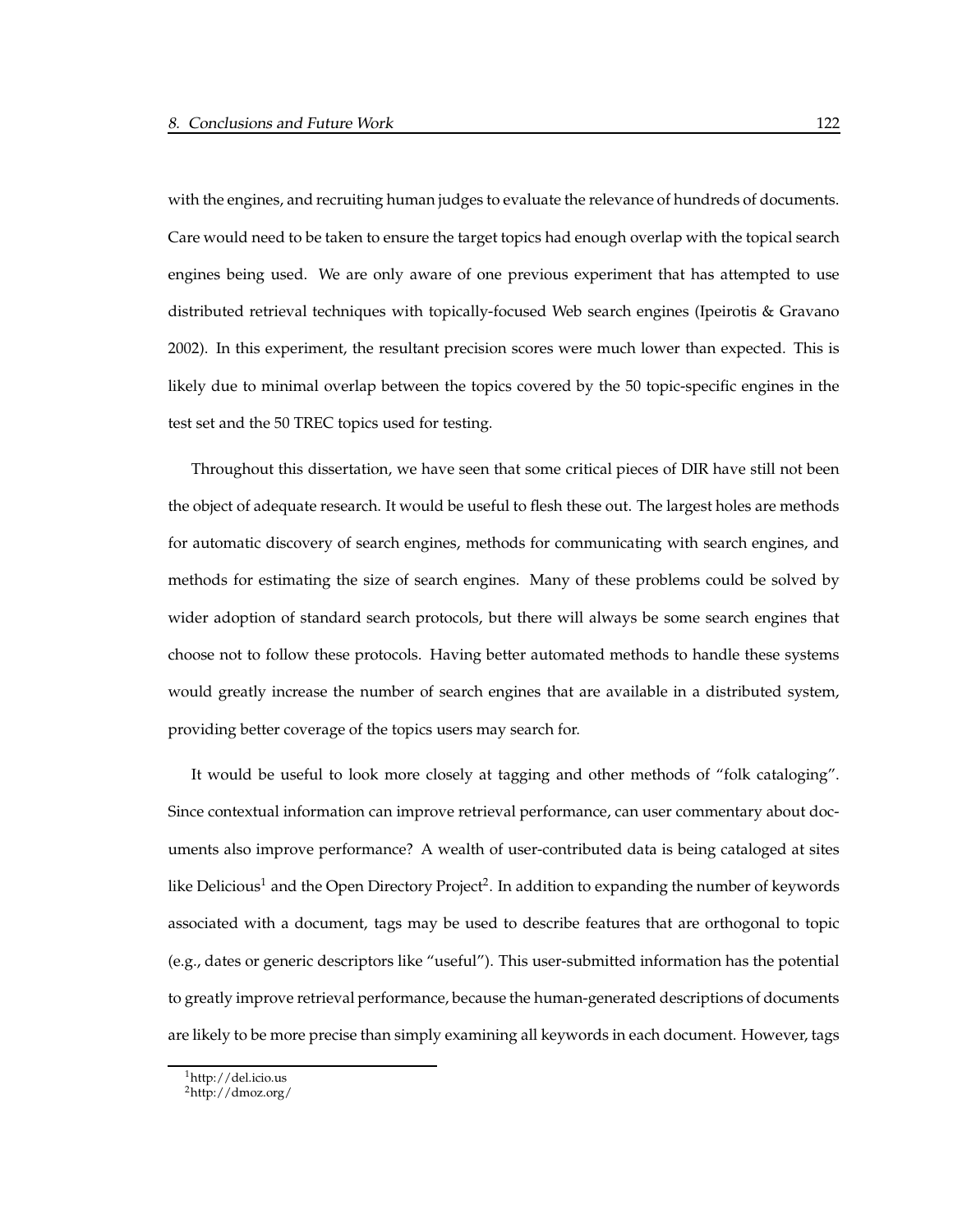and user-generated categories can also contain a great deal of noise, which may be difficult for a retrieval system to filter out.

In addition to informal "folk cataloging", a DIR system may be able to take advantage of the implicit information contained by a document's popularity on the Web. This popularity may be measured directly (Zhu & Gauch 2000), or more indirectly, using a link-citation algorithm like Google's PageRank (Brin & Page 1998). Is there a good way to determine the most popular search engine within a particular topic? Is there a way to determine whether a search engine makes use of linking or popularity calculations within its internal document ranking? While popular pages will not always be the best results, it is worthwhile to examine the effects of popularity on the ranking process.

Popularity is one factor that affects the "difficulty" of a topic. Topic difficulty clearly affects the usefulness of results. More work needs to be done to determine whether it is possible to predict the difficulty of a query, and how to best handle this knowledge in a distributed system. Our results initially point towards avoiding distributed retrieval for difficult topics, but there may be types of topics for which general-purpose search engines will perform poorly, indicating that topical search engines would be a better first choice.

Although the majority of human searchers rely on general-purpose search engines (Graham & Metaxas 2003), searchers sometimes use topically-focused search engines. As we have seen, selection of topically-focused search engines that will perform well for a given query is a difficult task. An interesting question for future research is whether human searchers who use topicspecific search engines (manually performing distributed retrieval) produce better results than could be produced by performing the same search in a general-purpose search engine. If the human searchers do produce better results, it would be worthwhile spend more research effort on accurately modeling the decision processes that expert human searchers use and determining whether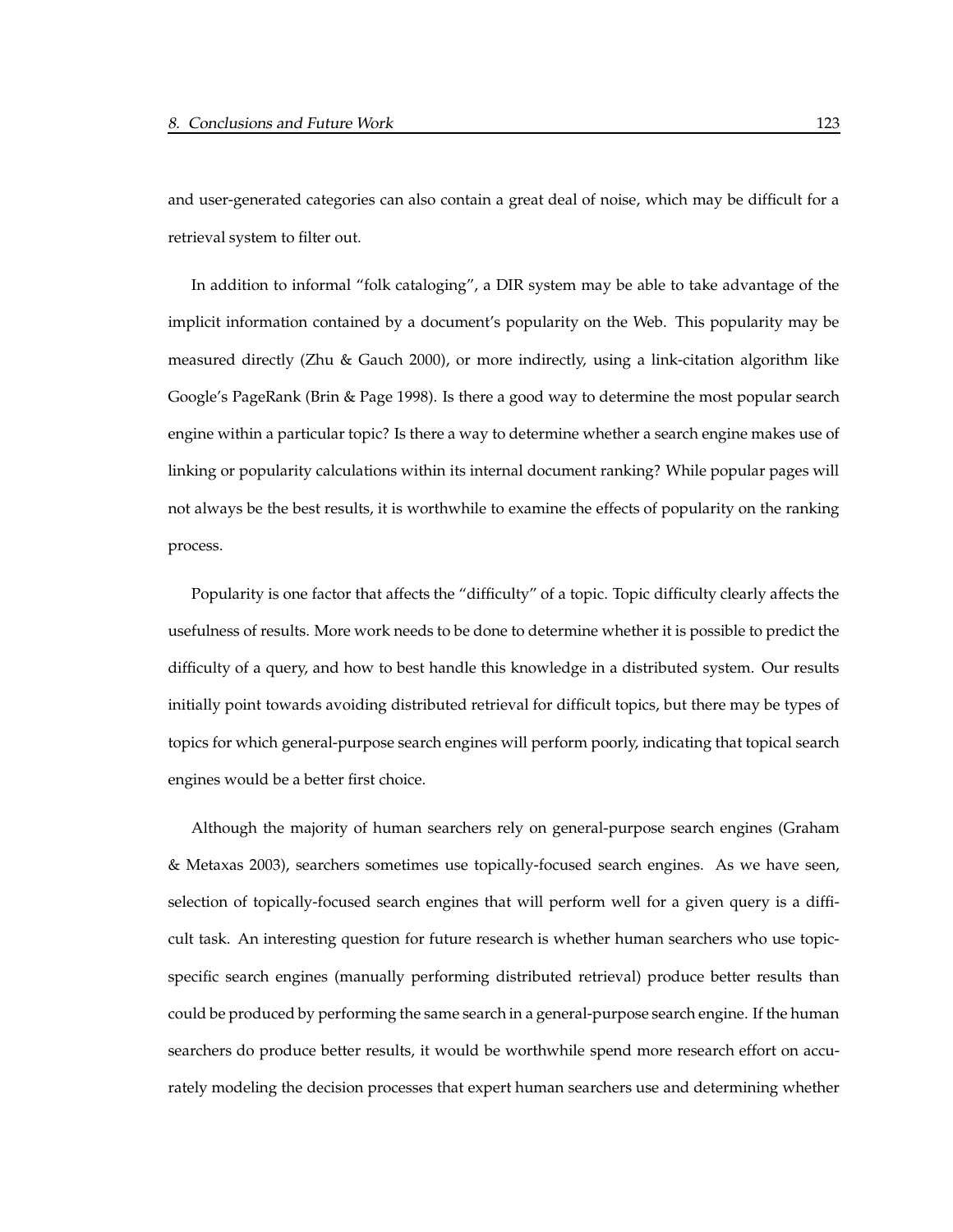such a model would improve automatic distributed retrieval systems.

More work needs to be done in determining when contextual information can usefully be applied to the retrieval process. Methods need to be developed that can distinguish between a context related to the query and a completely unrelated context. More sophisticated methods for parsing contextual information need to be developed, to boost the weights of terms that are important for topic discrimination, and remove terms that are likely to cause spurious matches. One possible source of improvement in this area is to use more sophisticated methods for tracking contextual information. Instead of storing context as a single set of keywords, contextual information could be divided into sets of keywords (e.g., positive and negative terms) that could be handled differently. Some sets of keywords would be added to the query as in the experiments described here, but other sets of keywords would be modified before being added to the query. For example, if the search engine's language supports negation, negative terms could used to exclude documents from the search results. Richer contextual information may also aid the the process of merging results in a distributed retrieval system.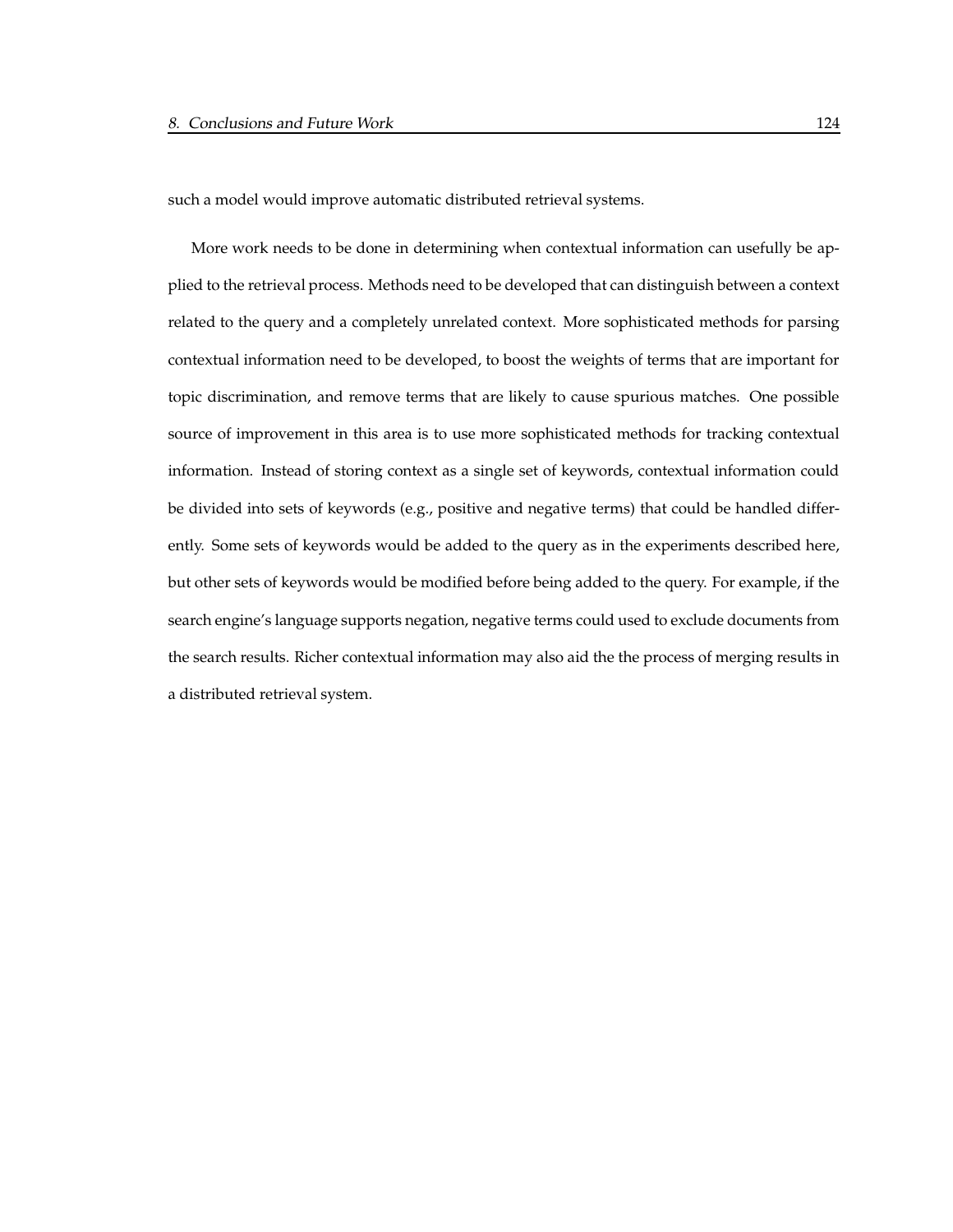# **A**

# **Appendix: Topics and Queries**

This appendix details the topics and queries that were used to generate the topically-focused collections. Each of the three target topics is listed below, along with the actual queries that were used to generate collections at various similarity levels for the topic. When the queries are listed, an "x" is used as a placeholder. For example, the query labeled t441-x1 was used to select 4000 documents for the t441-t1 collection, while the same query was used to select 40,000 documents for the t441-l1 collection.

#### **Easy topic - 441**

Query difficulty can be affected by two major factors. A query can be "easy" because the information is widely available, or because there is a unique word in the query that would only occur in relevant documents. This topic was relatively easy due to the rare word "Lyme". However, since the desired result set was a subset of the information available on Lyme disease (prevention and treatment only), this topic provided medium difficult when using title-only queries.

<top> <num> Number: 441 <title> Lyme disease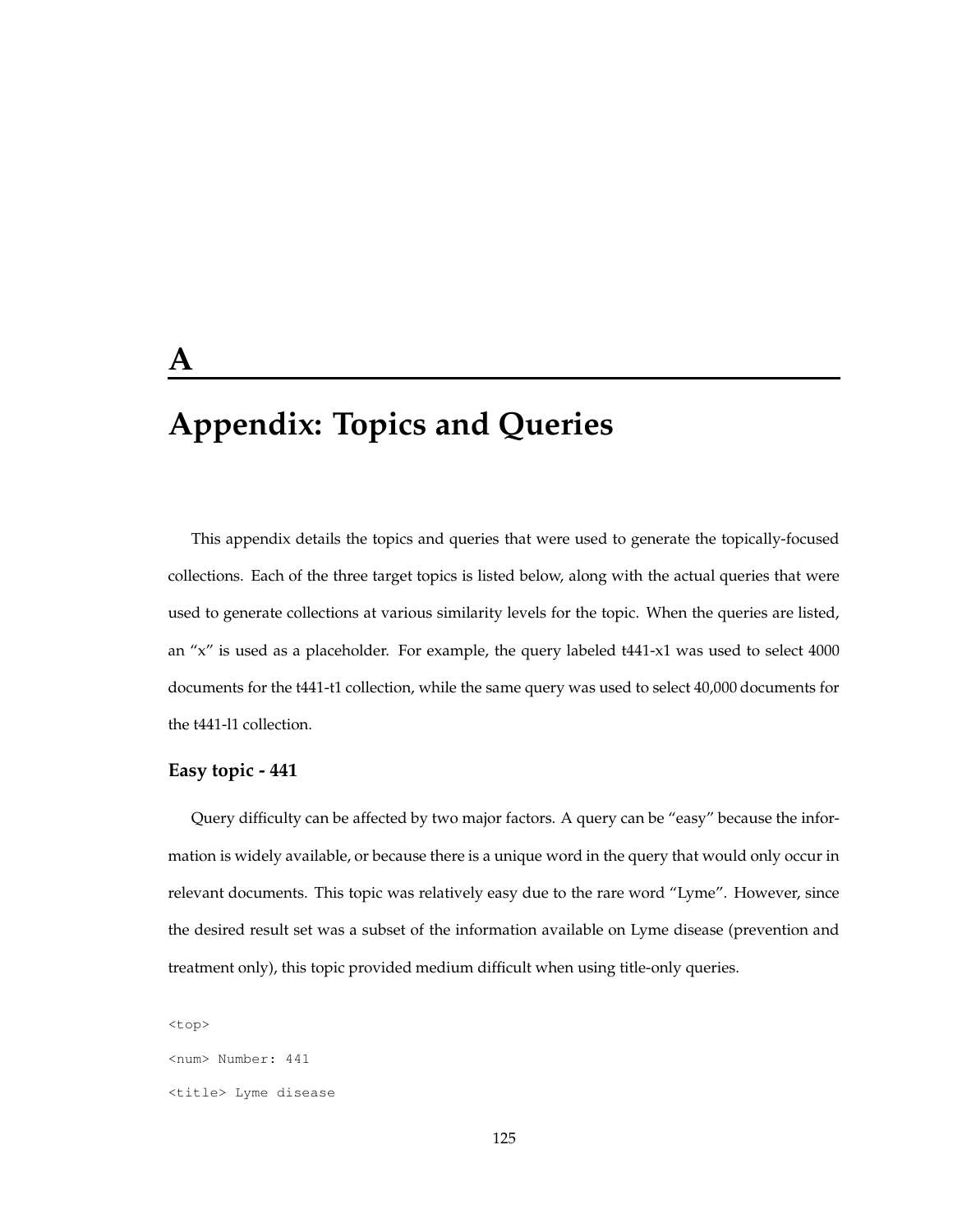<desc> Description: How do you prevent and treat Lyme disease? <narr> Narrative: Documents that discuss current prevention and treatment techniques for Lyme disease are relevant. Reports of research on new treatments of the disease are also relevant.  $\langle$ /top>

Actual queries used in generating the collections were:

- t441-x1: "prevent treat Lyme disease"
- t441-x2: "prevent treat tick illness"
- t441-x3: "prevent treat illness"
- t441-x4: "methods producing steel"

#### **Medium difficulty topic - 401**

This topic was of medium difficulty. Again, since the title did not fully specify the intended documents, the title-only queries proved more difficult than the description-based queries. Interestingly, for this query, the t2 set contained more relevant documents than the t1 set. The only query terms repeated were "integration" and "germany". When these terms are used as a query by themselves, 44 of the 45 relevant documents are included in the (4000 size) result set. This had no obvious effects on the results.

<top> <num> Number: 401 <title> foreign minorities, Germany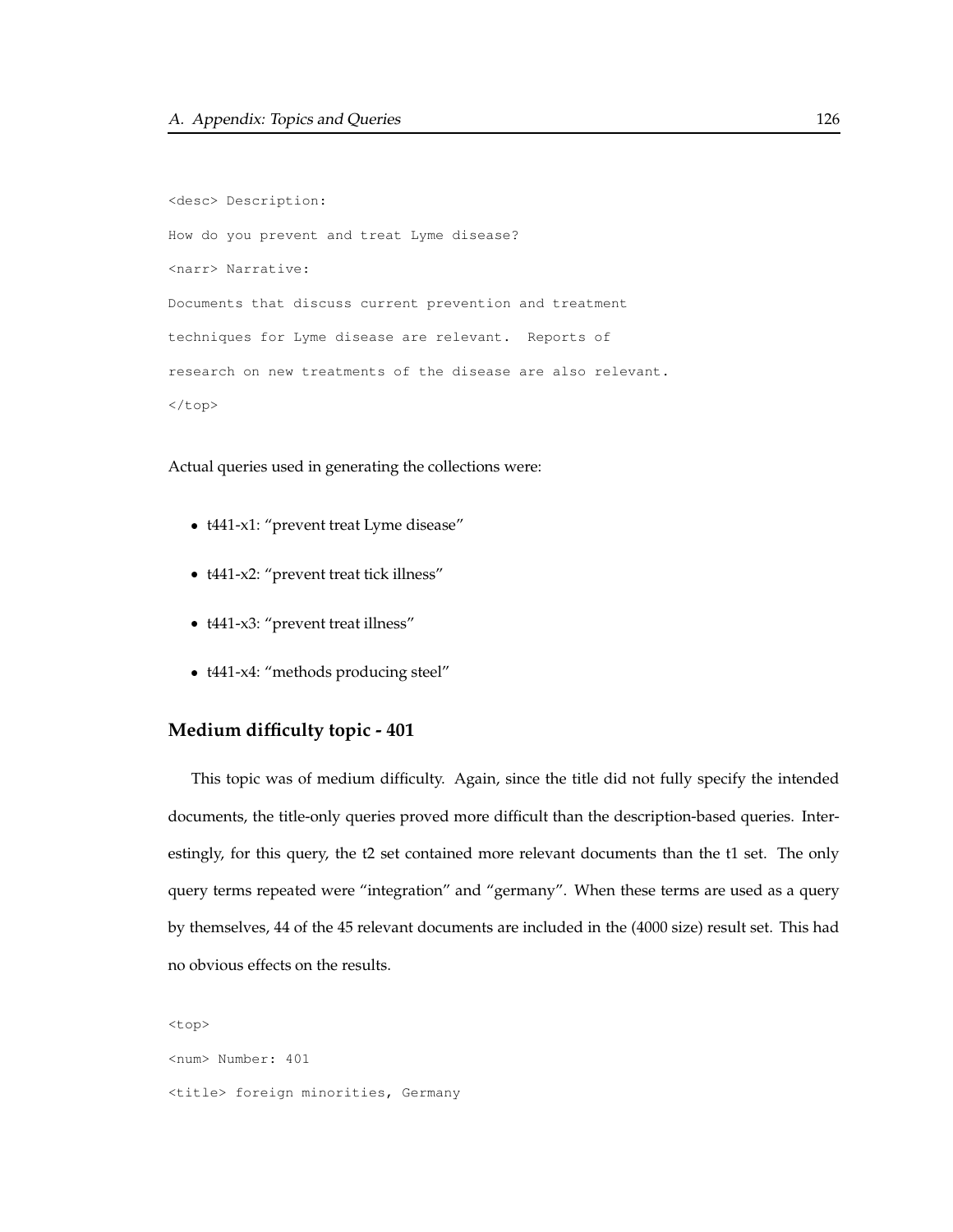```
<desc> Description:
What language and cultural differences impede the integration of foreign
minorities in Germany?
<narr> Narrative:
A relevant document will focus on the causes of the lack of integration
in a significant way; that is, the mere mention of immigration difficulties
is not relevant. Documents that discuss immigration problems unrelated to
Germany are also not relevant.
</top>
```
Actual queries used in generating the collections were:

- t401-x1: "what language cultural differences impede integration foreign minorities germany"
- t401-x2: "what dialect conflicts slow alien integration germany"
- t401-x3: "conflicts slow integration"
- t401-x4: "methods producing steel"

### **Difficult topic - 437**

Difficult queries can be difficult either because they are inherently ambiguous (a poorly-specified query), the terms of the query are ambiguous ("to be or not to be"), or because little information on the topic is available. This topic appears to fall in the latter category.

```
<top>
<num> Number: 437
<title> deregulation, gas, electric
<desc> Description:
```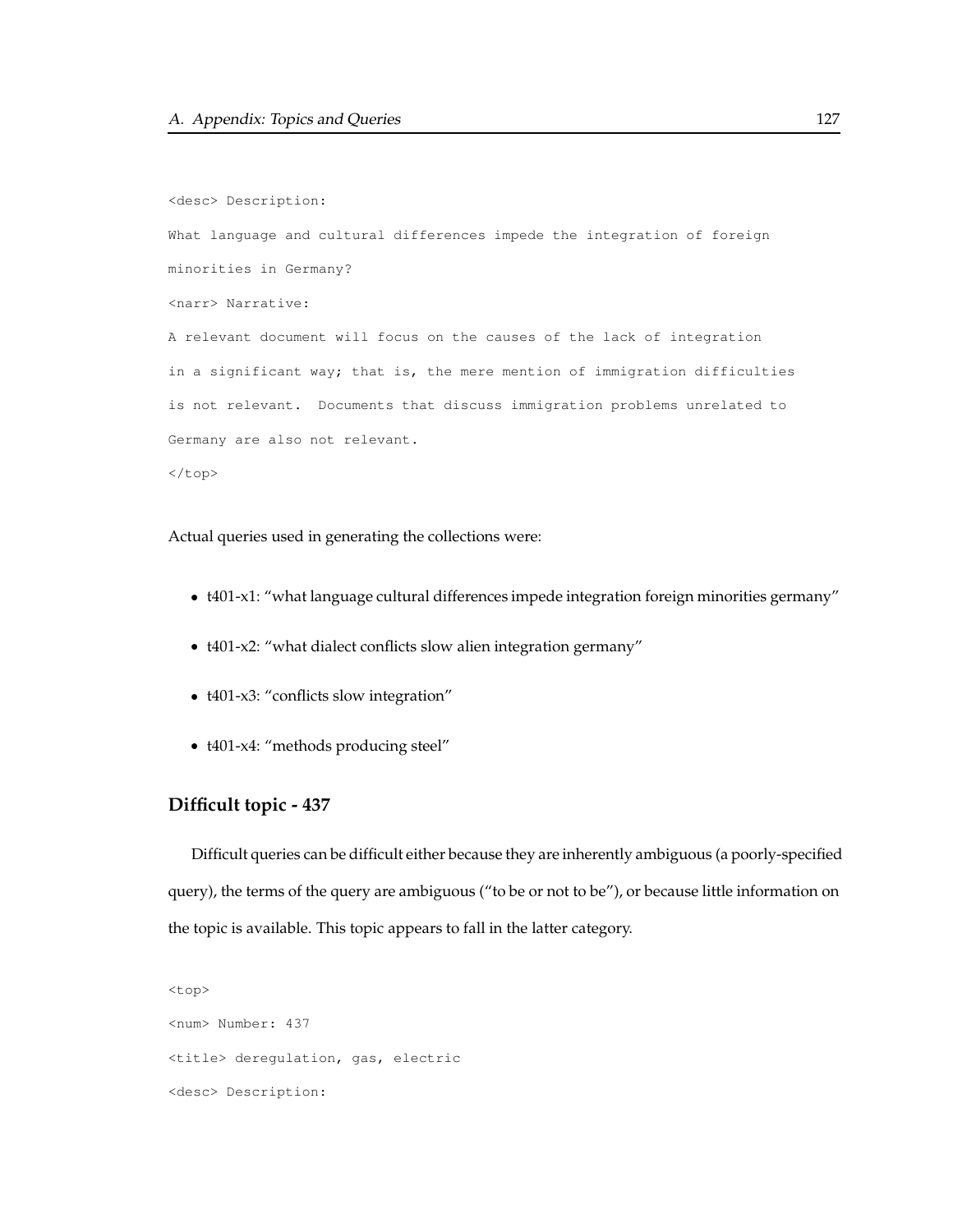```
What has been the experience of residential utility customers
following deregulation of gas and electric?
<narr> Narrative:
Documents that discuss privatization of government-owned utilities
alone are not relevant. Also, not relevant are documents that
discuss the deregulation of utilities for commercial customers.
</top>
```
Actual queries used in generating the collections were:

- t437-x1: "experience residential utility customers following deregulation gas electric"
- t437-x2: "experience residential people following deregulation utilities"
- t437-x3: "experience people less regulation"
- t437-x4: "methods producing steel"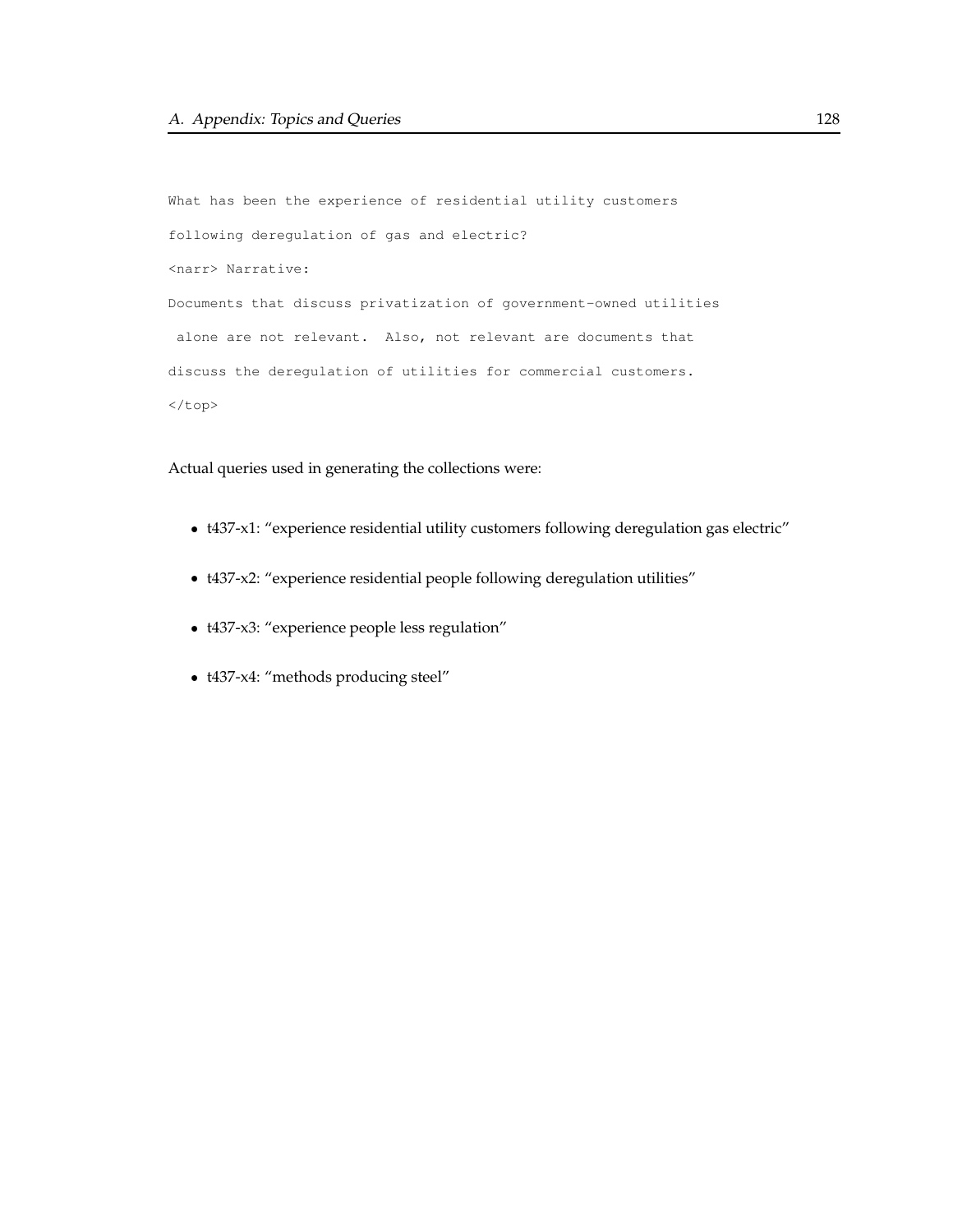# **Appendix: Results of Topic and Size Testing**

This appendix contains the similarity and precision scores that serve as a basis for the discussions in Chapters 3 and 4. Collections in the following tables are designated by the name of the topic from which they were derived, with the form tXXX-YN. In the place of XXX is the number of the target topic. Y is replaced the letter by t, s, or l to indicate small size, typical size, or large size. N is replaced by a number from 1 to 4 that indicates how similar the collection is to the target topic (see Appendix A for details). A suffix of 'rel' indicates that the collection has been modified to include all documents relevant to the target topic. A suffix of 'wst' indicates that the collection has been modified to include none of the documents relevant to the target topic.

For example, the following designations are given to the typical size collections based on topic 401:

- t401-t1 = documents retrieved using topic 401's description as a query
- t401-t2 = documents retrieved by modifying the topic description slightly
- t401-t3 = documents retrieved by modifying the topic description greatly
- t401-t4 = documents retrieved using the description of a completely different topic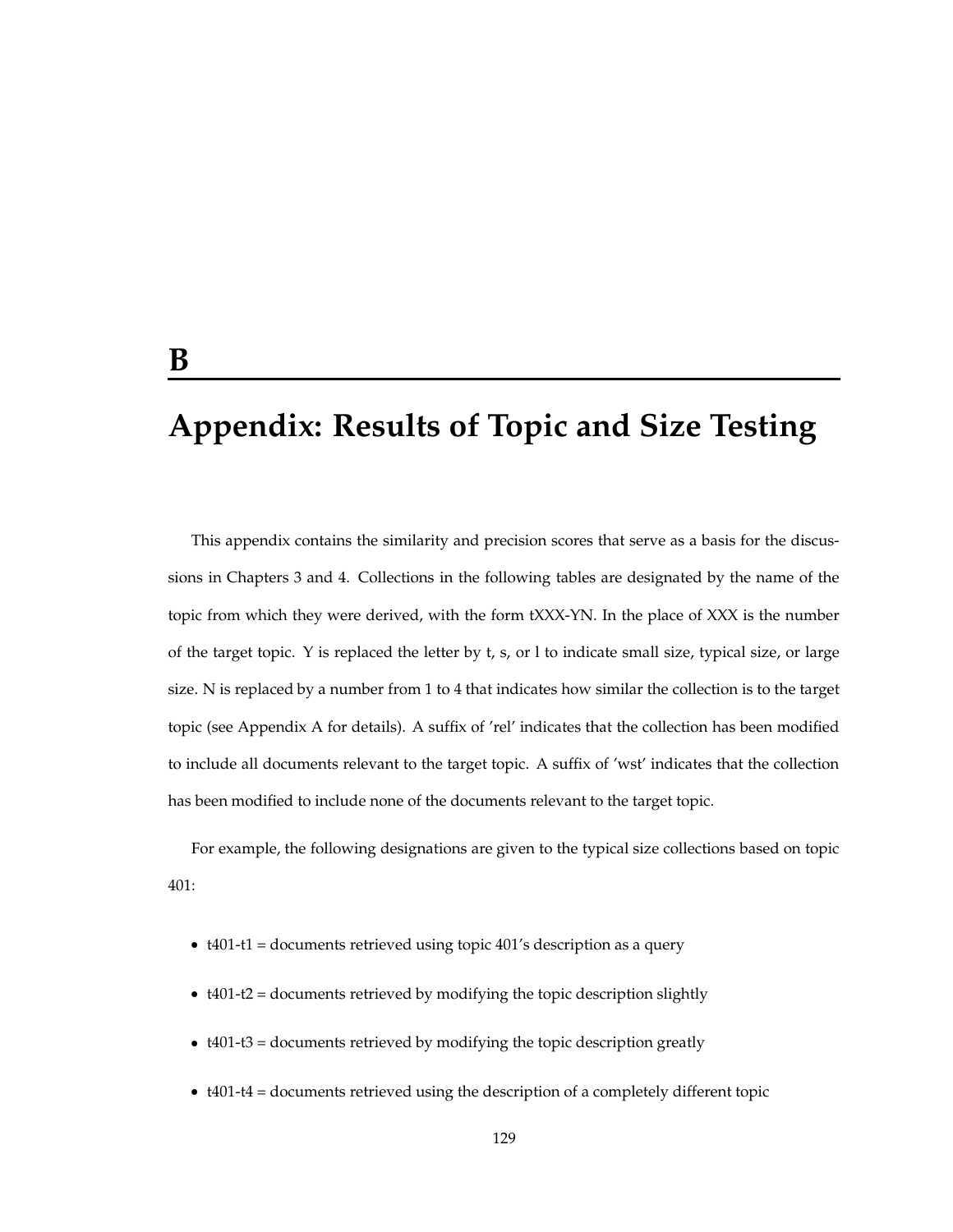In all cases, statistics for the full WT2g collection are included to aid in comparison, although WT2g should not be considered a "small" or "typical" size collection.

|               | <b>CORI</b> | $\mathbf{D}$ f | Number<br>Centroid |                  | P@20   | Average   |
|---------------|-------------|----------------|--------------------|------------------|--------|-----------|
|               | Similarity  | Similarity     | Similarity         | Relevant         |        | Precision |
| wt2g          | 0.9279      | 0.0202         | 0.0165             | 29               | 0.6500 | 0.5055    |
| $t441-t1$ rel | 0.9174      | 0.1286         | 0.1102             | 29               | 0.6500 | 0.6643    |
| $t441-t2rel$  | 0.9035      | 0.0968         | 0.0709             | 29               | 0.8000 | 0.7447    |
| t441-t3rel    | 0.9031      | 0.0995         | 0.0714             | 29               | 0.9000 | 0.8119    |
| $t441-t4rel$  | 0.8378      | 0.0244         | 0.0103             | 29               | 0.8500 | 0.8800    |
| $t441-t1$     | 0.9173      | 0.1290         | 0.1104             | 29               | 0.6500 | 0.6645    |
| t441-t2       | 0.9013      | 0.0967         | 0.0702             | 16               | 0.6500 | 0.4438    |
| t441-t3       | 0.8946      | 0.0990         | 0.0709             | 10               | 0.4500 | 0.3045    |
| t441-t4       | 0.7807      | 0.0235         | 0.0092             | 3                | 0.1500 | 0.0897    |
| $t441-t1$ wst | 0.8837      | 0.1280         | 0.1083             | $\boldsymbol{0}$ | 0.0000 | 0.0000    |
| $t441-t2wst$  | 0.8557      | 0.0961         | 0.0689             | $\boldsymbol{0}$ | 0.0000 | 0.0000    |
| $t441-t3wst$  | 0.8505      | 0.0988         | 0.0694             | $\boldsymbol{0}$ | 0.0000 | 0.0000    |
| t441-t4wst    | 0.7726      | 0.0235         | 0.0090             | $\boldsymbol{0}$ | 0.0000 | 0.0000    |

#### **Typical size, topic 441 (easy)**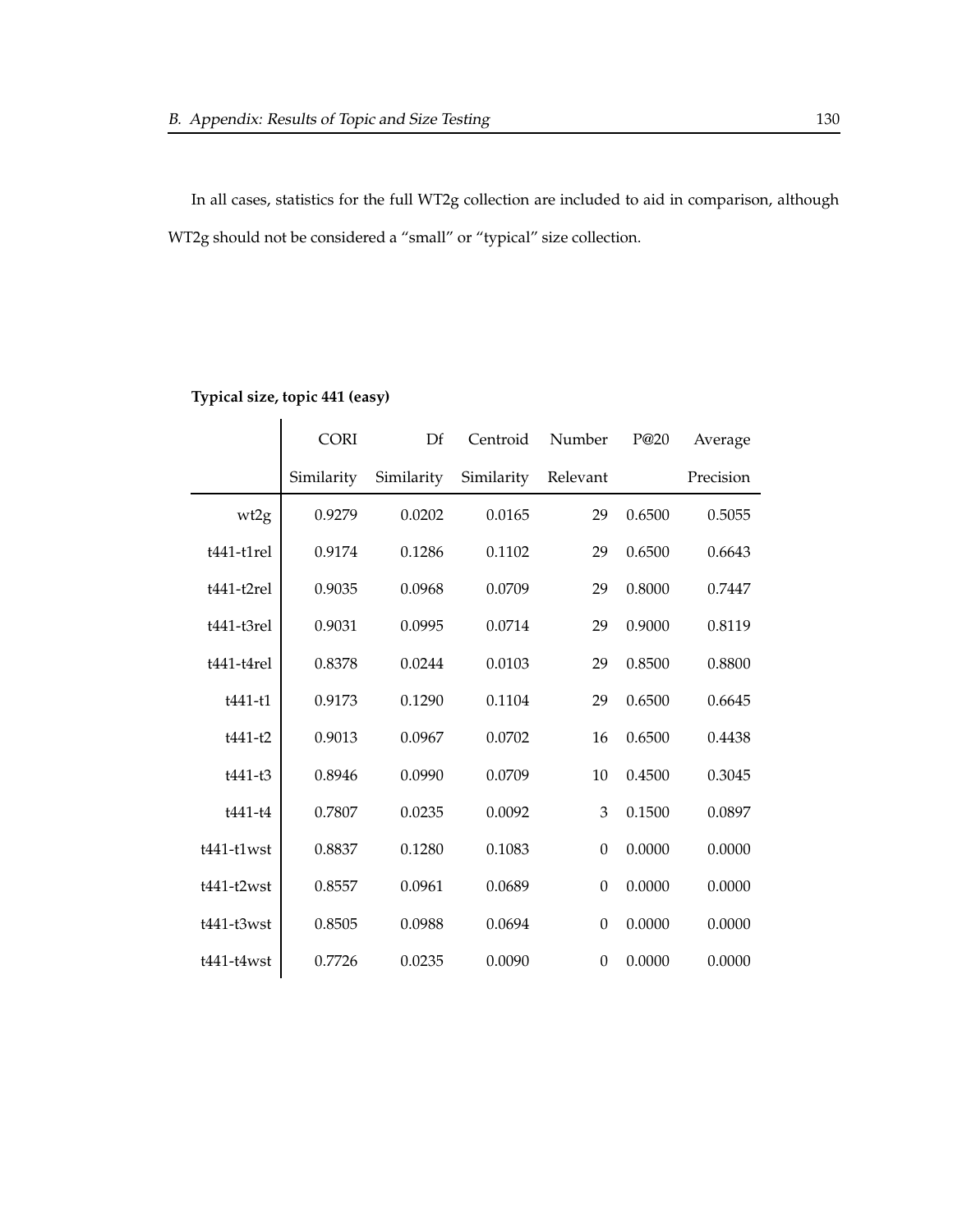|               | <b>CORI</b> | Df         | Centroid   | Number           | P@20   | Average   |
|---------------|-------------|------------|------------|------------------|--------|-----------|
|               | Similarity  | Similarity | Similarity | Relevant         |        | Precision |
| wt2g          | 0.9167      | 0.0301     | 0.0289     | 45               | 0.4000 | 0.2094    |
| $t401-t1rel$  | 0.8967      | 0.0941     | 0.0945     | 45               | 0.6500 | 0.6194    |
| $t401-t2rel$  | 0.8461      | 0.0707     | 0.0743     | 45               | 0.3000 | 0.2089    |
| t401-t3rel    | 0.8389      | 0.0651     | 0.0659     | 45               | 0.5000 | 0.3938    |
| $t401-t4rel$  | 0.7803      | 0.0298     | 0.0196     | 45               | 0.9000 | 0.6547    |
| t401-t1       | 0.8961      | 0.0947     | 0.0913     | 42               | 0.4500 | 0.2267    |
| $t401-t2$     | 0.8462      | 0.0707     | 0.0742     | 43               | 0.3000 | 0.2057    |
| $t401-t3$     | 0.8374      | 0.0651     | 0.0617     | 22               | 0.4500 | 0.2070    |
| t401-t4       | 0.7800      | 0.0294     | 0.0155     | $\mathbf{1}$     | 0.0500 | 0.0019    |
| $t401-t1$ wst | 0.8953      | 0.0952     | 0.0872     | $\mathbf{0}$     | 0.0000 | 0.0000    |
| $t401-t2wst$  | 0.8440      | 0.0707     | 0.0678     | $\boldsymbol{0}$ | 0.0000 | 0.0000    |
| t401-t3wst    | 0.8330      | 0.0647     | 0.0564     | $\boldsymbol{0}$ | 0.0000 | 0.0000    |
| $t401-t4wst$  | 0.7794      | 0.0294     | 0.0155     | $\boldsymbol{0}$ | 0.0000 | 0.0000    |

## **Typical size, topic 401 (medium)**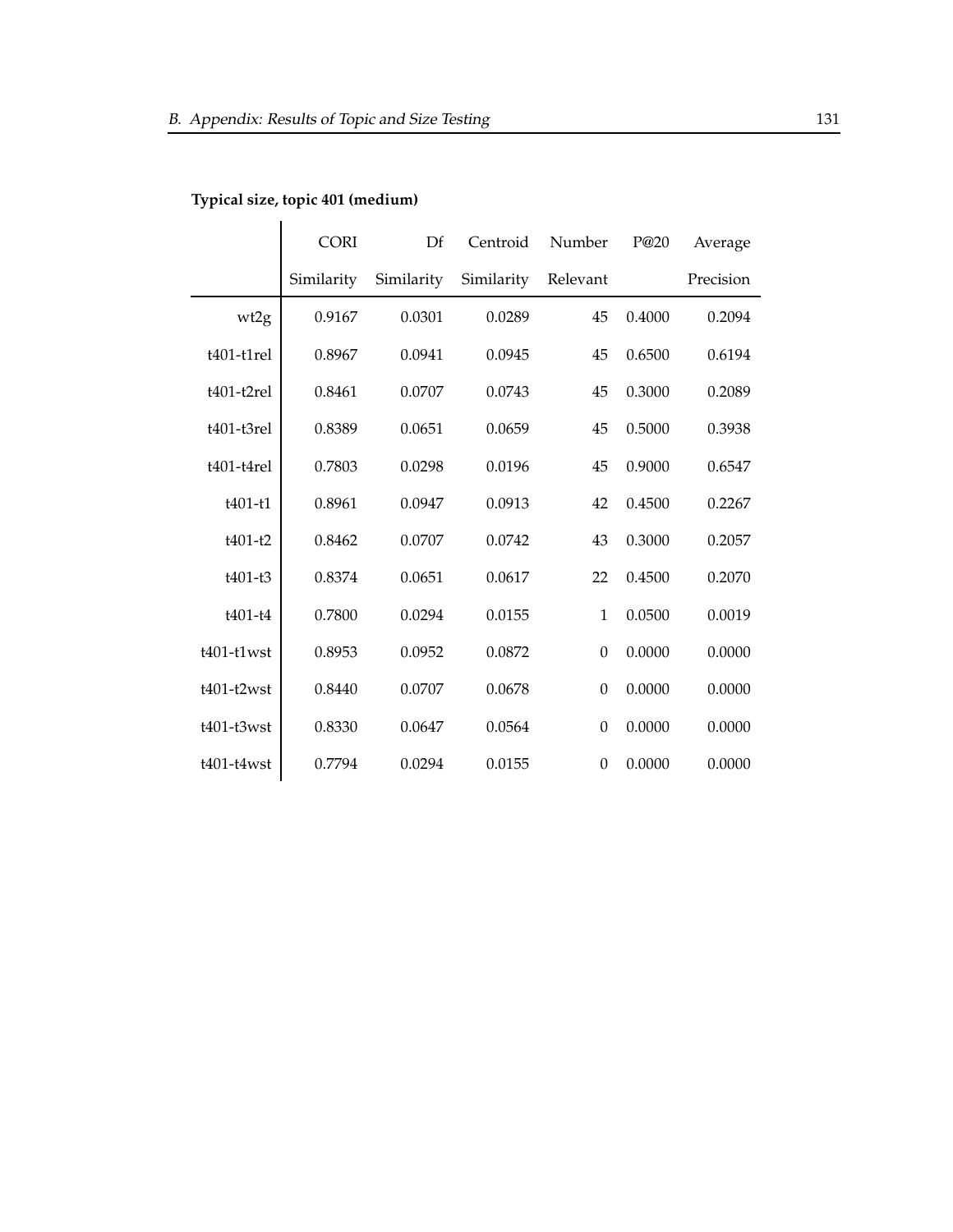|               | <b>CORI</b> | Df         | Centroid   | Number           | P@20   | Average   |
|---------------|-------------|------------|------------|------------------|--------|-----------|
|               | Similarity  | Similarity | Similarity | Relevant         |        | Precision |
| wt2g          | 0.9909      | 0.0486     | 0.0447     | 14               | 0.3000 | 0.1878    |
| $t437-t1rel$  | 0.9777      | 0.1374     | 0.1435     | 14               | 0.2500 | 0.1590    |
| $t437-t2rel$  | 0.9778      | 0.1052     | 0.1154     | 14               | 0.3000 | 0.1900    |
| $t437-t3rel$  | 0.9332      | 0.0664     | 0.0600     | 14               | 0.4500 | 0.4875    |
| $t437-t4rel$  | 0.9169      | 0.0530     | 0.0529     | 14               | 0.6000 | 0.8022    |
| t437-t1       | 0.9778      | 0.1373     | 0.1433     | 14               | 0.2500 | 0.1590    |
| $t437-t2$     | 0.9779      | 0.1054     | 0.1151     | 12               | 0.3000 | 0.1857    |
| $t437-t3$     | 0.9230      | 0.0661     | 0.0547     | 3                | 0.1500 | 0.0637    |
| t437-t4       | 0.8929      | 0.0525     | 0.0490     | $\overline{0}$   | 0.0000 | 0.0000    |
| $t437-t1$ wst | 0.9769      | 0.1375     | 0.1402     | $\boldsymbol{0}$ | 0.0000 | 0.0000    |
| t437-t2wst    | 0.9767      | 0.1052     | 0.1110     | $\boldsymbol{0}$ | 0.0000 | 0.0000    |
| t437-t3wst    | 0.9221      | 0.0660     | 0.0526     | $\boldsymbol{0}$ | 0.0000 | 0.0000    |
| t437-t4wst    | 0.8925      | 0.0525     | 0.0490     | $\boldsymbol{0}$ | 0.0000 | 0.0000    |

## **Typical size, topic 437 (difficult)**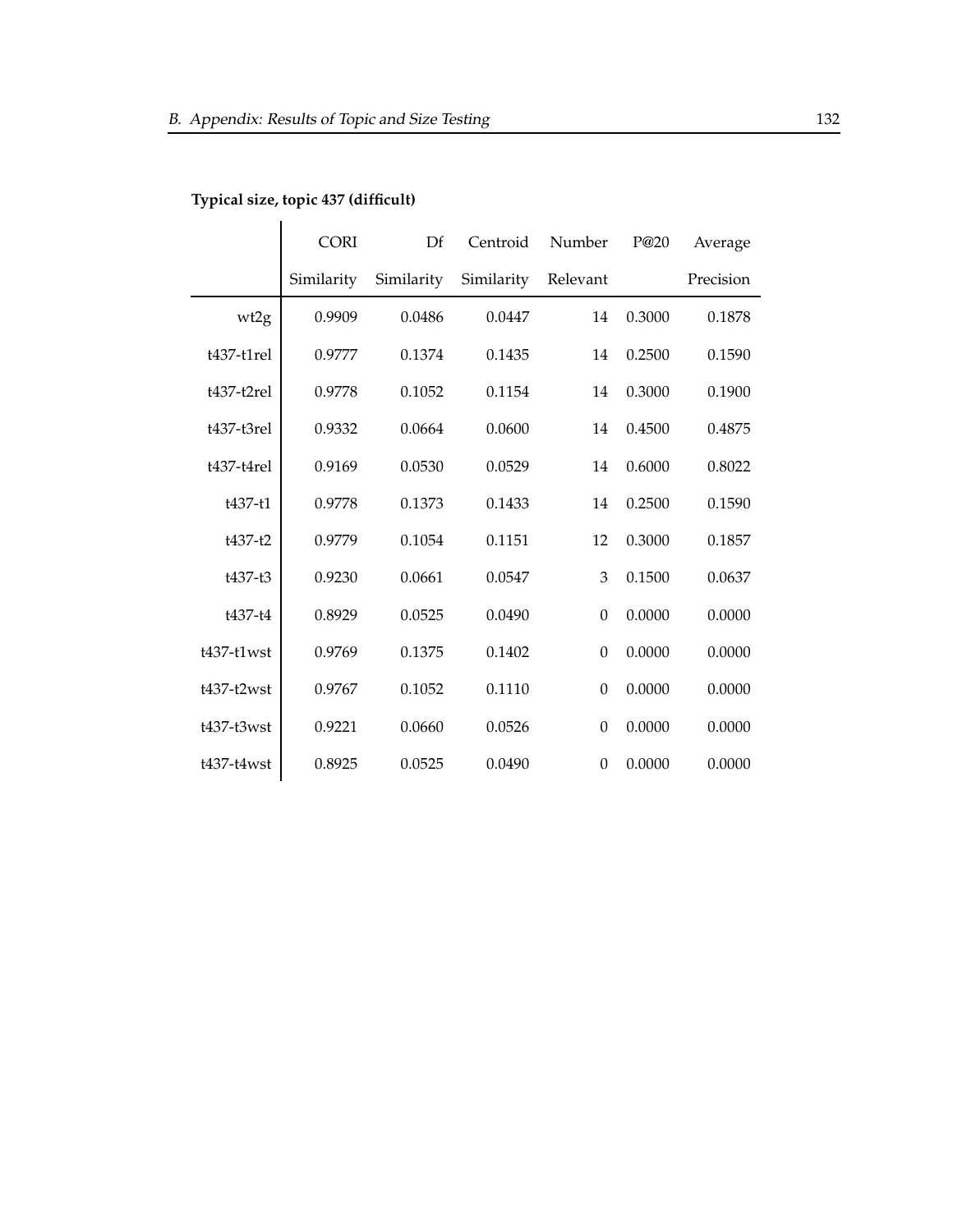|                  | <b>CORI</b> | Df<br>Number<br>Centroid |            |                  | P@20   | Average   |
|------------------|-------------|--------------------------|------------|------------------|--------|-----------|
|                  | Similarity  | Similarity               | Similarity | Relevant         |        | Precision |
| wt2g             |             | 0.0202                   | 0.0165     | 29               | 0.6500 | 0.5055    |
| $t441$ -s1rel    | 0.8486      | 0.1868                   | 0.1956     | 29               | 0.6500 | 0.5734    |
| $t441-s2rel$     | 0.8072      | 0.1422                   | 0.1130     | 29               | 0.7000 | 0.6629    |
| $t441$ -s3rel    | 0.8247      | 0.1458                   | 0.1247     | 29               | 0.8000 | 0.7864    |
| $t441-s4rel$     | 0.6447      | 0.0306                   | 0.0261     | 29               | 1.0000 | 0.9881    |
| $t441 - s1$      | 0.8501      | 0.1881                   | 0.2014     | 26               | 0.7000 | 0.5640    |
| $t441 - s2$      | 0.7963      | 0.1442                   | 0.1106     | 9                | 0.4500 | 0.2745    |
| $t441-s3$        | 0.803       | 0.1457                   | 0.1169     | $\overline{2}$   | 0.1000 | 0.0690    |
| t441-s4          | 0.5245      | 0.0189                   | 0.0102     | $\boldsymbol{0}$ | 0.0000 | 0.0000    |
| $t441$ - $slwst$ | 0.8104      | 0.1868                   | 0.1946     | $\boldsymbol{0}$ | 0.0000 | 0.0000    |
| $t441-s2wst$     | 0.749       | 0.1392                   | 0.0982     | $\boldsymbol{0}$ | 0.0000 | 0.0000    |
| $t441$ -s3wst    | 0.7643      | 0.1452                   | 0.1123     | $\boldsymbol{0}$ | 0.0000 | 0.0000    |
| $t441 - s4wst$   | 0.5384      | 0.0193                   | 0.0109     | $\boldsymbol{0}$ | 0.0000 | 0.0000    |

## **Small size, topic 441 (easy)**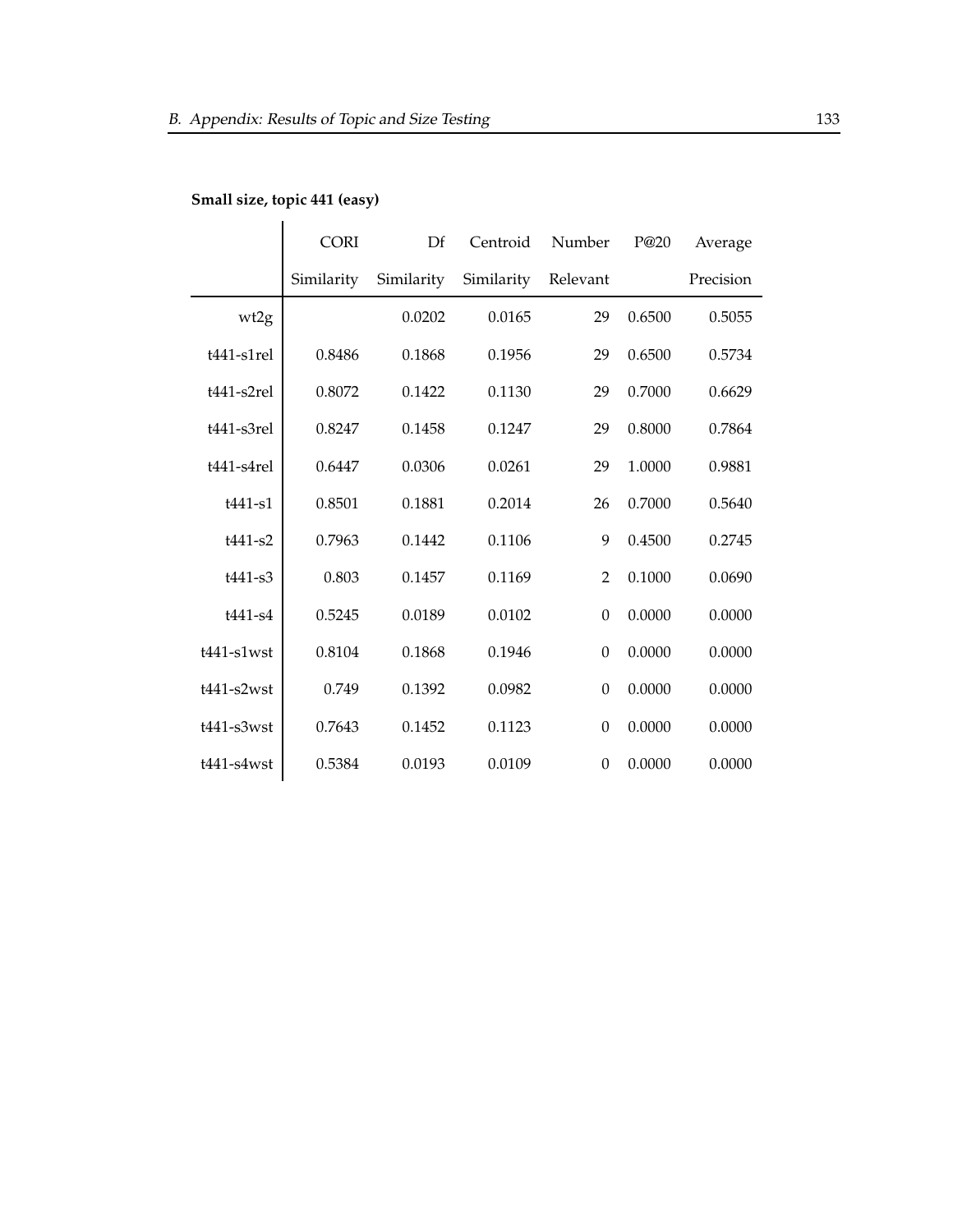|                   | <b>CORI</b> | Df         | Centroid   | Number           | P@20   | Average   |
|-------------------|-------------|------------|------------|------------------|--------|-----------|
|                   | Similarity  | Similarity | Similarity | Relevant         |        | Precision |
| wt2g              |             | 0.0301     | 0.0289     | 45               | 0.4000 | 0.2094    |
| $t401$ -s1rel     | 0.828       | 0.1030     | 0.1528     | 45               | 0.4500 | 0.2713    |
| $t401$ -s $2rel$  | 0.7287      | 0.0790     | 0.0998     | 45               | 0.4500 | 0.3951    |
| t401-s3rel        | 0.7134      | 0.0731     | 0.0938     | 45               | 0.8000 | 0.6182    |
| t401-s4rel        | 0.6497      | 0.0406     | 0.0867     | 45               | 1.0000 | 0.9397    |
| $t401-s1$         | 0.8332      | 0.1036     | 0.1536     | 32               | 0.4500 | 0.2301    |
| $t401-s2$         | 0.7356      | 0.0794     | 0.1043     | 35               | 0.4000 | 0.3046    |
| $t401-s3$         | 0.6752      | 0.0770     | 0.0613     | $\overline{4}$   | 0.1000 | 0.0486    |
| $t401 - s4$       | 0.5321      | 0.0267     | 0.0225     | $\boldsymbol{0}$ | 0.0000 | 0.0000    |
| $t401$ -s $1$ wst | 0.8263      | 0.1087     | 0.1392     | $\boldsymbol{0}$ | 0.0000 | 0.0000    |
| $t401-s2wst$      | 0.7049      | 0.0819     | 0.0707     | $\boldsymbol{0}$ | 0.0000 | 0.0000    |
| $t401$ -s3wst     | 0.6638      | 0.0739     | 0.0512     | $\boldsymbol{0}$ | 0.0000 | 0.0000    |
| $t401$ -s $4wst$  | 0.5333      | 0.0255     | 0.0208     | $\boldsymbol{0}$ | 0.0000 | 0.0000    |

## **Small size, topic 401 (medium)**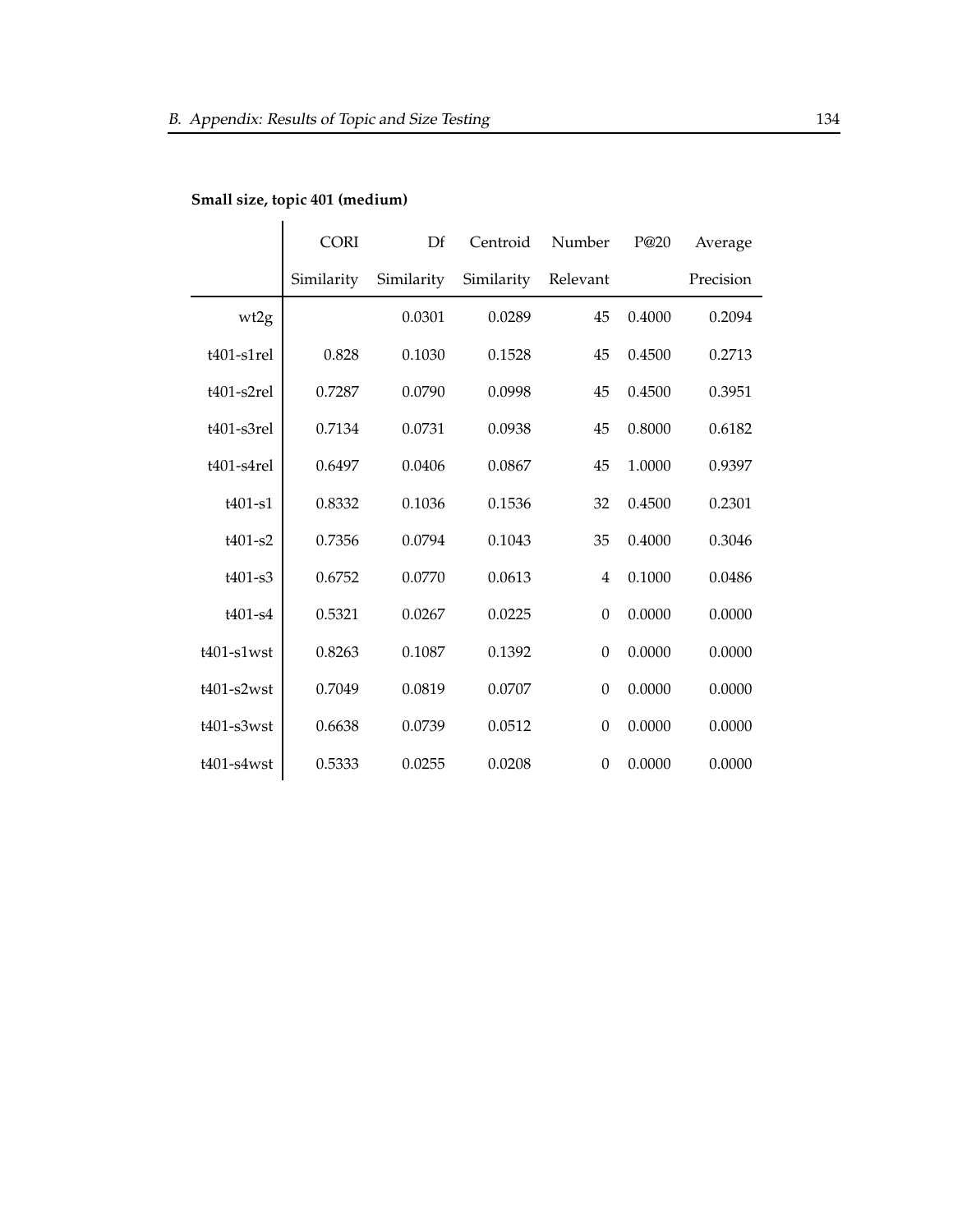|                   | <b>CORI</b> | Df         | Centroid   | Number           | P@20   | Average   |
|-------------------|-------------|------------|------------|------------------|--------|-----------|
|                   | Similarity  | Similarity | Similarity | Relevant         |        | Precision |
| wt2g              |             | 0.0486     | 0.0447     | 14               | 0.3000 | 0.1878    |
| $t437 - s1$ rel   | 0.9032      | 0.1749     | 0.2636     | 14               | 0.2000 | 0.1630    |
| $t437-s2rel$      | 0.9219      | 0.1352     | 0.1873     | 14               | 0.2500 | 0.1788    |
| t437-s3rel        | 0.8034      | 0.0764     | 0.1087     | 14               | 0.7000 | 0.9614    |
| $t437-s4rel$      | 0.7784      | 0.0637     | 0.0971     | 14               | 0.6500 | 0.9635    |
| t437-s1           | 0.904       | 0.1737     | 0.2610     | 12               | 0.1500 | 0.1569    |
| t437-s2           | 0.9226      | 0.1331     | 0.1838     | 10               | 0.2500 | 0.1488    |
| t437-s3           | 0.6479      | 0.0727     | 0.0499     | $\boldsymbol{0}$ | 0.0000 | 0.0000    |
| t437-s4           | 0.6391      | 0.0579     | 0.0420     | $\boldsymbol{0}$ | 0.0000 | 0.0000    |
| $t437$ -s $1$ wst | 0.8967      | 0.1810     | 0.2582     | $\boldsymbol{0}$ | 0.0000 | 0.0000    |
| $t437-s2wst$      | 0.9161      | 0.1361     | 0.1687     | $\boldsymbol{0}$ | 0.0000 | 0.0000    |
| $t437$ -s $3wst$  | 0.644       | 0.0719     | 0.0496     | $\boldsymbol{0}$ | 0.0000 | 0.0000    |
| t437-s4wst        | 0.6459      | 0.0578     | 0.0426     | $\boldsymbol{0}$ | 0.0000 | 0.0000    |

## **Small size, topic 437 (difficult)**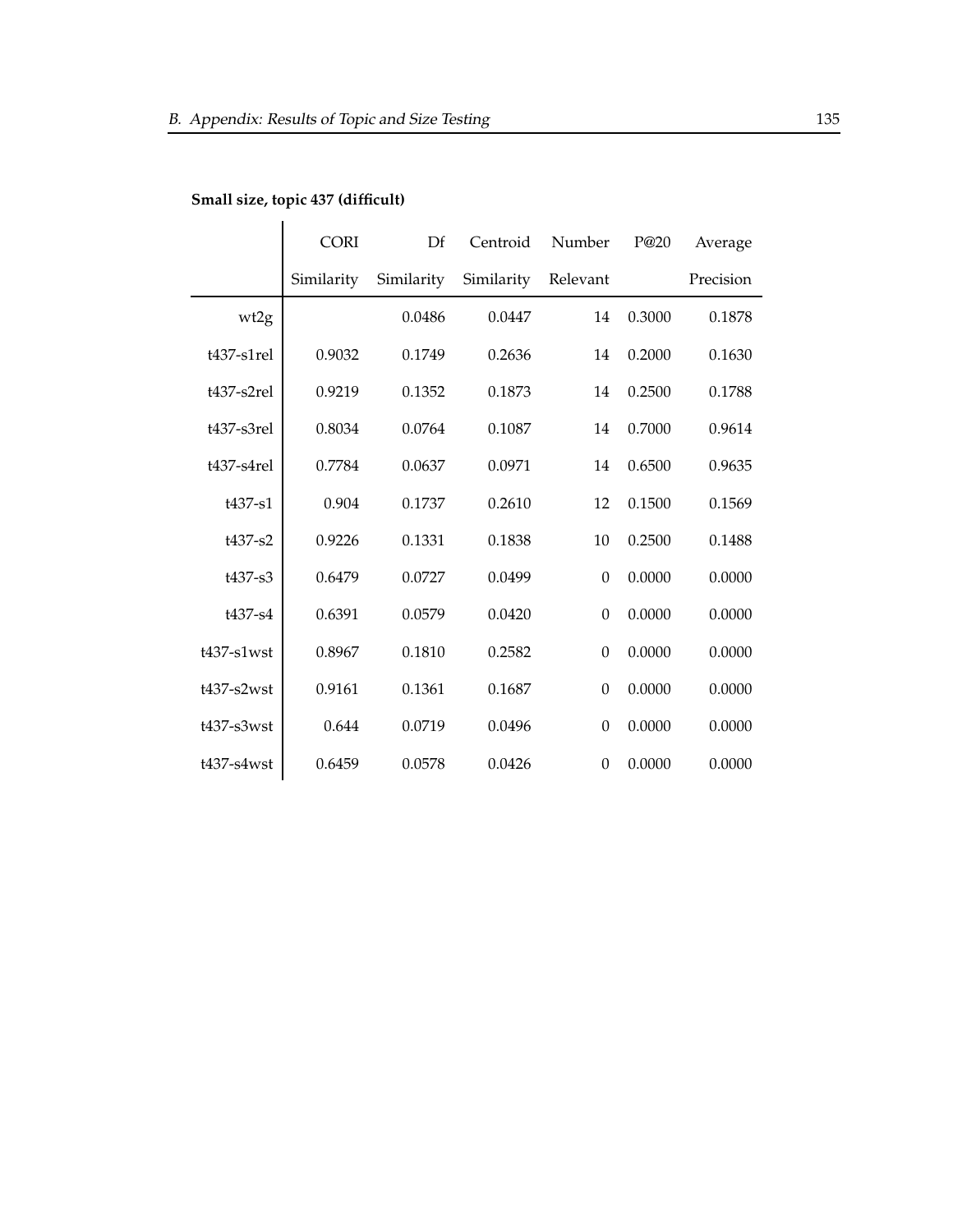|            | <b>CORI</b> | Df         | Centroid   | Number           | <b>Size</b> | P@20   | Average   |
|------------|-------------|------------|------------|------------------|-------------|--------|-----------|
|            | Similarity  | Similarity | Similarity | Relevant         |             |        | Precision |
| wt2g       |             | 0.0202     | 0.0165     | 29               | 247,491     | 0.6500 | 0.5055    |
| t441-l1rel |             |            |            | 29               | 26,454      |        |           |
| t441-l2rel |             |            |            | 29               | 22,434      |        |           |
| t441-l3rel |             |            |            | 29               | 22,100      |        |           |
| t441-l4rel |             |            |            | 29               | 24,199      |        |           |
| t441-l1    | 0.9279      | 0.0714     | 0.0391     | 29               | 26,454      | 0.7000 | 0.6623    |
| t441-12    | 0.9186      | 0.0638     | 0.0341     | 18               | 22,423      | 0.6500 | 0.4713    |
| t441-13    | 0.916       | 0.0642     | 0.0343     | 16               | 22,087      | 0.7000 | 0.4623    |
| t441-l4    | 0.8971      | 0.0246     | 0.0179     | 7                | 24,177      | 0.3500 | 0.2288    |
| t441-l1wst |             |            |            | $\boldsymbol{0}$ | 26,425      |        |           |
| t441-l2wst |             |            |            | $\boldsymbol{0}$ | 22,405      |        |           |
| t441-l3wst |             |            |            | $\boldsymbol{0}$ | 22,071      |        |           |
| t441-l4wst |             |            |            | $\boldsymbol{0}$ | 24,170      |        |           |

## **Large size, topic 441 (easy)**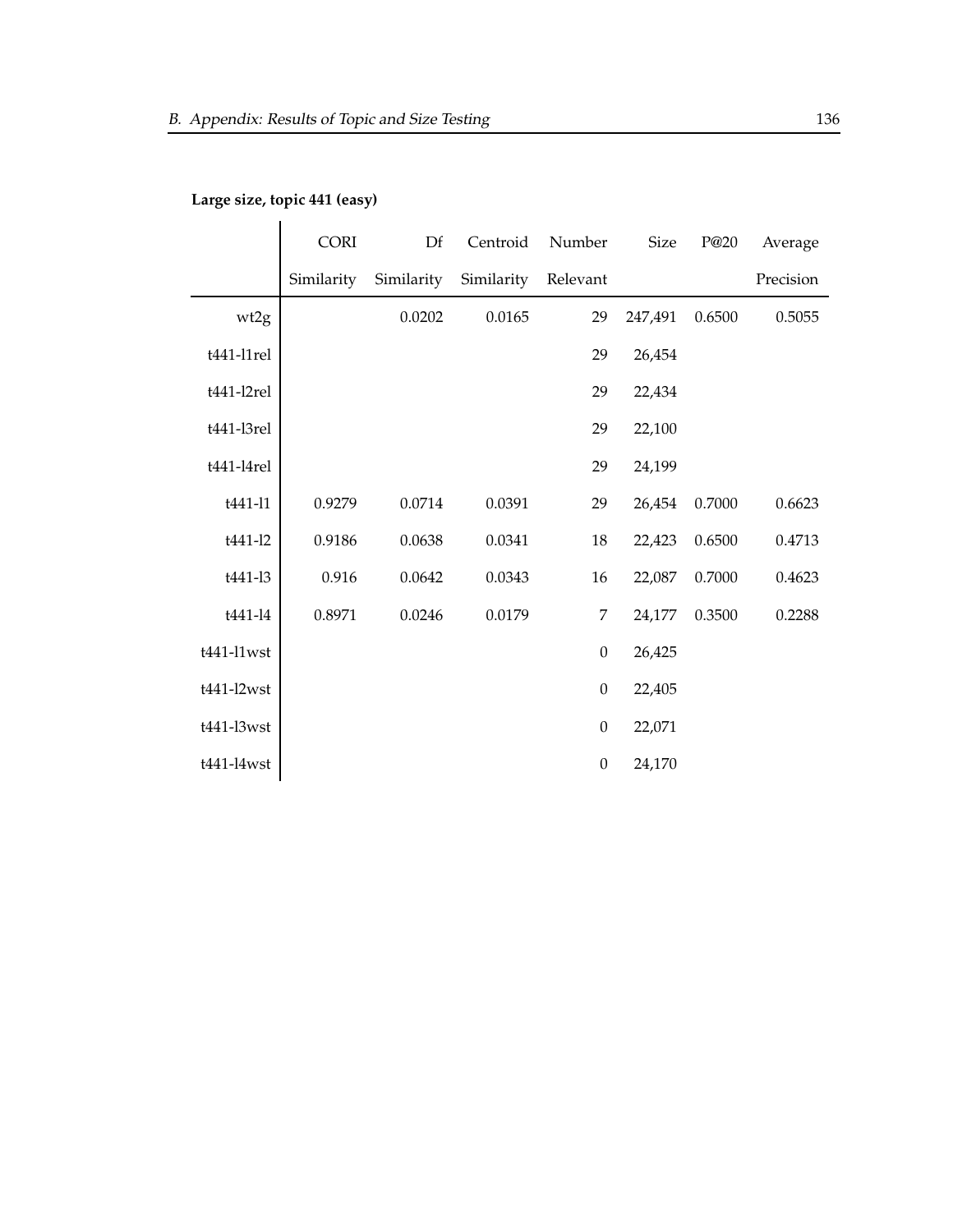|            | <b>CORI</b> | Df         | Centroid   | Number           | <b>Size</b> | P@20   | Average   |
|------------|-------------|------------|------------|------------------|-------------|--------|-----------|
|            | Similarity  | Similarity | Similarity | Relevant         |             |        | Precision |
| wt2g       |             | 0.0301     | 0.0289     | 45               | 247,491     | 0.4000 | 0.2094    |
| t401-l1rel |             | 0.0780     | 0.0611     | 45               | 40,000      | 0.3500 | 0.1896    |
| t401-l2rel |             | 0.0529     | 0.0402     | 45               | 23,903      | 0.2000 | 0.1342    |
| t401-l3rel |             |            |            | 45               | 15,981      |        |           |
| t401-l4rel |             |            |            | 45               | 24,204      |        |           |
| t401-l1    | 0.9164      | 0.0781     | 0.0612     | 45               | 40,000      | 0.3500 | 0.1897    |
| t401-l2    | 0.902       | 0.0529     | 0.0402     | 45               | 23,903      | 0.2000 | 0.1342    |
| t401-l3    | 0.8968      | 0.0451     | 0.0366     | 36               | 15,972      | 0.3500 | 0.2159    |
| t401-l4    | 0.8982      | 0.0334     | 0.0304     | 18               | 24,177      | 0.2000 | 0.1063    |
| t401-l1wst |             |            |            | $\boldsymbol{0}$ | 40,000      |        |           |
| t401-l2wst |             |            |            | $\boldsymbol{0}$ | 23,858      |        |           |
| t401-l3wst |             |            |            | $\boldsymbol{0}$ | 15,936      |        |           |
| t401-l4wst |             |            |            | $\boldsymbol{0}$ | 24,159      |        |           |

## **Large size, topic 401 (medium)**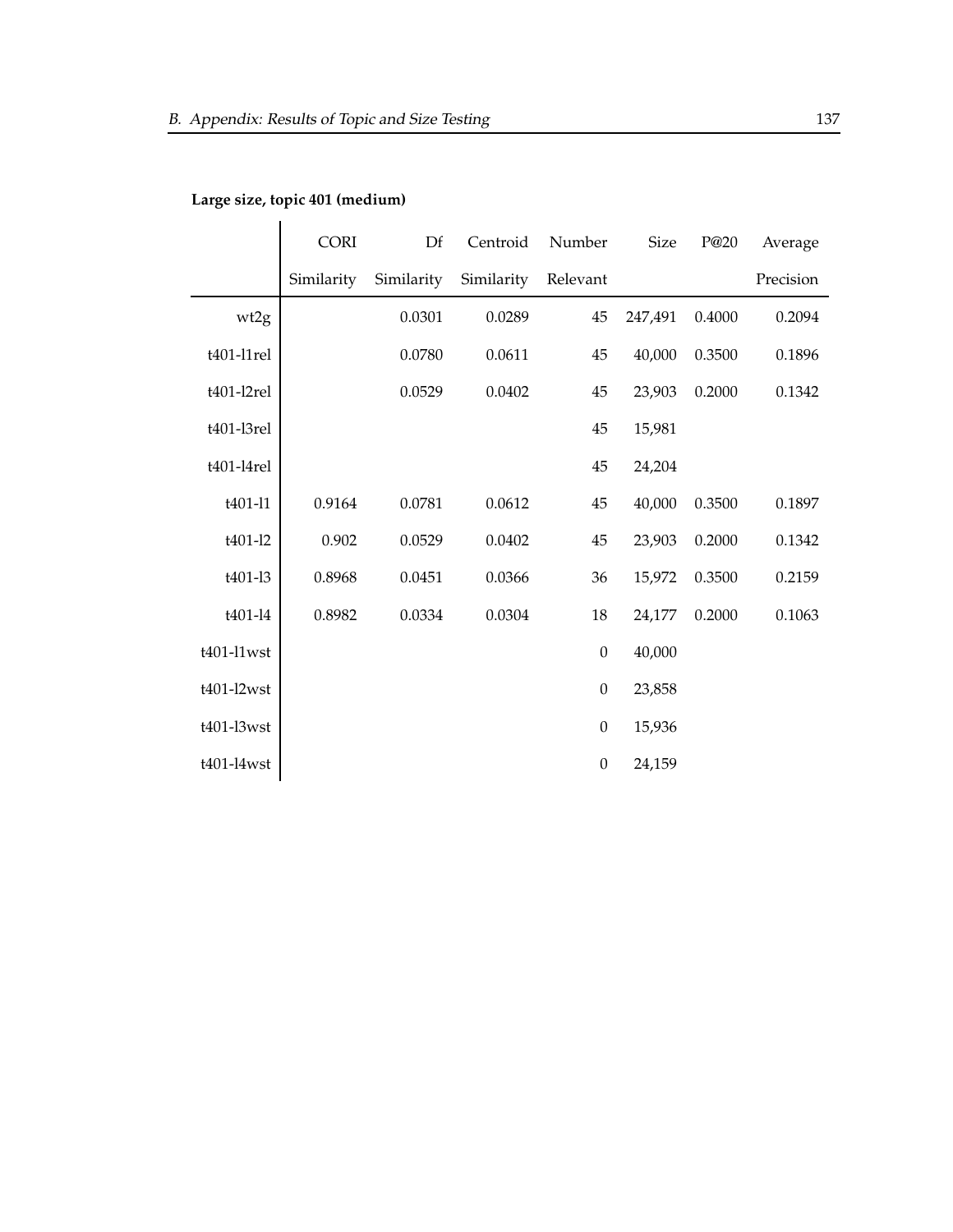|            | <b>CORI</b> | Df         | Centroid   | Number           | <b>Size</b> | P@20   | Average   |
|------------|-------------|------------|------------|------------------|-------------|--------|-----------|
|            | Similarity  | Similarity | Similarity | Relevant         |             |        | Precision |
| wt2g       |             | 0.0486     | 0.0447     | 14               | 247,491     | 0.3000 | 0.1878    |
| t437-l1rel |             |            |            | 14               | 40,000      |        |           |
| t437-l2rel |             |            |            | 14               | 40,000      |        |           |
| t437-l3rel |             |            |            | 14               | 40,000      |        |           |
| t437-l4rel |             |            |            | 14               | 24,180      |        |           |
| t437-11    | 0.9905      | 0.0982     | 0.0791     | 14               | 40,000      | 0.2500 | 0.1853    |
| t437-12    | 0.9892      | 0.0760     | 0.0616     | 14               | 40,000      | 0.3000 | 0.2056    |
| t437-13    | 0.9821      | 0.0633     | 0.0506     | 12               | 40,000      | 0.3500 | 0.2286    |
| t437-14    | 0.9789      | 0.0523     | 0.0530     | 11               | 24,177      | 0.3500 | 0.2937    |
| t437-l1wst |             |            |            | $\boldsymbol{0}$ | 40,000      |        |           |
| t437-l2wst |             |            |            | $\boldsymbol{0}$ | 40,000      |        |           |
| t437-l3wst |             |            |            | $\boldsymbol{0}$ | 40,000      |        |           |
| t437-l4wst |             |            |            | $\boldsymbol{0}$ | 24,166      |        |           |

## **Large size, topic 437 (difficult)**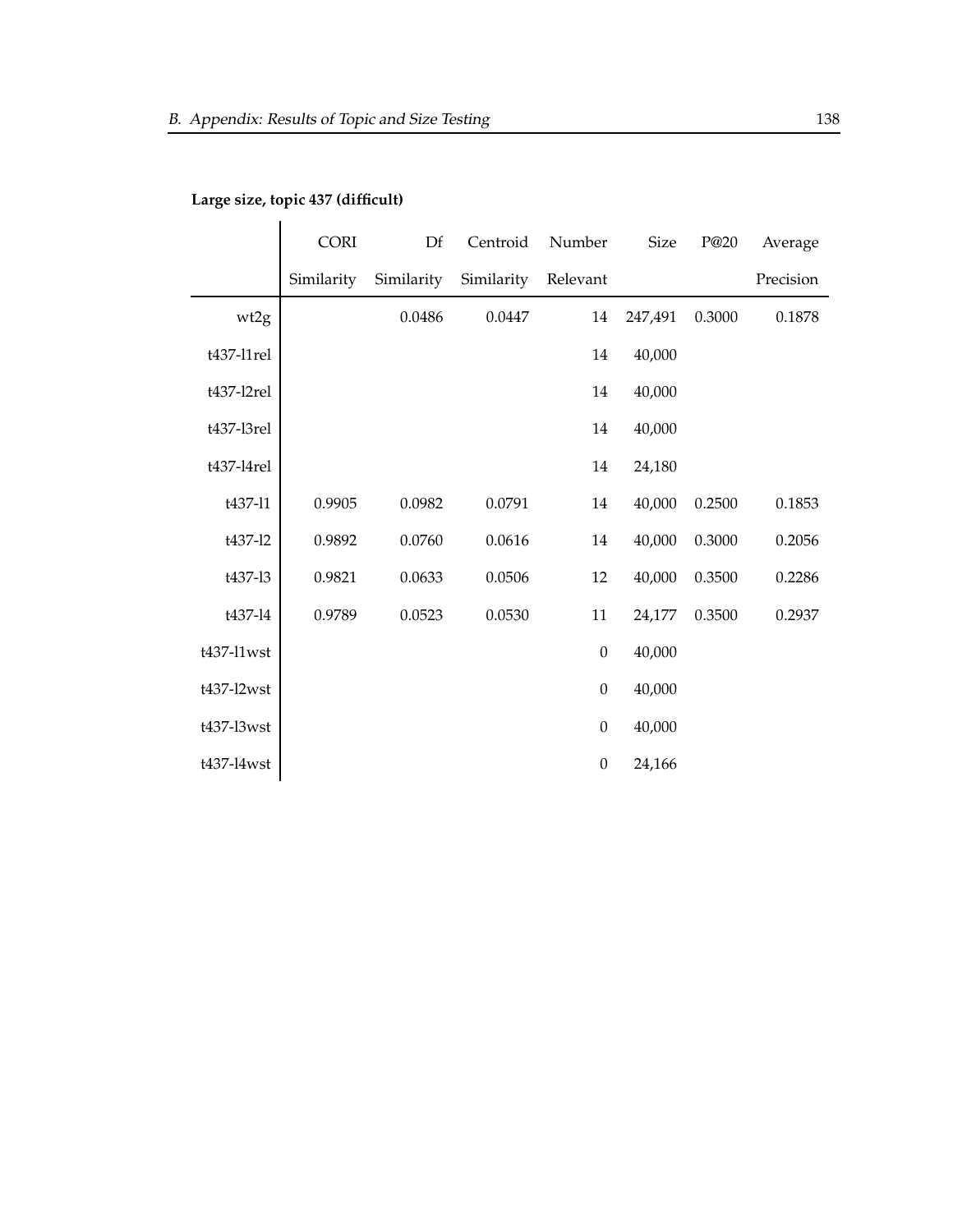## **C**

# **Appendix: Results of Focus Testing**

The following tables display the scores received by various collections on the four focus measures, as described in Chapter 5. For ease of comparison, collections are grouped by size.

|            | term-entropy | term-entropy2 | retrieved-focus | average-similarity |
|------------|--------------|---------------|-----------------|--------------------|
| WT2g       | 1167         | 10.0756       | 0.0657          | 0.7793             |
| all440     | $\theta$     | 8.0637        | 0.6048          | 0.9089             |
| all440-435 | 1076         | 8.0633        | 0.4699          | 0.8454             |
| all440-400 | 1107         | 8.0743        | 0.5013          | 0.8789             |
| all10      | 2390         | 8.9497        | 0.2149          | 0.8034             |
| germany    | 1311         | 9.7498        | 0.0836          | 0.6289             |
| water      | 930          | 9.4238        | 0.0878          | 0.6182             |

#### **Varying focus**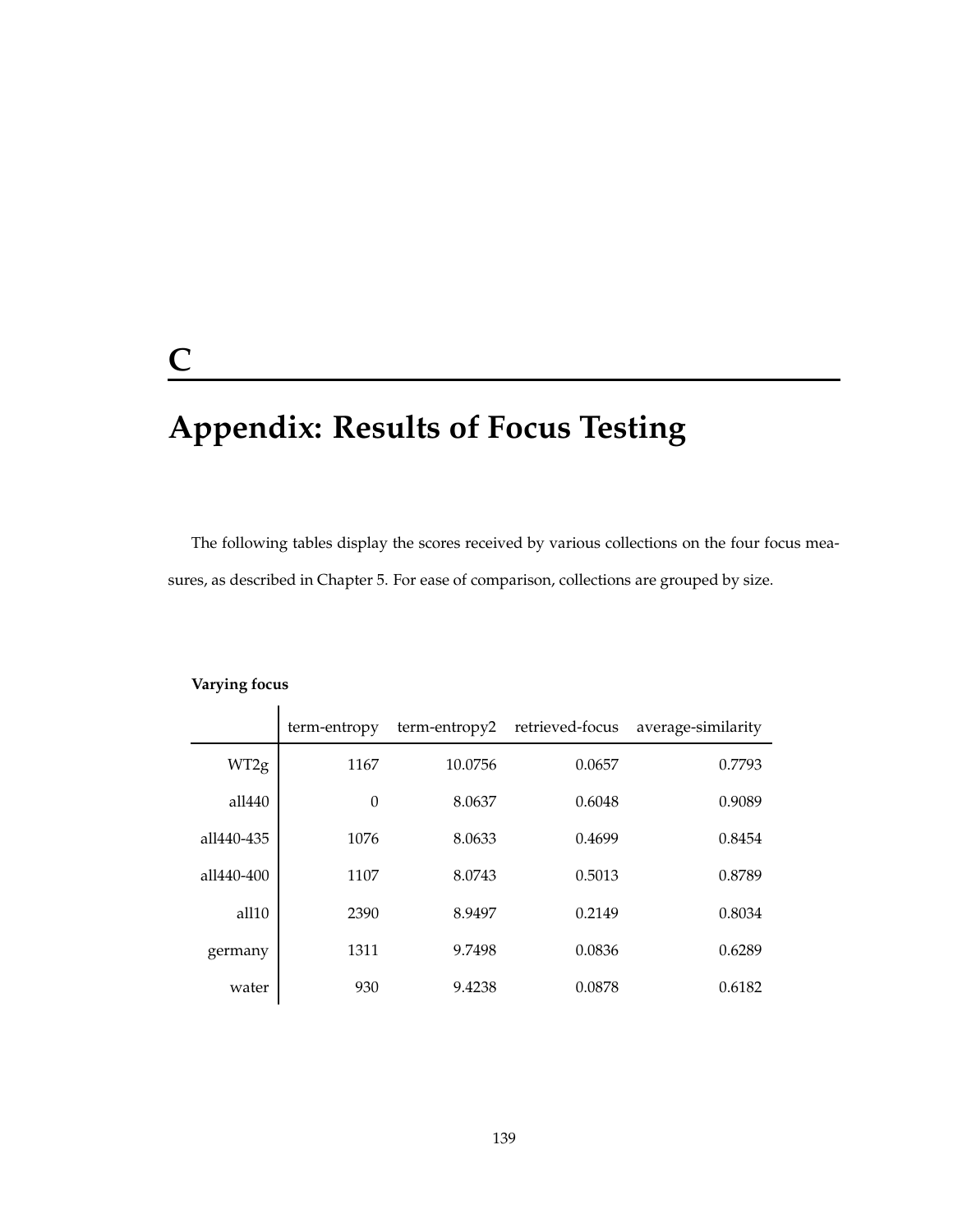## **Typical size**

|           | term-entropy | term-entropy2 | retrieved-focus | average-similarity |
|-----------|--------------|---------------|-----------------|--------------------|
| $t441-t1$ | 2056         | 9.7201        | 0.1691          | 0.6859             |
| $t441-t2$ | 1996         | 9.6875        | 0.1533          | 0.6804             |
| t441-t3   | 2000         | 9.6708        | 0.1556          | 0.6825             |
| t441-t4   | 2174         | 9.6080        | 0.1419          | 0.7061             |
| $t401-t1$ | 3005         | 9.8518        | 0.2059          | 0.7297             |
| $t401-t2$ | 2491         | 9.9003        | 0.1623          | 0.6952             |
| $t401-t3$ | 1911         | 9.7440        | 0.1395          | 0.6817             |
| $t401-t4$ | 2174         | 9.6080        | 0.1419          | 0.7061             |
| t437-t1   | 2341         | 9.7228        | 0.1910          | 0.7231             |
| $t437-t2$ | 2354         | 9.6796        | 0.1761          | 0.7127             |
| t437-t3   | 2111         | 9.5764        | 0.1823          | 0.7012             |
| $t437-t4$ | 2174         | 9.6080        | 0.1419          | 0.7061             |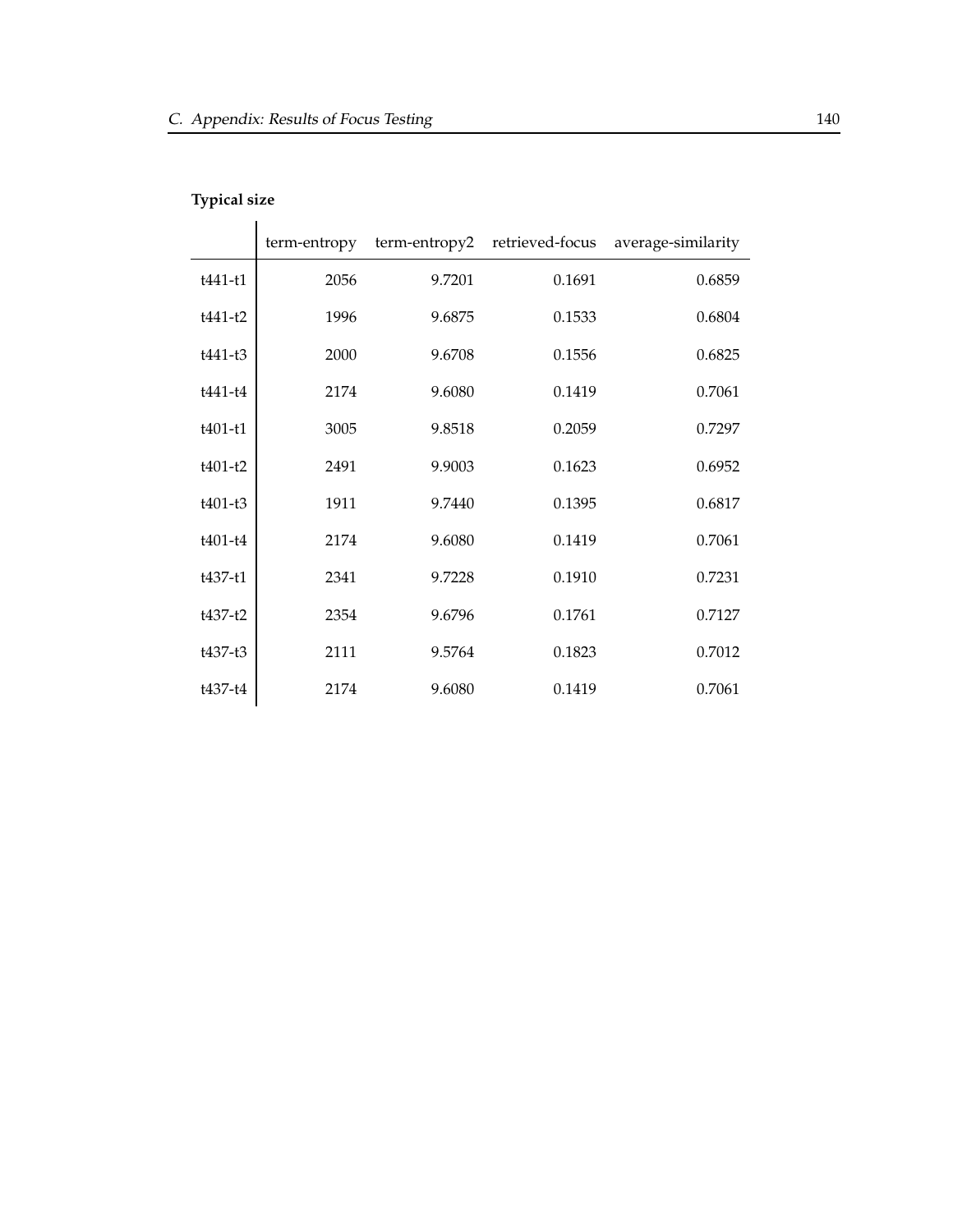|             | term-entropy | term-entropy2 | retrieved-focus | average-similarity |
|-------------|--------------|---------------|-----------------|--------------------|
| t441-s1     | 1536         | 9.2984        | 0.1691          | 0.5242             |
| $t441-s2$   | 1225         | 9.1414        | 0.1450          | 0.5080             |
| t441-s3     | 1364         | 9.1246        | 0.1868          | 0.5241             |
| t441-s4     | 1858         | 9.4835        | 0.1374          | 0.5420             |
| $t401-s1$   | 3047         | 9.5457        | 0.2444          | 0.5979             |
| $t401-s2$   | 2566         | 9.5309        | 0.2135          | 0.5684             |
| $t401-s3$   | 1723         | 9.2254        | 0.1841          | 0.5392             |
| $t401 - s4$ | 1858         | 9.4835        | 0.1374          | 0.5420             |
| $t437 - s1$ | 1971         | 9.2211        | 0.2622          | 0.5875             |
| t437-s2     | 2296         | 9.2841        | 0.2372          | 0.5891             |
| $t437 - s3$ | 1637         | 9.2105        | 0.1722          | 0.5482             |
| t437-s4     | 1858         | 9.4835        | 0.1374          | 0.5420             |

#### **Small size**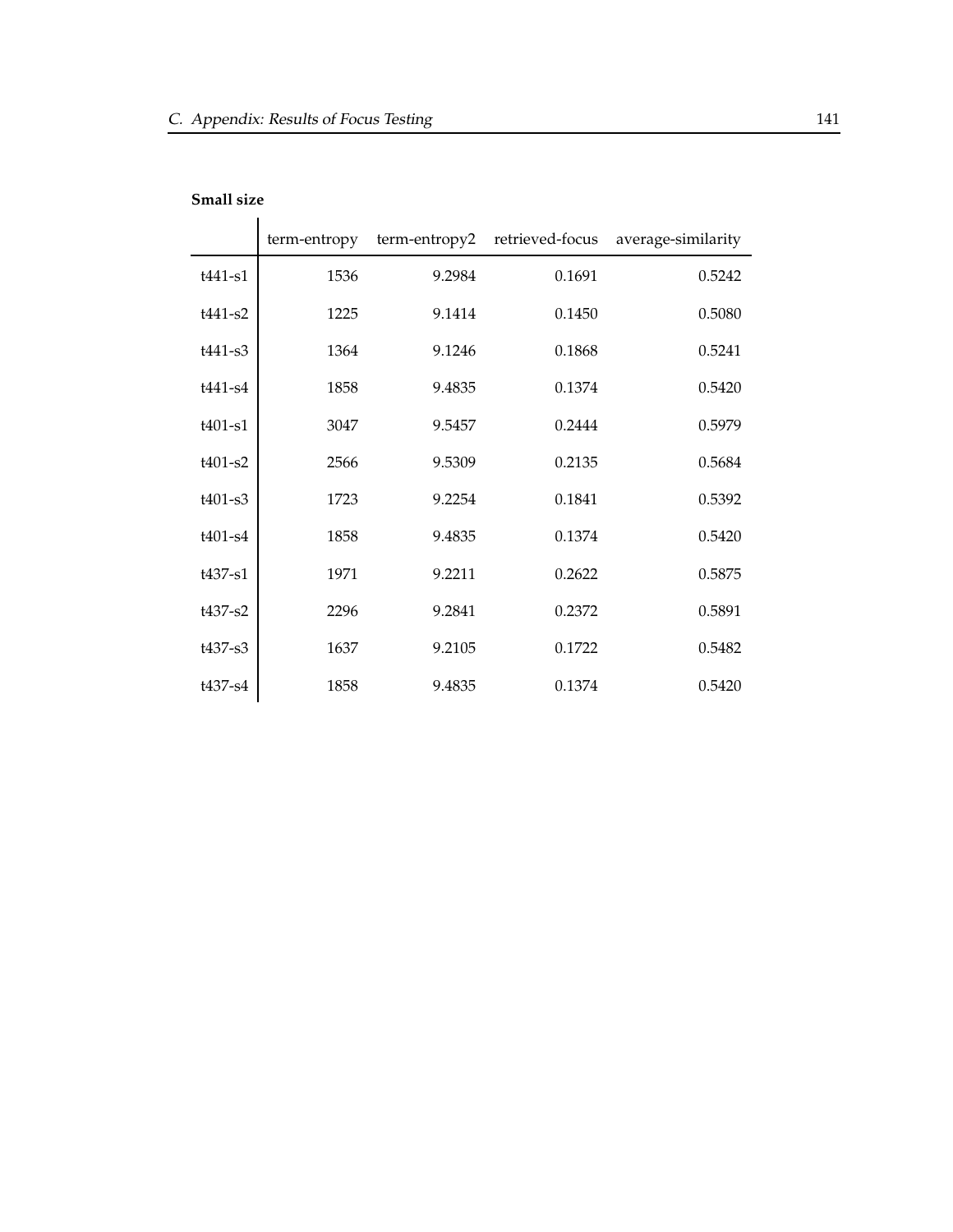## **Large size**

|             | term-entropy | term-entropy2 | retrieved-focus | average-similarity |
|-------------|--------------|---------------|-----------------|--------------------|
| t441-11     | 2366         | 9.8765        | 0.1423          | 0.7827             |
| t441-12     | 2457         | 9.8497        | 0.1455          | 0.7807             |
| t441-13     | 2460         | 9.8444        | 0.1470          | 0.7809             |
| $t441 - 14$ | 2424         | 9.9159        | 0.1325          | 0.7861             |
| t401-l1     | 2004         | 9.9487        | 0.1309          | 0.7815             |
| t401-12     | 2666         | 10.0932       | 0.1301          | 0.7797             |
| t401-13     | 2696         | 9.9404        | 0.1440          | 0.7753             |
| t401-l4     | 2424         | 9.9159        | 0.1325          | 0.7861             |
| t437-11     | 1923         | 9.8490        | 0.1203          | 0.7835             |
| t437-12     | 2073         | 9.8021        | 0.1328          | 0.7856             |
| t437-13     | 1842         | 9.7671        | 0.1272          | 0.7759             |
| t437-14     | 2424         | 9.9159        | 0.1325          | 0.7861             |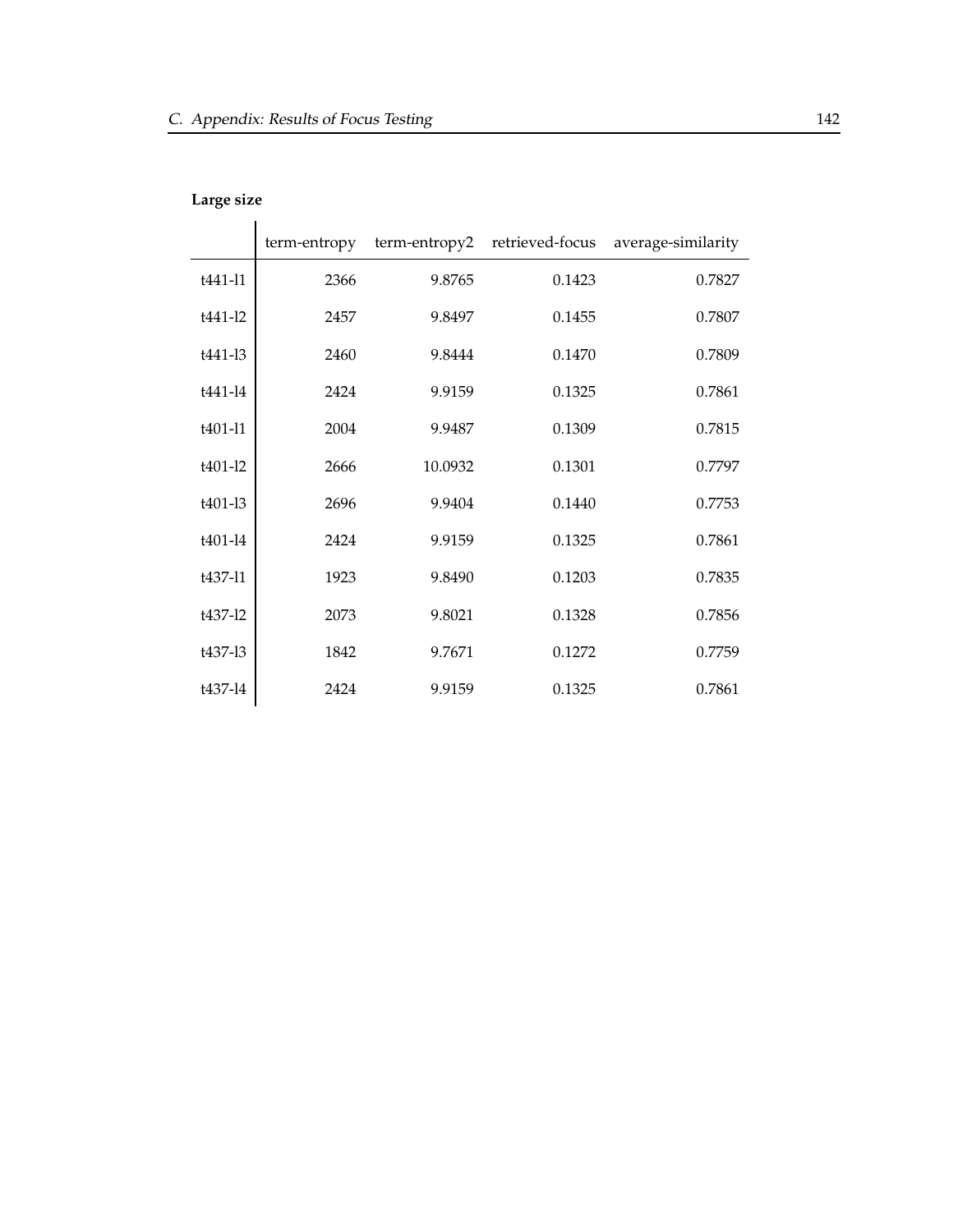Although not reported in the main text, the best- and worst- case collections for the t401 typical sized collections were scored on the focus measures, in the hopes that they would shed more light on the trends being observed. Results are shown below:

|               | term-entropy | term-entropy2 | retrieved-focus | average-similarity |
|---------------|--------------|---------------|-----------------|--------------------|
| $t401-t1$ rel | 3035         | 9.8491        | 0.2073          | 0.7305             |
| $t401-t2rel$  | 2494         | 9.9058        | 0.1651          | 0.6950             |
| $t401-t3rel$  | 1924         | 9.7465        | 0.1423          | 0.6820             |
| $t401-t4rel$  | 2377         | 9.5710        | 0.1752          | 0.6963             |
| $t401-t1$ wst | 2980         | 9.8527        | 0.2041          | 0.7287             |
| $t401-t2wst$  | 2462         | 9.9074        | 0.1618          | 0.6935             |
| $t401-t3wst$  | 1880         | 9.7408        | 0.1367          | 0.6800             |
| $t401-t4wst$  | 2175         | 9.6110        | 0.1406          | 0.7056             |

#### **Best & worst cases**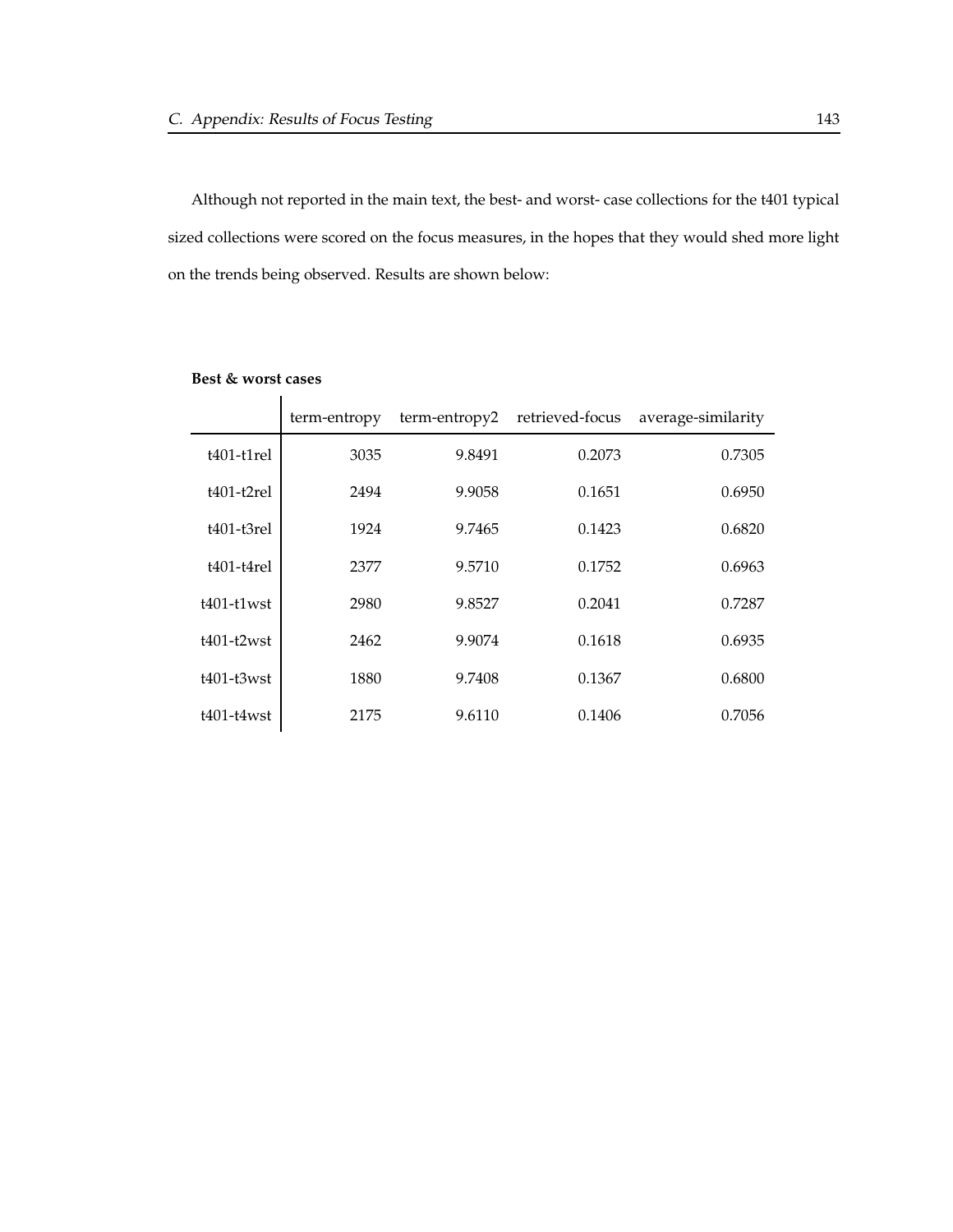## **D**

# **Appendix: Results of Context Testing**

This appendix details the similarity and performance scores obtained by varying the amount of context available in a query, as described in Chapter 6.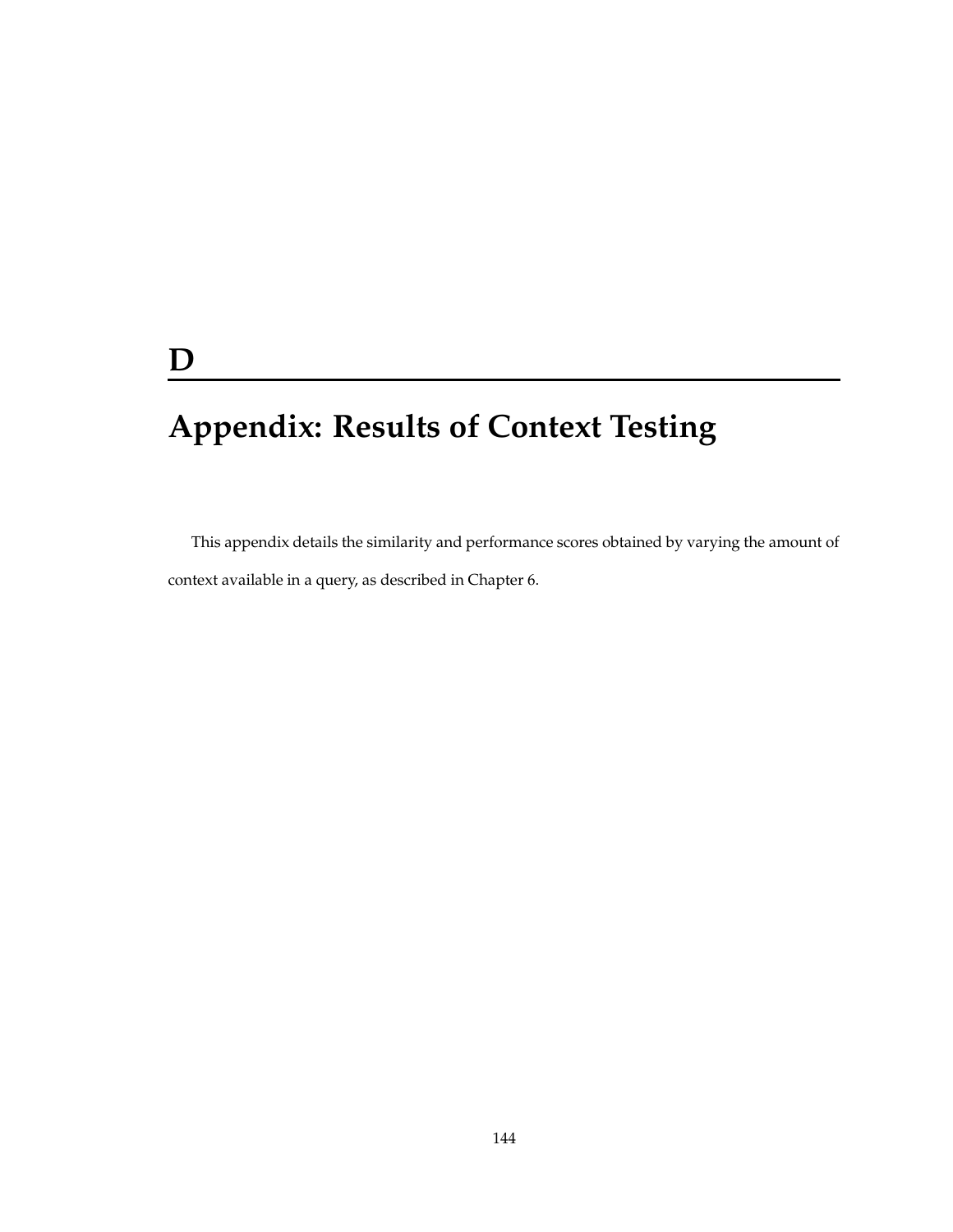|             | title  | desc   | narr   | narr (mod) | title-desc |
|-------------|--------|--------|--------|------------|------------|
| t441-t1     | 0.8616 | 0.9173 | 0.9240 | 0.9314     | 0.9173     |
| $t441-t2$   | 0.8303 | 0.9013 | 0.9206 | 0.9193     | 0.9013     |
| t441-t3     | 0.8160 | 0.8946 | 0.9180 | 0.9154     | 0.8946     |
| t441-t4     | 0.6860 | 0.7807 | 0.8940 | 0.8671     | 0.7807     |
| $t401-t1$   | 0.9801 | 0.8961 | 0.8356 | 0.8349     | 0.8961     |
| $t401-t2$   | 0.9392 | 0.8462 | 0.8151 | 0.8190     | 0.8462     |
| $t401 - t3$ | 0.9266 | 0.8374 | 0.7994 | 0.8018     | 0.8374     |
| $t401 - t4$ | 0.8343 | 0.7800 | 0.7702 | 0.7542     | 0.7800     |
| +437-+1     | 0.9735 | 0.9778 | 0.9474 | 0.9685     | 0.9778     |
| $t437-t2$   | 0.9724 | 0.9779 | 0.9506 | 0.9674     | 0.9779     |
| $t437-t3$   | 0.9123 | 0.9230 | 0.9241 | 0.9341     | 0.9230     |
| t437-t4     | 0.8550 | 0.8929 | 0.8625 | 0.8472     | 0.8929     |

**CORI Similarities with queries at various context levels**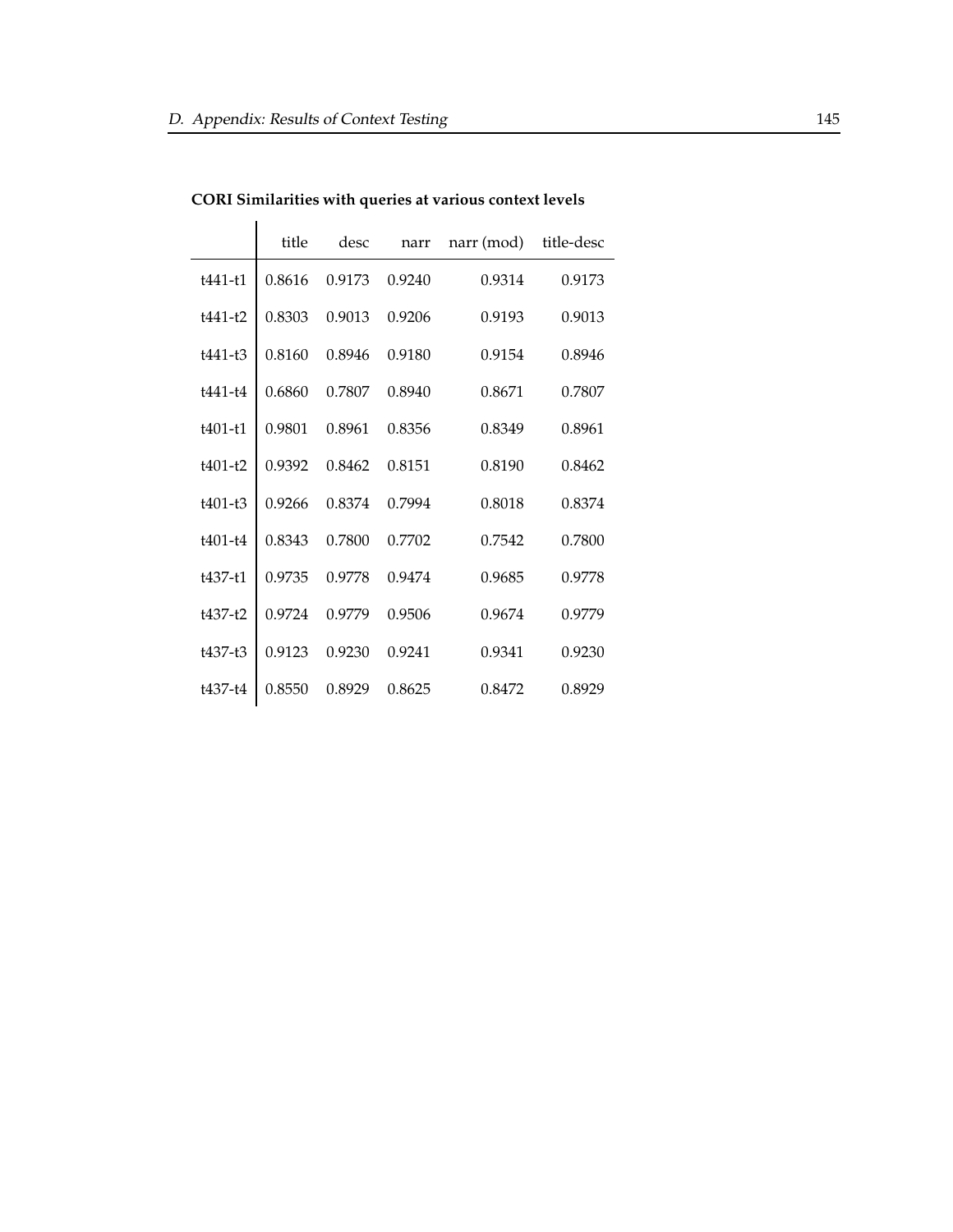|             | title  | desc   | narr   | narr (mod) | title-desc |
|-------------|--------|--------|--------|------------|------------|
| $t441 - t1$ | 0.0766 | 0.1290 | 0.1294 | 0.1283     | 0.1061     |
| t441-t2     | 0.0345 | 0.0967 | 0.0966 | 0.0862     | 0.0650     |
| $t441 - t3$ | 0.0345 | 0.0990 | 0.0968 | 0.0865     | 0.0661     |
| $t441 - t4$ | 0.0072 | 0.0235 | 0.0689 | 0.0460     | 0.0151     |
| $t401-t1$   | 0.0633 | 0.0947 | 0.0604 | 0.0503     | 0.0871     |
| $t401-t2$   | 0.0587 | 0.0707 | 0.0657 | 0.0605     | 0.0723     |
| $t401-t3$   | 0.0302 | 0.0651 | 0.0657 | 0.0577     | 0.0522     |
| $t401 - t4$ | 0.0194 | 0.0294 | 0.0451 | 0.0376     | 0.0271     |
| t437-t1     | 0.0867 | 0.1373 | 0.0727 | 0.0828     | 0.1217     |
| $t437-t2$   | 0.0423 | 0.1054 | 0.0730 | 0.0793     | 0.0786     |
| t437-t3     | 0.0161 | 0.0661 | 0.0480 | 0.0448     | 0.0429     |
| t437-t4     | 0.0289 | 0.0525 | 0.0379 | 0.0311     | 0.0440     |

**DF Similarities with queries at various context levels**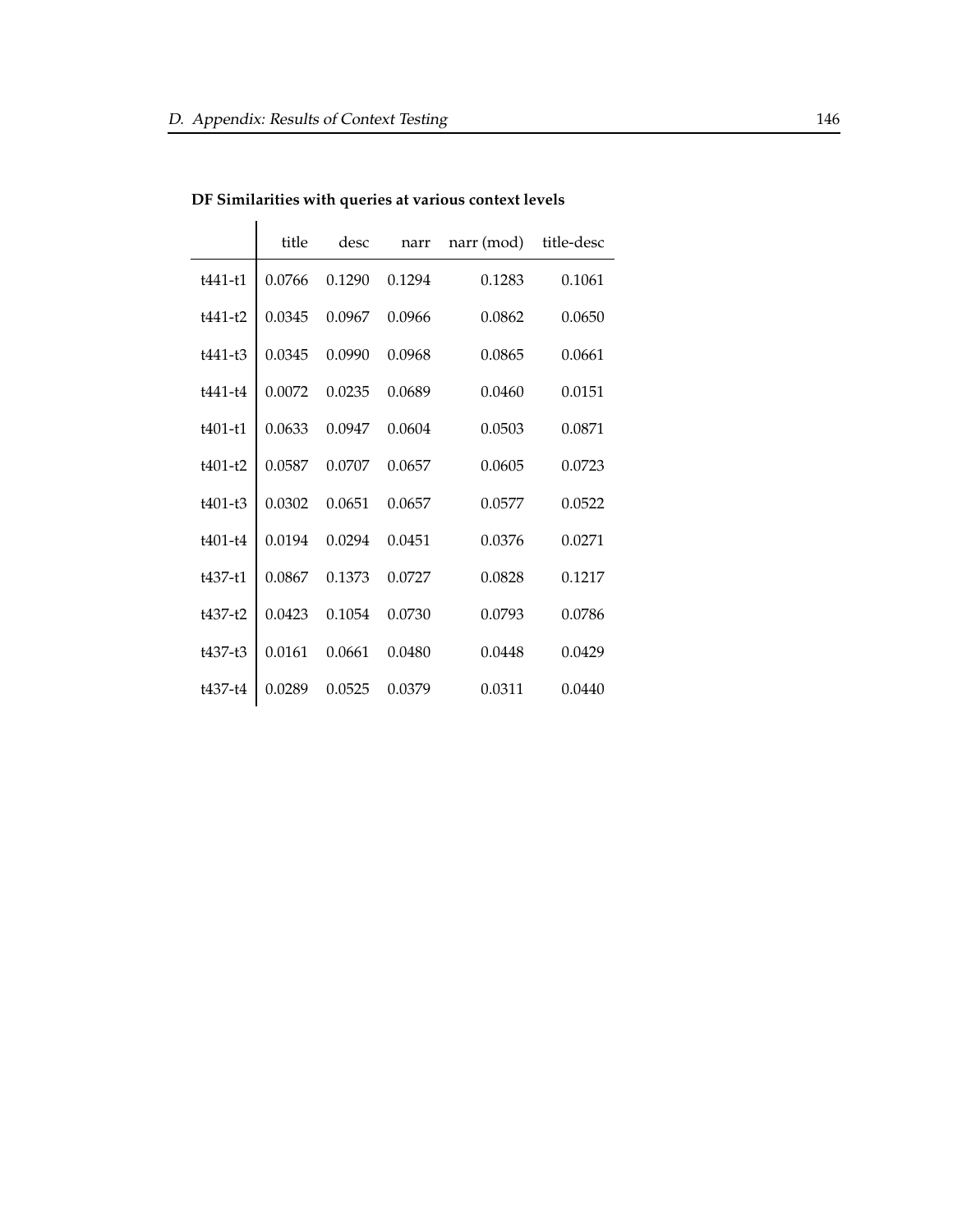|                           |  | title desc narr narr (mod) title-desc |        |
|---------------------------|--|---------------------------------------|--------|
| Easy 0.1756 0.1366 0.0300 |  | 0.0643                                | 0.1366 |
| Med 0.1458 0.1161 0.0654  |  | 0.0807                                | 0.1161 |
| Diff 0.1185 0.0849 0.0849 |  | 0.1213                                | 0.0849 |

#### **Differences between the t1 and t4 collection, using DF similarities**

|      | title                    |                      |        | desc narr narr (mod) title-desc |        |
|------|--------------------------|----------------------|--------|---------------------------------|--------|
| Easy |                          | 0.0694 0.1054 0.0605 |        | 0.0823                          | 0.0910 |
|      | Med 0.0439 0.0653 0.0153 |                      |        | 0.0127                          | 0.0600 |
| Diff |                          | $0.0578$ 0.0848      | 0.0348 | 0.0517                          | 0.0777 |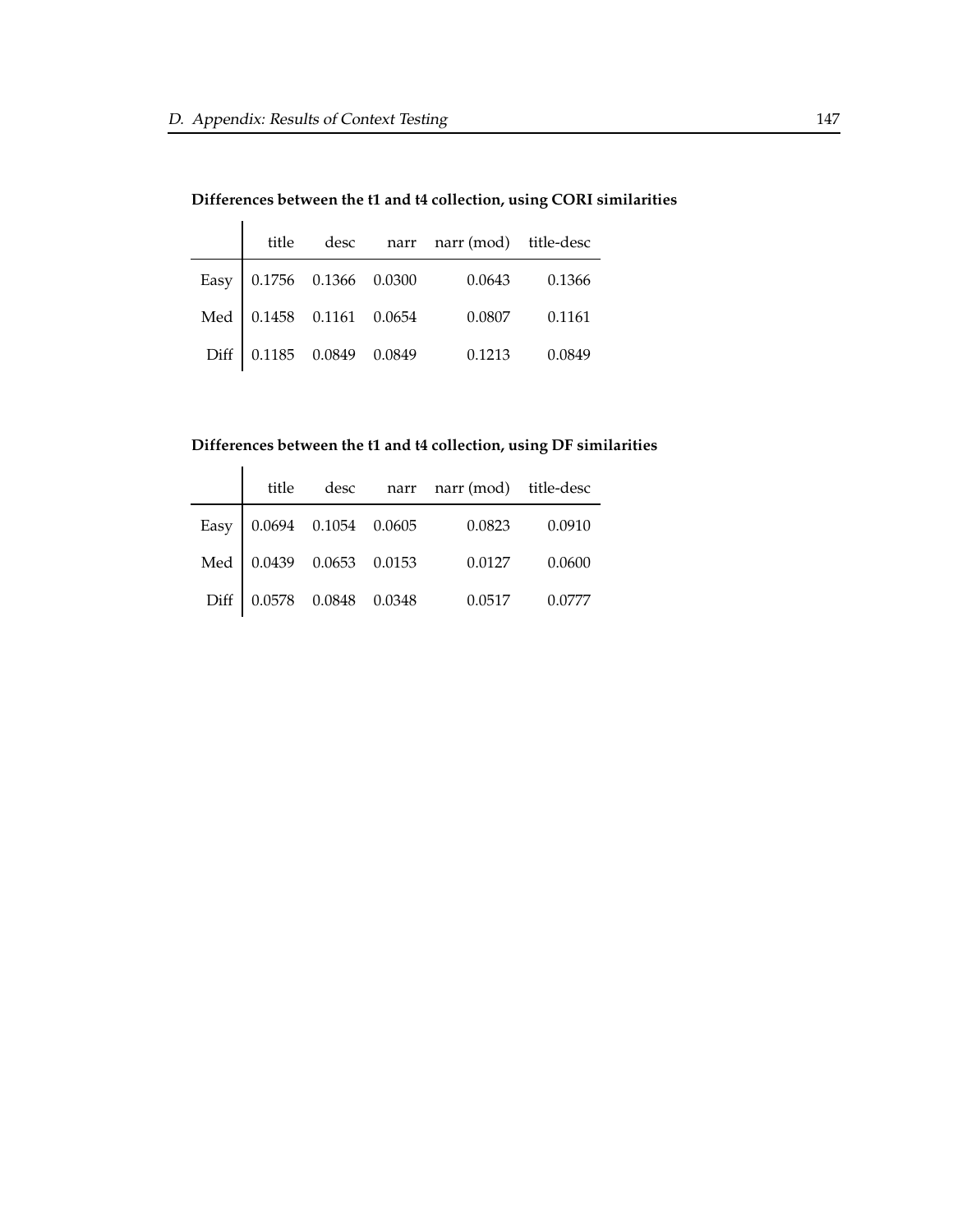## **P20 With Queries at Varying Levels of Context**

The following table was used as the basis for the evaluations of how changing the amount of context in a query affects retrieval from a topically-focused collection.

|             | title  | desc   | narr   | narr (mod) | title-desc |
|-------------|--------|--------|--------|------------|------------|
| t441-t1     | 0.6000 | 0.6500 | 0.0500 | 0.4000     | 0.4500     |
| t441-t2     | 0.6000 | 0.6500 | 0.1000 | 0.4500     | 0.6000     |
| $t441 - t3$ | 0.4000 | 0.4500 | 0.1000 | 0.3500     | 0.4500     |
| t441-t4     | 0.1500 | 0.1500 | 0.1500 | 0.1500     | 0.1500     |
| t401-t1     | 0.2000 | 0.4500 | 0.5500 | 0.5500     | 0.4500     |
| $t401-t2$   | 0.2500 | 0.3000 | 0.5500 | 0.5500     | 0.4500     |
| $t401 - t3$ | 0.3500 | 0.4500 | 0.7500 | 0.6000     | 0.4500     |
| $t401 - t4$ | 0.0000 | 0.0500 | 0.0500 | 0.0500     | 0.0500     |
| t437-t1     | 0.1000 | 0.2500 | 0.1000 | 0.1000     | 0.2000     |
| $+437 - 12$ | 0.0500 | 0.3000 | 0.1000 | 0.1000     | 0.3000     |
| $t437-t3$   | 0.1500 | 0.1500 | 0.1000 | 0.1000     | 0.1500     |
| t437-t4     | 0.0000 | 0.0000 | 0.0000 | 0.0000     | 0.0000     |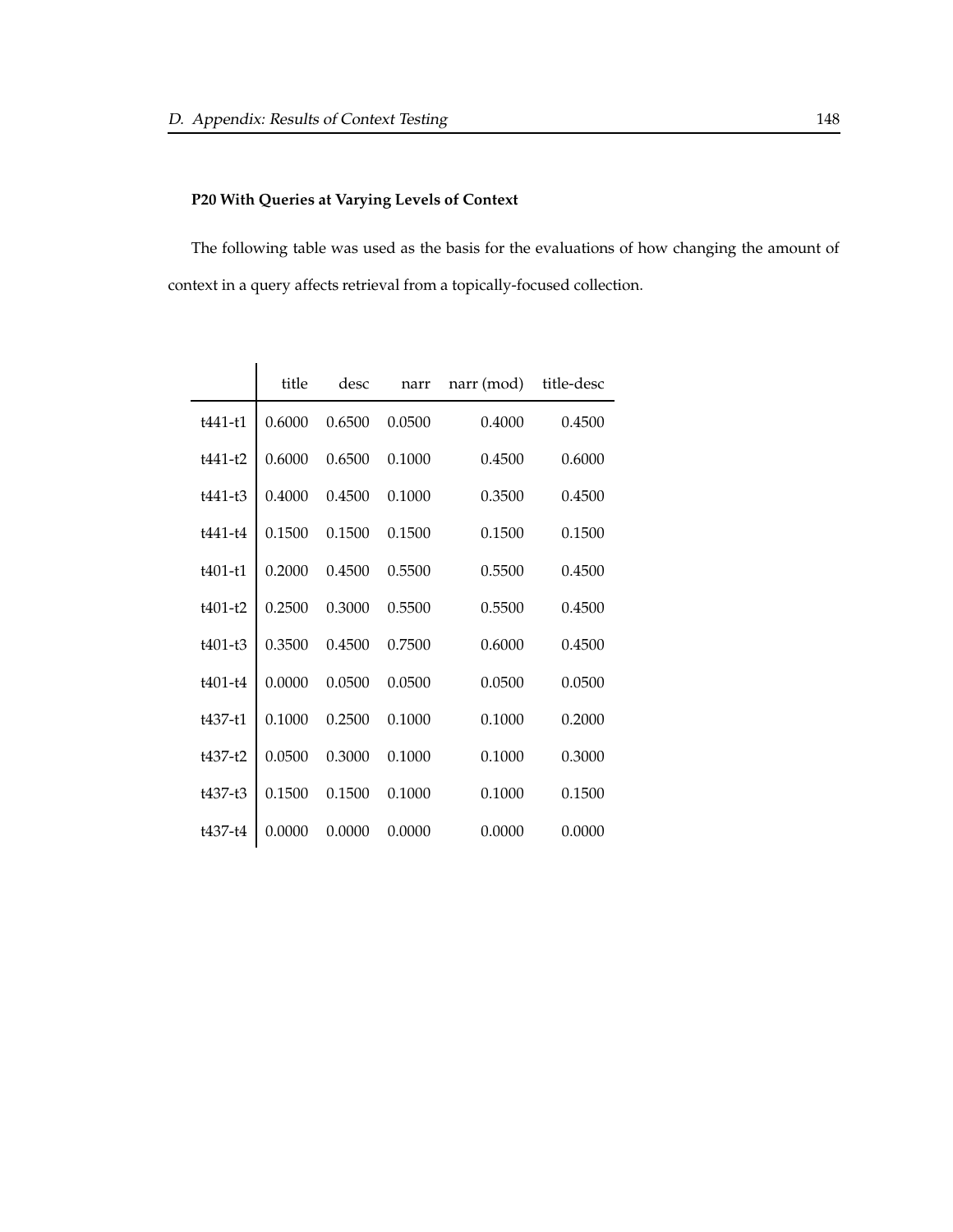## **References**

Adelberg, B., and Denny, M. 1999. Building robust wrappers for text sources. Technical report, Northwestern University.

Akavipat, R.; Wu, L.-S.; Menczer, F.; and Maguitman, A. 2006. Emerging semantic communities in peer web search. In *Workshop on Information Retrieval in Peer-to-Peer Networks (P2PIR2006)*.

Arens, Y.; Chee, C. Y.; nan Hsu, C.; and Knoblock, C. A. 1993. Retrieving and integrating data from multiple information sources. *Journal on Intelligent and CooperativeInformation Systems* 2(2):127–158.

Ashish, N., and Knoblock, C. 1997. Wrapper generation for semi-structured internet sources. In *Workshop on Management of Semistructured Data*.

Baeza-Yates, R., and Ribeiro-Neto, B. 1999. *Modern Information Retrieval*. Addison Wesley.

Balabanovic,´ M. 1997. An adaptive web page recommendation service. In *Proceedings of the First International Conference on Autonomous Agents*.

Bergman, M. K. 2000. The deep web: Surfacing hidden value.

Berry, M. W.; Dumais, S. T.; and Letsche, T. A. 1995. Computational methods for intelligent information access. In *Proceedings of Supercomputing 95*.

Billsus, D., and Pazzani, M. 1999. A personal news agent that talks, learns and explains. In *Proceedings of the Third International Conference on Autonomous Agents*.

Bollacker, K. D.; Lawrence, S.; and Giles, C. L. 1999. A system for personalized recommendation of new scientific literature. In *Proceedings of the AAAI-99 Workshop on Intelligent Information Systems*. AAAI Press, Menlo Park, CA.

Bowman, C. M.; Danzig, P. B.; Hardy, D. R.; Manber, U.; Schwartz, M. F.; and Wessels, D. P. 1995.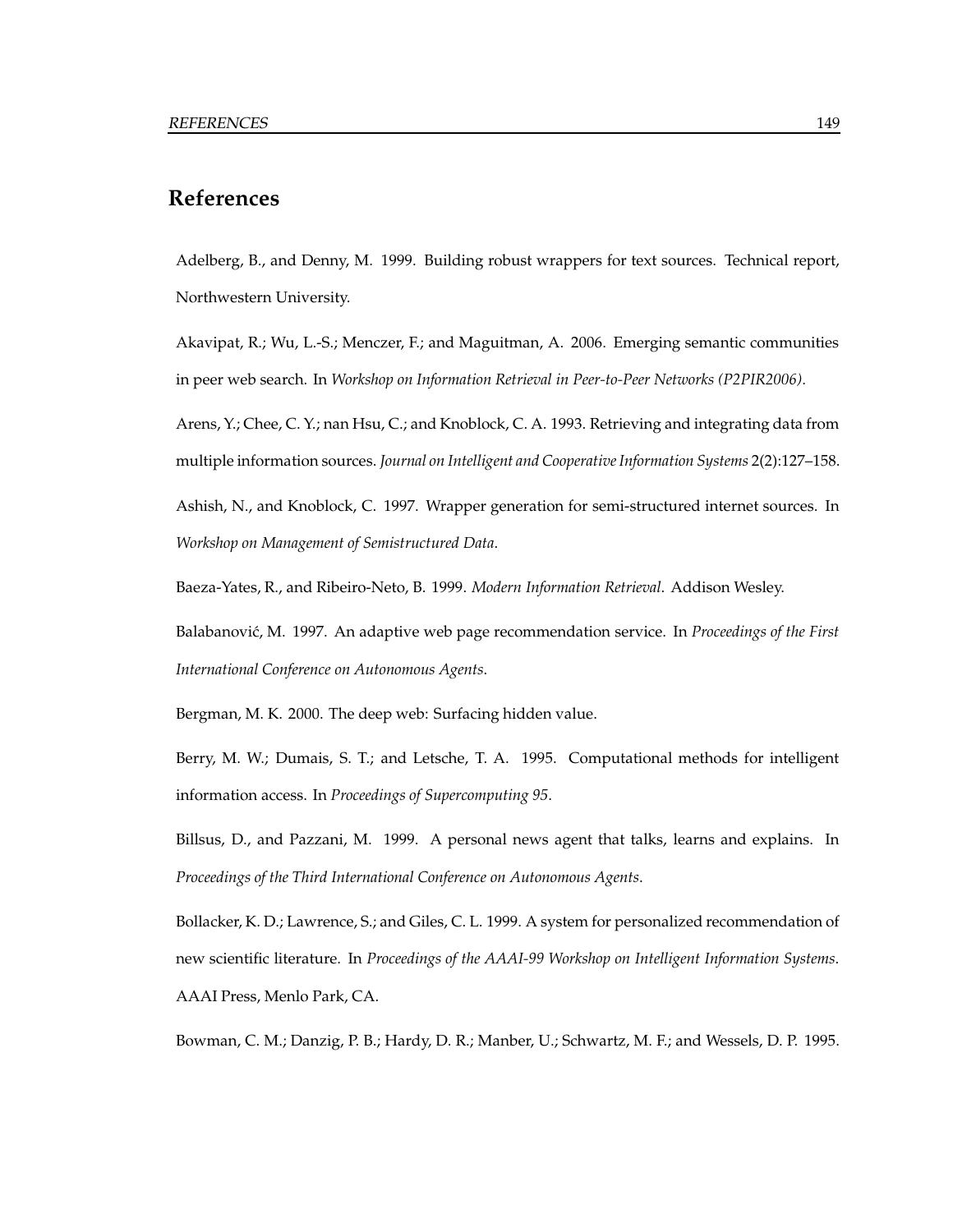Harvest: A scalable, customizable discovery and access system. Technical Report CU-CS-732-94, Department of Computer Science, University of Colorado.

Brandt, D. S., and Uden, L. 2003. Insight into mental models of novice internet searchers. *Communications of the ACM* 46(7):133–136.

Brin, S., and Page, L. 1998. The anatomy of a large-scale hypertextual web search engine. In *Proceedings of the 7th International World Wide Web Conference (WWW7)*.

Buckley, C., and Walz, J. 1999. The TREC-8 query track. In *Proceedings of the 8th Text REtrieval Conference (TREC-8)*.

Budzik, J., and Hammond, K. 2000. User interactions with everyday applications as context for just-in-time information access. In *Proceedings of the 2000 International Conference on Intelligent User Interfaces (IUI2000)*, 44–51.

Callan, J., and Connell, M. 2001. Query-based sampling of text databases. *ACM Transactions on Information Systems* 19(2):97–130.

Callan, J.; Connell, M.; and Du, A. 1999. Automatic discovery of language models for text databases. In *ACM SIGMOD Conference*, 479–490.

Callan, J. P.; Lu, Z.; and Croft, W. B. 1995. Searching distributed collections with inference networks. In *Proceedings of the 18th International ACM SIGIR Conference*, 21–28.

Callan, J. 2000. Distributed information retrieval. In Croft, W. B., ed., *Advances in Information Retrieval*, 127–150. Kluwer Academic Publishers.

Chakrabarti, S.; van den Berg, M.; and Dom, B. 1999. Focused crawling: A new approach to topicspecific web resource discovery. In *Proceedings of the 8th International World Wide Web Conference (WWW8)*.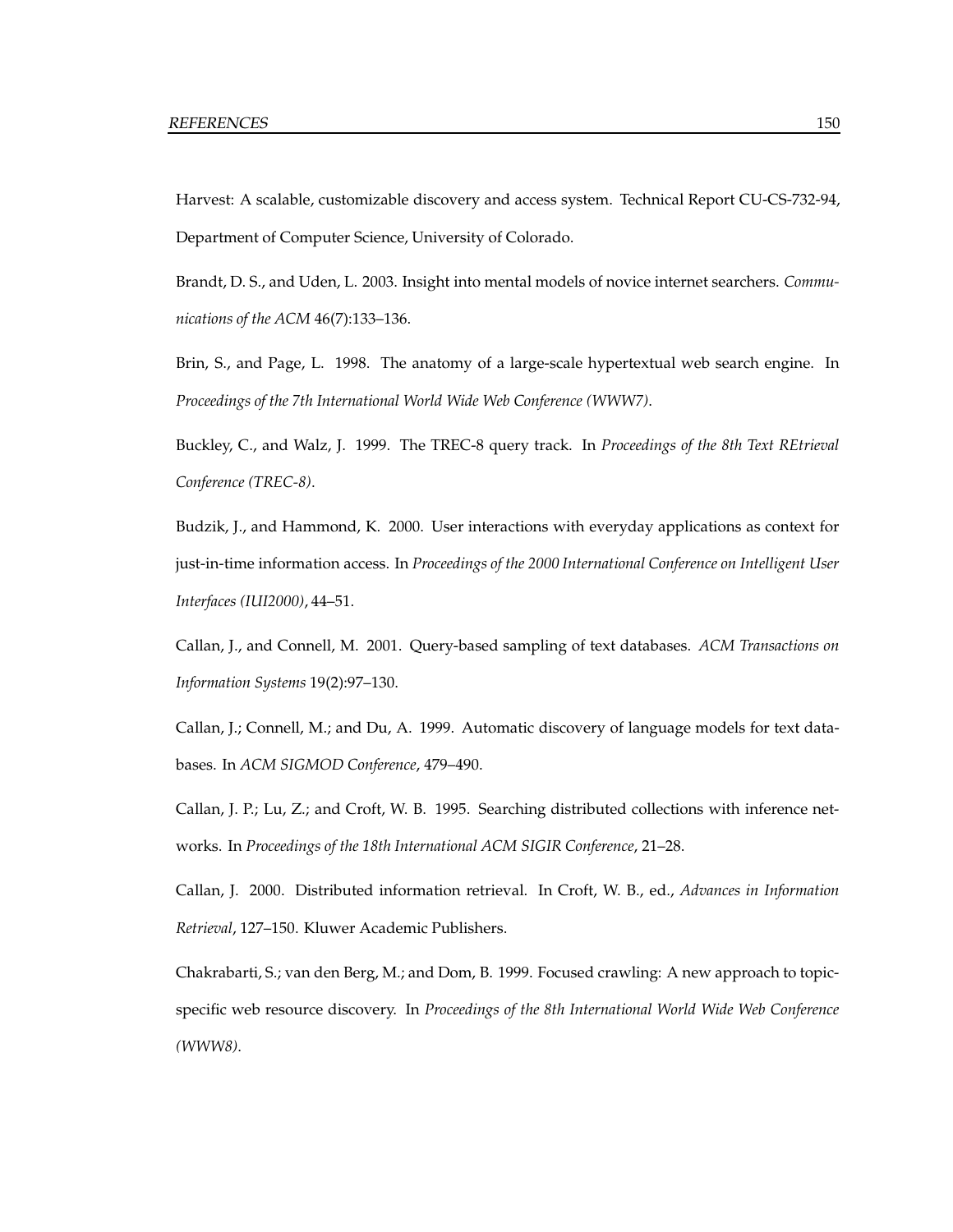Chen, L., and Sycara, K. 1998. Webmate : A personal agent for browsing and searching. In *Proceedings of the Second International Conference on Autonomous Agents*.

Cheng, I., and Wilensky, R. 1997. An experiment in enhancing information access by natural language processing. Technical Report CSD–97–963, Berkeley.

Craswell, N.; Bailey, P.; and Hawking, D. 2000. Server selection on the world wide web. Technical report, CSIRO – Mathematical and Information Sciences.

CronenTownsend, S.; Zhou, Y.; and Croft, W. B. 2002. Predicting query performance. In *Proceedings of the 25th International ACM SIGIR Conference*.

Davis, J. R. 1995. Creating a networked computer science technical report library. *D-Lib Magazine*.

Dreilinger, D., and Howe, A. E. 1997. Experiences with selecting search engines using meta-search. *ACM Transactions on Information Systems* 15(3).

Engelbart, D. 1962. Augmenting human intellect: A conceptual framework summary report. Technical Report AF 49(638)-1024, Stanford Research Institute.

Fan, Y., and Gauch, S. 1999. Adaptive agents for intelligent information gathering from multiple, distributed information sources. In *AAAI Symposium on Intelligent Agents in Cyberspace*.

French, J. C., and Powell, A. L. 2000. Metrics for evaluating database selection techniques. *World Wide Web* 3(3):153–163.

French, J. C.; Powell, A. L.; Callan, J.; et al. 1999. Comparing the performance of database selection algorithms. In *Proceedings of the 22nd International ACM SIGIR Conference*, 238–245.

French, J. C.; Powell, A. L.; Gey, F.; and Perelmanz, N. 2002. Exploiting manual indexing to improve collection selection and retrieval effectiveness. *Information Retrieval* 5(4):323–351.

Fu, Y.; Ke, W.; and Mostafa, J. 2005. Automated text classification using a multi-agent framework.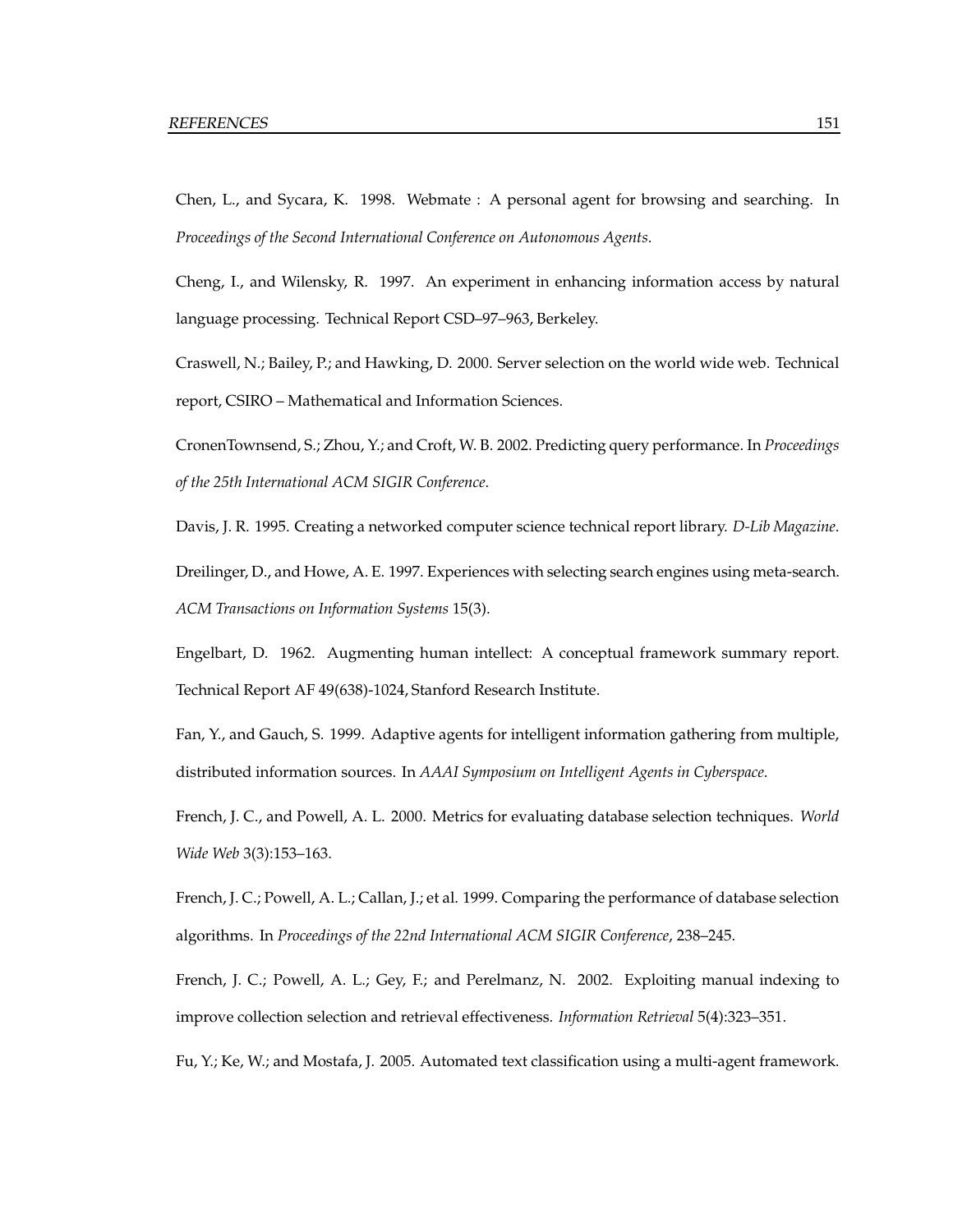In *Proceedings of the Fifth Joint Conference on Digital Libraries (JCDL2005)*, 157–158. Denver, CO: IEEE Computer Society.

Gauch, S.; Wang, G.; and Gomez, M. 1996. Profusion: Intelligent funsion from multiple, distributed search engines. *Journal of Universal Computing* 2(9).

Glover, E. 2001. *Using Extra-Topical User Preferences to Improve Web-Based Metasearch*. Ph.D. Dissertation, University of Michigan.

Golder, S. A., and Huberman, B. A. 2006. The structure of collaborative tagging systems. *Journal of Information Science* 32(2).

Graham, L., and Metaxas, P. T. 2003. "Of course it's true; I saw it on the Internet!". *Communications of the ACM* 46(5):71–75.

Graham-Rowe, D. 2004. Eavesdropping call centre computers cut talk time. *New Scientist*.

Gravano, L., and García-Molina, H. 1995. Generalizing GlOSS to vector-space databases and broker hierarchies. In *Proc. of the 21st International Conference on Very Large Data Bases (VLDB'95)*.

Gravano, L.; Chang, K.; García-Molina, H.; and Paepcke, A. 1997. Starts stanford proposal for internet meta-searching. In *Proceedings of the ACM-SIGMOD International Conference on Management of Data*.

Gravano, L.; García-Molina, H.; and Tomasic, A. 1994. Precision and recall of GlOSS estimators for database discovery. In *Proceedings of the third international Conference on Parllel and Distributed Information Systems (PDIS '94)*.

Hagedorn, K. 2005. Looking for pearls of information. *Research Information* 16.

Harman, D. 1992. Overview of the first text retrieval conference (trec-1). In *Proceedings of the Text REtrieval Conference (TREC-1)*.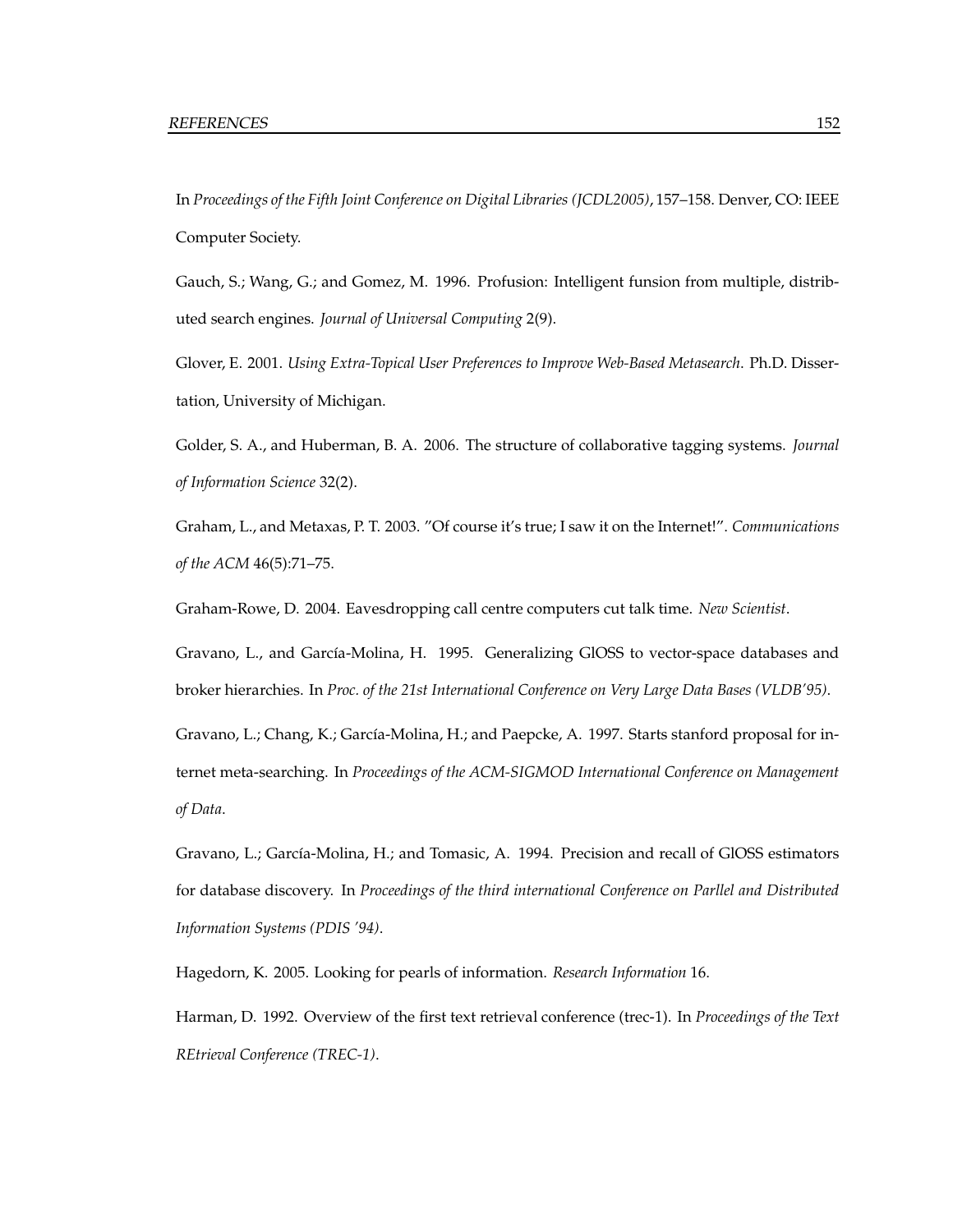Hawking, D., and Thistlewaite, P. 1999. Methods for information server selection. *ACM Transactions on Information Systems* 17(1):40–76.

Hawking, D.; Voorhees, E.; Craswell, N.; and Bailey, P. 1999. Overview of the trec-8 web track. In *Proceedings of the 8th Text REtrieval Conference (TREC-8)*.

Horvitz, E.; Breese, J.; Heckerman, D.; Hovel, D.; and Rommelse, K. 1998. The Lumiere project: Bayesian user modeling for inferring the goals and needs of software users. In *Proceedings of the Fourteenth Conference on Uncertainty in Artificial Intelligence*, 256–265. San Francisco, CA: Morgan Kaufmann.

Hotchkiss, G. 2003. Inside the mind of the searcher. Technical report, Enquiro.

Hutchins, E. 1995. *Cognition in the Wild*. MIT Press.

Ipeirotis, P. G., and Gravano, L. 2002. Distributed search over the hidden web: Hierarchical database sampling and selection. In *Proceedings of the 28th VLDB Conference*.

Kaplan, C.; Fenwick, J.; and Chen, J. 1993. Adaptive hypertext navigation based on user goals and context. *User Modeling and User-Adapted Interaction* 3(3):193–220.

Kleinberg, J. 1999. Authoritative sources in a hyperlinked environment. *Journal of the ACM* 46.

Kraft, R.; Chang, C. C.; Maghoul, F.; and Kumar, R. 2006. Searching with context. In *Proceedings of the 15th International World Wide Web Conference (WWW2006)*.

Kullback, S.; Keegel, J. C.; and Kullback, J. H. 1987. *Topics in Statistical Information Theory*. Springer Verlag.

Kulyukin, V. A. 1999. Application-embedded retrieval from distributed free-text collections. In *Proceedings of the 16th National Conference on Artificial Intelligence (AAAI-99)*, 447–452.

Kushmerick, N.; Weld, D. S.; and Doorenbos, R. 1997. Wrapper inducation for information extraction. In *Proceedings of the 17th International Joint Conference on Artificial Intelligence (IJCAI-97)*.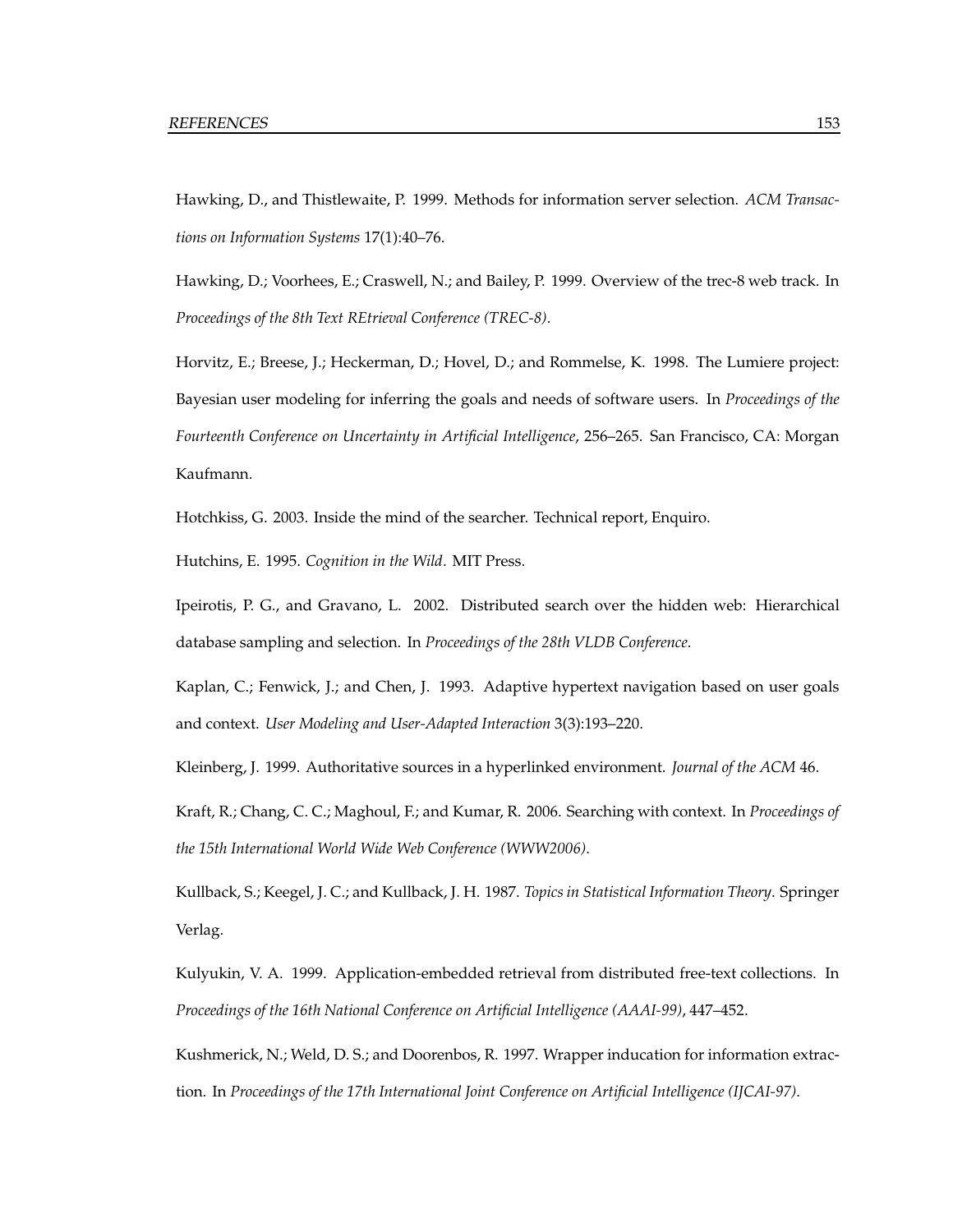Lagoze, C., and Van de Sompel, H. 2001. The open archives initiative: Building a low-barrier interoperability framework. In *Proceedings of the First Joint Conference on Digital Libraries (JCDL2001)*, 54–62.

Lagoze, C.; Krafft, D.; Cornwell, T.; Dushay, N.; Eckstrom, D.; and Saylor, J. 2006. Metadata aggregation and "automated digital libraries": A retrospective on the nsdl experience. In *Proceedings of the Fourth Joint Conference on Digital Libraries (JCDL2006)*. Chapel Hill, NC: IEEE Computer Society. Larkey, L. S.; Connell, M. E.; and Callan, J. 2000. Collection selection and results merging with topically organized U.S. patents and TREC data. In *Proceedings of the 9th International Conference on Information and Knowledge Management (CIKM 2000)*.

Lawrence, S. 2000. Context in web search. *IEEE Data Engineering Bulletin* 23(3):25–32.

Leake, D. B., and Scherle, R. 2001. Towards context-based search engine selection. In *Proceedings of the 2001 International Conference on Intelligent User Interfaces (IUI2001)*. ACM Press.

Leake, D., and Sooriamurthi, R. 2004. Case dispatching versus case-base merging: When MCBR matters. *International Journal of Artificial Intelligence Tools* 13(1):237–254.

Leake, D. B.; Bauer, T.; Maguitman, A.; and Wilson, D. C. 2000. Capture, storage and reuse of lessons about information resources: Supporting task-based information search. In *Proceedings of the AAAI-2000 Workshop on Intelligent Lessons Learned Systems*.

Leake, D. B.; Maguitman, A.; and Reichherzer, T. 2005. Exploiting rich context: An incremental approach to context-based web search. In *Modeling and Using Context: 5th International and Interdisciplinary Conference, CONTEXT 2005*, 254–267. Berlin: Springer Verlag.

Lesk, M. 1997. *Practical Digital Libraries: Books, Bytes, and Bucks*. Morgan Kaufman.

Levy, A. Y.; Rajaraman, A.; and Ordille, J. J. 1996. Querying heterogeneous information sources using source descriptions. In *Proceedings of the 22nd Conference on Very Large Databases*.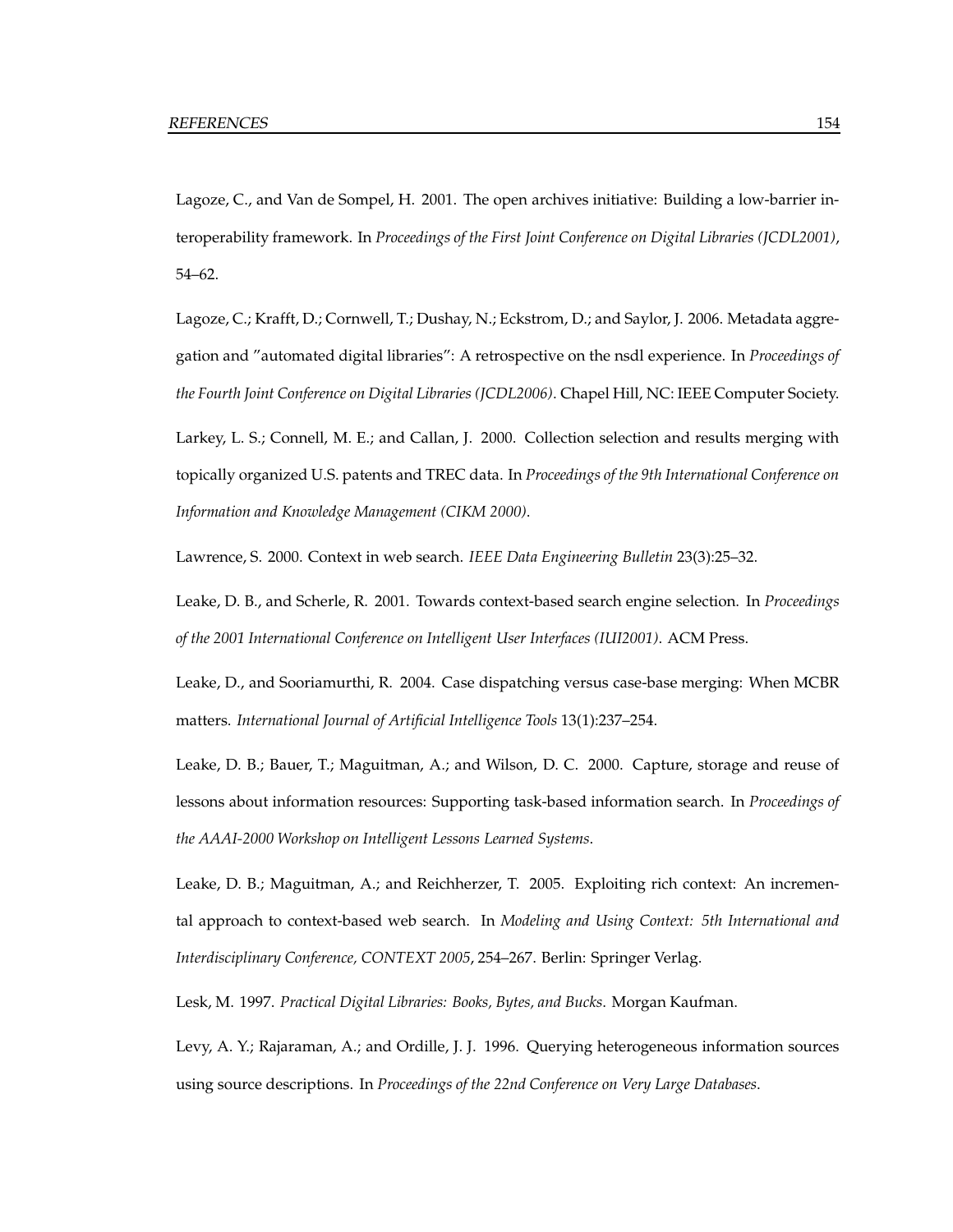Liu, K.-L.; Yu, C.; and Meng, W. 2001. Discovering the representative of a search engine. In *Proceedings of the 10th International Conference on Information and Knowledge Management (CIKM 2001)*, 577–579.

Lu, J., and Callan, J. 2005. Federated search of text-based digital libraries in hierarchical peer-topeer networks. In *Proceedings of the 27th European Conference on Information Retrieval (ECIR)*.

Lu, Y.; Meng, W.; Shu, L.; Yu, C.; and Liu, K.-L. 2005. Evaluation of result merging strategies for metasearch engines. In *6th International Conference on Web Information Systems Engineering (WISE05)*, 53–66.

Lucene: Frequently Asked Questions Web site. 2006.

http://lucene.sourceforge.net/cgi-bin/faq/faqmanager.cgi.

Manmatha, R., and Sever, H. 2002. A formal approach to score normalization for metasearch. In *Proceedings of the 2002 Human Language Technology Conference*, 88–93.

Marcus, R. S. 1983. An experimental comparison of the effectiveness of computers and humans as search intermediaries. *Journal of the American Society for Information Science* 34(6):381–404.

Mathé, N., and Chen, J. R. 1996. User-centered indexing for adaptive information access. *User Modeling and User-Adapted Interaction* 6(2–3):225–261.

Meng, W.; Liu, K.-L.; Yu, C. T.; Wu, W.; and Rishe, N. 1999. Estimating the usefulness of search engines. In *Proceedings of the 15th International Conference on Data Engineering, 23-26 March 1999, Sydney, Austrialia*, 146–153. IEEE Computer Society.

Miller, R. 1968. Response time in man-computer conversational transactions. In *AFIPS Conference Proceedings of the Fall Joint Computer Conference*, volume 33, 267–277.

Minsky, M. 1975. A framework for representing knowledge. In Winston, P. H., ed., *The Psychology of Computer Vision*. New York, NY: McGraw-Hill.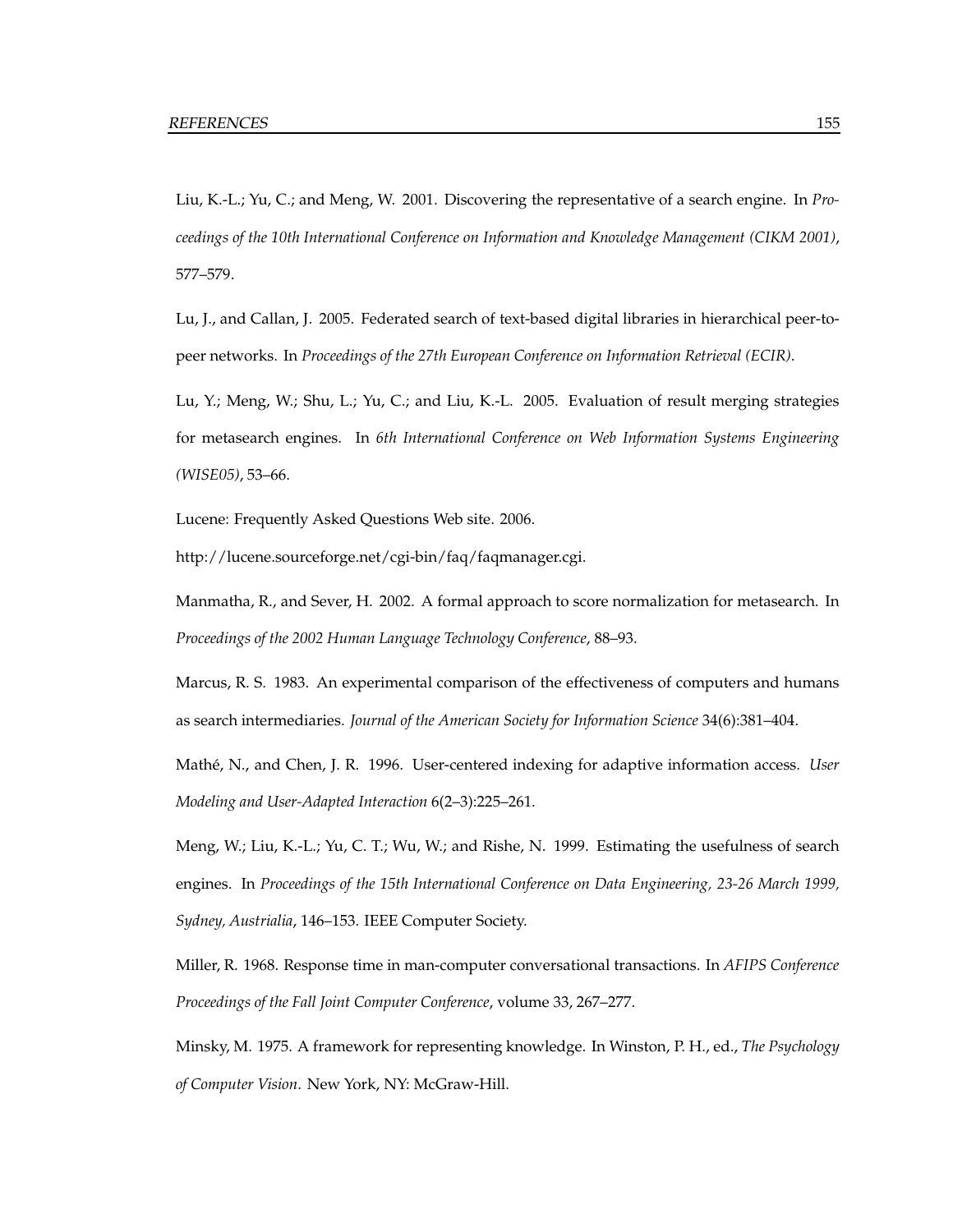Montbriand, J. 1999. Technote 1141: Extending and controlling sherlock. Technical Report 1141, Apple Computer. Available at http://devworld.apple.com/technotes/tn/tn1141.html.

Mostafa, J.; Mukhopadhyay, S.; Lam, W.; and Palakal, M. 1997. A multilevel approach to intelligent information filtering: Model, system, and evaluation. *ACM Transactions on Information Systems* 15(4):368–399.

Nichols, D. 1997. At the event: SIGIR '97. *Ariadne* 11.

Norman, D. A. 1988. *The Psychology of Everyday Things*. Basic Books.

Ogilvie, P., and Callan, J. 2001. The effectiveness of query expansion for distributed information retrieval. In *Proceedings of the 10th International Conference on Information and Knowledge Management (CIKM 2001)*.

Pazzani, M. J., and Billsus, D. 1997. Learning and revising user profiles: The identification of interesting web sites. *Machine Learning* 27:313–331.

Powell, A. L.; French, J. C.; Callan, J.; Connell, M.; and Viles, C. C. 2000. The impact of database selection on distributed searching. In *Proceedings of the 23rd International ACM SIGIR Conference*, 232–239.

Pretschner, A., and Gauch, S. 1999. Ontology based personalized search. In *Proceedings of the 11th IEEE International Conference on Tools with Artificial Intelligence*, 391–398.

Qin, J.; Zhou, Y.; and Chau, M. 2004. Building domain-specific web collections for scientific digital libraries: A meta-search enhanced focused crawling method. In *Proceedings of the Fourth Joint Conference on Digital Libraries (JCDL2004)*. Tucson, AZ: IEEE Computer Society.

Rhodes, B., and Starner, T. 1996. The remembrance agent: A continuously running automated information retrieval system. In *The Proceedings of The First International Conference on The Practical Application of Intelligent Agents and Multi Agent Technology (PAAM '96)*, 487–495.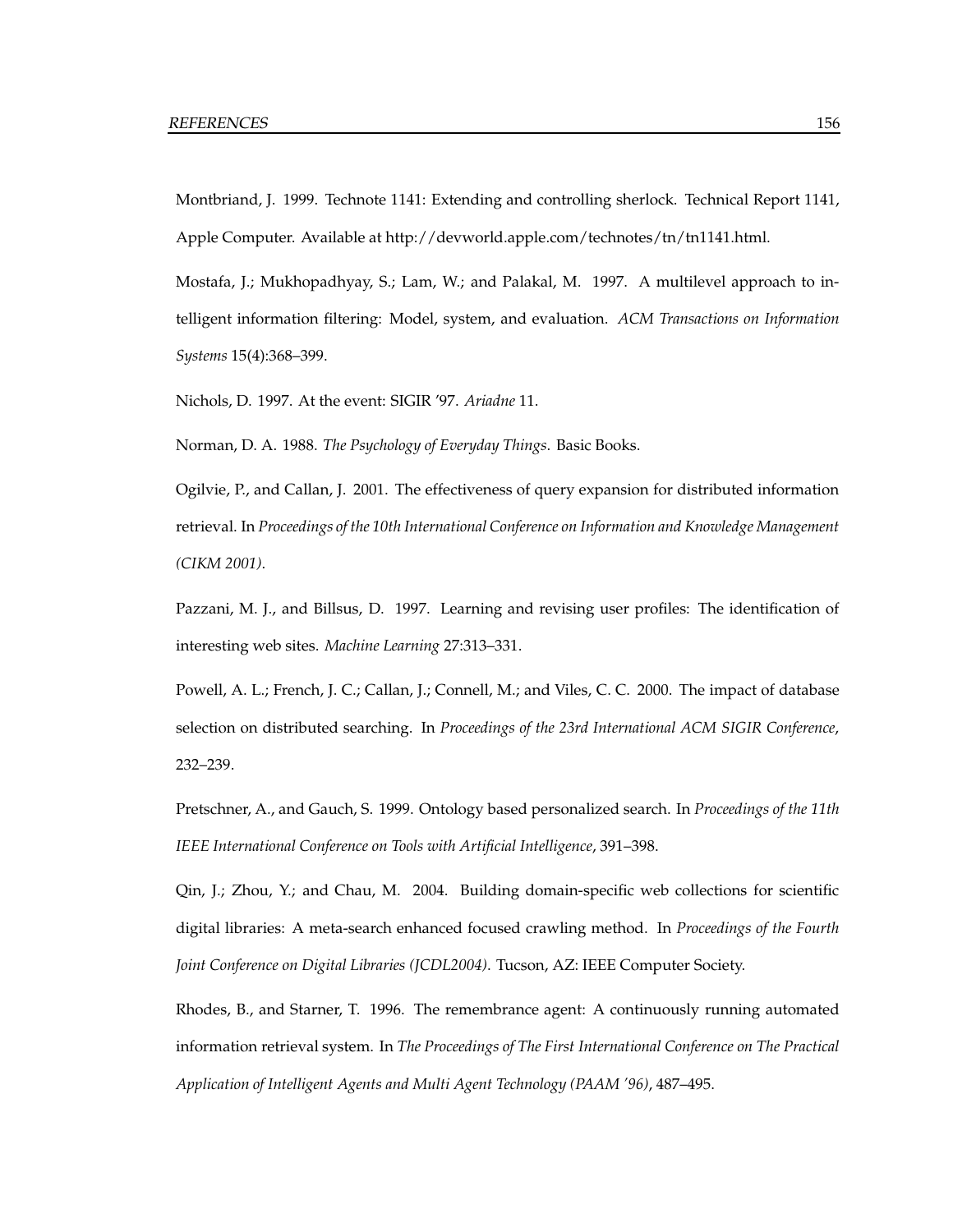Rhodes, B. J. 2000. *Just-In-Time Information Retrieval*. Ph.D. Dissertation, Massachusettes Institute of Technology.

Rhodes, B. J. 2002. Margin Notes: Building a contextually aware associative memory. In *Proceedings of the 2002 International Conference on Intelligent User Interfaces (IUI2002)*, 219–224. ACM Press.

Salton, G.; Wong, A.; and Yang, C. 1975. A vector space model for automatic indexing. *Communications of the ACM* 18:613–620.

Schank, R. C., and Abelson, R. P. 1977. *Scripts, plans, goals, and understanding*. Hillsdale, NJ: Lawrence Erlbaum.

Selberg, E., and Etzioni, O. 1995. Multi-service search and comparison using the metacrawler. In *Proceedings of the 1995 World Wide Web Conference*.

Shannon, C. E. 1948. A mathematical theory of communication. *Bell System Technical Journal* 27:379–423, 623–656.

Spink, A., and Jansen, B. J. 2004. A study of web search trends. *Webology* 1(2).

Sugiura, A., and Etzioni, O. 2000. Query routing for web search engines: Architechture and experiments. In *Proceedings of the 9th International World Wide Web Conference (WWW9)*.

Svenonius, E. 2000. *The Intellectual Foundation of Information Organization*. Cambridge, MA: MIT Press.

Tenenbaum, J. M. 2005. Ai meets web 2.0: Building the web of tomorrow today. Keynote Talk, 22th National Conference on Artificial Intelligence (AAAI-2005).

Tsikrika, T., and Lalmas, M. 2001. Merging techniques for performing data fusion on the web. In *Proceedings of the 10th International Conference on Information and Knowledge Management (CIKM 2001)*, 127–134.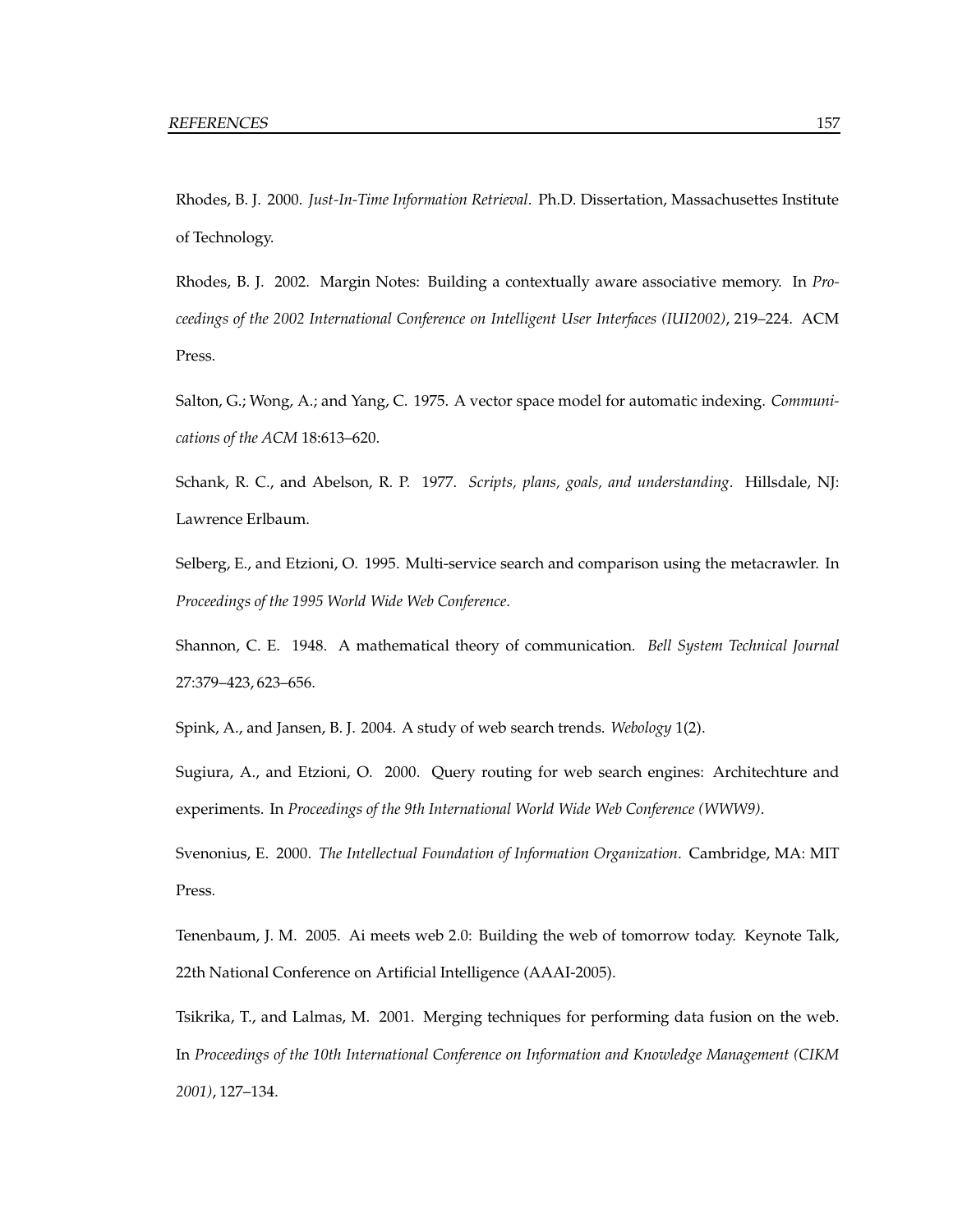Voorhees, E. M.; Gupta, N. K.; and Johnson-Laird, B. 1995. Learning collection-fusion strategies. In *Proceedings of the 18th International ACM SIGIR Conference*, 172–179.

Voorhees, E. M. 1997. Database merging strategies for searching public and private collections. In *ACM-SIGIR97 Workshop on Networked Information Retrieval*.

Xu, J., and Callan, J. 1998. Effective retrieval with distributed collections. In *Proceedings of the 21st ACM SIGIR Conference*, 112–120. Melbourne, Australia: ACM.

Xu, J., and Croft, W. B. 1999. Cluster-based language models for distributed retrieval. In *Proceedings of the 22nd International ACM SIGIR Conference*, 254–261.

Ye, Y., and Fischer, G. 2002. Information delivery in support of learning reusable software components on demand. In *Proceedings of the 2002 International Conference on Intelligent User Interfaces (IUI2002)*, 159–166. ACM Press.

Yuwono, B., and Lee, D. L. 1997. Server ranking for distributed text retrieval systems on the internet. In *Database Systems for Advanced Applications*, 41–50.

Zhao, H.; Meng, W.; Wu, Z.; Raghavan, V.; and Yu, C. 2005. Fully automatic wrapper generation for search engines. In *Proceedings of the 14th International World Wide Web Conference (WWW14)*, 66–75.

Zhu, X., and Gauch, S. 2000. Incorporating quality metrics in centralized/distributed information retrieval on the world wide web. In *Submitted to SIGIR2000*.

Zhu, X.; Gauch, S.; Gerhard, L.; Kral, N.; and Pretschner, A. 1999. Ontology based web site mapping forinformation exploration. In *Proceedings of the 8th International Conference on Information and Knowledge Management (CIKM'99)*, 188–194.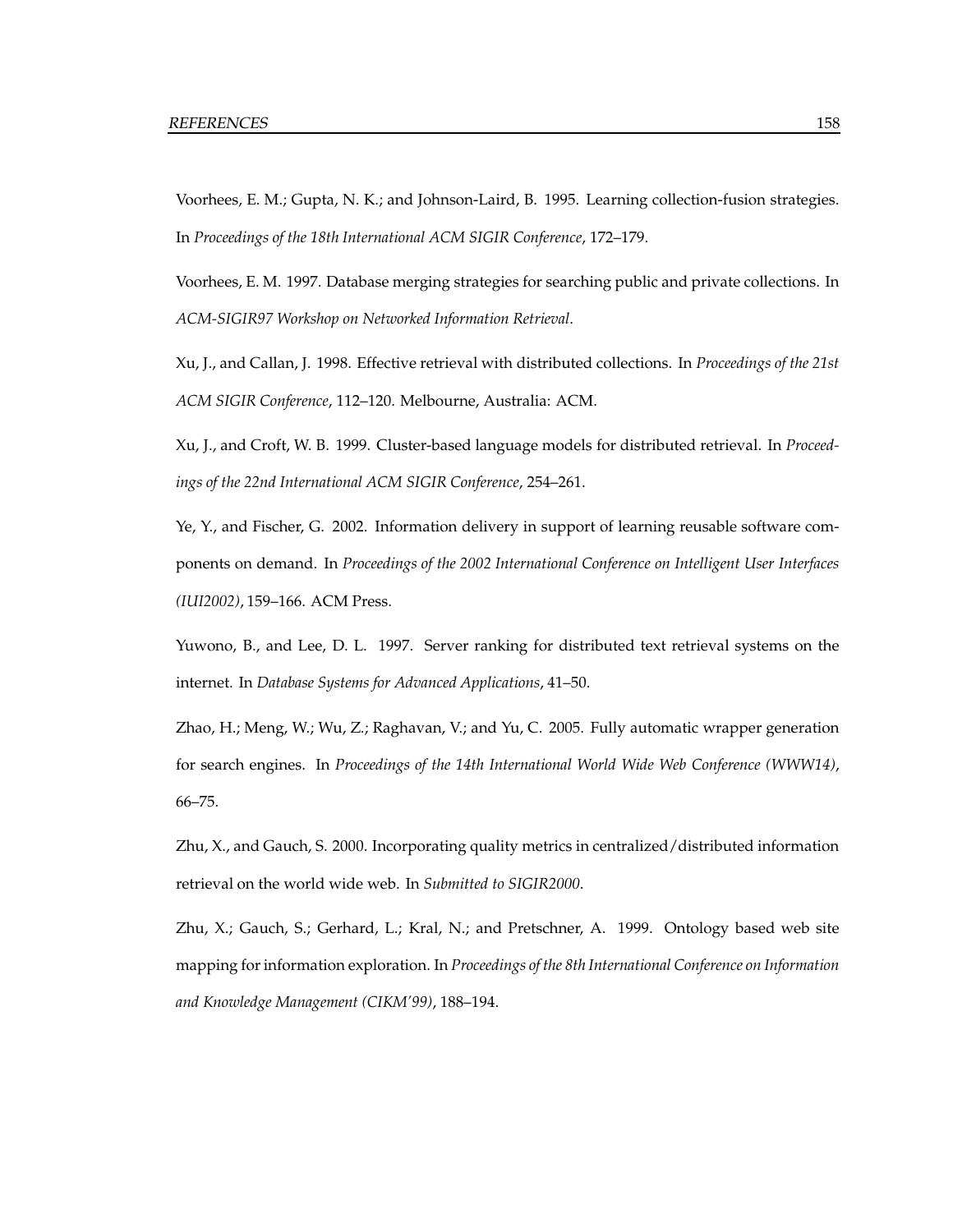## **Curriculum Vitae**

# Ryan E. Scherle

## **EDUCATION**

**Ph.D. Computer Science and Cognitive Science**, Indiana University, 2006 *Advisors:* Dr. David B. Leake and Dr. Michael Gasser

**M.S. Computer Science**, Indiana University, 1998

**B.S. Computer Science, summa cum laude**, Rose-Hulman Institute of Technology, 1996 *Concentration certificate:* Imaging systems

#### **TECHNICAL EXPERIENCE**

**Software Analyst/Programmer: Digital Library Infrastructure**, Digital Library Program, Indiana University, Bloomington, IN, 2005-present. Design and develop a repository for digital collections. Coordinate the design and development of tools to manage collections and deliver them to users, including cataloging tools, presentation tools, and tools for archival storage management.

**Software Analyst/Programmer: Digital Music Library**, Digital Library Program, Indiana University, Bloomington, IN, 2002-2005. Designed and developed software for storing, searching, and interacting with musical information. Maintain server software, improving its speed, functionality, and stability. Design and integrate changes to the data model. Coordinate development group's documentation and automated quality-control system.

**Independent Consultant**, Scherle Consulting, Bloomington, IN, 1995-2002. Provided computer support and service for small businesses and organizations. Projects included conversion of data from legacy systems, creation of custom database systems, conducting surveys, and selection of business software.

**Web Developer**, Jasper Communications, Jasper, IN, 1996-1997. Designed and implemented commercial websites, including retail sales sites and a real-time weather tracking system.

**NOVELL Manager**, Waters Computing Center, Terre Haute, IN, 1993-1996. Installed network operating systems and applications. Maintained public computing labs and faculty computers. Trained three network administrators and over 60 help desk operators.

#### **TEACHING EXPERIENCE**

**Instructor and Course Developer**, Introduction to Computing, 1996-1997, 2000-present. Taught 90 students computer applications in hands-on labs. Taught over 600 students from a wide variety of backgrounds via distance learning.

**Instructor**, Introduction to Programming, 2002. Taught 130 students basic programming techniques in Java. Supervised seven associate instructors.

**Departmental Tutor**, various courses, 1998-2001. Provided individual tutoring to Computer Science students. Assisted students with physical disabilities and learning disabilities.

**Instructor**, Discrete Structures for Computer Science, 1998. Taught 40 students mathematical techniques used in computer science. Supervised one associate instructor.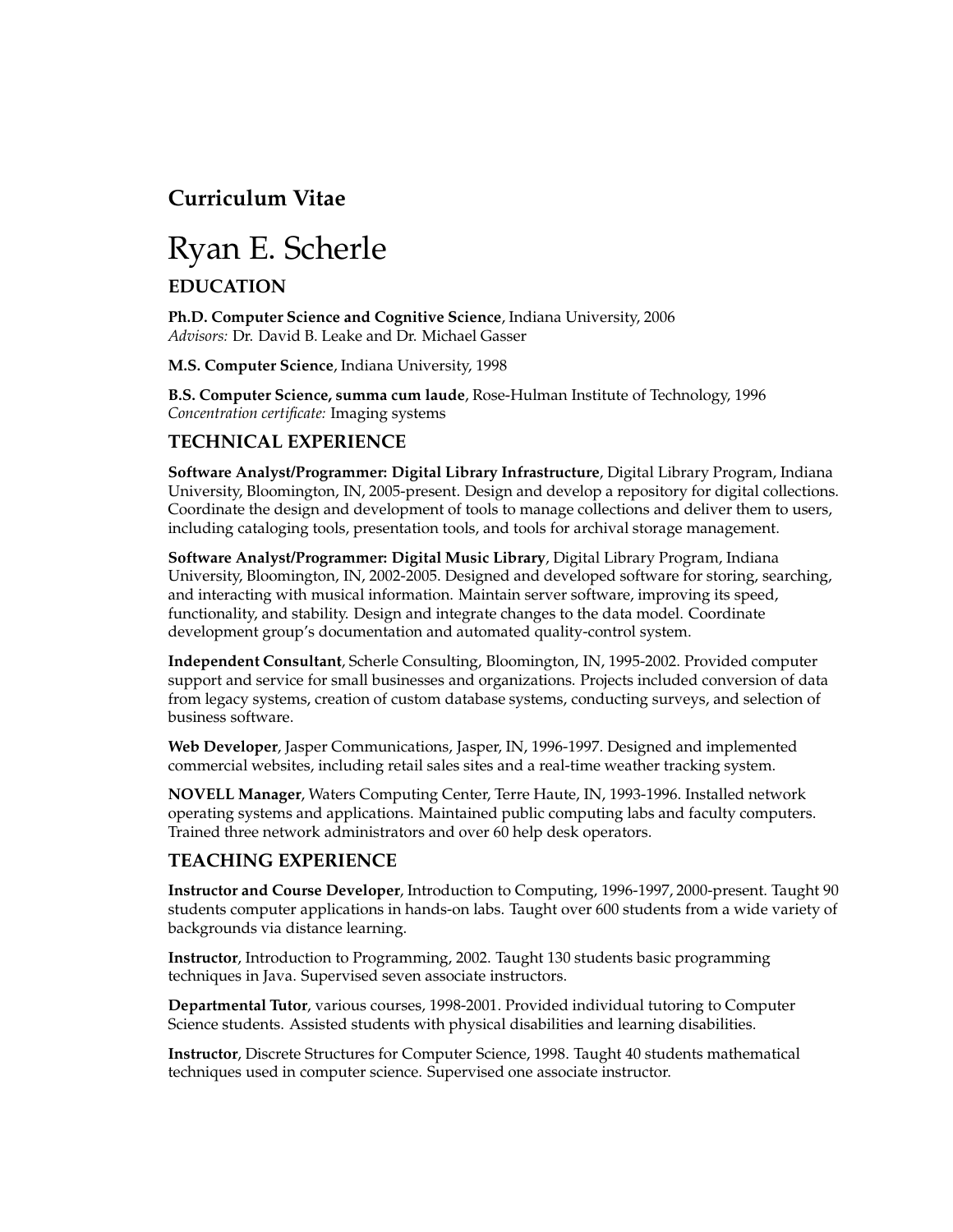**Associate Instructor**, Introduction to Computer Science, 1997-1998. Assisted in teaching and grading for a course on basic programming techniques.

#### **PUBLICATIONS**

Looking for a Haystack: Selecting Data Sources in a Distributed Retrieval System. Ryan Scherle. Ph.D. Dissertation, Indiana University. 2006.

Variations2: Retrieving and Using Music in an Academic Setting. Jon W. Dunn, Donald Byrd, Mark Notess, Jenn Riley, and Ryan Scherle. Communications of the ACM. 49 (8). 2006.

The Anatomy of a Bibliographic Search System for Music. Ryan Scherle and Donald Byrd. In *Proceedings of the 2004 International Conference on Music Information Retrieval (ISMIR 2004)*.

V2V: A Second Variation on Query-by-Humming. William P. Birmingham, Kevin O'Malley, Jon W Dunn, and Ryan Scherle. In *Proceedings of the 2003 Joint Conference on Digital Libraries (JCDL2003)*.

Introduction to Computing, course learning guide. Rod Stark and Ryan Scherle. Indiana University Independent Study Program. 2002.

Towards Context-Based Search Engine Selection. David B. Leake and Ryan Scherle. In *Proceedings of the 2001 Conference on Intelligent User Interfaces (IUI2001)*.

Selecting Task-Relevant Sources for Just-in-Time Retrieval. David Leake, Ryan Scherle, Jay Budzik, and Kristian Hammond. In *Proceedings of the AAAI-99 Workshop on Intelligent Information Systems*, 1999.

#### **PRESENTATIONS**

Searching Digital Collections via SRU. Ryan Scherle and Randall Floyd. Indiana University Digital Library Brown Bag Series. October, 2006.

A Fedora Architecture to Support Diverse Collections. Ryan Scherle and Jon W. Dunn. Fedora Users Conference 2006.

Reexamining Digital Library Infrastructure at IU. Jon W. Dunn, Ryan Scherle, and Eric Peters. Indiana University Digital Library Brown Bag Series. November, 2005.

Flipping the Switch: Lessons Learned from a Major Digital Library Migration Project. Jon W. Dunn, Ryan Scherle, and Mark Notess. Digital Library Federation Fall Forum, 2005.

#### **PROFESSIONAL MEMBERSHIPS**

American Association for Artificial Intelligence, 1997-present Association for Computing Machinery, 1992-present

#### **PROFESSIONAL SERVICE**

**Reviewer**, *AI Magazine*, 2002, 2006 **Reviewer**, International Conference on Intelligent Information Technology, 2002 **Reviewer**, Conference on Intelligent User Interfaces, 2002 **Reviewer**, International Conference on Case-Based Reasoning, 2001 **Associate Editor**, *Van Nostrand's Scientific Encyclopedia*, 2000 **Reviewer**, *Journal of the Learning Sciences*, 2000 **Volunteer**, National Conference of the American Association for Artificial Intelligence, 1998, 1999 **Volunteer**, Second International Conference on Case-Based Reasoning, 1997